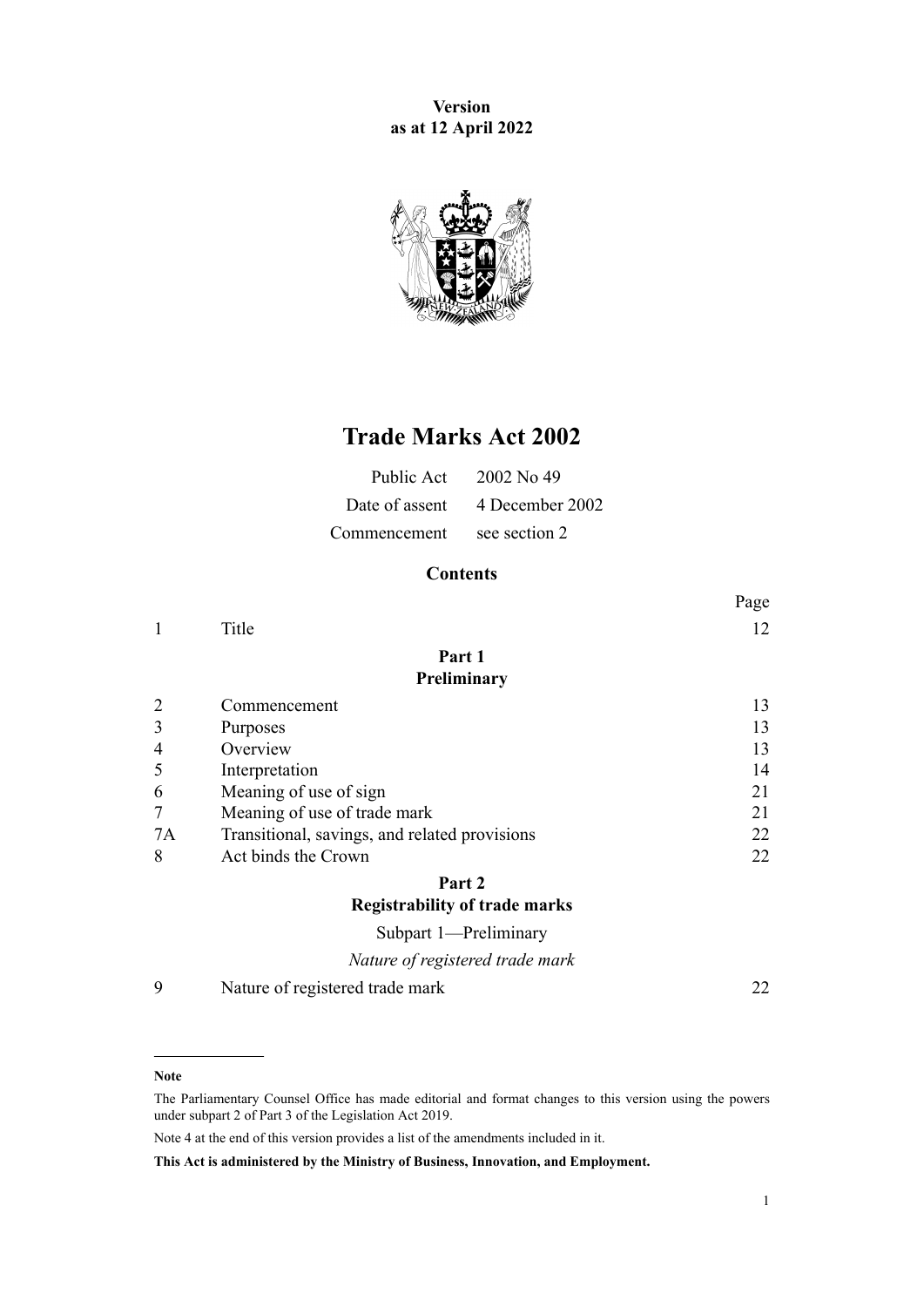|                      | <b>Trade Marks Act 2002</b>                                                                                                                                                                                                                                                                        | Version as at<br>12 April 2022 |
|----------------------|----------------------------------------------------------------------------------------------------------------------------------------------------------------------------------------------------------------------------------------------------------------------------------------------------|--------------------------------|
|                      | Rights that attach to registered trade marks                                                                                                                                                                                                                                                       |                                |
| 10<br>11             | Rights that attach to registered trade marks<br>Additional matters that relate to rights attaching to registered trade<br>marks                                                                                                                                                                    | 23<br>23                       |
|                      | Rights that attach to application                                                                                                                                                                                                                                                                  |                                |
| 12                   | Rights that attach to application                                                                                                                                                                                                                                                                  | 23                             |
|                      | Registrability of trade marks: general                                                                                                                                                                                                                                                             |                                |
| 13<br>13A            | When trade mark registrable<br>Trade mark not registrable if related certification trade mark<br>owned                                                                                                                                                                                             | 24<br>24                       |
| 14                   | Additional provisions that relate to registrability of certification<br>trade marks                                                                                                                                                                                                                | 24                             |
| 15                   | Additional provisions that relate to registrability of collective trade<br>marks                                                                                                                                                                                                                   | 24                             |
| 16                   | Commissioner's preliminary advice regarding distinctive character<br>of trade mark                                                                                                                                                                                                                 | 25                             |
|                      | Subpart 2—Absolute grounds for not registering trade mark                                                                                                                                                                                                                                          |                                |
| 17                   | Absolute grounds for not registering trade mark: general                                                                                                                                                                                                                                           | 25                             |
|                      | Registrability of non-distinctive trade marks                                                                                                                                                                                                                                                      |                                |
| 18<br>19<br>20<br>21 | Non-distinctive trade mark not registrable<br>Relevance of colour to distinctive character of trade mark<br>Trade mark that contains geographical indication must not be<br>registered in certain circumstances<br>Trade mark that contains commonly used chemical names must not<br>be registered | 25<br>26<br>26<br>27           |
|                      | Subpart 3—Relative grounds for not registering trade mark                                                                                                                                                                                                                                          |                                |
|                      | Registrability of trade mark that contains certain words                                                                                                                                                                                                                                           |                                |
| 22                   | Registrability of trade mark that contains certain words<br>Registrability of trade mark that contains person's name                                                                                                                                                                               | 27                             |
| 23<br>24             | Registrability of trade mark that contains person's name<br>Registrability of trade mark that contains representations of Royal<br>Family                                                                                                                                                          | 28<br>28                       |
|                      | Registrability of identical or similar trade marks                                                                                                                                                                                                                                                 |                                |
| 25<br>26             | Registrability of identical or similar trade mark<br>Exceptions                                                                                                                                                                                                                                    | 28<br>29                       |
|                      | Registrability of trade mark that contains flags                                                                                                                                                                                                                                                   |                                |
| 27                   | Registrability of trade mark that contains representation of flag,<br>etc, generally                                                                                                                                                                                                               | 29                             |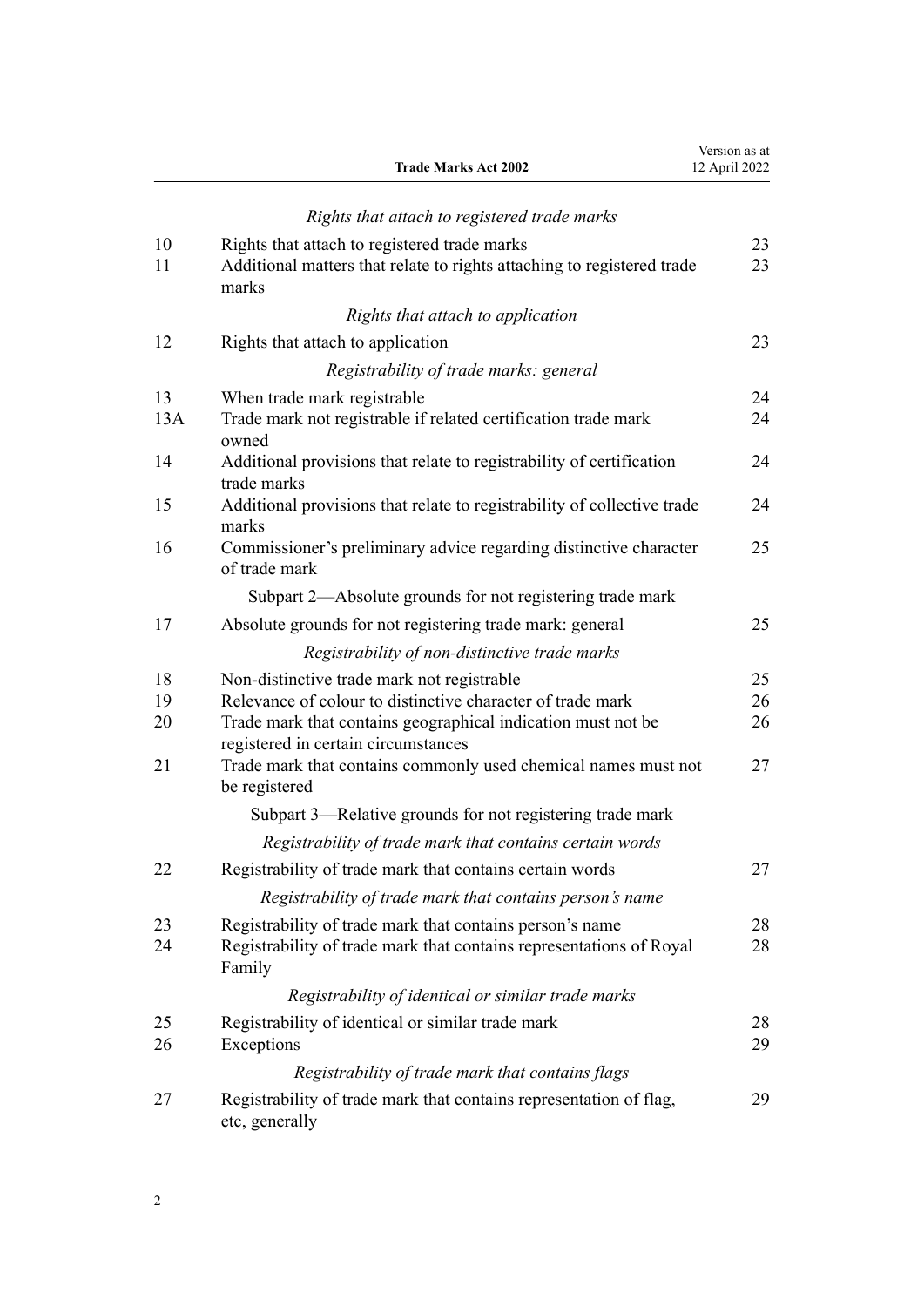| 12 April 2022 | <b>Trade Marks Act 2002</b>                                                                                  |    |
|---------------|--------------------------------------------------------------------------------------------------------------|----|
| 28            | Registrability of trade mark that contains flag, State emblems, etc,<br>of convention country                | 29 |
| 29            | Registrability of trade mark that contains armorial bearings, etc, of<br>certain international organisations | 30 |
| 30            | When emblems, etc, are protected under Paris Convention or<br><b>TRIPS</b> Agreement                         | 30 |
|               | Part 3                                                                                                       |    |
|               | Process for obtaining registration of trade mark and other                                                   |    |
|               | matters                                                                                                      |    |
|               | Subpart 1-Preliminary                                                                                        |    |
| 31            | Classification of trade marks                                                                                | 32 |
|               | Subpart 2-Applications                                                                                       |    |
|               | General                                                                                                      |    |
| 32            | Application: how made                                                                                        | 32 |
| 33            | Joint applications                                                                                           | 32 |
|               | Priority of applications                                                                                     |    |
| 34            | Priority of applications for registration of identical or similar trade                                      | 32 |
|               | marks                                                                                                        |    |
| 35            | Commissioner's requirements in relation to applications without                                              | 33 |
| 36            | priority<br>Priority of application to which convention country application<br>relates                       | 33 |
|               | Amendment of application                                                                                     |    |
| 37            | Withdrawal, etc, of application                                                                              | 33 |
| 38            | When Commissioner or court may amend application                                                             | 34 |
|               | Acceptance or rejection of application                                                                       |    |
| 39            | Examination of application                                                                                   | 34 |
| 40            | Acceptance of application                                                                                    | 34 |
| 41            | Applicant must be notified of non-complying application                                                      | 34 |
| 42            | Revocation of acceptance of application                                                                      | 34 |
| 43            | Rejection of application                                                                                     | 35 |
| 44            | Abandonment of application                                                                                   | 35 |
| 45            | Applicant must be notified of grounds, etc, of conditional<br>acceptance or rejection of application         | 35 |
|               | Advertisement of accepted application                                                                        |    |
| 46            | Advertisement of accepted application                                                                        | 35 |
|               | Subpart 3—Opposition to application                                                                          |    |
| 47            | Opposition to accepted application                                                                           | 35 |
| 48            | Applicant's counter-statement                                                                                | 36 |
| 49            | Commissioner's determination on opposition                                                                   | 36 |
|               |                                                                                                              |    |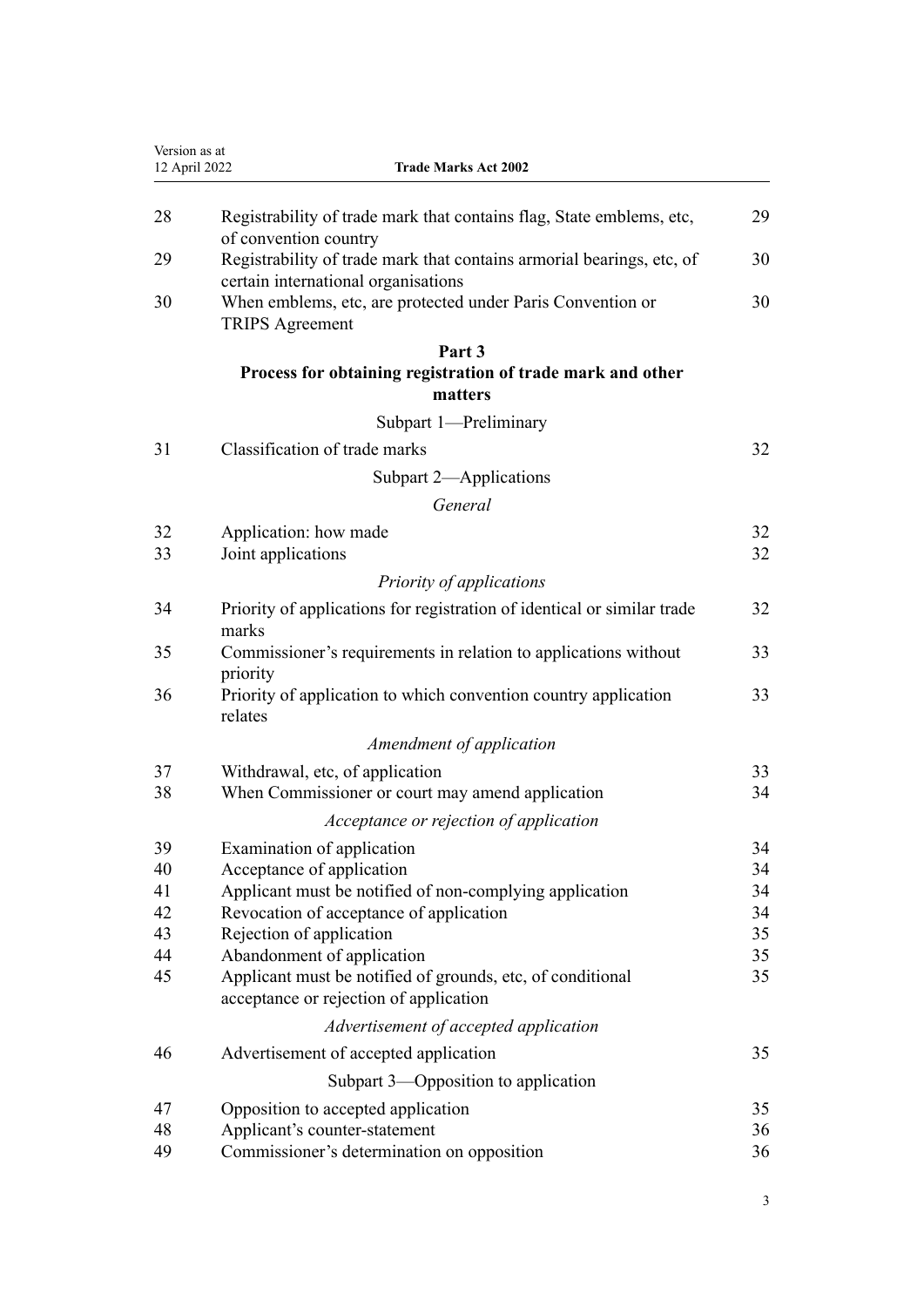|          | <b>Trade Marks Act 2002</b>                                                                           | Version as at<br>12 April 2022 |
|----------|-------------------------------------------------------------------------------------------------------|--------------------------------|
|          | Subpart 4-Registration of trade mark                                                                  |                                |
|          |                                                                                                       | 36                             |
| 50<br>51 | When trade mark must be registered<br>Commissioner's requirements on registration                     | 36                             |
| 52       | Commissioner may dispense with production of probate or letters<br>of administration in certain cases | 37                             |
| 53       | Replacement of certificate of registration                                                            | 37                             |
|          | Subpart 5-Additional matters that relate to certification trade<br>marks                              |                                |
| 54       | When regulations that govern use of certification trade mark must<br>be provided                      | 37                             |
| 55       | Consideration of application for registration of certification trade<br>mark                          | 38                             |
| 56       | Approved regulations must be deposited at Intellectual Property<br>Office of New Zealand              | 38                             |
|          | Subpart 6—When registration of trade mark ceases                                                      |                                |
|          | Duration of registration                                                                              |                                |
| 57       | Duration of registration                                                                              | 38                             |
|          | Renewal of registration                                                                               |                                |
| 58       | Renewal of registration                                                                               | 39                             |
| 59       | Procedure for renewal of registration                                                                 | 39                             |
| 60       | Effect of registered-past expiry date status                                                          | 40                             |
| 60A      | Status of geographical indication removed from register for non-<br>payment of renewal fee [Repealed] | 40                             |
|          | Voluntary cancellation of registration of trade mark                                                  |                                |
| 61       | Voluntary cancellation of registration of trade mark                                                  | 40                             |
|          | Mandatory cancellation or alteration of registration of trade mark                                    |                                |
| 62       | Cancellation or alteration of registration of trade mark for breach<br>of condition                   | 40                             |
| 63       | Cancellation or alteration of registration of certification trade mark                                | 41                             |
| 64       | Cancellation or alteration of registration of collective trade mark                                   | 41                             |
|          | Revocation of registration of trade mark                                                              |                                |
| 65       | Application for revocation of registration of trade mark                                              | 41                             |
| 66       | Grounds for revoking registration of trade mark                                                       | 41                             |
| 67       | Onus of proof for revocation of registration of trade mark for non-<br>use                            | 43                             |
| 68       | Revocation of registration of trade mark                                                              | 43                             |
|          | Disclaimer of use of trade mark                                                                       |                                |
| 69       | Voluntary disclaimer of trade mark by owner                                                           | 43                             |
| 70       | Disclaimer of trade mark as condition of not revoking its<br>registration                             | 44                             |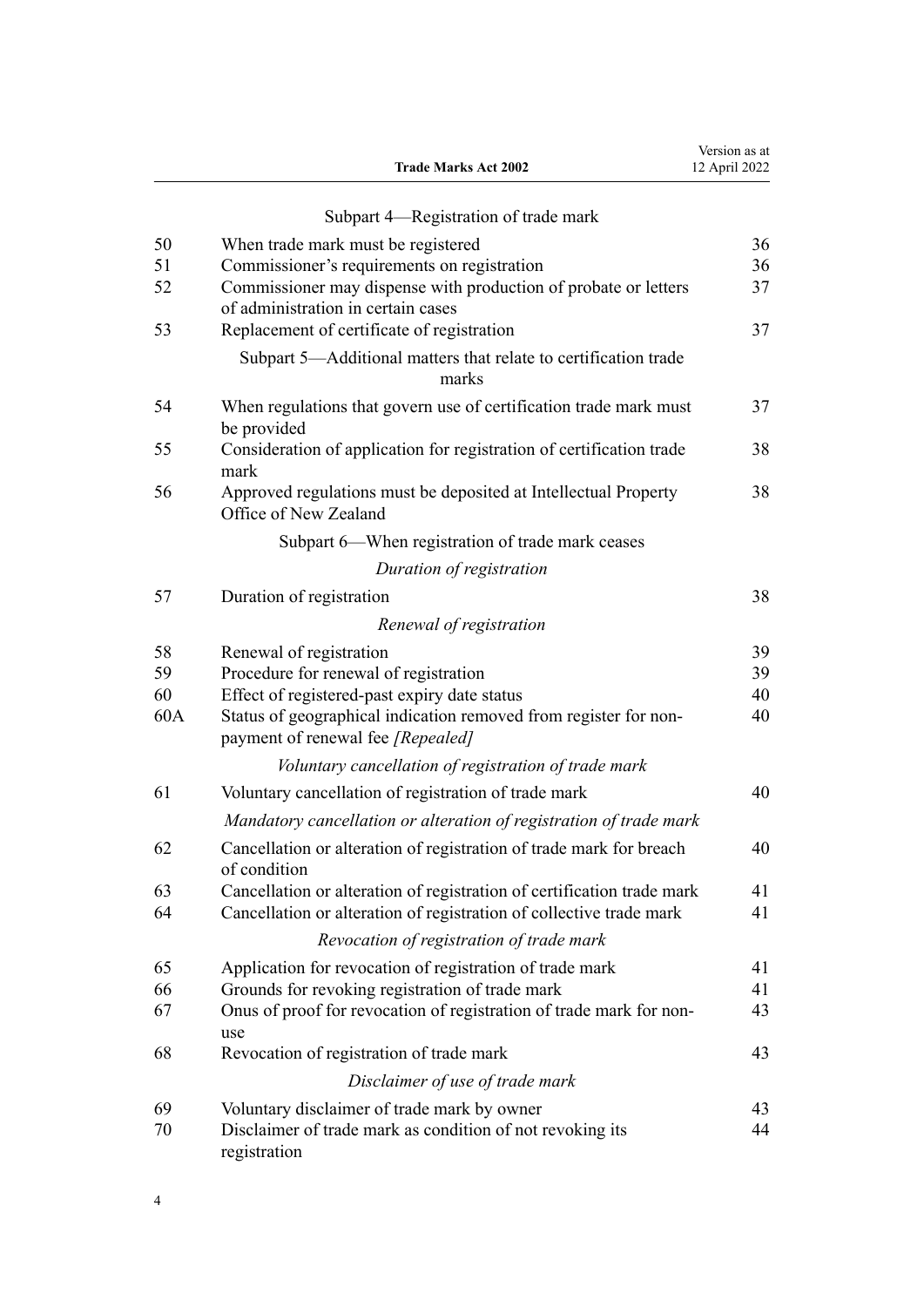| Version as at<br>12 April 2022<br><b>Trade Marks Act 2002</b> |                                                                                          |          |
|---------------------------------------------------------------|------------------------------------------------------------------------------------------|----------|
| 71                                                            | Disclaimer of trade mark for public interest reasons                                     | 44       |
| 72                                                            | Rights affected by disclaimer                                                            | 44       |
|                                                               | Invalidity of registration of trade marks                                                |          |
| 73                                                            | Invalidity of registration of trade mark                                                 | 44       |
| 74                                                            | Effect of declaration of invalidity                                                      | 44       |
| 75                                                            | Presumption of validity of registration of trade mark                                    | 45       |
|                                                               | Rectification of register                                                                |          |
| 76                                                            | Rectification or correction of register                                                  | 45       |
|                                                               | Subpart 7—Other matters                                                                  |          |
|                                                               | Alteration in relation to registered trade mark                                          |          |
| 77                                                            | Alteration of registered trade mark not permitted                                        | 45       |
| 78                                                            | Alteration of register                                                                   | 45       |
| 78A                                                           | Alteration of register concerning certain inconsistent information                       | 46       |
|                                                               | Alteration of certification trade mark regulations                                       |          |
| 79                                                            | Alteration of certification trade mark regulations                                       | 46       |
| 80                                                            | Advertisement of application for alteration of regulations                               | 47       |
|                                                               | Assignment or transmission                                                               |          |
| 81                                                            | Commissioner's certificate that relates to certain assignments or                        | 47       |
|                                                               | transmissions [Repealed]                                                                 |          |
| 82                                                            | Registration of title to trade mark                                                      | 47       |
|                                                               | Licensees                                                                                |          |
|                                                               | [Repealed]                                                                               |          |
| 83                                                            | Application for registration of licensee [Repealed]                                      | 48       |
| 84<br>85                                                      | Registration of licensee [Repealed]<br>Assigning or transmitting right to use trade mark | 48<br>48 |
| 86                                                            | Alteration of registration of licensee [Repealed]                                        | 48       |
| 87                                                            | Cancellation of registration of licensee [Repealed]                                      | 48       |
|                                                               | Part 4                                                                                   |          |
|                                                               | <b>Legal proceedings</b>                                                                 |          |
|                                                               | Subpart 1—Civil proceedings for infringement                                             |          |
|                                                               | How Act affects other rights                                                             |          |
| 88                                                            | How Act affects other rights                                                             | 49       |
|                                                               | Acts amounting to infringement                                                           |          |
| 89                                                            | Infringement where identical or similar sign used in course of trade                     | 49       |
| 90                                                            | Infringement where non-compliance with certain contractual<br>requirements               | 50       |
| 91                                                            | No defence that infringement arose from use of company name                              | 50       |
|                                                               |                                                                                          |          |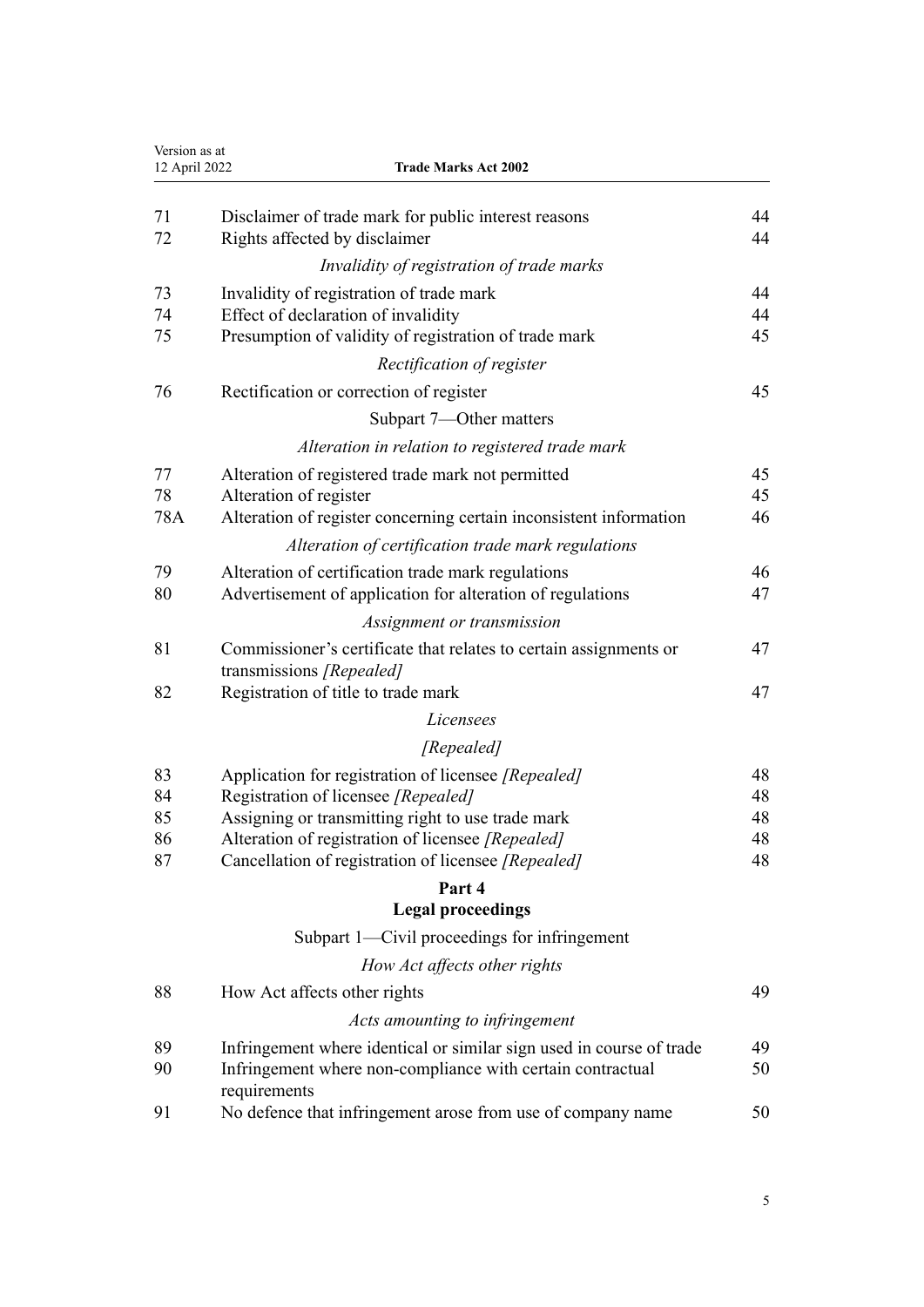|     | <b>Trade Marks Act 2002</b>                                                                       | 12 April 2022 |
|-----|---------------------------------------------------------------------------------------------------|---------------|
|     | Acts not amounting to infringement                                                                |               |
| 92  | No infringement where trade mark used in circumstances not                                        | 51            |
|     | covered by registration                                                                           |               |
| 93  | No infringement where more than 1 identical or similar registered<br>trade marks used             | 51            |
| 94  | No infringement for comparative advertising of registered trade<br>mark                           | 51            |
| 95  | No infringement for honest practices                                                              | 51            |
| 96  | No infringement for certain continuous use of unregistered trade<br>mark                          | 52            |
| 97  | No infringement for use in relation to certain identical or similar<br>goods                      | 52            |
| 97A | Exhaustion of rights conferred by registered trade mark                                           | 53            |
| 98  | When owner or licensee consents to use of registered trade mark                                   | 53            |
| 98A | No infringement through use of registered geographical indication                                 | 54            |
|     | When infringement proceedings may be brought                                                      |               |
| 99  | No proceedings for infringement of unregistered trade mark                                        | 54            |
| 100 | Time for bringing proceedings for infringement of registered trade<br>mark                        | 54            |
|     | Who may apply for relief for infringement of registered trade mark                                |               |
| 101 | Who may apply for relief for infringement of registered trade mark                                | 54            |
| 102 | Licensee may request owner of registered trade mark to bring<br>proceedings                       | 54            |
| 103 | Consequences of owner of registered trade mark not bringing<br>proceedings                        | 54            |
| 104 | Consequences of licensee commencing proceedings                                                   | 55            |
|     | Unjustified proceedings                                                                           |               |
| 105 | Unjustified proceedings                                                                           | 55            |
|     | Types of relief available for infringement                                                        |               |
| 106 | Types of relief available for infringement of registered trade mark                               | 55            |
| 107 | Damages for infringement of collective trade mark                                                 | 56            |
| 108 | Order for erasure, etc, of offending sign                                                         | 56            |
|     | Orders for delivery up in civil proceedings                                                       |               |
| 109 | Order for delivery up of infringing goods, infringing material, or                                | 57            |
|     | infringing object                                                                                 |               |
| 110 | Order for disposal of infringing goods, infringing material, or<br>infringing object              | 57            |
| 111 | Matters to be considered by court                                                                 | 57            |
| 112 | Directions for service                                                                            | 58            |
| 113 | Rights of persons with interest in infringing goods, infringing<br>material, or infringing object | 58            |

Version as at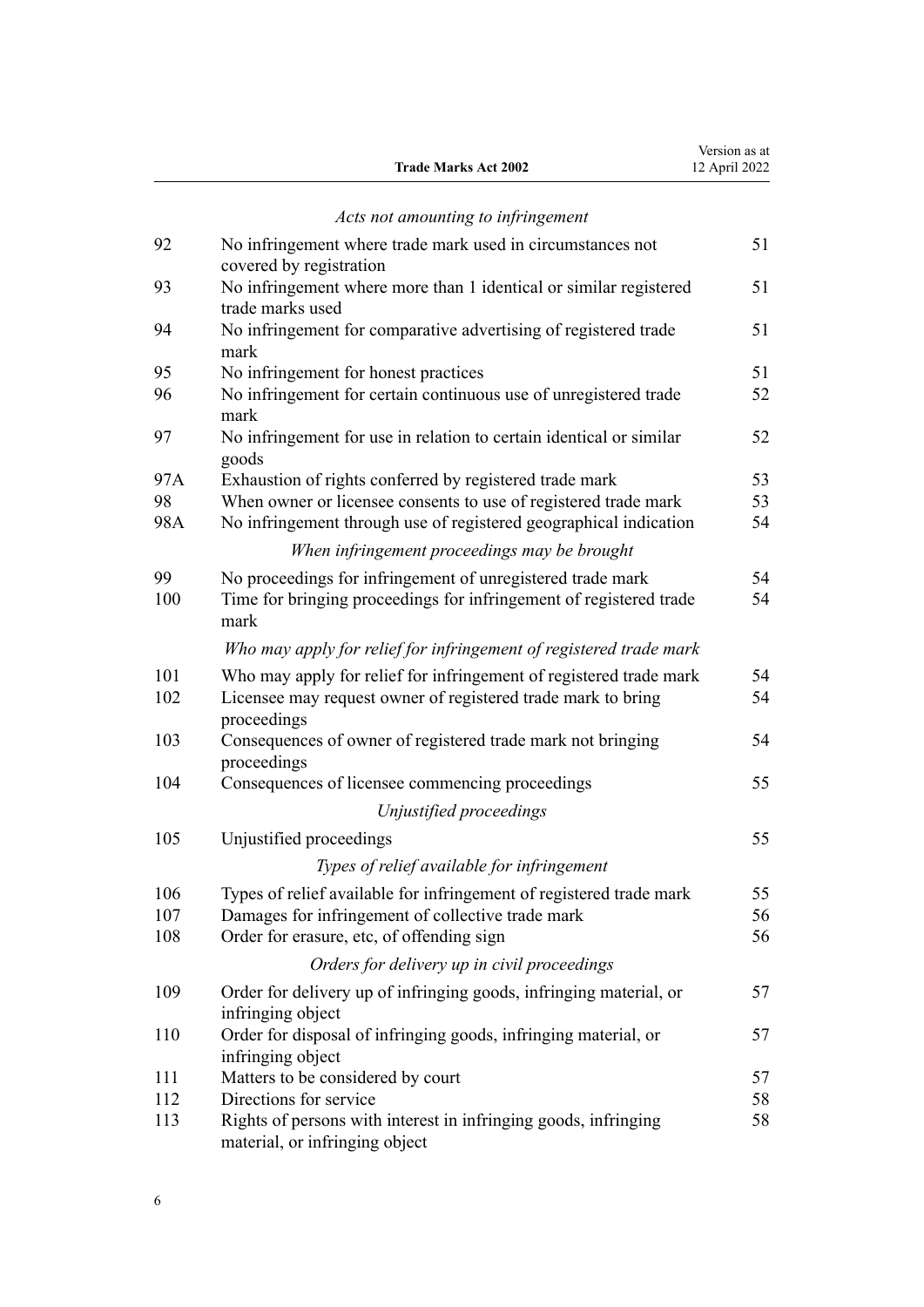| 12 April 2022 | <b>Trade Marks Act 2002</b>                                                                                                  |  |
|---------------|------------------------------------------------------------------------------------------------------------------------------|--|
| 114           | When order under section 110 takes effect                                                                                    |  |
| 115           | Miscellaneous court order if more than 1 person interested in<br>infringing goods, infringing material, or infringing object |  |
| 116           | Position where no order made under section 110                                                                               |  |
|               | Subpart 2—Criminal proceedings                                                                                               |  |
|               | Preliminary                                                                                                                  |  |
| 117           | When criminal proceedings may be commenced                                                                                   |  |
| 118           | Application of Sentencing Act 2002                                                                                           |  |
| 119           | Liability of officers of body corporate                                                                                      |  |
|               | Offences and penalties                                                                                                       |  |
| 120           | Offence to counterfeit registered trade mark                                                                                 |  |
| 121           | Offence to falsely apply registered trade mark to goods or services                                                          |  |
| 122           | Offence to make object for making copies of registered trade mark,<br>etc                                                    |  |
| 123           | Offence to possess object for making copies of registered trade<br>mark, etc                                                 |  |
| 124           | Offence to import or sell, etc, goods with falsely applied registered<br>trade mark                                          |  |
| 125           | Penalties for offences                                                                                                       |  |
|               | Orders for delivery up in criminal proceedings                                                                               |  |
| 126           | Order for delivery up in criminal proceedings                                                                                |  |
| 127           | When order for delivery up may be made                                                                                       |  |
| 128           | Order for disposal of goods or other object ordered to be delivered<br>up                                                    |  |
| 129           | Matters to be considered by court                                                                                            |  |
| 130           | Directions for service                                                                                                       |  |
| 131           | Rights of persons with interest in goods or other object                                                                     |  |
| 132<br>133    | When order under section 128 takes effect                                                                                    |  |
|               | Miscellaneous court orders if more than 1 person interested in<br>goods or other object                                      |  |
| 134           | Position where no order made under section 128                                                                               |  |
|               | Subpart 2A-Enforcement officers                                                                                              |  |
|               | Appointment and functions of enforcement officers                                                                            |  |
| 134A          | Chief executive may appoint enforcement officers                                                                             |  |
| 134B          | Authority to act as enforcement officer                                                                                      |  |
| 134C          | Functions of enforcement officer                                                                                             |  |
|               | Enforcement officer's power of entry and examination without<br>warrant                                                      |  |
| 134D          | Enforcement officer's power of entry and examination without                                                                 |  |
|               | warrant                                                                                                                      |  |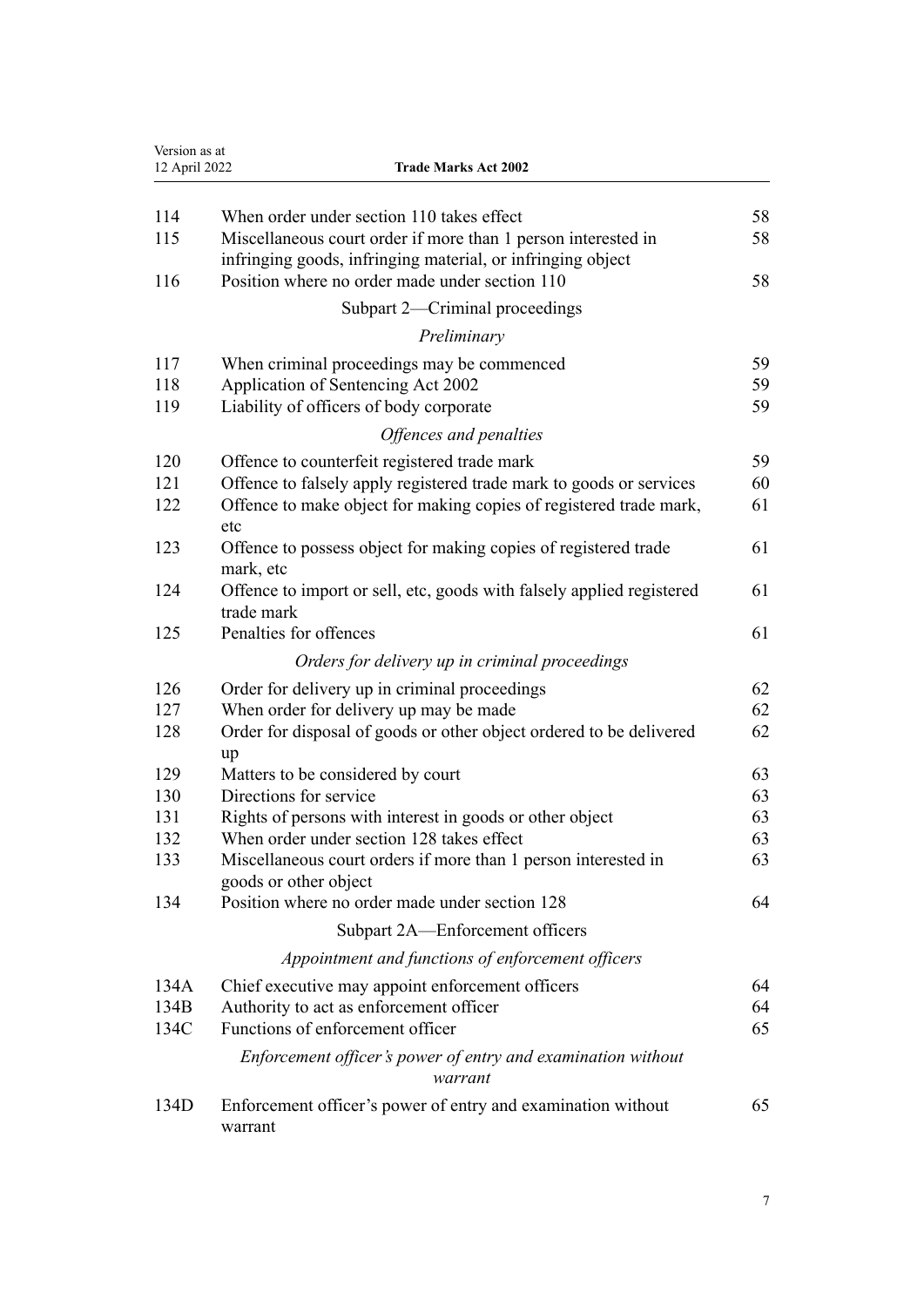|       | <b>Trade Marks Act 2002</b>                                                                                            | Version as at<br>12 April 2022 |
|-------|------------------------------------------------------------------------------------------------------------------------|--------------------------------|
| 134E  | What enforcement officer and person assisting may do when<br>exercising power of entry and examination without warrant | 66                             |
|       | Entry and search under search warrant                                                                                  |                                |
| 134F  | Enforcement officer or constable may apply for search warrant                                                          | 67                             |
| 134G  | Application for search warrant                                                                                         | 67                             |
| 134H  | Mode of application for search warrant                                                                                 | 68                             |
| 134I  | Form and content of search warrant                                                                                     | 69                             |
| 134J  | Transmission of search warrant                                                                                         | 70                             |
| 134K  | Retention of documents                                                                                                 | 70                             |
| 134L  | When search warrant is executed                                                                                        | 70                             |
| 134M  | Powers of entry and search under warrant                                                                               | 71                             |
| 134N  | Powers of persons called to assist                                                                                     | 72                             |
|       | General provisions that apply to powers of entry and search, and<br>entry and examination                              |                                |
| 134O  | Application of sections 134P to 134S                                                                                   | 72                             |
| 134P  | Powers and duties of person exercising power of entry and search<br>or power of entry and examination                  | 73                             |
| 134Q  | Inventory of things seized                                                                                             | 74                             |
| 134R  | Compliance with certain provisions may be deferred in certain<br>circumstances                                         | 75                             |
| 134S  | Further extension to, or dispensation from, obligation to comply<br>with certain provisions                            | 76                             |
|       | Provisions relating to things seized                                                                                   |                                |
| 134T  | Period things seized may be retained                                                                                   | 76                             |
| 134U  | Application for order to return things seized                                                                          | 77                             |
| 134V  | Disposal of things seized                                                                                              | 77                             |
| 134W  | Disposal of perishable things                                                                                          | 78                             |
|       | Other powers of enforcement officers                                                                                   |                                |
| 134X  | Enforcement officer may apply for production order                                                                     | 78                             |
| 134Y  | Judge may order documents to be produced                                                                               | 79                             |
| 134Z  | Powers of enforcement officer to whom documents produced                                                               | 79                             |
| 134ZA | Offence of failing to comply with order to produce documents                                                           | 79                             |
|       |                                                                                                                        |                                |
|       | Powers of Police                                                                                                       |                                |
| 134ZB | Powers of Police                                                                                                       | 80                             |
|       | Miscellaneous                                                                                                          |                                |
| 134ZC | Privilege against self-incrimination                                                                                   | 80                             |
| 134ZD | Other privileges                                                                                                       | 80                             |
| 134ZE | Disclosure of information                                                                                              | 81                             |
| 134ZF | No liability if functions performed or powers exercised in good<br>faith                                               | 82                             |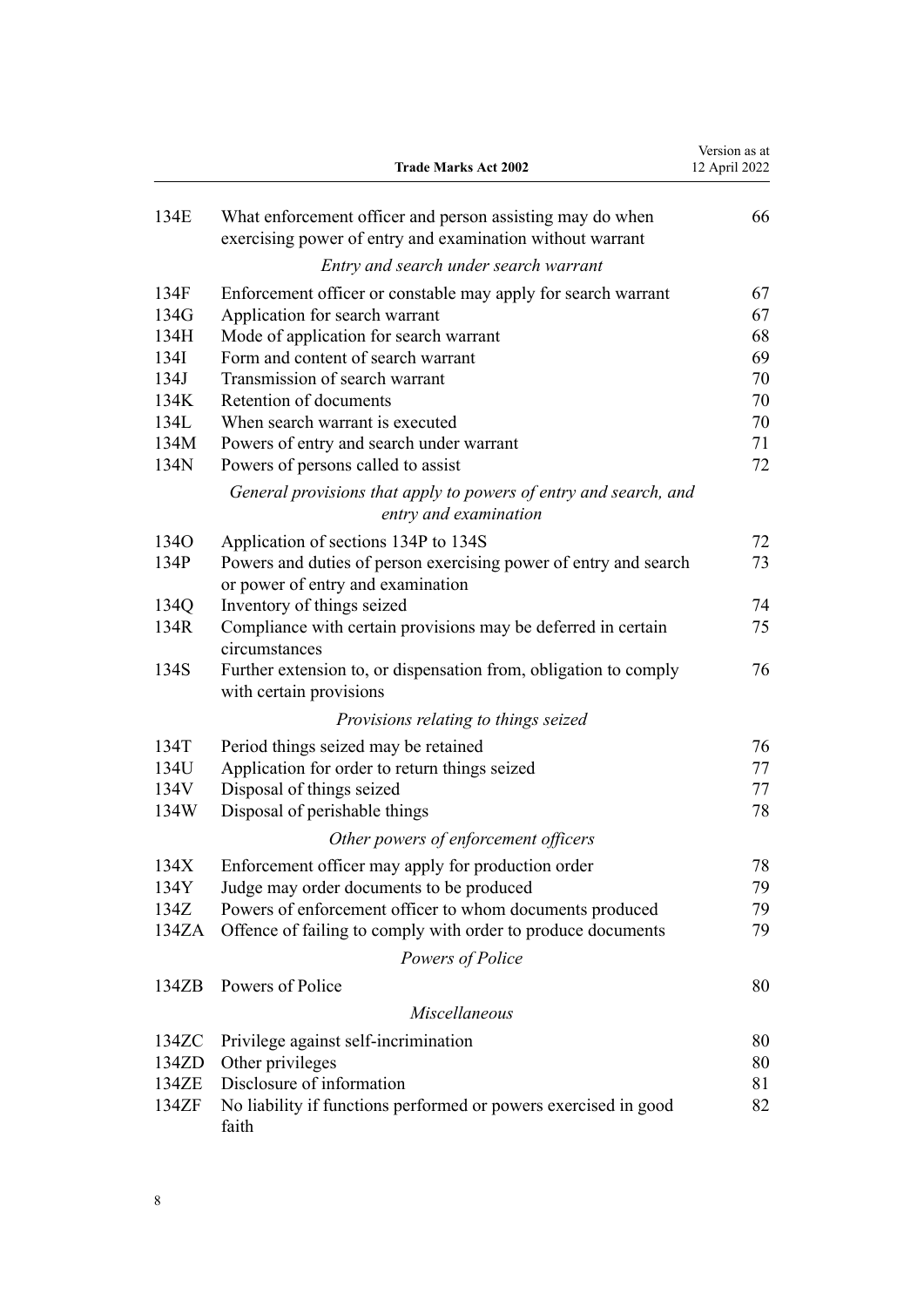| Version as at<br>12 April 2022 | <b>Trade Marks Act 2002</b>                                                 |          |
|--------------------------------|-----------------------------------------------------------------------------|----------|
|                                | Subpart 3—Border protection measures                                        |          |
|                                | Interpretation                                                              |          |
| 135                            | Interpretation                                                              | 82       |
|                                | Detention of goods suspected of bearing infringing sign                     |          |
| 135A                           | Detention of goods suspected of bearing infringing sign                     | 84       |
| 135B                           | Release of goods                                                            | 84       |
|                                | Notice of infringing sign                                                   |          |
| 136                            | Application of sections 137 to 141                                          | 85       |
| 137                            | Notice may be given to chief executive                                      | 85       |
| 138                            | Contents of notice                                                          | 85       |
| 139                            | Chief executive must accept or decline notice                               | 86       |
| 139A                           | Chief executive may suspend accepted notice                                 | 86       |
| 139B                           | Notice of suspension                                                        | 87       |
| 139C                           | Chief executive may reinstate accepted notice                               | 88       |
| 140                            | Duration of accepted notice                                                 | 88       |
| 141                            | Licensee may require notice                                                 | 88       |
|                                | Investigation where notice of infringing sign                               |          |
| 142                            | Application of sections 143 to 146                                          | 88       |
| 143                            | Determination to conduct investigation                                      | 88       |
| 144<br>145                     | Claimant to provide information for investigation                           | 89<br>89 |
|                                | Limitations on requirement to supply information                            |          |
|                                | Chief executive's determination                                             |          |
| 146                            | Chief executive's determination<br>Notice of determination                  | 89       |
| 147<br>148                     |                                                                             | 89<br>90 |
|                                | Consequences of failure to serve notice                                     |          |
|                                | Detention of goods bearing infringing sign                                  |          |
| 149                            | Detention of goods bearing infringing sign                                  | 90       |
| 150<br>151                     | When detained goods may be released<br>Forfeiture of goods by consent       | 90<br>91 |
|                                | Proceedings relating to goods bearing infringing sign                       |          |
|                                |                                                                             |          |
| 152                            | Application for various orders relating to goods bearing infringing<br>sign | 91       |
| 153                            | Proceedings to determine whether goods bear infringing sign                 | 91       |
| 154                            | Powers of court                                                             | 92       |
|                                | Inspection of goods that bear infringing sign                               |          |
| 155                            | Inspection of goods                                                         | 93       |
|                                | <b>Enforcement powers of Customs officers</b>                               |          |
| 155A                           | Customs officer may seize goods in control of Customs                       | 93       |
|                                |                                                                             |          |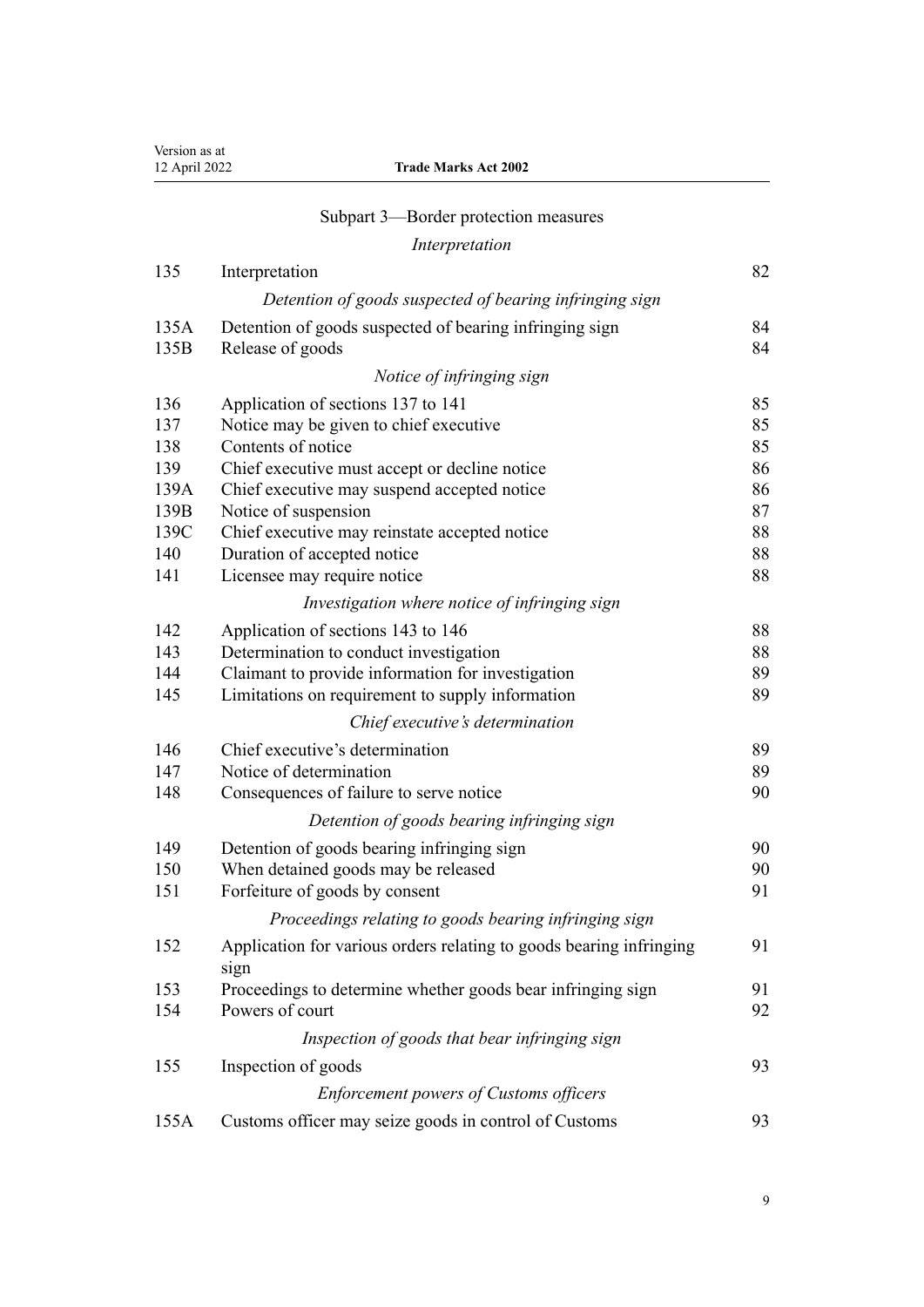|      | <b>Trade Marks Act 2002</b>                                         | Version as at<br>12 April 2022 |
|------|---------------------------------------------------------------------|--------------------------------|
| 155B | Chief executive may require person to produce documents             | 94                             |
|      | concerning goods in control of Customs                              |                                |
| 155C | Chief executive may require person to appear and answer             | 95                             |
|      | questions concerning goods in control of Customs                    |                                |
| 155D | Customs officer may apply for production order                      | 96                             |
| 155E | Judge may order documents to be produced                            | 96                             |
| 155F | Powers of Customs officer to whom documents produced                | 97                             |
| 155G | Issue of search warrants to Customs officers                        | 97                             |
| 155H | Privilege against self-incrimination                                | 97                             |
| 155I | Other privileges                                                    | 98                             |
| 155J | Offences                                                            | 99                             |
|      | <i>Immunity</i>                                                     |                                |
| 155K | No liability if powers exercised in good faith                      | 100                            |
|      | Delegation of chief executive's powers, duties, and functions       |                                |
| 156  | Delegation of chief executive's powers, duties, and functions       | 100                            |
| 157  | Protection of persons acting under authority of Act                 | 101                            |
|      | Subpart 4-Miscellaneous                                             |                                |
|      | Application to Commissioner or court?                               |                                |
| 158  | Application to Commissioner or court?                               | 101                            |
|      | Appearance of Commissioner                                          |                                |
| 159  | Commissioner's appearance in certain proceedings                    | 101                            |
|      | Evidence                                                            |                                |
| 160  | Mode of giving evidence in proceedings before Commissioner          | 102                            |
| 161  | Evidence of entries, documents, etc                                 | 102                            |
| 162  | Registration is prima facie evidence of validity                    | 103                            |
| 163  | Appeal against decision of Commissioner that relates to             | 103                            |
|      | assignments and transmissions                                       |                                |
| 164  | Trade usage must be considered                                      | 103                            |
| 165  | Certificate of validity                                             | 103                            |
|      | Costs                                                               |                                |
| 166  | Costs                                                               | 104                            |
| 167  | Commissioner or court may require security for costs                | 104                            |
| 168  | No costs on appeal against refusal to certify or to authorise use   | 104                            |
| 169  | Costs of Commissioner in proceedings before court                   | 105                            |
|      | <i>Appeals</i>                                                      |                                |
| 170  |                                                                     | 105                            |
| 171  | Appeals in relation to Commissioner's decisions<br>Notice of appeal | 105                            |
|      |                                                                     | 105                            |
| 172  | Hearing of appeal                                                   |                                |
| 173  | Determination of appeals                                            | 105                            |
| 174  | Provisions pending determination of appeal                          | 106                            |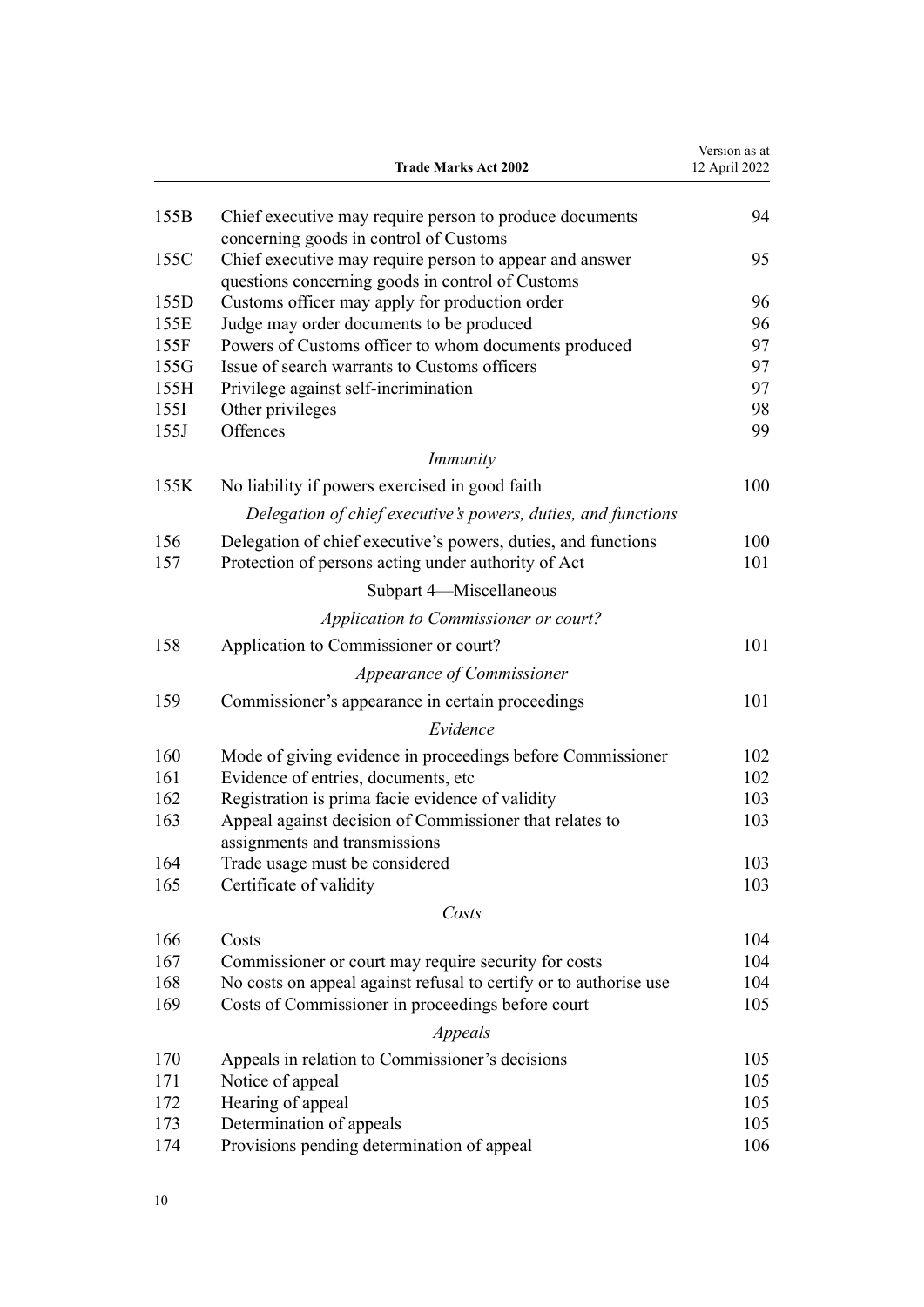# **[Part 5](#page-105-0)**

# **[Administrative provisions and miscellaneous](#page-105-0)**

# [Subpart 1—Commissioner and Assistant Commissioners of Trade](#page-105-0)

[Marks](#page-105-0)

| 175  | Commissioner and Assistant Commissioners of Trade Marks                   | 106 |
|------|---------------------------------------------------------------------------|-----|
| 175A | <b>Functions of Commissioner</b>                                          | 106 |
| 175B | Powers of Assistant Commissioners                                         | 107 |
| 175C | Power of Commissioner to delegate                                         | 107 |
| 175D | Liability of Commissioner and others                                      | 107 |
| 176  | Hearing before exercise of Commissioner's discretion                      | 108 |
|      | Subpart 2-Advisory committee                                              |     |
| 177  | Advisory committee                                                        | 108 |
| 178  | Function of advisory committee                                            | 108 |
| 179  | Membership of advisory committee                                          | 108 |
| 180  | Advisory committee may regulate own procedure                             | 108 |
|      | Subpart 3—Register of trade marks                                         |     |
|      | General                                                                   |     |
| 181  | Register of trade marks                                                   | 108 |
| 182  | Contents of register                                                      | 109 |
| 183  | No notices of trusts may be entered in register                           | 109 |
|      | Search of register                                                        |     |
| 184  | Search of register                                                        | 109 |
|      | Offences relating to register                                             |     |
| 185  | Offence to make false entry in register                                   | 110 |
| 186  | Offences relating to false representation of trade mark                   | 110 |
|      | Subpart 4-Miscellaneous                                                   |     |
|      | No compensation                                                           |     |
| 187  | No compensation for diminution in rights attaching to trade mark          | 110 |
|      | Intellectual Property Office of New Zealand                               |     |
| 188  | Opening hours of Intellectual Property Office of New Zealand              | 111 |
| 189  | Closing of Intellectual Property Office of New Zealand at short<br>notice | 111 |
|      | Personal representatives                                                  |     |
| 190  | Recognition of agents                                                     | 111 |
| 191  | Declarations, etc, on behalf of certain persons [Repealed]                | 111 |
|      | Substitution                                                              |     |
| 192  | Substitution of person other than applicant generally                     | 112 |
| 193  | Substitution of person other than opponent on notice of opposition        | 112 |
|      |                                                                           |     |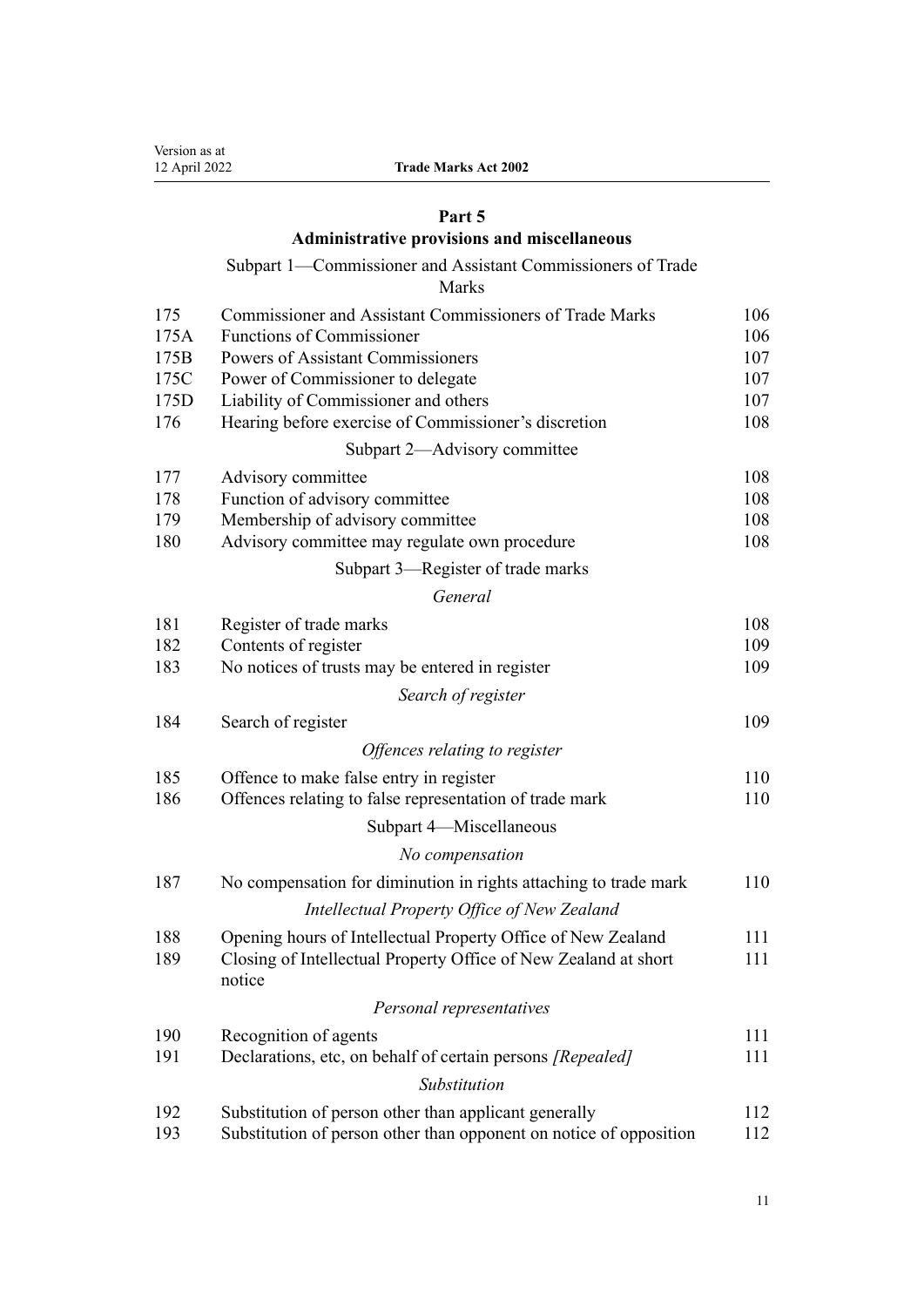<span id="page-11-0"></span>

| s 1        | <b>Trade Marks Act 2002</b>                                                           | Version as at<br>12 April 2022 |
|------------|---------------------------------------------------------------------------------------|--------------------------------|
|            | Amendment of other documents                                                          |                                |
| 194        | Amendment of documents other than application                                         | 112                            |
|            | Fees                                                                                  |                                |
| 195        | Fees                                                                                  | 113                            |
|            | Service of notices                                                                    |                                |
|            |                                                                                       |                                |
| 196<br>197 | Application of section 197<br>Method of service of notices                            | 113<br>113                     |
|            |                                                                                       |                                |
|            | Annual report                                                                         |                                |
|            | [Repealed]                                                                            |                                |
| 198        | Annual report by Commissioner of Patents [Repealed]                                   | 114                            |
|            | Regulation-making powers                                                              |                                |
| 199        | Regulations                                                                           | 114                            |
| 199A       | <b>Regulations: Madrid Protocol</b>                                                   | 117                            |
| 200        | Orders in Council relating to convention countries                                    | 118                            |
|            | <b>Amendments</b>                                                                     |                                |
| 201        | Acts amended                                                                          | 118                            |
|            | Transitional and savings provisions                                                   |                                |
| 202        | Repeal of Trade Marks Act 1953                                                        | 119                            |
| 203        | Transitional provision for certain applications and proceedings                       | 119                            |
| 204        | Transitional provision for notices given under section 54B of Trade<br>Marks Act 1953 | 119                            |
| 205        | Transitional provision for fees for defensive trade marks                             | 120                            |
| 206        | Certificate of validity of contested registration                                     | 120                            |
| 207        | Orders in Council relating to convention countries under Trade<br>Marks Act 1953      | 120                            |
| 208        | Status of trade marks registered before commencement of Act                           | 120                            |
| 209        | Status of notes, etc, on register before commencement of Act                          | 121                            |
|            | <b>Schedule 1AA</b><br>Transitional, savings, and related provisions                  | 122                            |
|            | <b>Schedule 1</b><br><b>Acts amended</b>                                              | 123                            |

## **1 Title**

This Act is the Trade Marks Act 2002.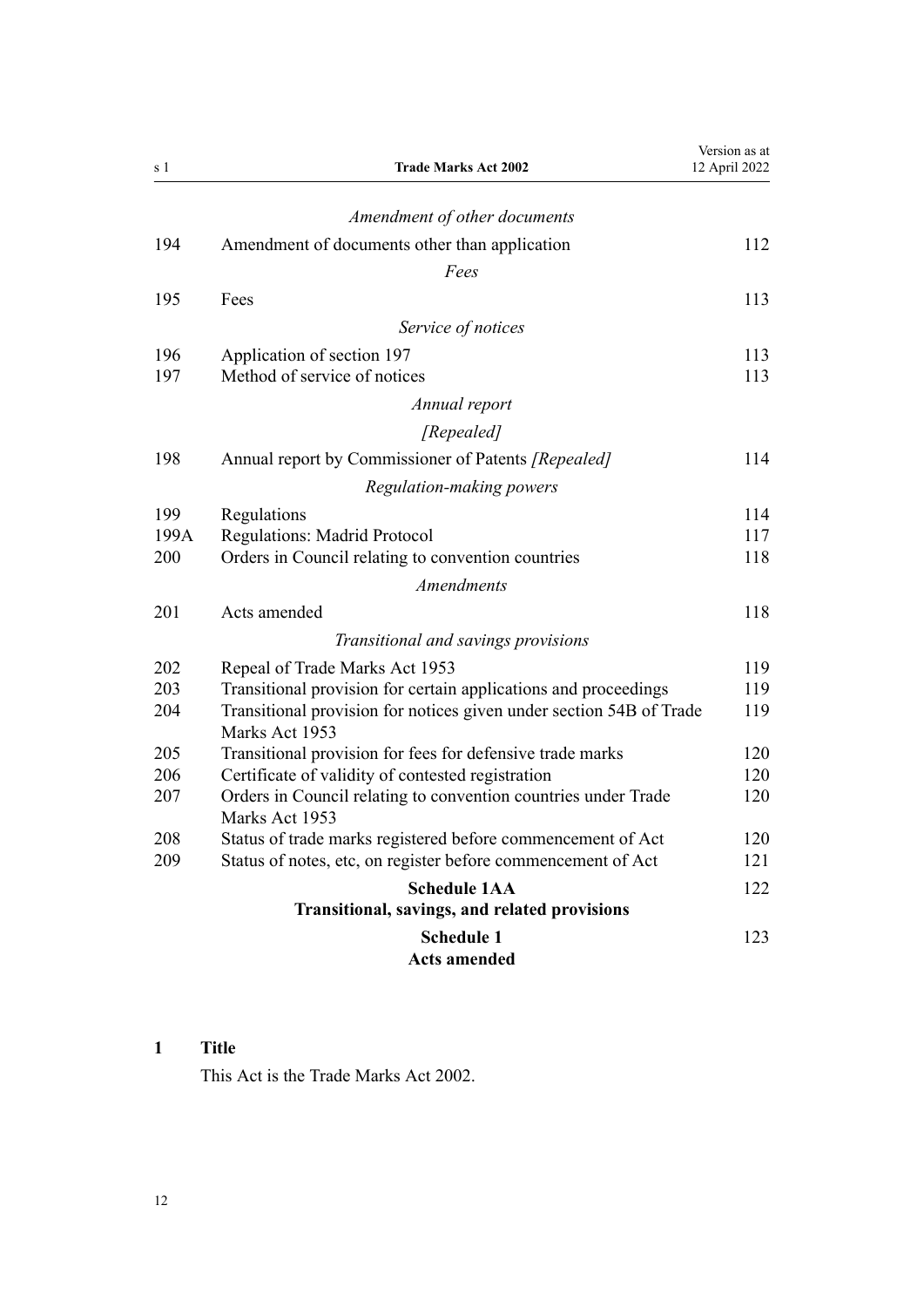# **Part 1 Preliminary**

#### <span id="page-12-0"></span>**2 Commencement**

- (1) This Act (except [sections 177 to 180,](#page-107-0) [199](#page-113-0), and [200](#page-117-0)) comes into force on a date to be appointed by the Governor-General by Order in Council.
- (2) [Sections 177 to 180,](#page-107-0) [199](#page-113-0), and [200](#page-117-0) come into force on the day after the date on which this Act receives the Royal assent.
- (3) An order under this section is secondary legislation (*see* [Part 3](http://legislation.govt.nz/pdflink.aspx?id=DLM7298343) of the Legis‐ lation Act 2019 for publication requirements).

| Legislation Act 2019 requirements for secondary legislation made under this section |                                                                                                  |                                    |  |  |  |
|-------------------------------------------------------------------------------------|--------------------------------------------------------------------------------------------------|------------------------------------|--|--|--|
| <b>Publication</b>                                                                  | PCO must publish it on the legislation website and notify LA19 s $69(1)(c)$<br>it in the Gazette |                                    |  |  |  |
| <b>Presentation</b>                                                                 | The Minister must present it to the House of<br>Representatives                                  | LA19 s 114, Sch 1<br>cl $32(1)(a)$ |  |  |  |
| <b>Disallowance</b>                                                                 | It may be disallowed by the House of Representatives                                             | LA19 ss 115, 116                   |  |  |  |
| This note is not part of the Act.                                                   |                                                                                                  |                                    |  |  |  |

Section 2(1): this Act (except sections 177–180, 199, and 200) brought into force, on 20 August 2003, by the Trade Marks Act 2002 Commencement Order 2003 (SR 2003/188).

Section 2(3): inserted, on 28 October 2021, by [section 3](http://legislation.govt.nz/pdflink.aspx?id=LMS268932) of the Secondary Legislation Act 2021 (2021 No 7).

#### **3 Purposes**

The purposes of this Act are to—

- (a) more clearly define the scope of rights protected by registered trade marks; and
- (b) simplify procedures for registering a trade mark in order to reduce costs to applicants and to reduce business compliance costs generally; and
- (c) address Māori concerns relating to the registration of trade marks that contain a Māori sign, including imagery and text; and
- (d) deter counterfeit activity in relation to registered trade marks in New Zealand; and
- (e) ensure that New Zealand's trade mark regime takes account of inter‐ national developments.

#### **4 Overview**

In this Act,—

- (a) this Part deals with preliminary matters, including interpretation and the application of this Act to the Crown:
- (b) the main rights attaching to a registered trade mark (for example, the exclusive right to use the registered trade mark) are set out in [section 10](#page-22-0):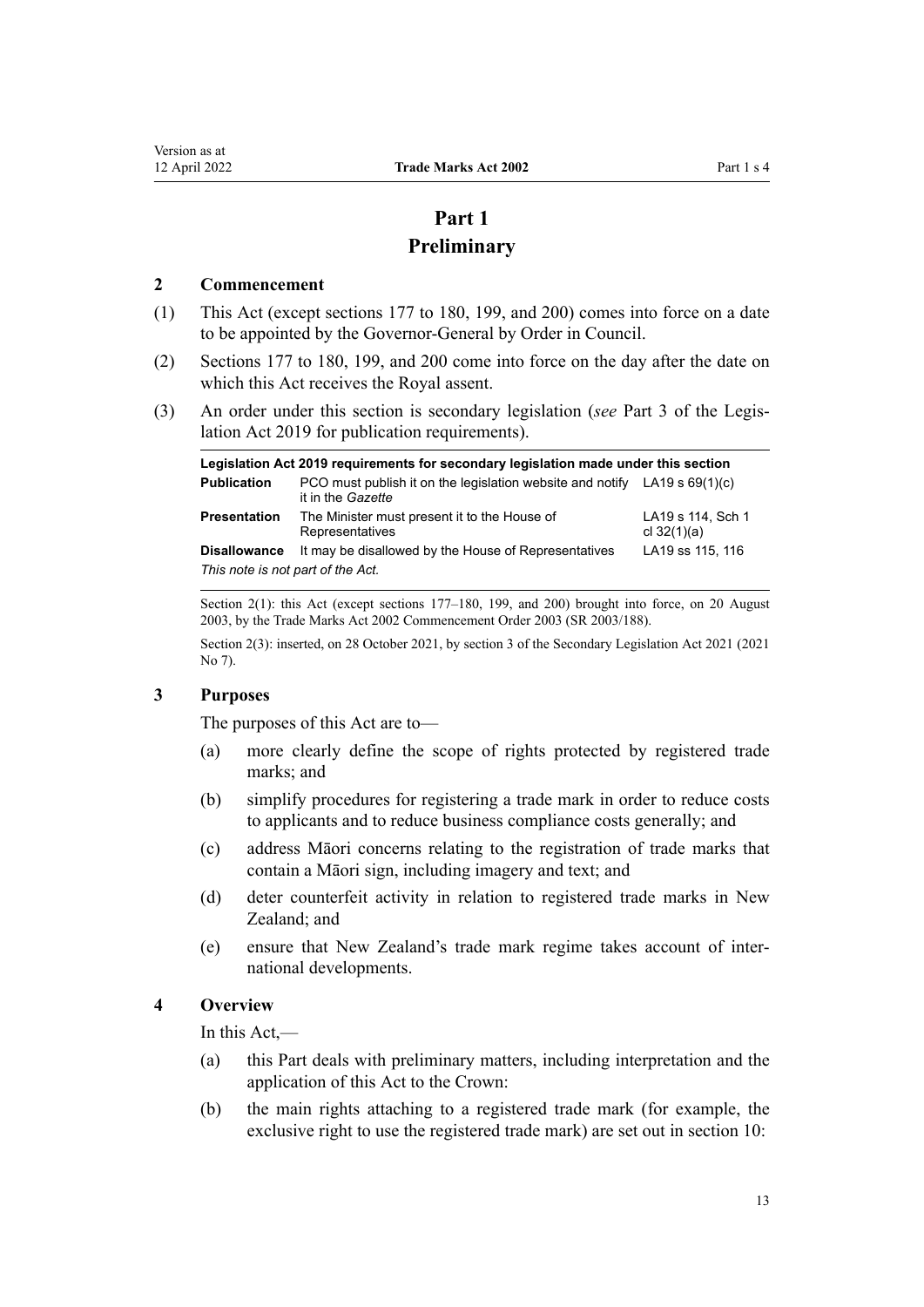- <span id="page-13-0"></span>(c) when a trade mark is registrable is set out in [section 13](#page-23-0). Other provisions relating to the registrability of trade marks are set out in [sections 14 to](#page-23-0) [30:](#page-23-0)
- (d) the process for registering a trade mark is contained in [Part 3](#page-30-0):
- (e) remedies and offence provisions relating to the infringement of a regis‐ tered trade mark, border protection measures concerning an infringing sign that is applied to goods in an overseas country, and general provi‐ sions about legal proceedings and appeals under this Act, are set out in [Part 4](#page-48-0):
- (f) [Part 5](#page-105-0) contains provisions about the Commissioner, the register of trade marks, and an advisory committee that has the function of advising the Commissioner whether the proposed registration of a trade mark that is, or appears to be, derivative of a Māori sign, including imagery and text, is offensive to Māori.

## **5 Interpretation**

(1) In this Act, unless the context otherwise requires,—

**Act** includes regulations made under this Act

**actual date of registration** means the date entered on the register by the Com‐ missioner under [section 51\(a\)](#page-35-0)

**advisory committee** means the advisory committee appointed under [section](#page-107-0) [177](#page-107-0)

## **applicant**—

- (a) means a person who has applied for the registration of a trade mark; and
- (b) includes the assignee of an application, if the assignment has been effected under [section 82](#page-46-0); and
- (c) in [sections 134G,](#page-66-0) [134H](#page-67-0), and [134K](#page-69-0), means the applicant for a search warrant; and
- (d) in [section 134U](#page-76-0) means the applicant for the order referred to in that section

## **application**—

- (a) means an application for the registration of a trade mark; and
- (b) includes an application for the registration of a series of trade marks

**assignment** means assignment by the acts of the parties concerned

**certification trade mark** means a sign capable of—

- (a) being represented graphically; and
- (b) distinguishing, in the course of trade,—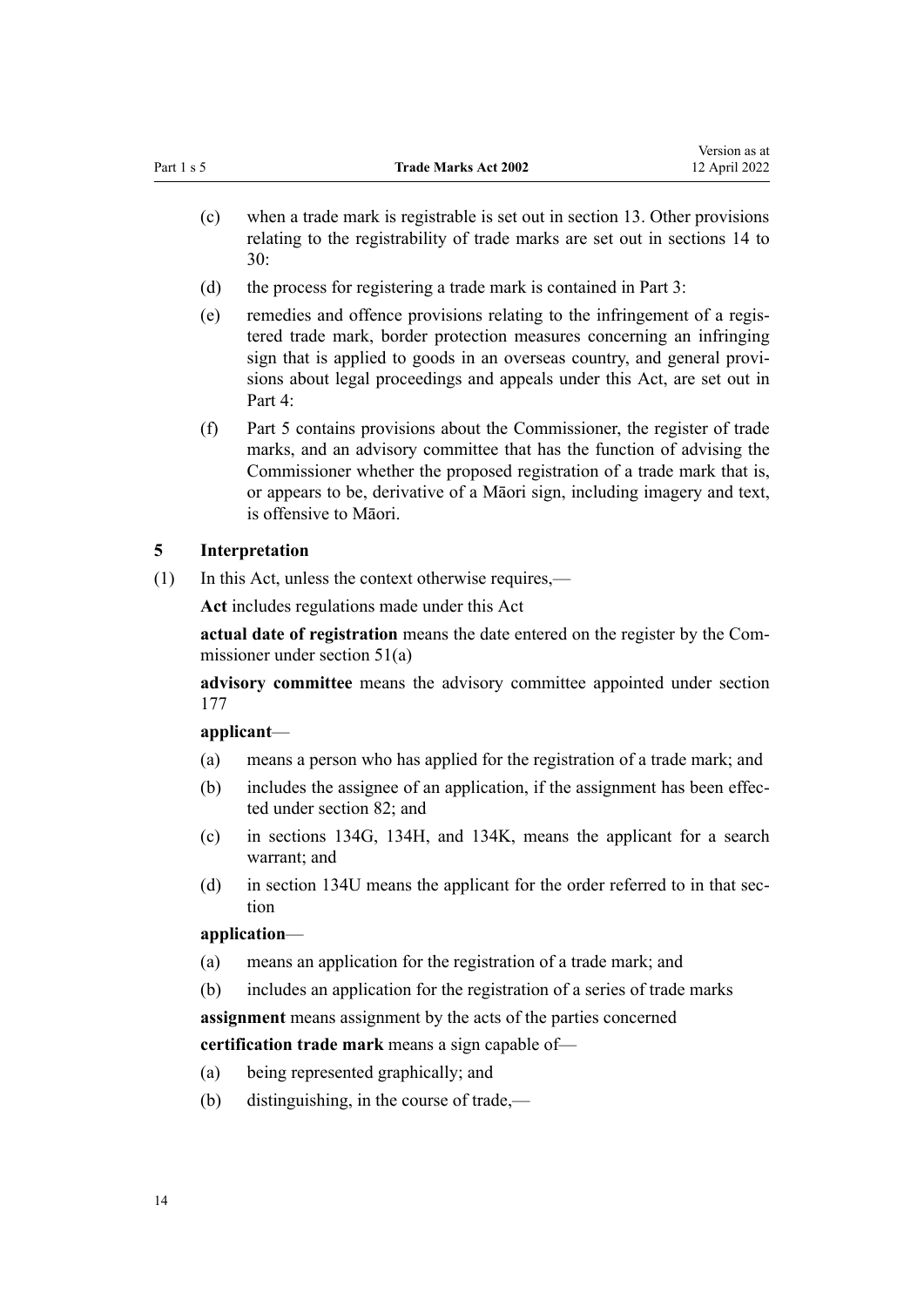- (i) goods certified by any person in respect of origin, material, mode of manufacture, quality, accuracy, or other characteristic from goods not so certified; or
- (ii) services certified by any person in respect of quality, accuracy, performance, or other characteristic from services not so certified

## **chief executive**,—

- (a) in [subpart 3](#page-81-0) of Part 4 (border protection measures), has the meaning set out in [section 135](#page-81-0); and
- (b) in the rest of this Act, means the chief executive of the Ministry

**claimant** has the meaning set out in [section 135](#page-81-0)

**collective association** means a body (whether incorporated or not) that has or is able to have members, and is—

- (a) constituted for the joint benefit of its members for the time being; and
- (b) so constituted that its membership at any time can be ascertained

**collective trade mark** means a sign capable of—

- (a) being represented graphically; and
- (b) distinguishing the goods or services of members of the collective association that is the owner of the sign from those of persons who are not members of the collective association

## **Commissioner**—

- (a) means the Commissioner of Trade Marks; and
- (b) to avoid doubt, includes an Assistant Commissioner of Trade Marks

**condition** includes a limitation of the exclusive right to use a trade mark given by the registration of the trade mark, including a limitation of that right as to—

- (a) mode of use:
- (b) use in relation to goods to be sold or otherwise traded in any place within New Zealand:
- (c) use in relation to services to be provided within New Zealand:
- (d) use in relation to goods to be exported to any market outside New Zealand

**control of the Customs** has the meaning set out in [section 135](#page-81-0)

**convention country**, in any provision of this Act, means an entity for the time being declared by an order under [section 200](#page-117-0) to be a convention country for the purposes of that provision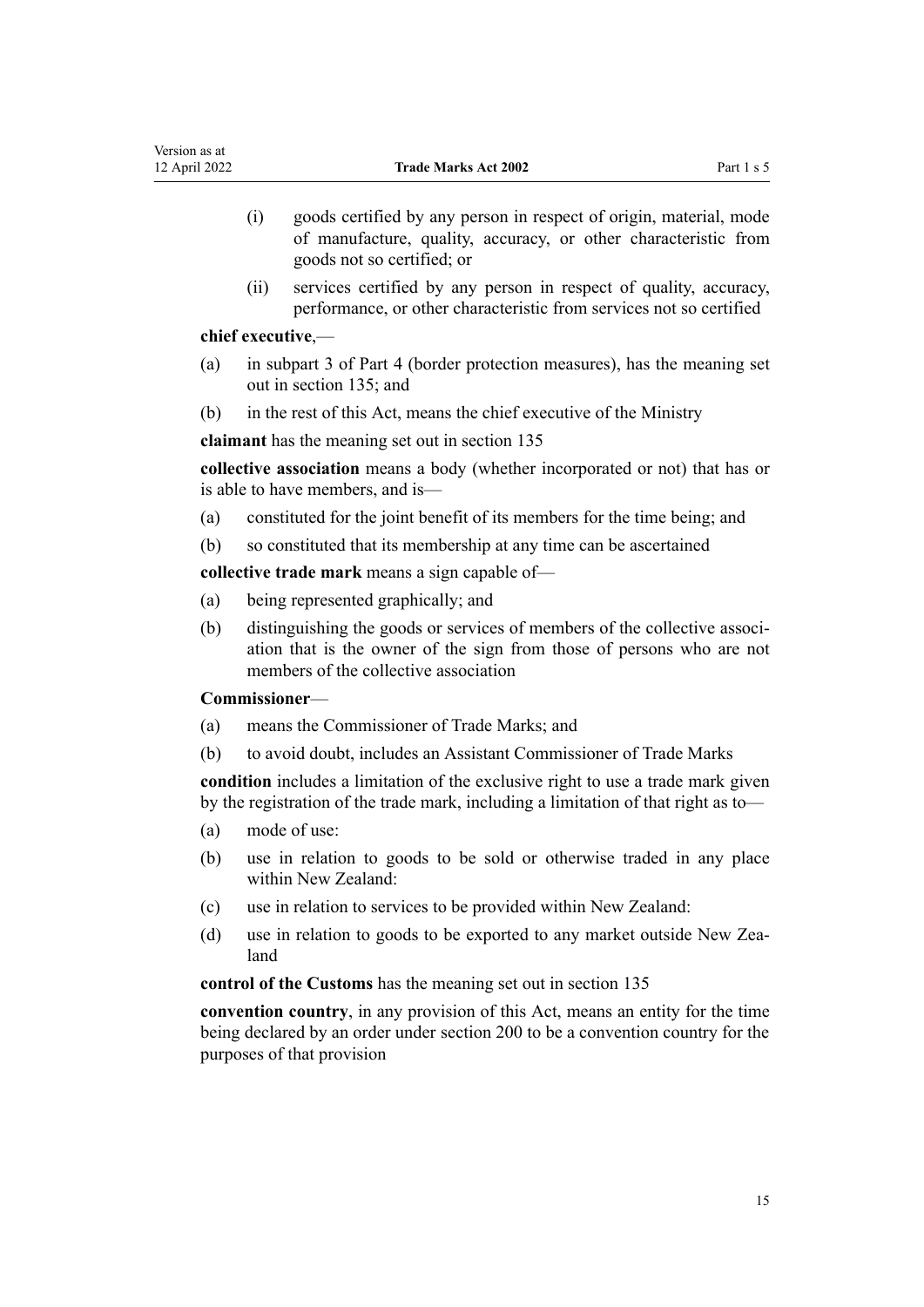**convention country application** means an application for the registration of a trade mark that is made in a convention country (whether before or after it became a convention country) and that is, in accordance with the—

- (a) terms of a treaty between 2 or more convention countries, equivalent to an application made in any one of those convention countries; or
- (b) law of any convention country, equivalent to an application made in that convention country

#### **court**—

- (a) means the High Court; and
- (b) for the purposes of [sections 126 to 134,](#page-61-0) and [134T to 134V,](#page-75-0) includes the District Court or a Judge of that court

**Customs officer** has the meaning set out in [section 135](#page-81-0)

## **deceased owner**—

- (a) means a registered owner of any trade mark who has died, whether before or after the commencement of this Act; and
- (b) includes an applicant for the registration of a trade mark who has died before it is registered, whether before or after the commencement of this Act

#### **deemed date of registration** means,—

- (a) in the case of a trade mark to which [section 36](#page-32-0) applies, the date of the application in the convention country (subject to any enactment relating to international arrangements):
- (b) in any other case, the date of the application

**document**, for the purposes of [subpart 2A](#page-63-0) of Part 4 and [sections 155B](#page-93-0) and [155D to 155F](#page-95-0), means—

- (a) any material, whether or not it is signed or otherwise authenticated, that bears symbols (including words and figures), images, or sounds or from which symbols, images, or sounds can be derived, and includes—
	- (i) a label, marking, or other writing that identifies or describes a thing of which it forms a part, or to which it is attached:
	- (ii) a book, map, plan, graph, or drawing:
	- (iii) a photograph, film, or negative; and
- (b) information electronically recorded or stored, and information derived from that information

**infringing goods**, in relation to a registered trade mark, are goods that bear, or goods the packaging of which bears, a sign that is identical with or similar to the registered trade mark and—

(a) the application of the sign to the goods or their packaging is an infringement of the registered trade mark; or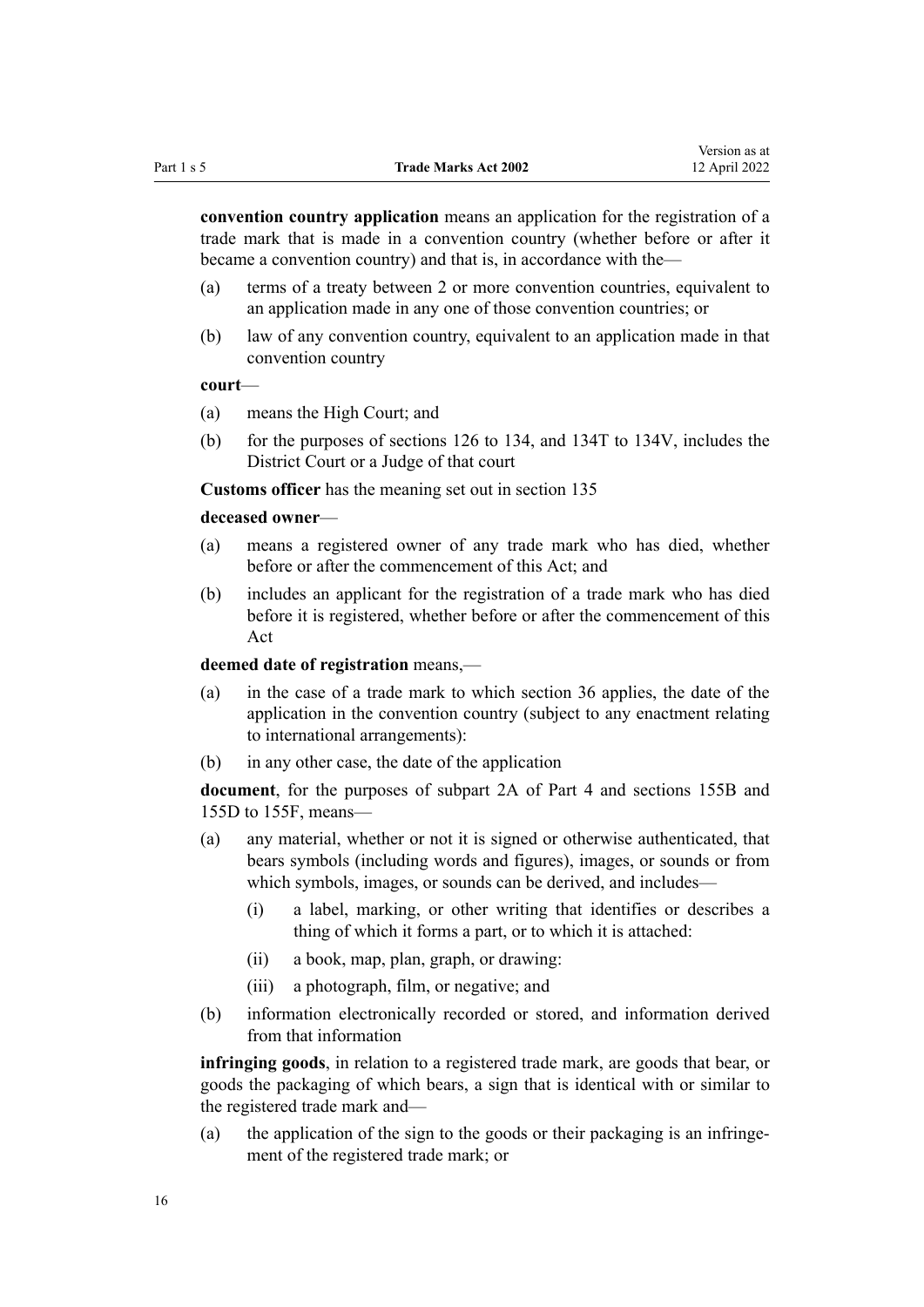(b) the sign has been used in relation to the goods or their packaging in a way that infringes the registered trade mark

**infringing material**, in relation to a registered trade mark, means material that bears a sign that is identical with or similar to the registered trade mark and either the sign is—

- (a) used for labelling or packaging goods, as a business paper, or for adver‐ tising goods or services, in a way that infringes the registered trade mark; or
- (b) intended to be used in a way that would infringe the registered trade mark

**infringing object**, in relation to a registered trade mark, means an object that is—

- (a) specifically designed or adapted for making copies of a sign that is iden‐ tical or similar to the registered trade mark; and
- (b) in the possession, custody, or control of a person who knows or has reason to believe that the object has been or is to be used to produce infringing goods or material

**infringing sign** has the meaning set out in [section 135](#page-81-0)

**International Bureau** means the International Bureau of the World Intellectual Property Organization

**licensee**, in relation to a trade mark, means a person whose use of the trade mark is authorised by, and subject to the control of, the owner of the trade mark

**Madrid Protocol** means the Protocol Relating to the Madrid Agreement Con‐ cerning the International Registration of Marks, adopted at Madrid on 27 June 1989, as amended from time to time

#### **member**,—

- (a) in relation to a collective association, means a member of the association; and
- (b) in relation to a collective trade mark, means a member of the collective association that is the owner of the collective trade mark

**Ministry** means the department of State that, with the authority of the Prime Minister, is responsible for the administration of this Act

**Nice Agreement** means the Nice Agreement Concerning the International Classification of Goods and Services for the Purposes of the Registration of Marks adopted at Nice on 15 June 1957, as amended from time to time

**Nice Classification** means the classification of goods and services for the registration of marks published from time to time under the Nice Agreement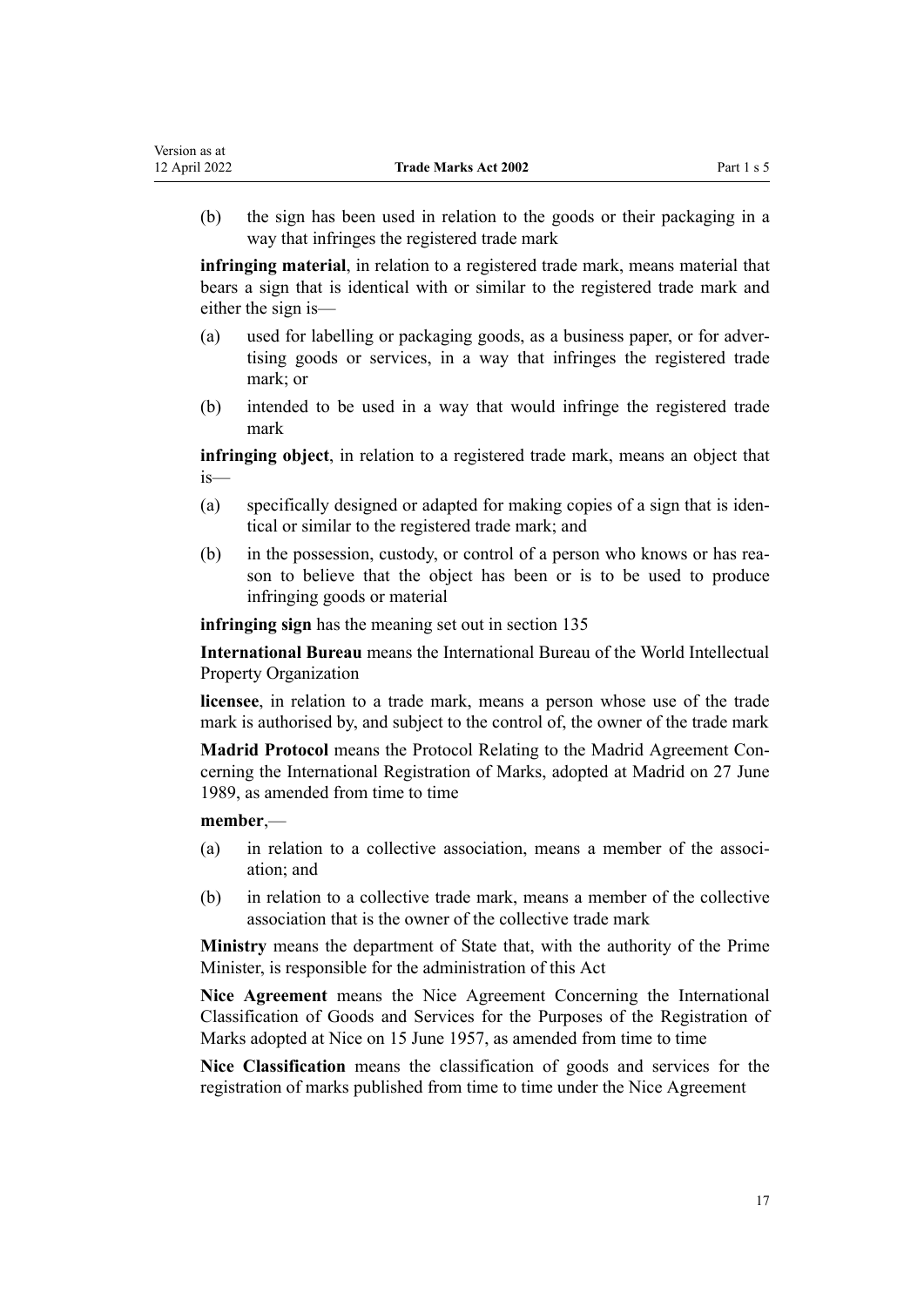#### **owner**,—

- (a) in relation to a registered trade mark that is not a certification trade mark or a collective trade mark, means the person in whose name the trade mark is registered; and
- (b) in relation to a collective trade mark that is registered, means the collective association in whose name the trade mark is registered; and
- (c) in relation to a certification trade mark that is registered, means the per‐ son who certifies the goods or services to which the certification trade mark relates; and
- (d) in relation to an unregistered trade mark, means the person who owns all of the rights in the mark

Paris Convention means the Convention for the Protection of Industrial Property signed at Paris on 20 March 1883, as revised or amended from time to time

**protected international trade mark (New Zealand)** means a trade mark that is entitled to protection in New Zealand under the Madrid Protocol

**qualified person**, in relation to a deceased owner, means a person who satisfies the Commissioner—

- (a) that he or she has obtained or is entitled to obtain probate of the will of the deceased owner or letters of administration in his or her estate in the place where the deceased owner was domiciled at his or her death, or that he or she is the legal representative of the deceased owner in that place:
- (b) that probate of the will of the deceased owner or letters of administration in his or her estate have not been granted or resealed in New Zealand:
- (c) that the interests of the creditors of the deceased owner, and of all per‐ sons beneficially interested under his or her will or on his or her intestacy, will be adequately safeguarded if the Commissioner registers the qualified person as the owner of the trade mark

**register** means the register of trade marks kept under [section 181](#page-107-0)

**registered geographical indication** has the same meaning as in [section 7\(1\)](http://legislation.govt.nz/pdflink.aspx?id=DLM390819) of the Geographical Indications (Wine and Spirits) Registration Act 2006

**registered trade mark** means, subject to [section 60,](#page-39-0) a trade mark that is on the register

**regulations** means, except in [sections 54 to 56,](#page-36-0) [63,](#page-40-0) [79](#page-45-0), and [80,](#page-46-0) regulations in force under this Act

**series of trade marks** means a number of trade marks for the same goods or description of goods or the same services or description of services (as the case may be) that—

(a) resemble each other in their material particulars; and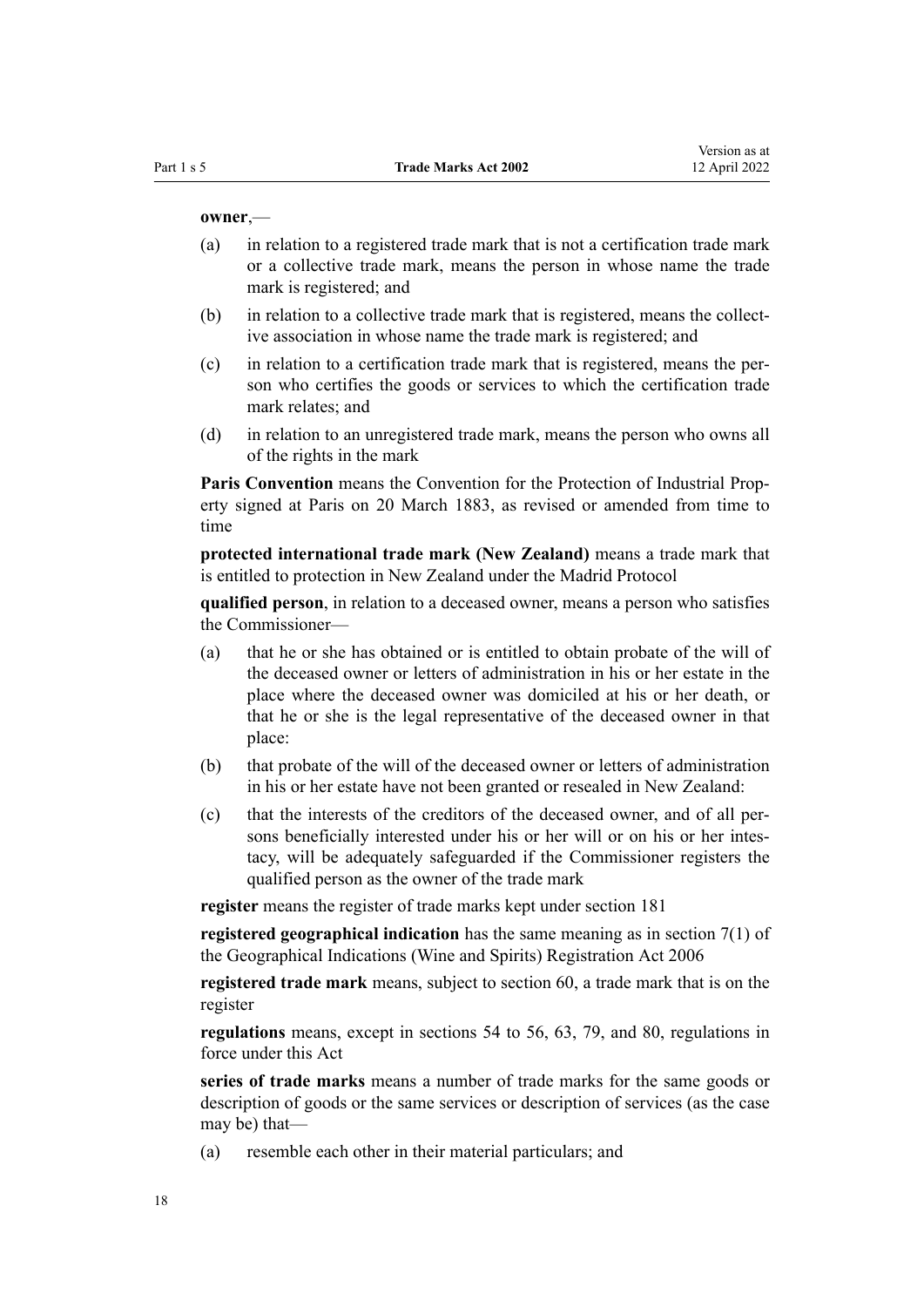- (b) differ only in respect of 1 or more of the following matters:
	- (i) statements of the goods or services for which they are, or are pro‐ posed to be, used:
	- (ii) statements of number, price, quality, or names of places:
	- (iii) other matters of a non-distinctive character that do not substantially affect the identity of the trade marks:
	- (iv) colour

**sign** includes—

- (a) a brand, colour, device, heading, label, letter, name, numeral, shape, sig‐ nature, smell, sound, taste, ticket, or word; and
- (b) any combination of signs

**specification** means the goods or services specified on the application for the registration of the trade mark in relation to which the registered trade mark is to be used or is proposed to be used

## **trade mark**—

- (a) means any sign capable of—
	- (i) being represented graphically; and
	- (ii) distinguishing the goods or services of one person from those of another person; and
- (b) includes,—
	- (i) except in [section 85,](#page-47-0) a certification trade mark; and
	- (ii) except in [section 85,](#page-47-0) a collective trade mark

**transmission** means transmission by operation of law, devolution on the per‐ sonal representative of a deceased person, and any other mode of transfer that is not assignment

**TRIPS Agreement** means the Agreement on Trade-related Aspects of Intellec‐ tual Property Rights set out in Annex 1C to the WTO Agreement, as revised or amended from time to time

**working day** means a day of the week other than—

- (a) a Saturday, a Sunday, Waitangi Day, Good Friday, Easter Monday, Anzac Day, the Sovereign's birthday, Te Rā Aro ki a Matariki/Matariki Observance Day, and Labour Day; and
- (b) the day observed in the appropriate area as the anniversary of the province of which the area forms part; and
- (c) a day in the period that commences with 25 December in any year and,—
	- (i) except in [section 171](#page-104-0), ends with 2 January in the following year; or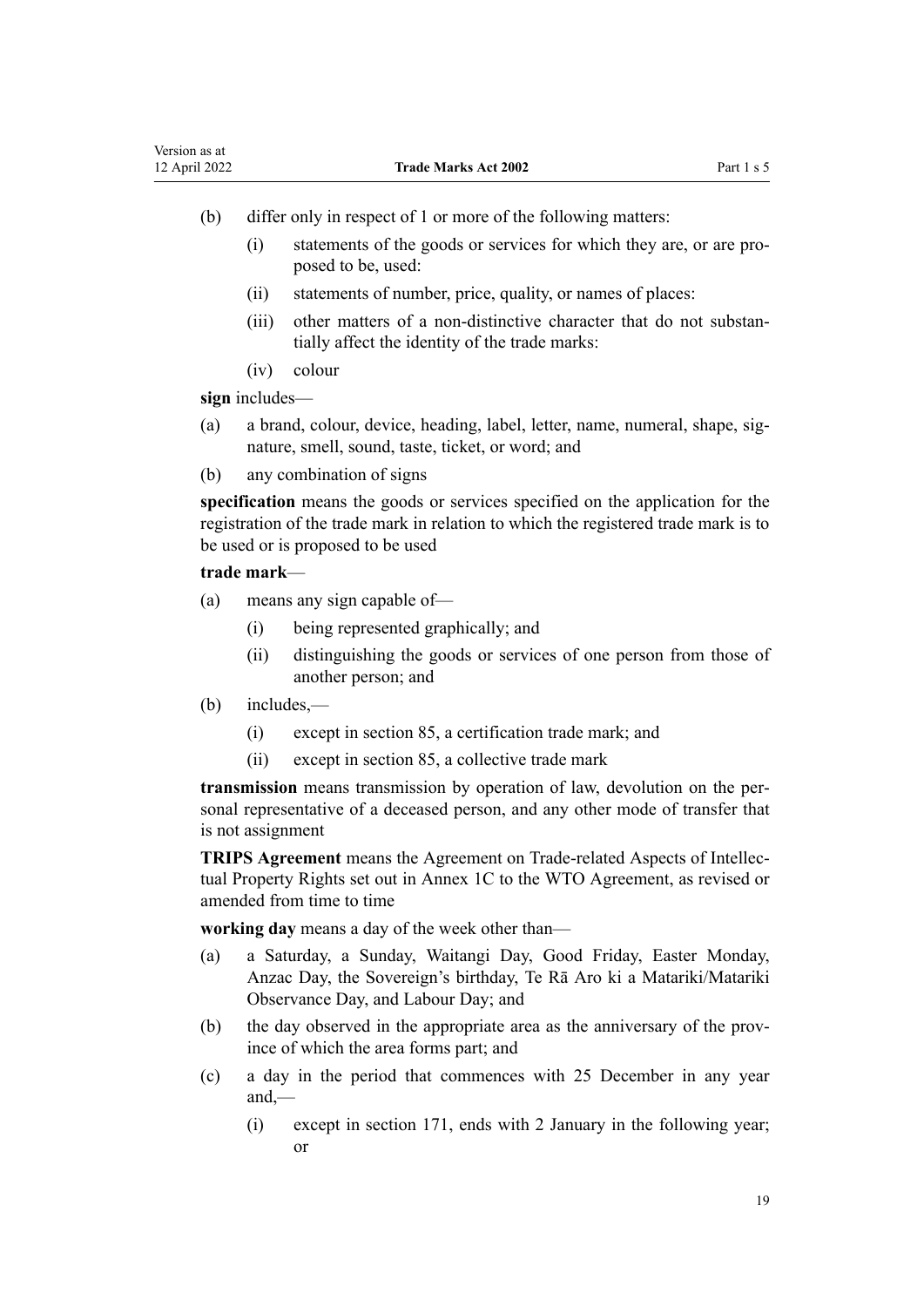- (ii) in [section 171,](#page-104-0) ends with 15 January in the following year; and
- (d) if 1 January in any year falls on a Friday, the following Monday; and
- (e) if 1 January in any year falls on a Saturday or a Sunday, the following Monday and Tuesday; and
- (f) if Waitangi Day or Anzac Day falls on a Saturday or a Sunday, the fol‐ lowing Monday

**writing** includes the—

- (a) recording of words in a permanent and legible form; and
- (b) recording of words by electronic means that can be retrieved and read; and
- (c) display of words by any form of electronic or other means of communi‐ cation that is subsequently recorded by electronic means that can, by any means, be retrieved and read

**WTO Agreement** means the World Trade Organisation Agreement signed in Marrakesh in 1994, as revised or amended from time to time.

(2) In the case of an entity that is a convention country but is not a State, part of a State, or a territory for whose international relations a State is responsible, a reference in this Act to an application for protection in a country must be read as a reference to an application for protection under the rules of the entity.

Compare: 1953 No 66 s 2(1), (4)

Section 5(1) **applicant** paragraph (b): amended, on 16 September 2011, by [section 4\(2\)](http://legislation.govt.nz/pdflink.aspx?id=DLM2290008) of the Trade Marks Amendment Act 2011 (2011 No 71).

Section 5(1) **applicant** paragraph (c): inserted, on 16 September 2011, by [section 4\(3\)](http://legislation.govt.nz/pdflink.aspx?id=DLM2290008) of the Trade Marks Amendment Act 2011 (2011 No 71).

Section 5(1) **applicant** paragraph (d): inserted, on 16 September 2011, by [section 4\(3\)](http://legislation.govt.nz/pdflink.aspx?id=DLM2290008) of the Trade Marks Amendment Act 2011 (2011 No 71).

Section 5(1) **chief executive**: replaced, on 16 September 2011, by [section 4\(4\)](http://legislation.govt.nz/pdflink.aspx?id=DLM2290008) of the Trade Marks Amendment Act 2011 (2011 No 71).

Section 5(1) **court**: replaced, on 16 September 2011, by [section 4\(5\)](http://legislation.govt.nz/pdflink.aspx?id=DLM2290008) of the Trade Marks Amendment Act 2011 (2011 No 71).

Section 5(1) **court** paragraph (b): amended, on 1 March 2017, by [section 261](http://legislation.govt.nz/pdflink.aspx?id=DLM6942680) of the District Court Act 2016 (2016 No 49).

Section 5(1) **document**: inserted, on 16 September 2011, by [section 4\(1\)](http://legislation.govt.nz/pdflink.aspx?id=DLM2290008) of the Trade Marks Amendment Act 2011 (2011 No 71).

Section 5(1) **geographical indication**: repealed, on 27 July 2017, by [section 63](http://legislation.govt.nz/pdflink.aspx?id=DLM390893) of the Geographical Indications (Wine and Spirits) Registration Act 2006 (2006 No 60).

Section 5(1) **International Bureau**: inserted, on 16 September 2011, by [section 4\(1\)](http://legislation.govt.nz/pdflink.aspx?id=DLM2290008) of the Trade Marks Amendment Act 2011 (2011 No 71).

Section 5(1) **licensee**: replaced, on 16 September 2011, by [section 4\(6\)](http://legislation.govt.nz/pdflink.aspx?id=DLM2290008) of the Trade Marks Amendment Act 2011 (2011 No 71).

Section 5(1) **Madrid Protocol**: inserted, on 16 September 2011, by [section 4\(1\)](http://legislation.govt.nz/pdflink.aspx?id=DLM2290008) of the Trade Marks Amendment Act 2011 (2011 No 71).

Section 5(1) Ministry: inserted, on 16 September 2011, by [section 4\(1\)](http://legislation.govt.nz/pdflink.aspx?id=DLM2290008) of the Trade Marks Amendment Act 2011 (2011 No 71).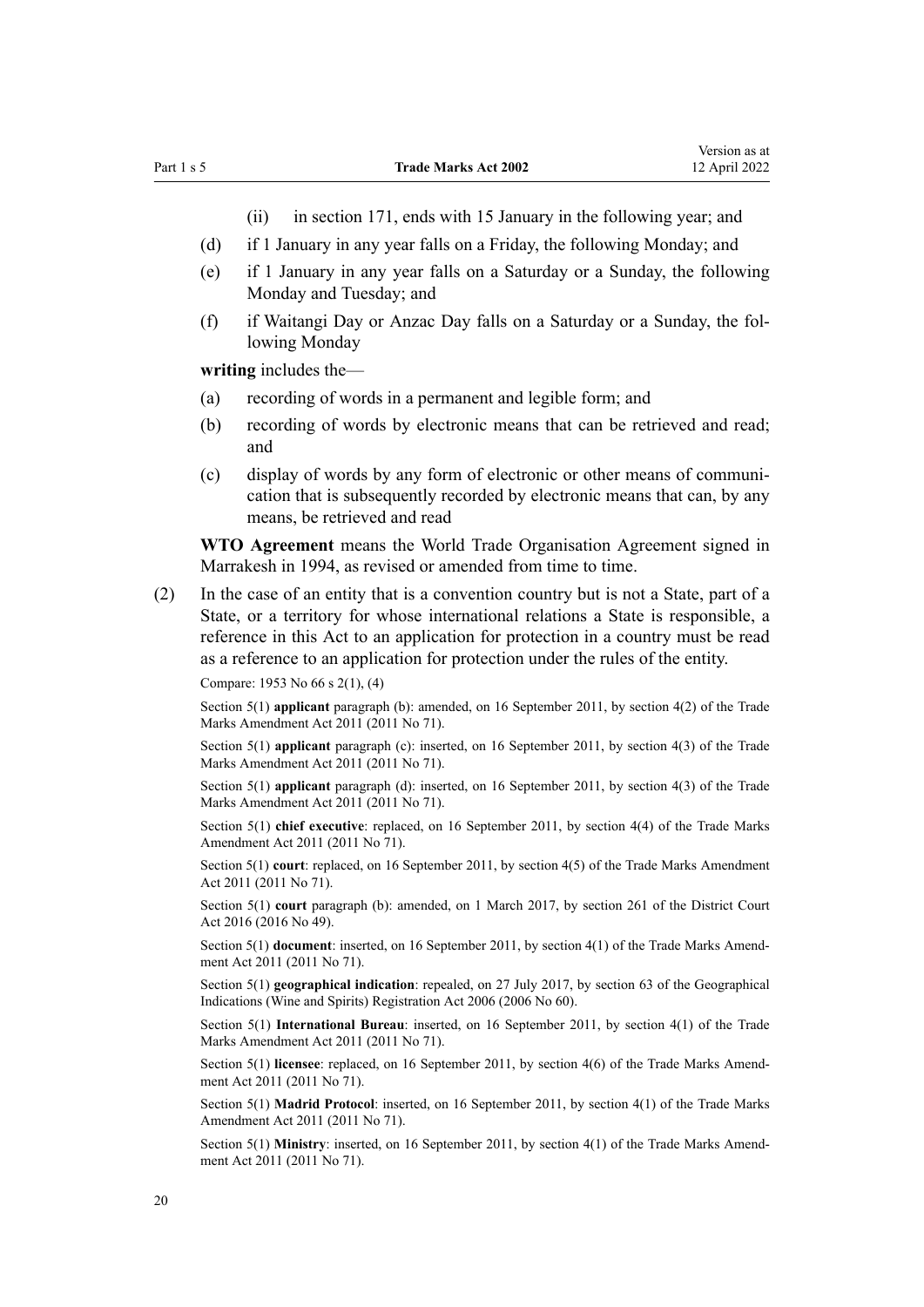<span id="page-20-0"></span>Section 5(1) **Nice Agreement**: inserted, on 16 September 2011, by [section 4\(1\)](http://legislation.govt.nz/pdflink.aspx?id=DLM2290008) of the Trade Marks Amendment Act 2011 (2011 No 71).

Section 5(1) **Nice Classification**: inserted, on 16 September 2011, by [section 4\(1\)](http://legislation.govt.nz/pdflink.aspx?id=DLM2290008) of the Trade Marks Amendment Act 2011 (2011 No 71).

Section 5(1) **owner** paragraph (d): amended, on 16 September 2011, by [section 4\(7\)](http://legislation.govt.nz/pdflink.aspx?id=DLM2290008) of the Trade Marks Amendment Act 2011 (2011 No 71).

Section 5(1) **permitted use**: repealed, on 16 September 2011, by [section 4\(8\)](http://legislation.govt.nz/pdflink.aspx?id=DLM2290008) of the Trade Marks Amendment Act 2011 (2011 No 71).

Section 5(1) **protected geographical indication**: repealed, on 27 July 2017, by [section 63](http://legislation.govt.nz/pdflink.aspx?id=DLM390893) of the Geographical Indications (Wine and Spirits) Registration Act 2006 (2006 No 60).

Section 5(1) **protected international trade mark (New Zealand)**: inserted, on 16 September 2011, by [section 4\(1\)](http://legislation.govt.nz/pdflink.aspx?id=DLM2290008) of the Trade Marks Amendment Act 2011 (2011 No 71).

Section 5(1) **registered geographical indication**: inserted, on 27 July 2017, by [section 63](http://legislation.govt.nz/pdflink.aspx?id=DLM390893) of the Geographical Indications (Wine and Spirits) Registration Act 2006 (2006 No 60).

Section 5(1) **registered trade mark**: amended, on 13 January 2020, by [section 123](http://legislation.govt.nz/pdflink.aspx?id=LMS85747) of the Regulatory Systems (Economic Development) Amendment Act 2019 (2019 No 62).

Section 5(1) **series of trade marks**: replaced, on 16 September 2011, by [section 4\(9\)](http://legislation.govt.nz/pdflink.aspx?id=DLM2290008) of the Trade Marks Amendment Act 2011 (2011 No 71).

Section 5(1) **specified goods**: repealed, on 27 July 2017, by [section 63](http://legislation.govt.nz/pdflink.aspx?id=DLM390893) of the Geographical Indications (Wine and Spirits) Registration Act 2006 (2006 No 60).

Section 5(1) **trade mark** paragraph (b): replaced, on 16 September 2011, by [section 4\(10\)](http://legislation.govt.nz/pdflink.aspx?id=DLM2290008) of the Trade Marks Amendment Act 2011 (2011 No 71).

Section 5(1) **working day** paragraph (a): replaced, on 12 April 2022, by [wehenga 7](http://legislation.govt.nz/pdflink.aspx?id=LMS557838) o Te Ture mō te Hararei Tūmatanui o te Kāhui o Matariki 2022/[section 7](http://legislation.govt.nz/pdflink.aspx?id=LMS557848) of the Te Kāhui o Matariki Public Holiday Act 2022 (2022 No 14).

Section 5(1) **working day** paragraph (e): replaced, on 1 January 2014, by [section 8](http://legislation.govt.nz/pdflink.aspx?id=DLM4929207) of the Holidays (Full Recognition of Waitangi Day and ANZAC Day) Amendment Act 2013 (2013 No 19).

Section 5(1) **working day** paragraph (f): inserted, on 1 January 2014, by [section 8](http://legislation.govt.nz/pdflink.aspx?id=DLM4929207) of the Holidays (Full Recognition of Waitangi Day and ANZAC Day) Amendment Act 2013 (2013 No 19).

#### **6 Meaning of use of sign**

In this Act, unless the context otherwise requires, every reference to—

- (a) the use of a sign in relation to goods is a reference to the use of the sign on, or in physical or other relation to, goods:
- (b) the use of a sign in relation to services is a reference to the use of the sign in relation to the provision or availability of services:
- (c) the use of a sign in relation to goods or services (as the case may be) includes a reference to the audible use of the sign in relation to goods or services.

Compare: 1953 No 66 s 2(2)

#### **7 Meaning of use of trade mark**

- (1) In this Act, unless the context otherwise requires, **use**, in relation to a trade mark, includes—
	- (a) use in a form differing in elements that do not alter the distinctive char‐ acter of the trade mark in the form in which it was registered; and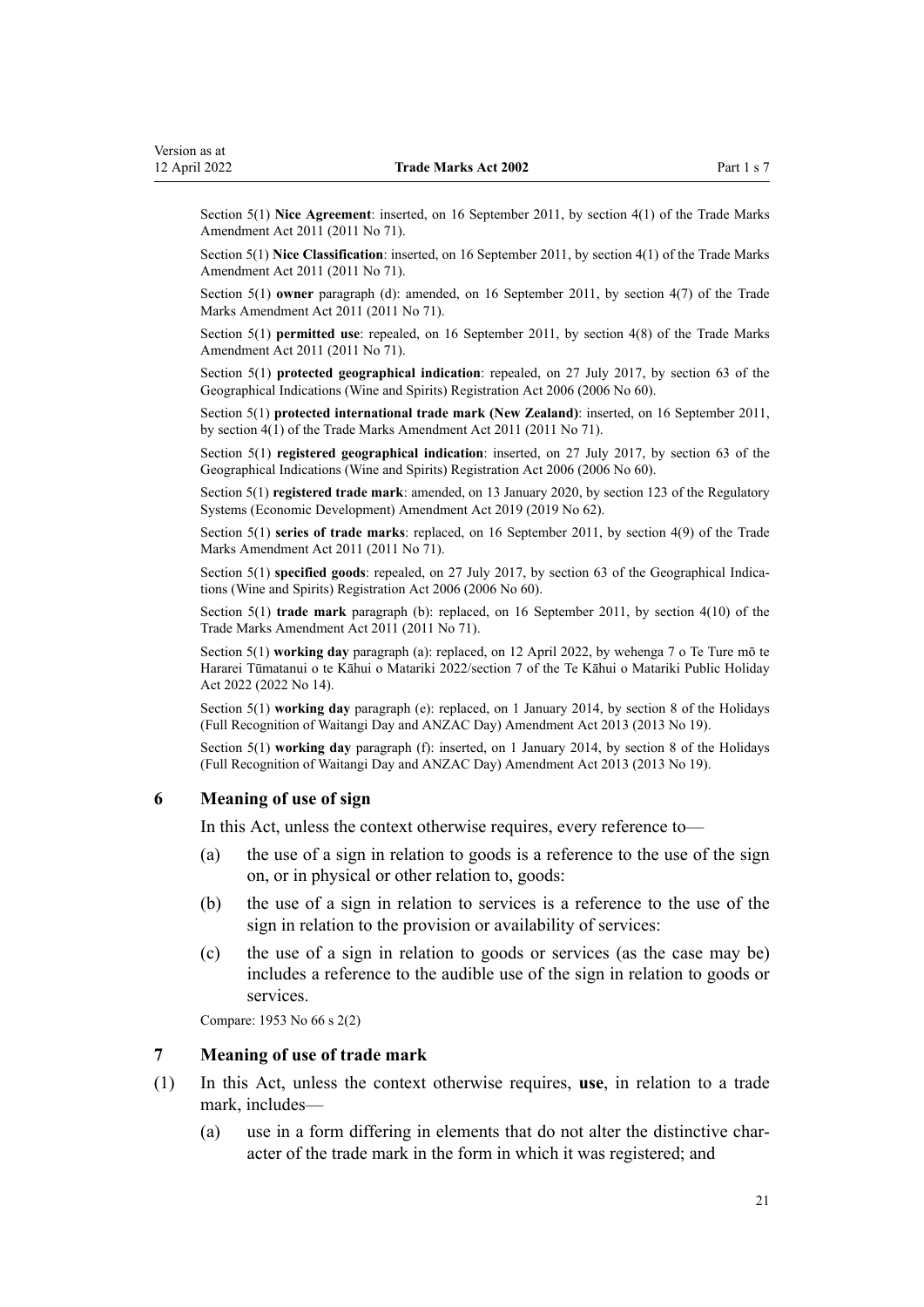<span id="page-21-0"></span>(b) applying the trade mark to goods or services or to materials for the labelling or packaging of goods or services in New Zealand solely for export purposes; and

Version as at

- (c) the application in New Zealand of a trade mark to goods or services to be exported from New Zealand, and any other act done in New Zealand in relation to those goods or services that, if done in relation to goods or services to be sold or otherwise traded in New Zealand, would constitute use of a trade mark in relation to those goods or services for which the use is material under this Act or at common law; and
- (d) the use of the trade mark by—
	- (i) the owner; or
	- (ii) if the owner is a collective association, a member of the collective association.
- (2) References in this Act to use of a trade mark by the owner includes use by a person other than the owner if that use is authorised by, and subject to, the control of the owner.
- (3) The use of the whole of a registered trade mark is also a use of any registered component part of a trade mark registered in the name of the same owner. Compare: 1953 No 66 s 2(3)

## **7A Transitional, savings, and related provisions**

The transitional, savings, and related provisions set out in [Schedule 1AA](#page-121-0) have effect according to their terms.

Section 7A: inserted, on 13 January 2020, by [section 124](http://legislation.govt.nz/pdflink.aspx?id=LMS85749) of the Regulatory Systems (Economic Development) Amendment Act 2019 (2019 No 62).

#### **8 Act binds the Crown**

This Act binds the Crown.

# **Part 2 Registrability of trade marks**

Subpart 1—Preliminary

*Nature of registered trade mark*

## **9 Nature of registered trade mark**

- (1) A registered trade mark is personal property.
- (2) Equities in respect of a registered trade mark may be enforced in the same way as equities in respect of any other personal property.

Compare: 1953 No 66 s 80(1)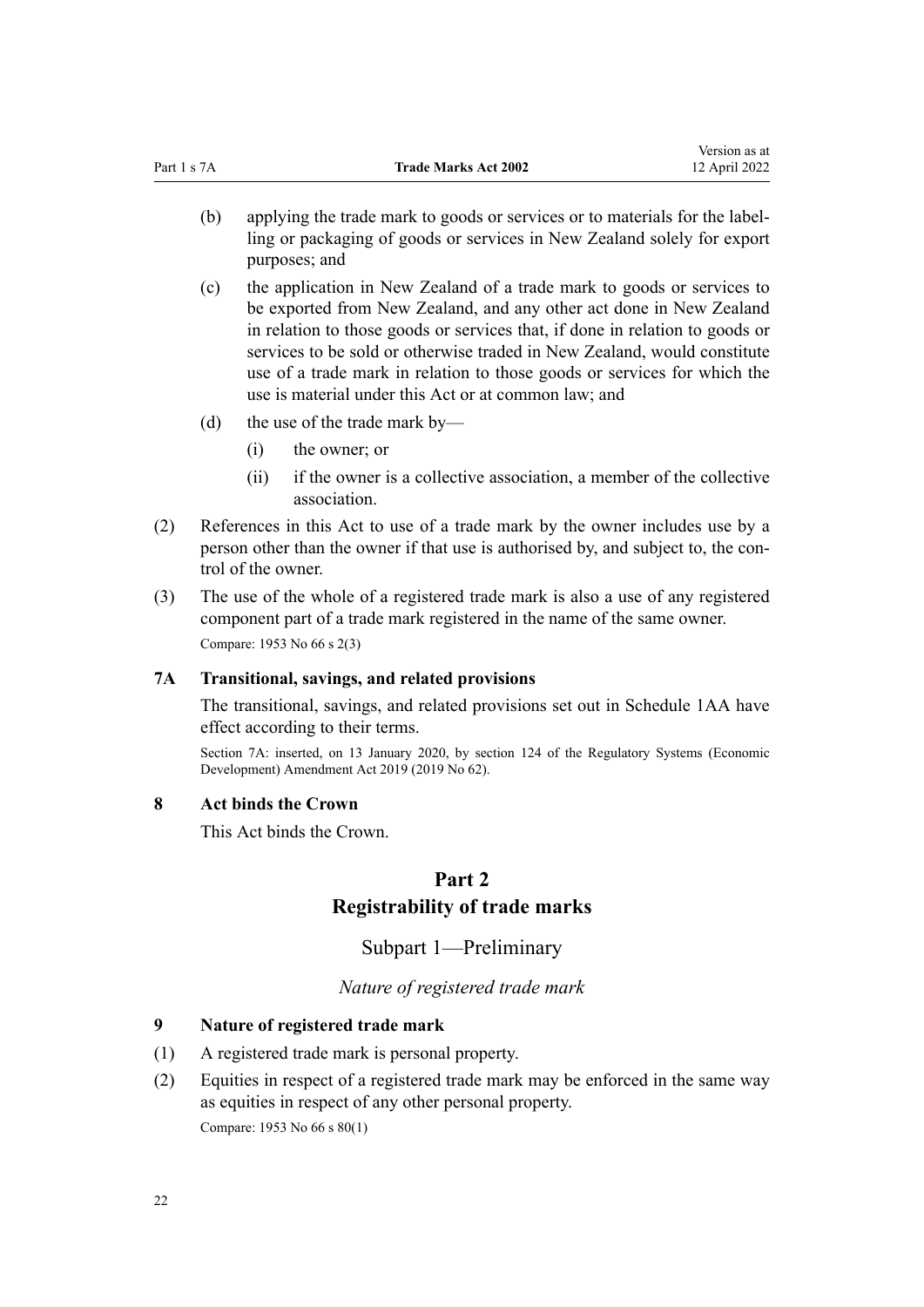#### *Rights that attach to registered trade marks*

#### <span id="page-22-0"></span>**10 Rights that attach to registered trade marks**

- (1) The owner of a registered trade mark has, in relation to all or any of the goods or services in respect of which the trade mark is registered, the rights and remedies provided by this Act and, in particular, has the exclusive right to—
	- (a) use the registered trade mark; and
	- (b) authorise other persons to use the registered trade mark; and
	- (c) assign or transmit the registered trade mark (either in connection with the goodwill of a business or not); and
	- (d) give valid receipts for any consideration for any such assignment or transmission.
- (2) For the purposes of subsection  $(1)(a)$ , a member of a collective association that owns a collective trade mark that is registered in respect of goods or services—
	- (a) has, along with the collective association, the exclusive right to use the trade mark in respect of those goods or services; and
	- (b) does not have the right to exclude any other members from using the trade mark in respect of goods produced or services provided by the other members.

Compare: 1953 No 66 ss 37(1), (12), 46D, 46I

#### **11 Additional matters that relate to rights attaching to registered trade marks**

Subject to [section 100](#page-53-0), the rights referred to in section 10—

- (a) are subject to any conditions entered on the register in relation to the registered trade mark; and
- (ab) are subject to any lawful use of a registered geographical indication; and
- (b) accrue from the deemed date of registration of the trade mark; and
- (c) are conferred in respect of each of the registered trade mark's component parts that are registered as separate trade marks; and
- (d) are to be exercised by joint owners, if any, of the registered trade mark as if they were the rights of a single person.

Compare: 1953 No 66 ss 28(1), 79(1)

Section 11(ab): inserted, on 27 July 2017, by [section 63](http://legislation.govt.nz/pdflink.aspx?id=DLM390893) of the Geographical Indications (Wine and Spirits) Registration Act 2006 (2006 No 60).

### *Rights that attach to application*

#### **12 Rights that attach to application**

- (1) An applicant may assign or transmit the applicant's application (whether made before or after the commencement of this Act).
- (2) An application for registration of a trade mark is personal property.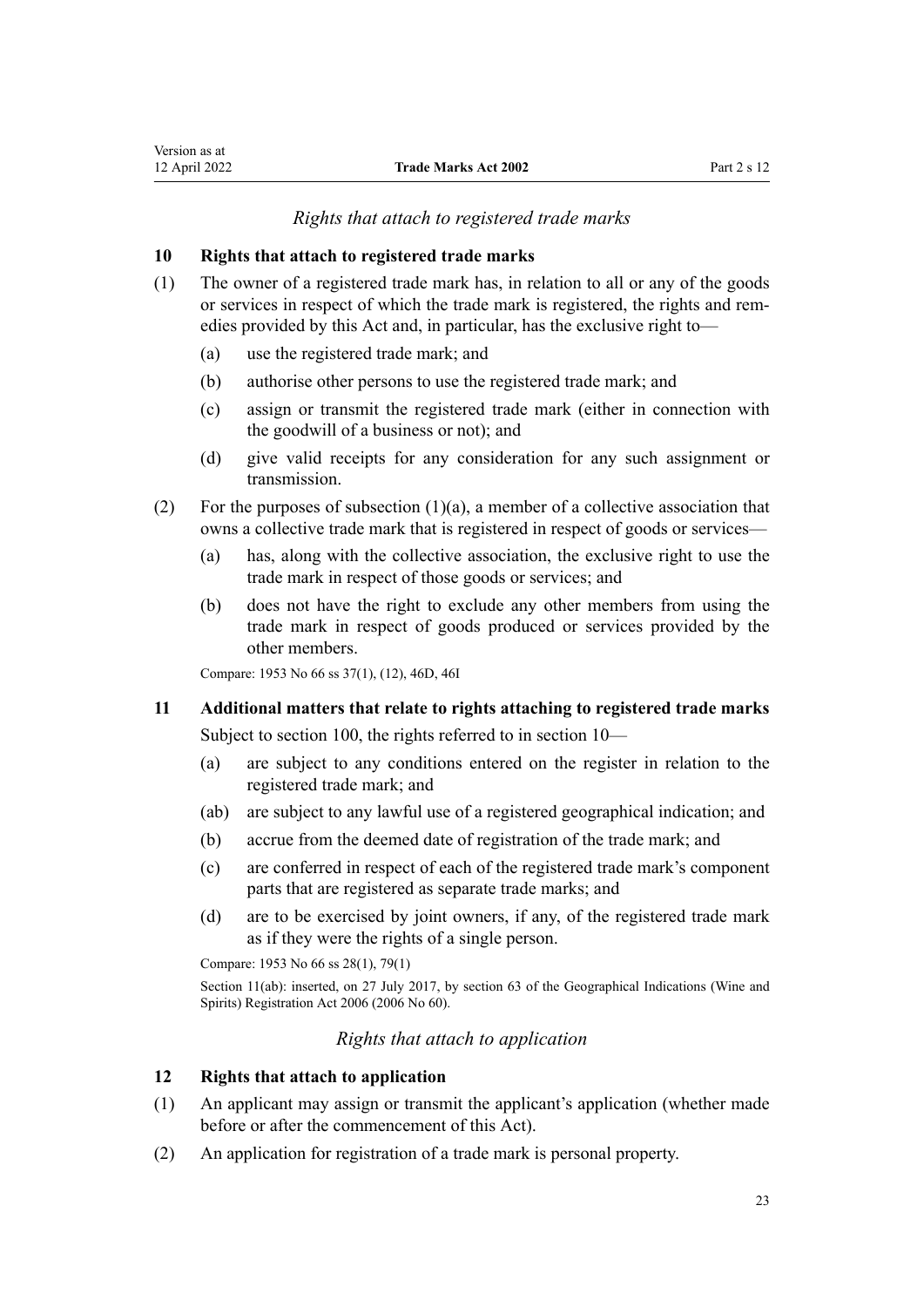<span id="page-23-0"></span>

|             |                             | ------------  |
|-------------|-----------------------------|---------------|
| Part 2 s 13 | <b>Trade Marks Act 2002</b> | 12 April 2022 |
|             |                             |               |

Version as at

(3) Equities in respect of an application for registration of a trade mark may be enforced in the same way as equities in respect of any other personal property.

## *Registrability of trade marks: general*

#### **13 When trade mark registrable**

- (1) If all the requirements set out in subsection (2) are met, a trade mark is regis‐ trable under this Act in respect of the following:
	- (a) particular goods or services within 1 or more classes:
	- (b) particular goods and services within 1 or more classes.
- (2) The following requirements must be met:
	- (a) an application for the registration of the trade mark must be made in accordance with this Act:
	- (b) all prescribed fees, if any, must be paid in respect of the application:
	- (c) the Commissioner must be satisfied that there are no absolute or relative grounds set out in this Part that would prevent the registration of the trade mark.

#### **13A Trade mark not registrable if related certification trade mark owned**

If a person owns a certification trade mark in respect of goods or services, a trade mark in respect of goods or services of the kind certified must not be registered in the name of that person.

Section 13A: inserted, on 13 January 2020, by [section 125](http://legislation.govt.nz/pdflink.aspx?id=LMS85751) of the Regulatory Systems (Economic Development) Amendment Act 2019 (2019 No 62).

## **14 Additional provisions that relate to registrability of certification trade marks**

A certification trade mark in respect of goods or services—

- (a) may be registered in the name, as owner, of the person who certifies the goods or services; but
- (b) may not be registered in the name of a person who owns a trade mark in respect of, or otherwise carries on trade in, goods or in services of the kind certified.

Section 14(b): amended, on 13 January 2020, by [section 126](http://legislation.govt.nz/pdflink.aspx?id=LMS85752) of the Regulatory Systems (Economic Development) Amendment Act 2019 (2019 No 62).

#### **15 Additional provisions that relate to registrability of collective trade marks**

A collective trade mark may be registered in the name of a collective associ‐ ation, as owner, in respect of goods produced by its members, services provided by its members, or both.

Compare: 1953 No 66 s 46A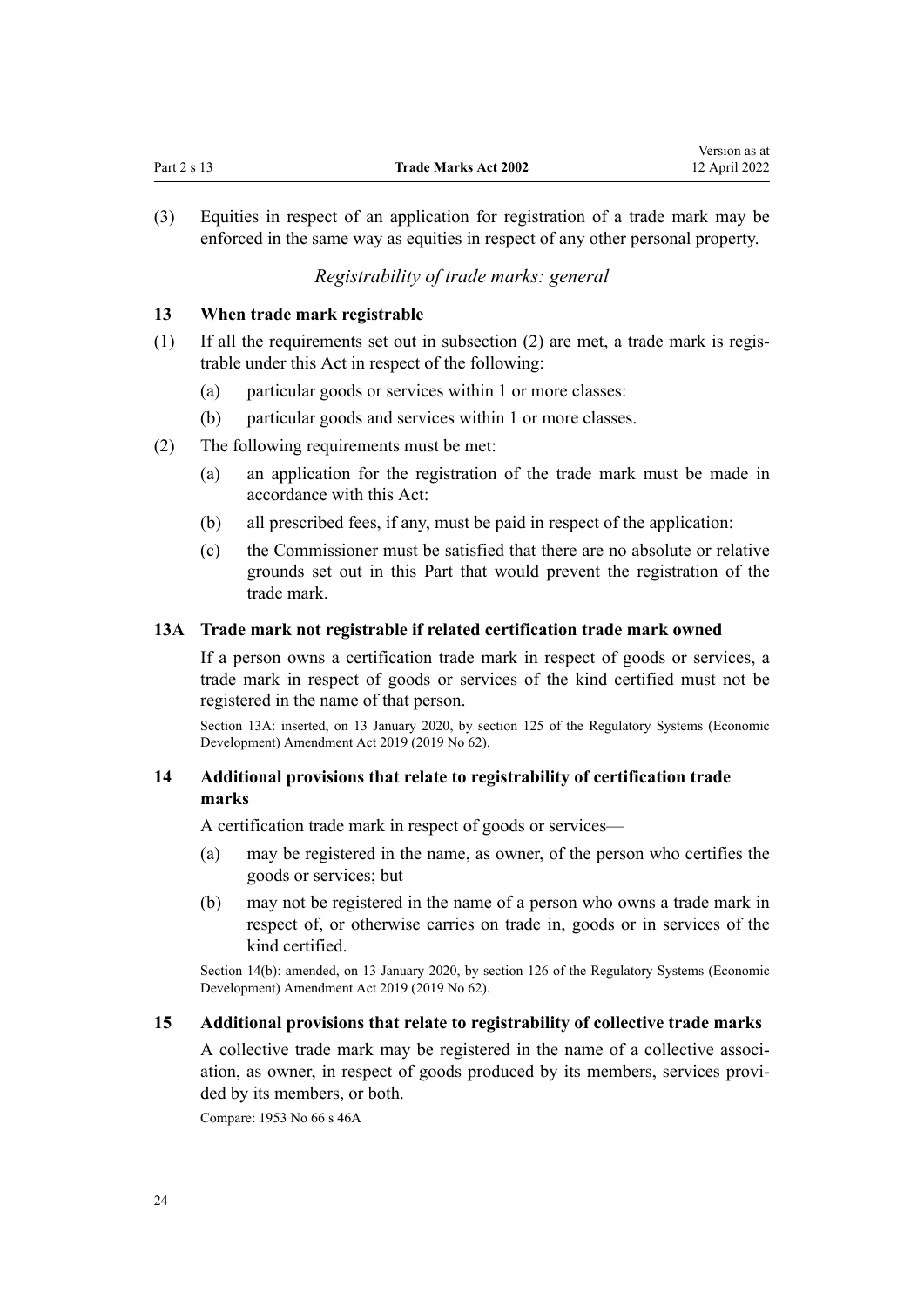## <span id="page-24-0"></span>**16 Commissioner's preliminary advice regarding distinctive character of trade mark**

- (1) The Commissioner must, if required by a person who proposes to apply for the registration of a trade mark, advise the person whether, in the Commissioner's opinion, the trade mark has a distinctive character.
- (2) A person who is advised under subsection  $(1)$  that a trade mark has a distinctive character is entitled to be repaid any fee that the person paid on the filing of the application if,—
	- (a) within 3 months after the Commissioner gave that advice, the person applies for the registration of the trade mark; and
	- (b) the Commissioner rejects the application on the basis that the trade mark has no distinctive character.
- $(3)$  A person entitled to a refund under subsection  $(2)$  must withdraw the application before the payment of that refund.

Compare: 1953 No 66 s 55

Subpart 2—Absolute grounds for not registering trade mark

## **17 Absolute grounds for not registering trade mark: general**

- (1) The Commissioner must not register as a trade mark or part of a trade mark any matter—
	- (a) the use of which would be likely to deceive or cause confusion; or
	- (b) the use of which is contrary to New Zealand law or would otherwise be disentitled to protection in any court; or
	- (c) the use or registration of which would, in the opinion of the Commissioner, be likely to offend a significant section of the community, includ‐ ing Māori.
- (2) The Commissioner must not register a trade mark if the application is made in bad faith.
- (3) Despite subsection (1)(b), the Commissioner may register a trade mark even if use of the trade mark is restricted or prohibited under the Smokefree Environ[ments and Regulated Products Act 1990](http://legislation.govt.nz/pdflink.aspx?id=DLM223190).

Compare: 1953 No 66 s 16

Section 17: replaced, on 15 December 2005, by [section 3](http://legislation.govt.nz/pdflink.aspx?id=DLM362636) of the Trade Marks Amendment Act 2005 (2005 No 116).

Section 17(3): amended, on 11 November 2020, by [section 30](http://legislation.govt.nz/pdflink.aspx?id=LMS314081) of the Smokefree Environments and Regulated Products (Vaping) Amendment Act 2020 (2020 No 62).

#### *Registrability of non-distinctive trade marks*

## **18 Non-distinctive trade mark not registrable**

(1) The Commissioner must not register—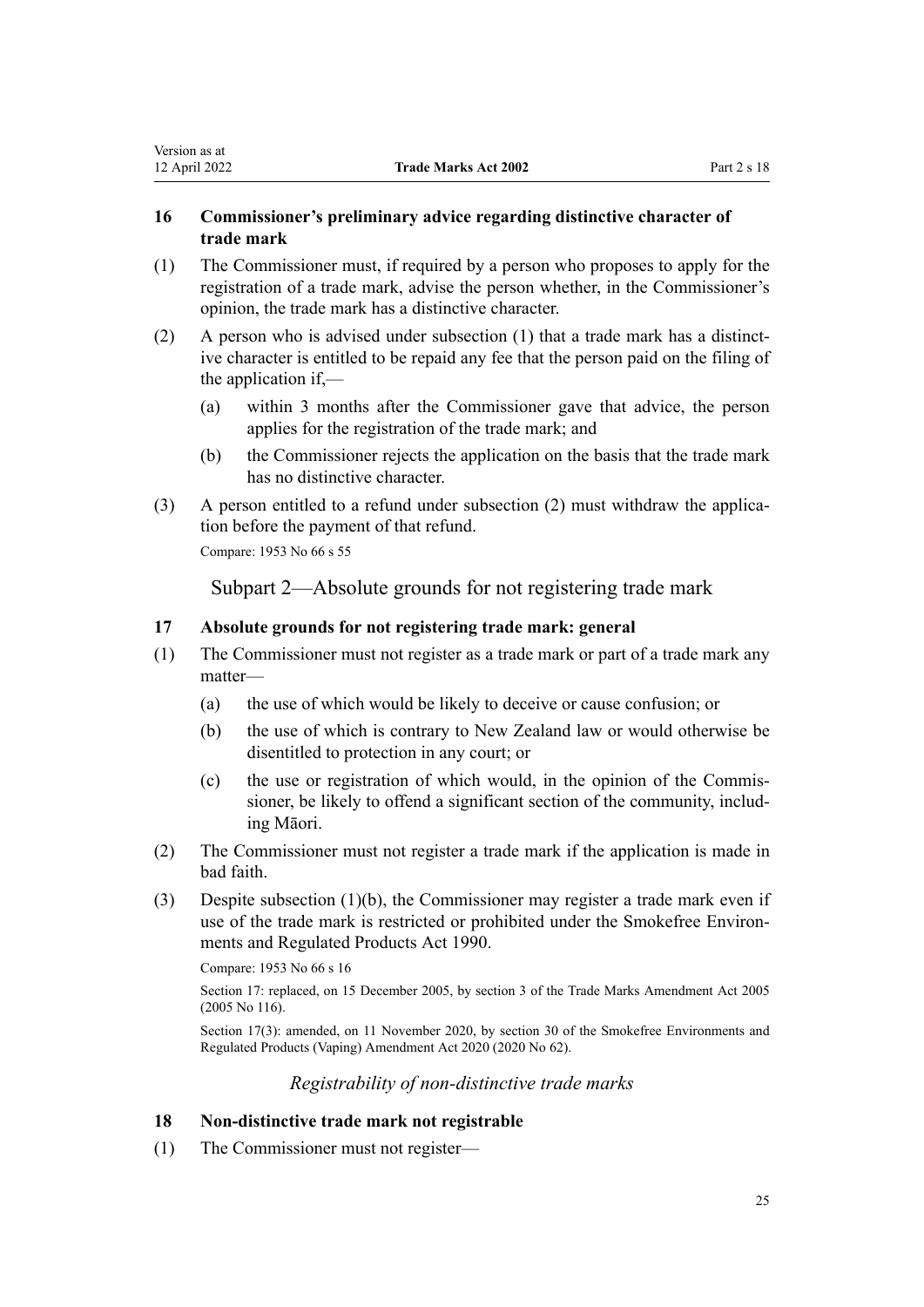- <span id="page-25-0"></span>(a) a sign that is not a trade mark:
- (b) a trade mark that has no distinctive character:
- (c) a trade mark that consists only of signs or indications that may serve, in trade, to designate the kind, quality, quantity, intended purpose, value, geographical origin, time of production of goods or of rendering of services, or other characteristics of goods or services:
- (d) a trade mark that consists only of signs or indications that have become customary in the current language or in the bona fide and established practices of trade.
- (2) The Commissioner must not refuse to register a trade mark under subsection (1)(b), (c), or (d) if, before the date of application for registration, as a result of either the use made of it or of any other circumstances, the trade mark has acquired a distinctive character.

Compare: Trade Marks Act 1998 s 7(1)–(3) (Singapore)

Section 18(1)(c): amended, on 15 December 2005, by [section 4](http://legislation.govt.nz/pdflink.aspx?id=DLM362638) of the Trade Marks Amendment Act 2005 (2005 No 116).

## **19 Relevance of colour to distinctive character of trade mark**

- (1) In determining the distinctive character of a trade mark, the Commissioner or the court, as the case may be, must consider whether or not the trade mark is, or is to be, limited in whole or in part to 1 or more specified colours.
- (2) A trade mark that is, or is to be, registered without limitation of colour is, or will be, registered for all colours.

Compare: 1953 No 66 s 25

## **20 Trade mark that contains geographical indication must not be registered in certain circumstances**

- (1) The Commissioner must not register a trade mark if—
	- (a) a registered geographical indication for a wine or spirit exists under the [Geographical Indications \(Wine and Spirits\) Registration Act 2006](http://legislation.govt.nz/pdflink.aspx?id=DLM390755) and—
		- (i) the trade mark contains the registered geographical indication for a wine or spirit; and
		- (ii) the trade mark relates to a wine or spirit that does not originate in the place of geographical origin to which the registered geograph‐ ical indication relates; and
		- (iii) the use of the trade mark is likely to deceive or confuse; or
	- (b) an application for registration of a geographical indication for a wine or spirit has been made in good faith under the [Geographical Indications](http://legislation.govt.nz/pdflink.aspx?id=DLM390755) [\(Wine and Spirits\) Registration Act 2006](http://legislation.govt.nz/pdflink.aspx?id=DLM390755) and—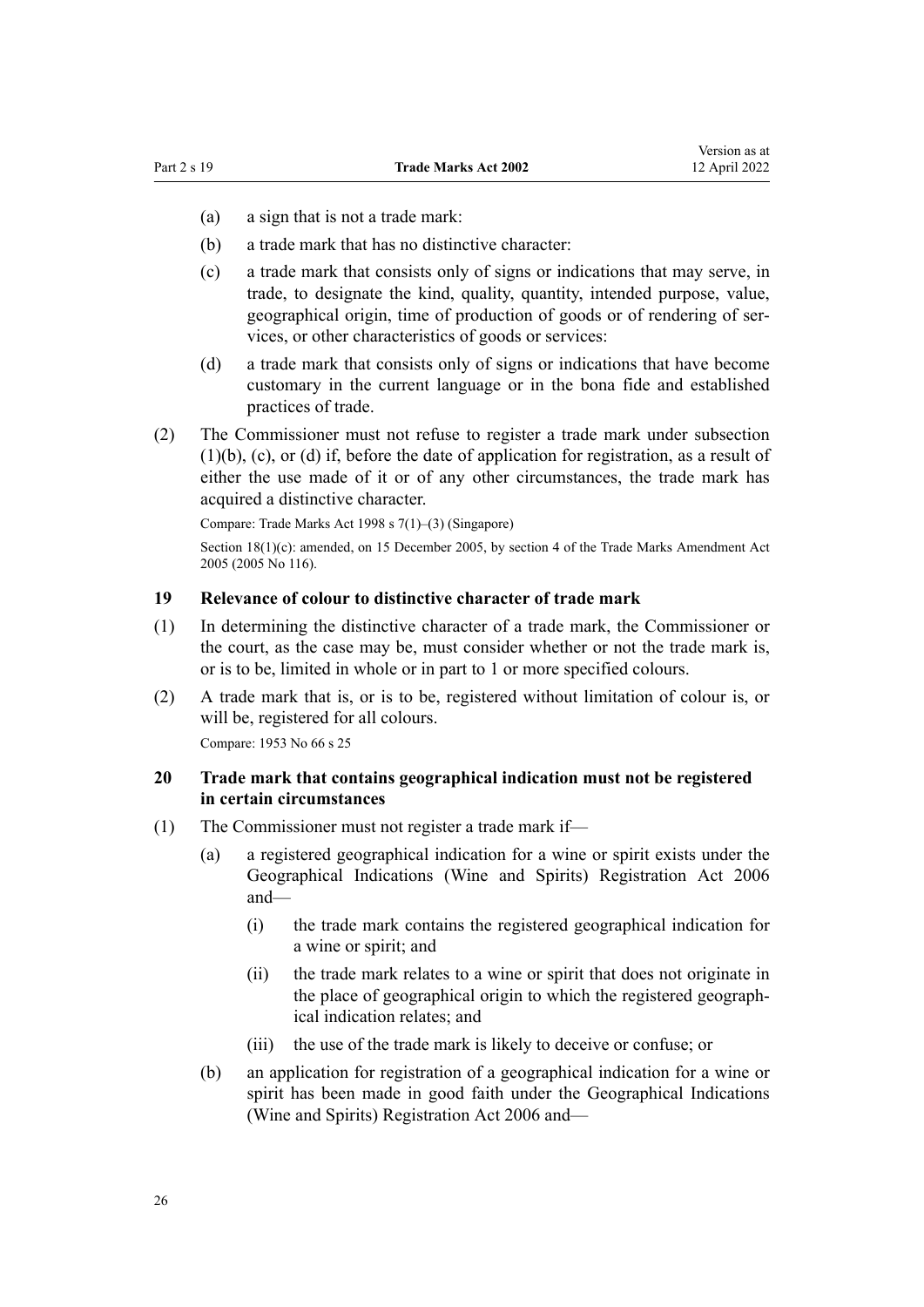- <span id="page-26-0"></span>(i) the trade mark contains the geographical indication that is the sub‐ ject of the application for registration; and
- (ii) the trade mark relates to a wine or spirit that does not originate in the place of geographical origin to which the geographical indication relates; and
- (iii) the use of the trade mark is likely to deceive or confuse; and
- (iv) if registered, the deemed date of registration of the geographical indication is earlier than the deemed date of registration of the trade mark (if registered).
- (2) This section does not apply if the Commissioner or the court, as the case may be, considers that a case of honest concurrent use exists that, in the opinion of the Commissioner or the court, makes it proper for the trade mark to be regis‐ tered, subject to any conditions that the Commissioner or the court may impose.

```
Compare: 2006 No 60 ss 14–17
```
Section 20: replaced, on 27 July 2017, by [section 63](http://legislation.govt.nz/pdflink.aspx?id=DLM390893) of the Geographical Indications (Wine and Spirits) Registration Act 2006 (2006 No 60).

## **21 Trade mark that contains commonly used chemical names must not be registered**

- (1) The Commissioner must not register, in respect of a chemical substance or preparation, a trade mark that contains the commonly used and accepted name of any single chemical element or single chemical compound.
- (2) Subsection (1) does not apply to a word that is used to denote only a brand or make of the element or compound made by the owner or a licensee of the trade mark, together with a suitable name or description open to the public use. Compare: 1953 No 66 s 24(3)

Subpart 3—Relative grounds for not registering trade mark

*Registrability of trade mark that contains certain words*

## **22 Registrability of trade mark that contains certain words**

The Commissioner may register a trade mark that contains the words "copyright", "layout design", "patent", "patented", "plant variety right", "registered", "registered design", or "trade mark", or any abbreviations of those words, or any similar words.

Compare: 1953 No 66 s 18(1)(a)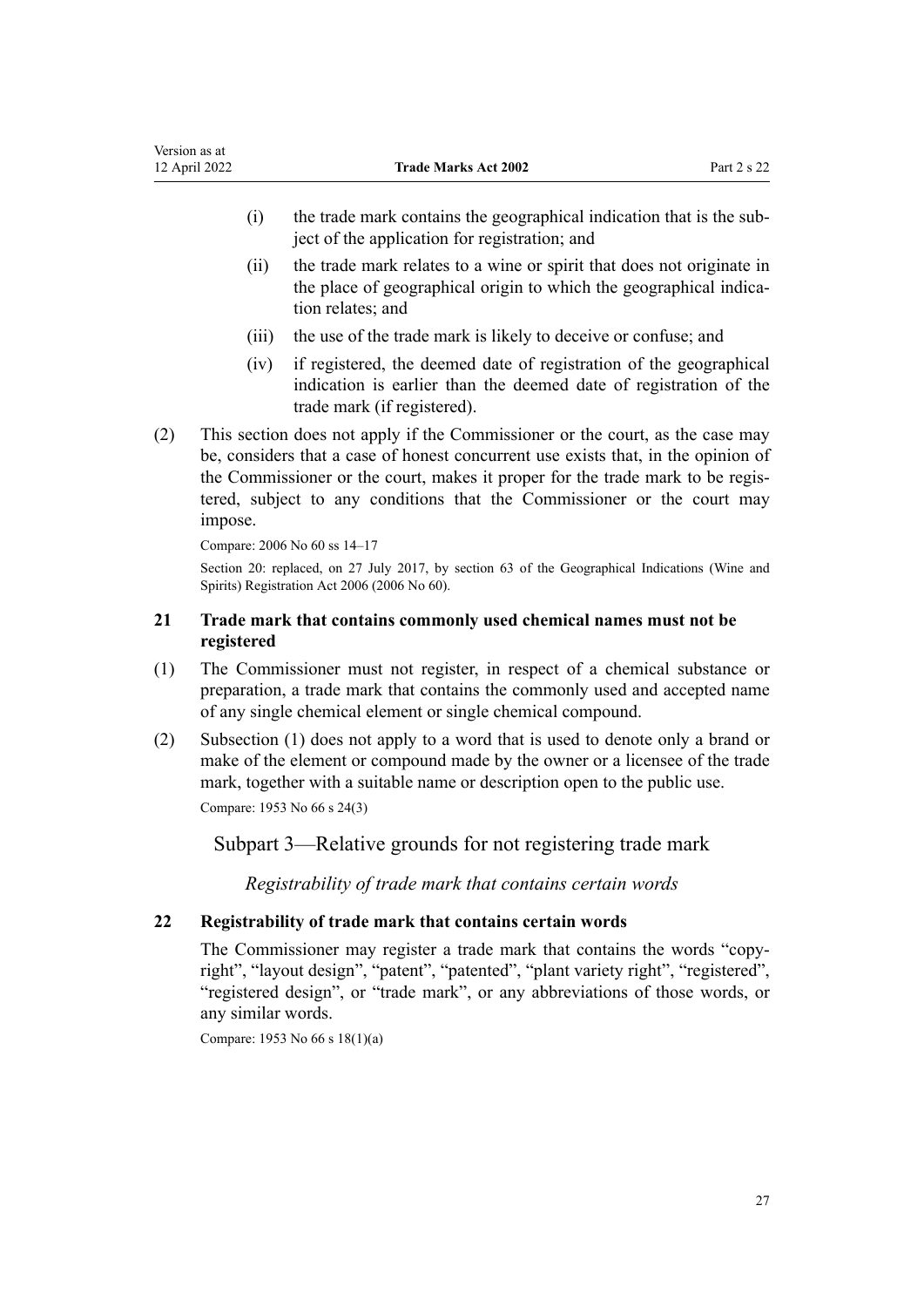<span id="page-27-0"></span>

*Registrability of trade mark that contains person's name*

#### **23 Registrability of trade mark that contains person's name**

If a person applies for registration of a sign as a trade mark and the sign contains the name or representation of a person, the Commissioner may require the written consent of—

- (a) that person unless the person died 10 years or more before the making of the application; or
- (b) the person's legal representative if—
	- $(i)$  the person died within 10 years before the making of the application; or
	- (ii) the Commissioner thinks the person's consent cannot for any other reason be obtained.

Compare: 1953 No 66 s 19(2)

#### **24 Registrability of trade mark that contains representations of Royal Family**

The Commissioner must not register a trade mark that contains a representation of Her Majesty or any member of the Royal Family, or an imitation of any such representation, unless the applicant has obtained the consent of Her Majesty or the relevant member of the Royal Family to the registration of the trade mark. Compare: 1953 No 66 s 18(1)(b)

*Registrability of identical or similar trade marks*

## **25 Registrability of identical or similar trade mark**

- (1) The Commissioner must not register a trade mark (**trade mark A**) in respect of any goods or services if—
	- (a) it is identical to a trade mark (**trade mark B**) belonging to a different owner and that is registered, or has priority under [section 34](#page-31-0) or [section](#page-32-0)  $36 -$ 
		- (i) in respect of the same goods or services; or
		- (ii) in respect of goods or services that are similar to those goods and services, and its use is likely to deceive or confuse; or
	- (b) it is similar to a trade mark (**trade mark C**) that belongs to a different owner and that is registered, or has priority under [section 34](#page-31-0) or [section](#page-32-0) [36,](#page-32-0) in respect of the same goods or services or goods or services that are similar to those goods or services, and its use is likely to deceive or confuse; or
	- (c) it is, or an essential element of it is, identical or similar to, or a transla‐ tion of, a trade mark that is well known in New Zealand (**trade mark D**), whether through advertising or otherwise, in respect of those goods or services or similar goods or services or any other goods or services if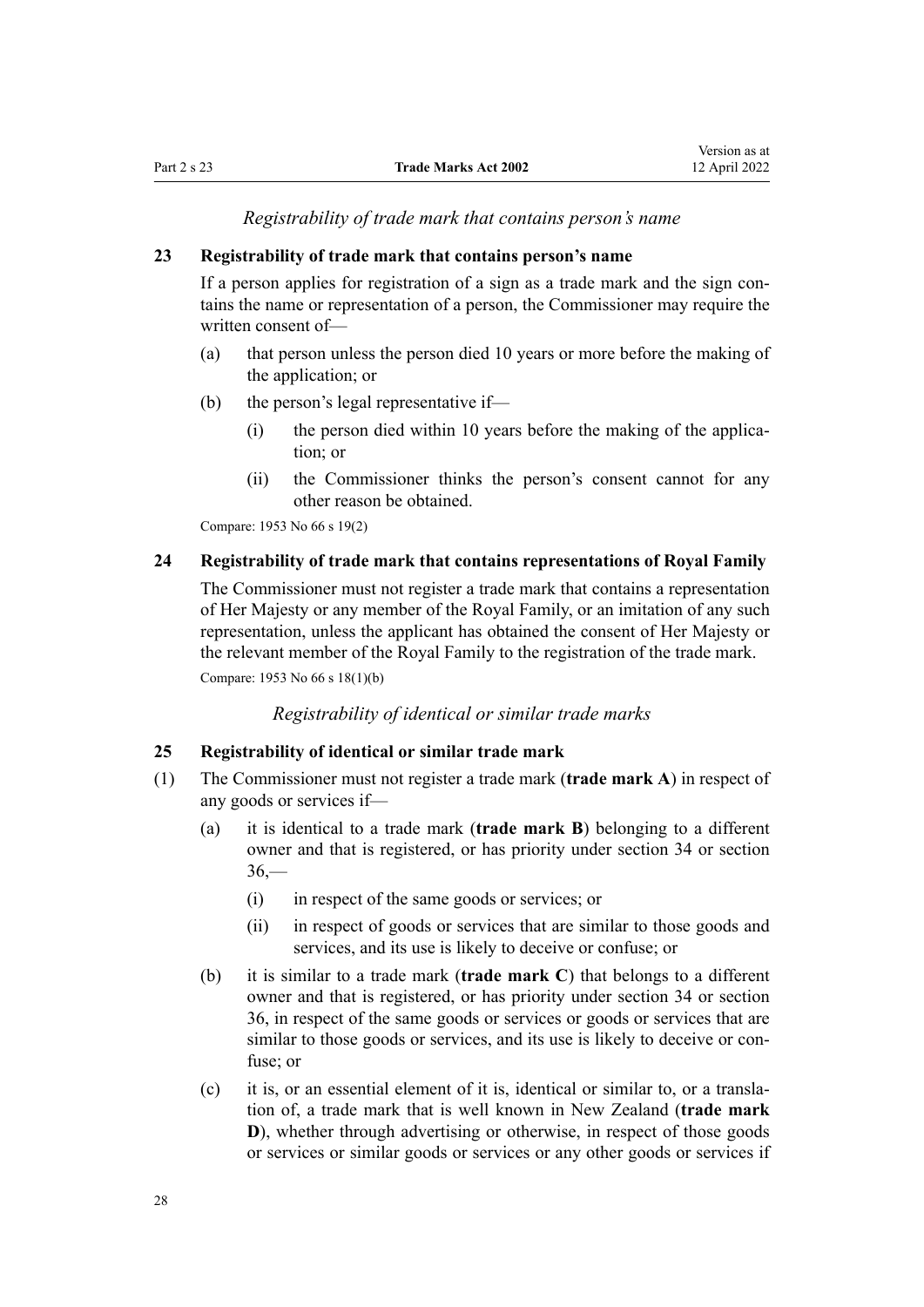the use of trade mark A would be taken as indicating a connection in the course of trade between those other goods or services and the owner of trade mark D, and would be likely to prejudice the interests of the owner.

<span id="page-28-0"></span>(2) Section 26 overrides subsection (1).

Compare: 1953 No 66 s 17(1), (2)

Section 25(1)(a): replaced, on 15 December 2005, by [section 5\(1\)](http://legislation.govt.nz/pdflink.aspx?id=DLM362639) of the Trade Marks Amendment Act 2005 (2005 No 116).

Section 25(1)(b): amended, on 15 December 2005, by [section 5\(2\)](http://legislation.govt.nz/pdflink.aspx?id=DLM362639) of the Trade Marks Amendment Act 2005 (2005 No 116).

#### **26 Exceptions**

The Commissioner must register trade mark A if—

- (a) the owner of trade mark B, trade mark C, or trade mark D (as the case may require) consents to the registration of trade mark A; or
- (b) the Commissioner or the court, as the case may be, considers that a case of honest concurrent use exists, or other special circumstances exist, that, in the opinion of the court or the Commissioner, makes it proper for the trade mark to be registered subject to any conditions that the court or the Commissioner may impose.

Compare: 1953 No 66 s 17(5)

*Registrability of trade mark that contains flags*

## **27 Registrability of trade mark that contains representation of flag, etc, generally**

- (1) If a person applies for registration of a sign as a trade mark and the sign includes a representation of the flag, armorial bearing, insignia, orders of chivalry, or decorations of any entity, the Commissioner may require that the appli‐ cant obtain the written consent of the person who appears to the Commissioner to be entitled to consent to the registration and use of the sign as a trade mark.
- (2) Subsection (1) does not apply if section 28 or [section 29](#page-29-0) applies. Compare: 1953 No 66 s 19(1)

## **28 Registrability of trade mark that contains flag, State emblems, etc, of convention country**

The Commissioner must not, without the authorisation of the competent authorities of the country concerned, register a trade mark that contains a repre‐ sentation of—

- (a) the flag of a convention country unless the Commissioner considers that the use of the flag in the manner proposed is permitted without that authorisation; or
- (b) the armorial bearings or any other State emblem of a convention country that is protected under the Paris Convention or the TRIPS Agreement; or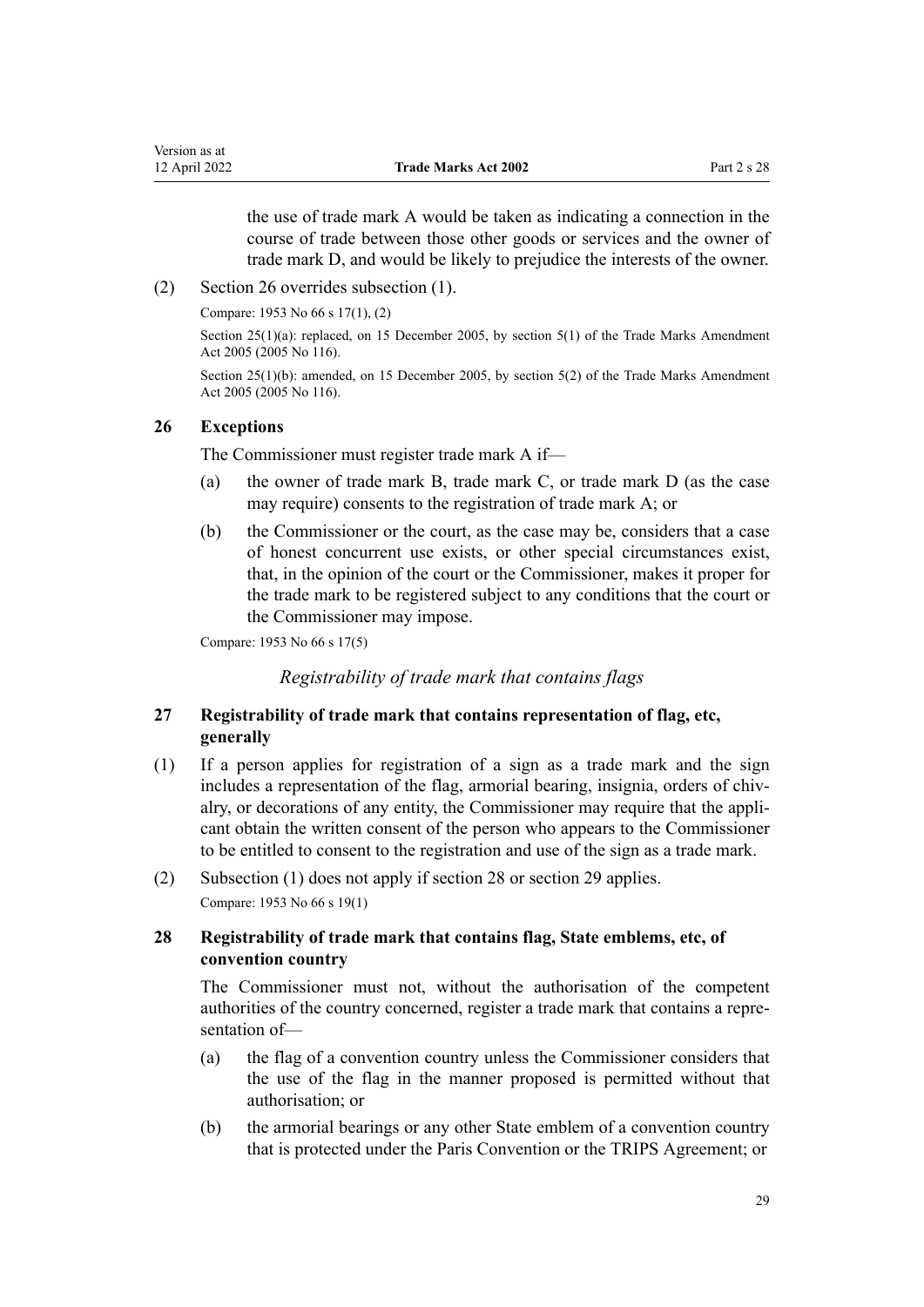- <span id="page-29-0"></span>(c) an official sign or hallmark—
	- (i) adopted by a convention country; and
	- (ii) that indicates control and warranty in relation to goods or services of the same, or similar, kind as those goods or services in relation to which the trade mark is to be registered; and
	- (iii) that is protected under the Paris Convention or the TRIPS Agreement.

Compare: Trade Marks Act 1998 s 56 (Singapore)

## **29 Registrability of trade mark that contains armorial bearings, etc, of certain international organisations**

- (1) The Commissioner must not, without the authorisation of the international organisation concerned, register a trade mark that contains a representation of the armorial bearing, flag, or other emblem, or the abbreviation or name, of an international intergovernmental organisation of which 1 or more convention countries are members if the armorial bearing, flag, or other emblem, or the abbreviation or name, of the international organisation concerned is protected under the Paris Convention or the TRIPS Agreement.
- (2) Despite subsection (1), the Commissioner may register a trade mark if the Commissioner considers that the use of the armorial bearing, flag, or other emblem, or the abbreviation or name, of the international organisation concerned in the manner proposed—
	- (a) is not likely to suggest to the public that a connection exists between the organisation and the trade mark; or
	- (b) is not likely to mislead the public as to the existence of a connection between the user and the organisation.

Compare: Trade Marks Act 1998 s 57 (Singapore)

## **30 When emblems, etc, are protected under Paris Convention or TRIPS Agreement**

For the purposes of [sections 28](#page-28-0) and 29, the State emblems (other than the national flag) of, or the official signs or hallmarks adopted by, a convention country, or the emblems, abbreviations, or names, of an international organisation, as the case may be, are protected under the Paris Convention or the TRIPS Agreement only if, or to the extent that,—

- (a) the country or the organisation concerned has notified New Zealand in accordance with Article 6*ter* (3) of the Paris Convention, or under that Article as applied by the TRIPS Agreement, that it desires to protect the State emblem, official sign, or hallmark, or the emblem, abbreviation, or name, as the case may be; and
- (b) the notification remains in force; and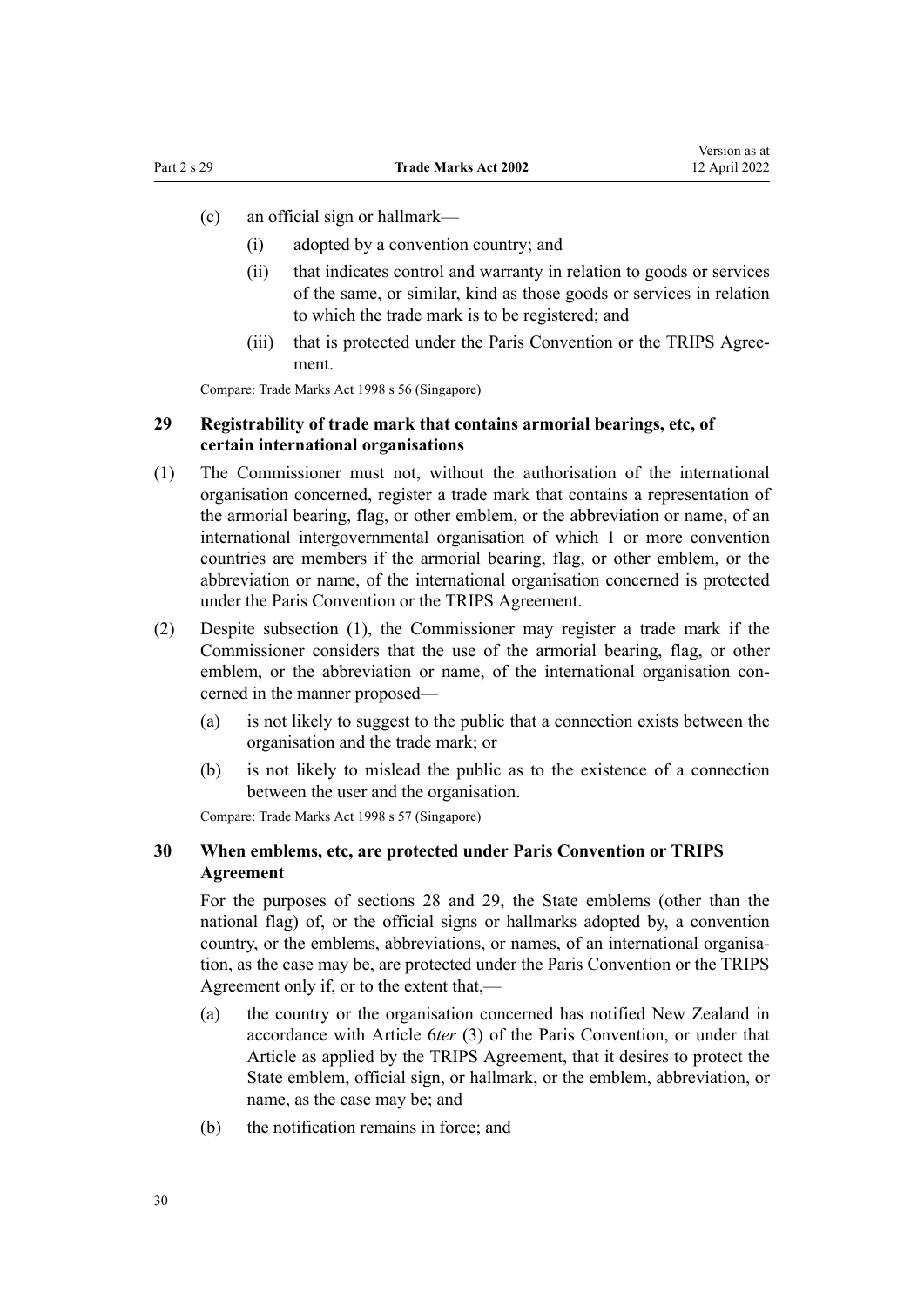<span id="page-30-0"></span>

| 12 April 2022 | <b>Trade Marks Act 2002</b> | Part $2 s 30$ |
|---------------|-----------------------------|---------------|
| Version as at |                             |               |

(c) New Zealand has not objected to it in accordance with Article 6*ter* (4) of the Paris Convention, or under that Article as applied by the TRIPS Agreement, or any such objection has been withdrawn.

Compare: Trade Marks Act 1998 s 58 (Singapore)

# **Part 3**

# **Process for obtaining registration of trade mark and other matters**

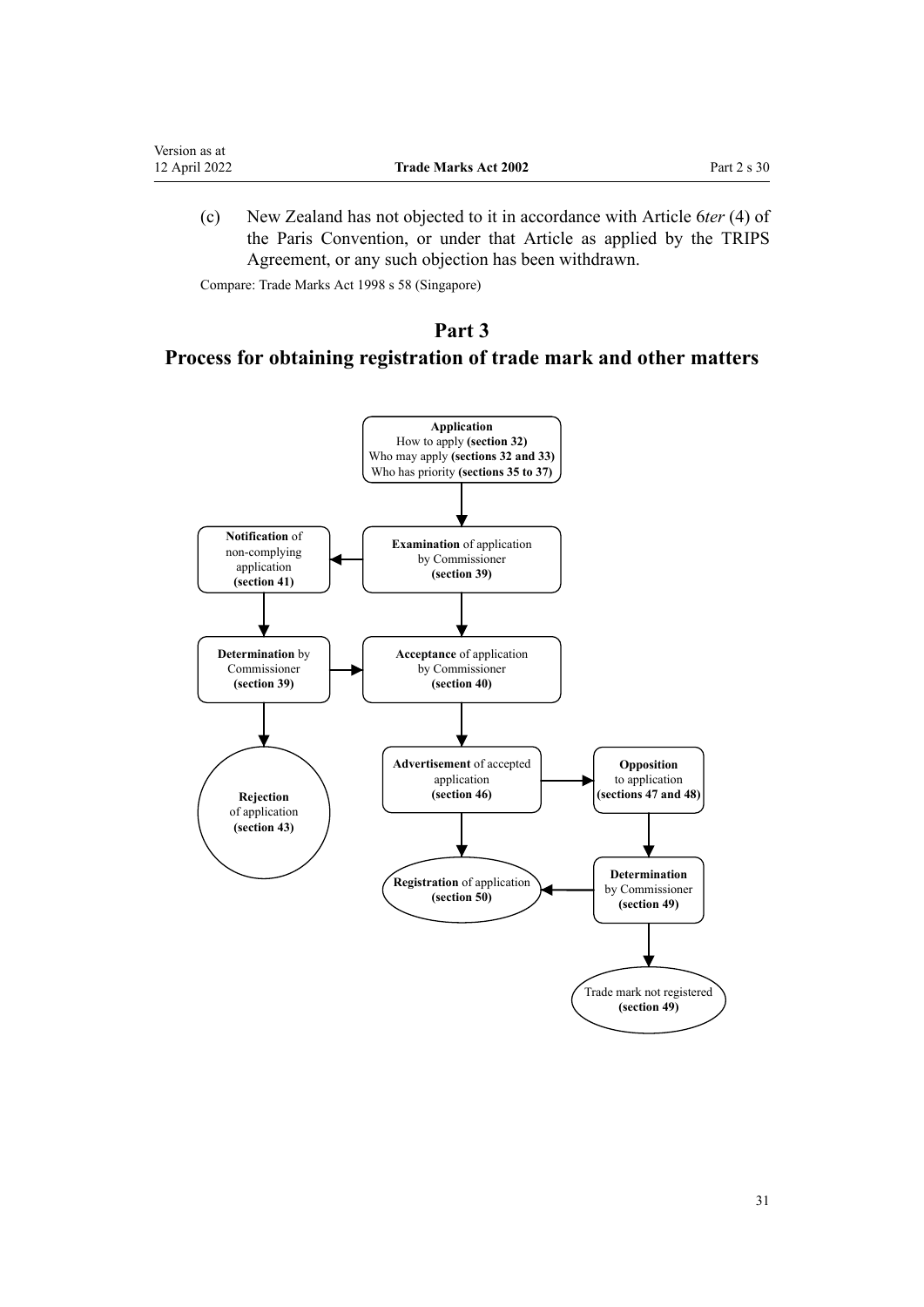## Subpart 1—Preliminary

#### <span id="page-31-0"></span>**31 Classification of trade marks**

- (1) Goods and services must be classified, for the purpose of registration of a trade mark, according to the edition of the Nice Classification in effect at the time of application for registration of the trade mark.
- (2) Any question arising as to the class within which any goods or services fall must be determined by the Commissioner, whose decision is final.

Compare: Trade Marks Act 1998 s 6 (Singapore)

Section 31(1): replaced, on 16 September 2011, by [section 5](http://legislation.govt.nz/pdflink.aspx?id=DLM2290037) of the Trade Marks Amendment Act 2011 (2011 No 71).

## Subpart 2—Applications

## *General*

#### **32 Application: how made**

- (1) A person claiming to be the owner of a trade mark or series of trade marks may, on payment of the prescribed fee (if any), apply in the prescribed manner (if any) for the registration of the trade mark or series of trade marks used or proposed to be used in respect of the following:
	- (a) particular goods or services within 1 or more classes:
	- (b) particular goods and services within 1 or more classes.
- (2) The Commissioner must not register a trade mark in respect of all of the goods and services included in a class, or a large variety of goods or services, unless the specification is justified by the use or intended use of the sign.

Compare: 1953 No 66 ss 7, 20; Trade Marks Act 1998 ss 5, 17(1) (Singapore) Section 32(1): replaced, on 15 December 2005, by [section 6](http://legislation.govt.nz/pdflink.aspx?id=DLM362640) of the Trade Marks Amendment Act 2005 (2005 No 116).

#### **33 Joint applications**

Two or more persons may make a joint application if either or any of those per‐ sons is entitled to use the trade mark only on behalf of both or all of them, or in relation to goods or services with which both or all of them are connected in the course of trade.

Compare: 1953 No 66 s 79(1)

### *Priority of applications*

#### **34 Priority of applications for registration of identical or similar trade marks**

(1) If different persons separately apply for the registration of trade marks that are identical or similar to each other and that are in respect of identical or similar goods or services, the first application received by the Commissioner has prior‐ ity over all the other applications and may proceed.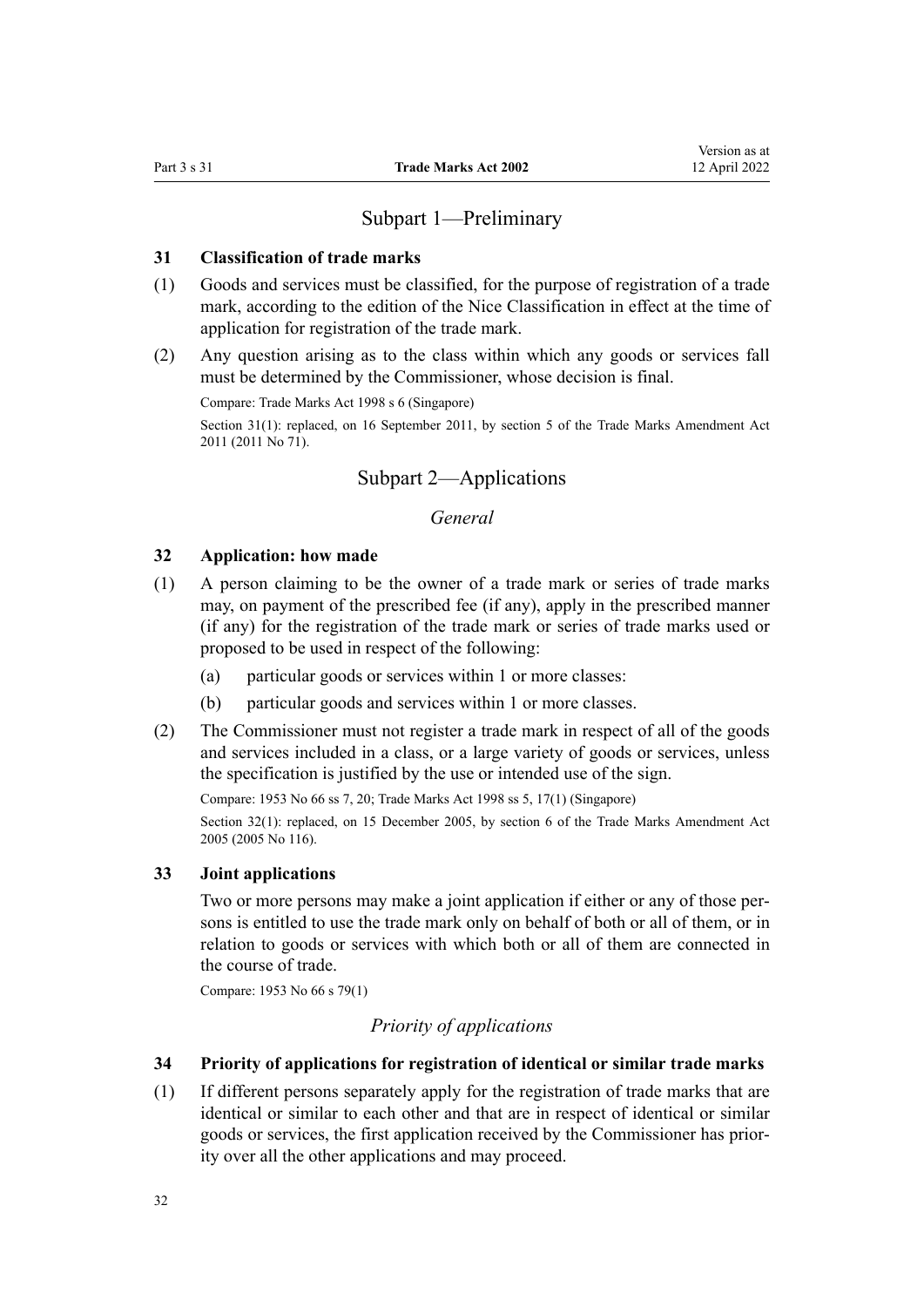| version as at |                             |             |
|---------------|-----------------------------|-------------|
| 12 April 2022 | <b>Trade Marks Act 2002</b> | Part 3 s 37 |

- (2) If different persons separately apply for the registration of trade marks that are identical or similar to each other and that are in respect of identical or similar goods or services and their applications are received at the same time by the Commissioner,—
	- (a) each application has equal priority and may proceed; and
	- (b) the Commissioner must notify each applicant of each other's application.
- (3) For the purposes of subsection (2), 2 or more applications that are received on the same day are to be treated as if they had been received at the same time.
- (4) Section 36 overrides this section.

<span id="page-32-0"></span> $\mathbf{v}$  version as at a set  $\mathbf{v}$ 

## **35 Commissioner's requirements in relation to applications without priority**

The Commissioner must—

- (a) inform each applicant whose application does not have priority over all other applications under [section 34\(1\)](#page-31-0) or under section 36, or does not have equal priority under [section 34\(2\)](#page-31-0), of the applicant's order of priority; and
- (b) determine, according to its order of priority, each application.

Section 35(a): amended, on 15 December 2005, by [section 7](http://legislation.govt.nz/pdflink.aspx?id=DLM362641) of the Trade Marks Amendment Act 2005 (2005 No 116).

#### **36 Priority of application to which convention country application relates**

- (1) A person who has applied for the registration of a trade mark in a convention country (whether before or after it became a convention country), or his or her legal representative or assignee, is entitled to registration of his or her trade mark in priority to other applicants, and the registration has the same date as the date of the application in the convention country if the application is made within 6 months after the date of the convention country application.
- (2) Subsection (1) applies only in respect of the first application for the trade mark that is made in a convention country by a person and does not apply to any sub‐ sequent applications for the trade mark by that person.
- (3) The use of the trade mark in New Zealand during the 6-month period referred to in subsection (1) does not affect the priority of the application for the regis‐ tration of the trade mark to which the convention country application relates. Compare: 1953 No 66 s 73(1), (2); Trade Marks Act 1998 s 10 (Singapore)

## *Amendment of application*

## **37 Withdrawal, etc, of application**

- $(1)$  An applicant may, at any time, withdraw an application or limit the specification.
- (2) An application may also be altered, at the request of the applicant, by correct‐ ing only—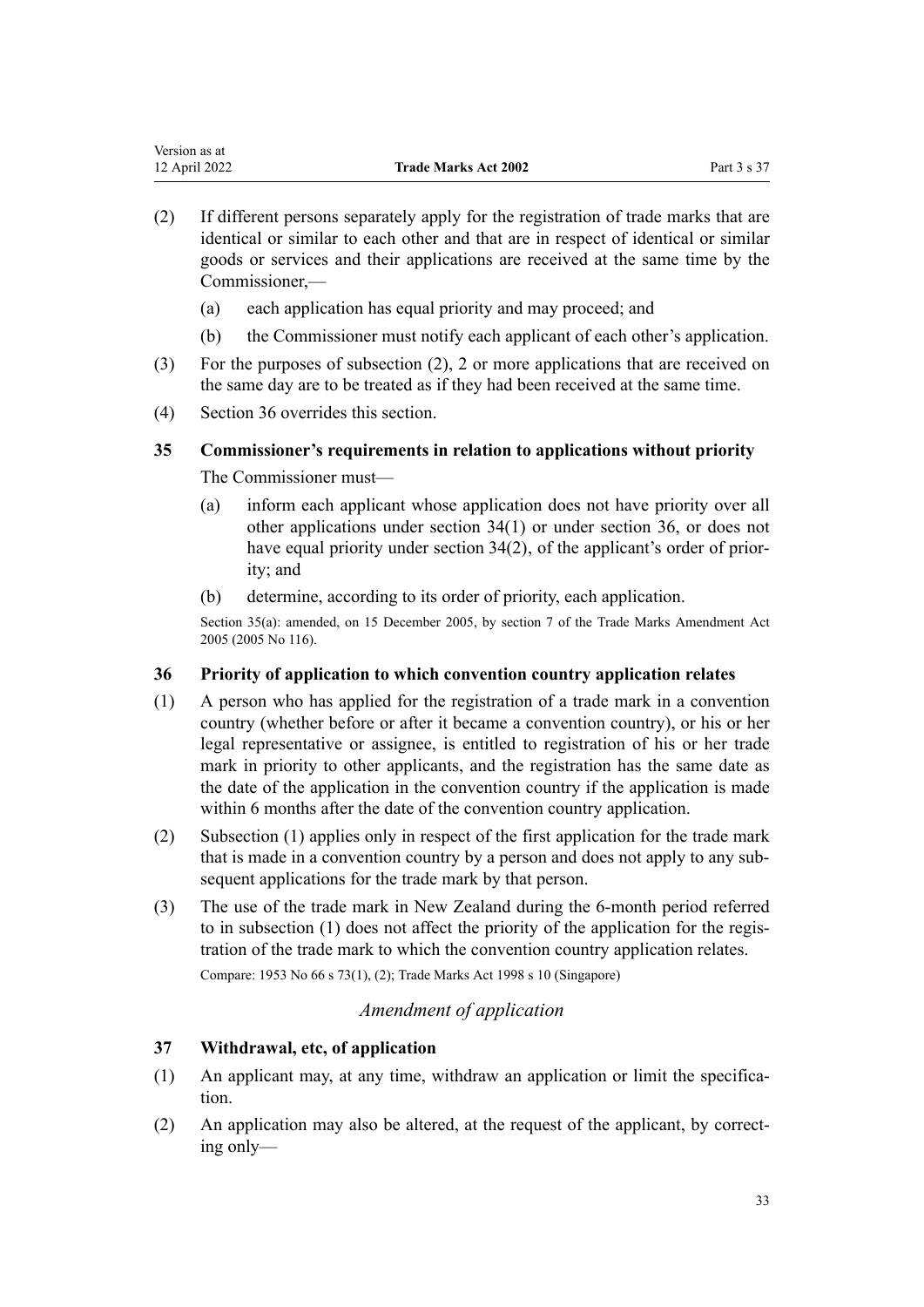Version as at

- <span id="page-33-0"></span>(a) the name or address of the applicant; or
- (b) an error or omission if, in the Commissioner's opinion, the correction of the error or omission does not materially alter the meaning or scope of the application.

Section 37(2)(b): replaced, on 15 December 2005, by [section 8](http://legislation.govt.nz/pdflink.aspx?id=DLM362642) of the Trade Marks Amendment Act 2005 (2005 No 116).

## **38 When Commissioner or court may amend application**

- (1) The Commissioner or the court, as the case may be, may at any time (whether before or after acceptance) correct any error in connection with the application.
- (2) [Section 37\(2\)\(b\)](#page-32-0) overrides subsection (1). Compare: 1953 No 66 s 26(7)

#### *Acceptance or rejection of application*

## **39 Examination of application**

The Commissioner must examine an application in order to determine whether it complies with the requirements of this Act. Compare: Trade Marks Act 1998 s 12(1) (Singapore)

## **40 Acceptance of application**

The Commissioner must, subject to any conditions the Commissioner thinks fit, accept an application that complies with the requirements of this Act.

## **41 Applicant must be notified of non-complying application**

If the Commissioner considers that an application does not comply with the requirements of this Act, the Commissioner must—

- (a) inform the applicant; and
- (b) give the applicant an opportunity to respond, or to amend the application by correcting only those matters set out in [section 37](#page-32-0), within the time specified by the Commissioner.

#### **42 Revocation of acceptance of application**

- (1) The Commissioner may revoke the acceptance of an application before the trade mark to which the application relates is registered if the Commissioner is satisfied that—
	- (a) the application was accepted because of an error or omission made by the Commissioner; or
	- (b) another application that relates to the trade mark has priority under [sec‐](#page-32-0) [tion 36](#page-32-0).
- (2) If the Commissioner revokes the acceptance of an application,—
	- (a) the application is to be treated as if it had not been accepted; and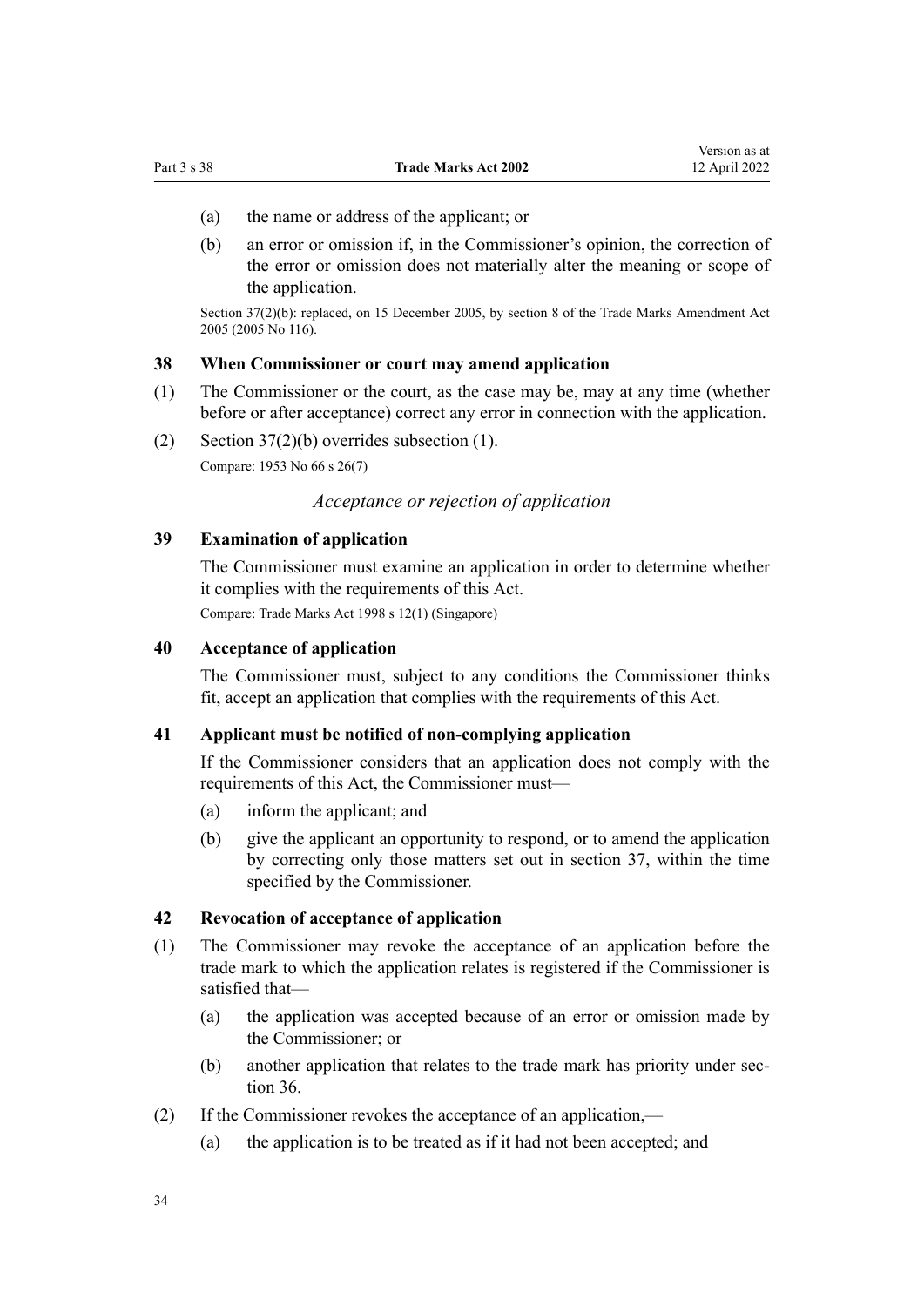(b) [section 39](#page-33-0) again applies to the application.

Compare: Trade Marks Act 1998 s 16(1)(a), (2) (Singapore)

## **43 Rejection of application**

<span id="page-34-0"></span>Version as at<br>12 April 2022

The Commissioner must reject an application if, within the time specified by the Commissioner, the applicant does not satisfy the Commissioner that the applicant has complied with the requirements in this Act for registering a trade mark.

Compare: 1953 No 66 s 26; Trade Marks Act 1998 s 12 (Singapore)

## **44 Abandonment of application**

- (1) If, within the time specified by the Commissioner, the Commissioner does not receive a response from the applicant to a notification under [section 41,](#page-33-0) the Commissioner must treat the application as abandoned.
- (2) The Commissioner must not treat an application as abandoned under subsec‐ tion (1) if the application is awaiting the outcome of—
	- (a) opposition proceedings in respect of a prior application; or
	- (b) cancellation, revocation, or invalidity proceedings in respect of a prior registration.

Section 44(1): amended, on 25 February 2012, by [section 4](http://legislation.govt.nz/pdflink.aspx?id=DLM4015207) of the Trade Marks Amendment Act 2012 (2012 No 20).

## **45 Applicant must be notified of grounds, etc, of conditional acceptance or rejection of application**

The Commissioner must, if required to do so by an applicant, state in writing the grounds for the Commissioner's decision and the materials used in arriving at the decision.

Compare: 1953 No 66 s 26(4)

#### *Advertisement of accepted application*

## **46 Advertisement of accepted application**

The Commissioner must ensure that an application that has been accepted is advertised in the prescribed manner, if any.

Compare: Trade Marks Act 1998 s 13(1) (Singapore)

## Subpart 3—Opposition to application

#### **47 Opposition to accepted application**

- (1) A person may, within the prescribed time and in the prescribed manner, give the Commissioner written notice of opposition to an application.
- (2) The notice of opposition must include a statement of the grounds of opposition and any prescribed matters.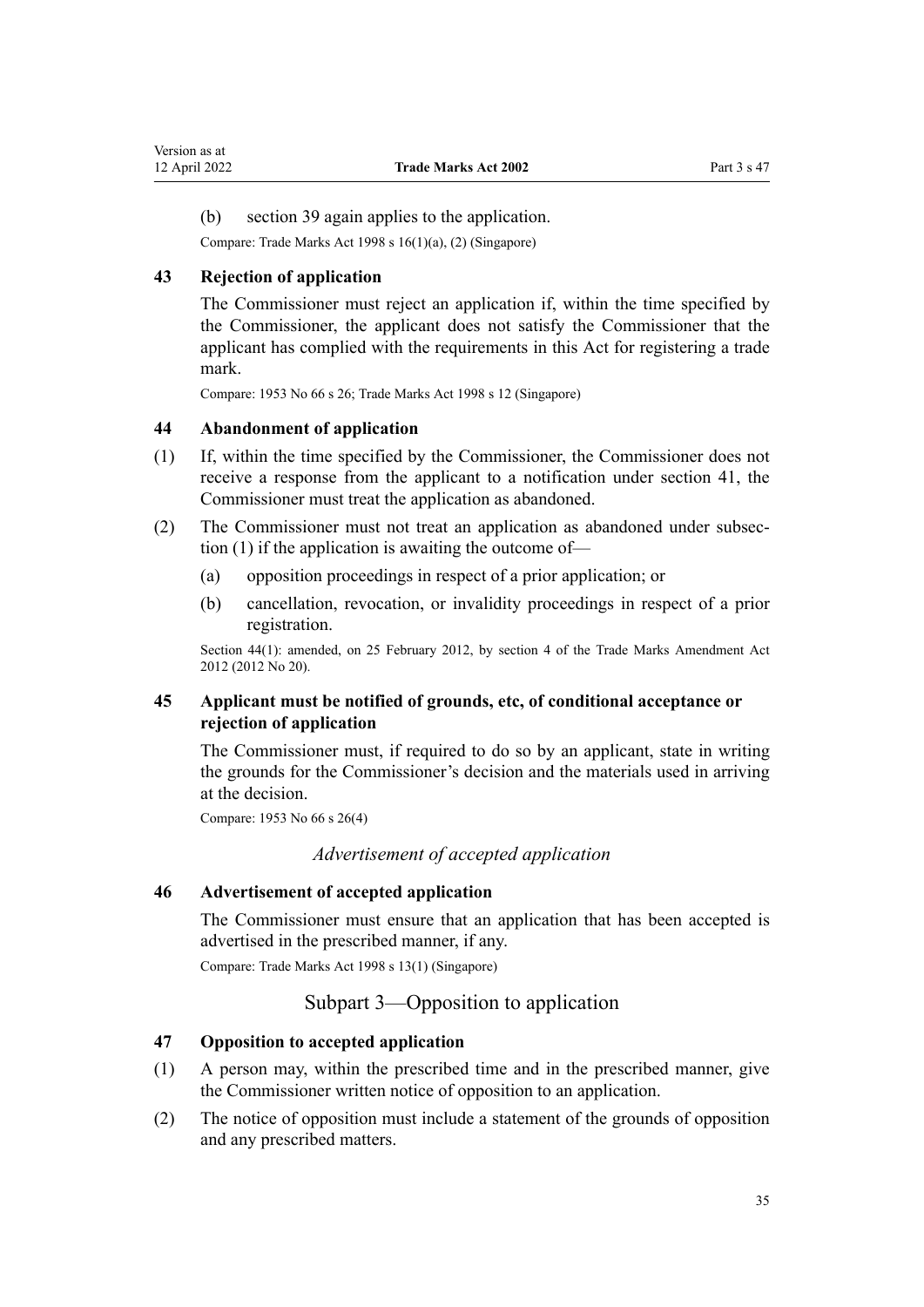<span id="page-35-0"></span>(3) The Commissioner must send a copy of the notice to the applicant. Compare: 1953 No 66 s 27(2), (3); Trade Marks Act 1998 s 13(2), (3) (Singapore)

#### **48 Applicant's counter-statement**

- (1) An applicant to whom a notice of opposition has been sent must, within the prescribed time, send to the Commissioner a counter-statement of the grounds on which the applicant relies for his or her application.
- (2) If an applicant does not send a counter-statement to the Commissioner within the prescribed time, the applicant is deemed to have abandoned the application.
- (3) If an applicant sends a counter-statement to the Commissioner, the Commis‐ sioner must send a copy of the counter-statement to every person who gave notice of opposition.

Compare: 1953 No 66 s 27(4)

#### **49 Commissioner's determination on opposition**

The Commissioner must—

- (a) hear the parties, if so required; and
- (b) consider the evidence; and
- (c) determine whether, and subject to what conditions, if any, the trade mark is to be registered.

Compare: 1953 No 66 s 27(5)

## Subpart 4—Registration of trade mark

#### **50 When trade mark must be registered**

- (1) Subject to subsection (2), the Commissioner must register a trade mark if the Commissioner has accepted the application for its registration and—
	- (a) either—
		- (i) no notice of opposition is given in accordance with [section 47](#page-34-0); or
		- (ii) all opposition proceedings are withdrawn or decided in favour of allowing registration of the trade mark; and
	- (b) the Commissioner does not intend to revoke the acceptance of the appli‐ cation.
- (2) The Commissioner must not register a trade mark until 6 months after the date of application for registration.

Compare: Trade Marks Act 1998 s 15(1) (Singapore)

#### **51 Commissioner's requirements on registration**

On the registration of a trade mark, the Commissioner must—

(a) enter, on the register, the actual date of registration and the deemed date of registration; and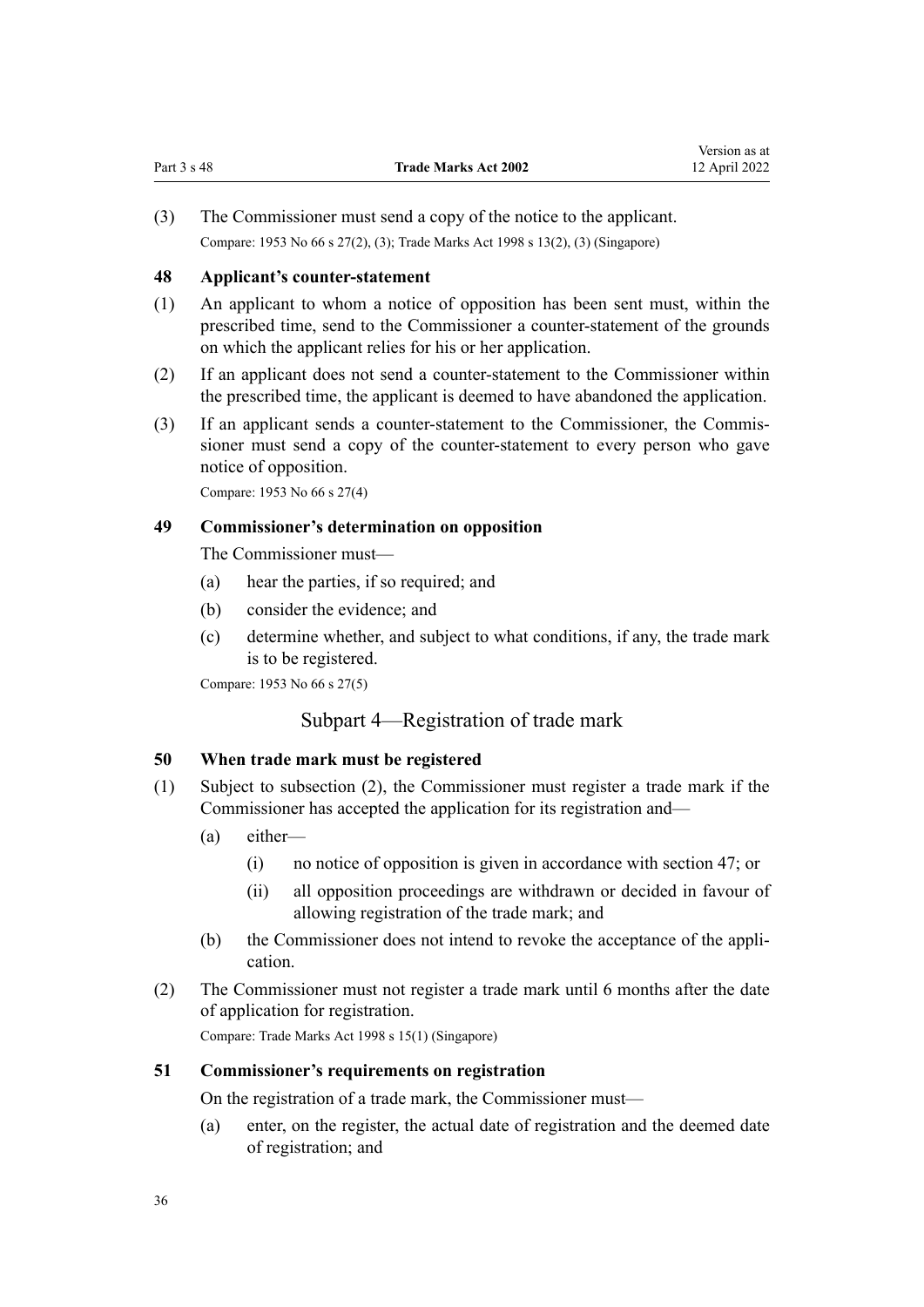- (b) issue to the applicant a certificate of registration; and
- (c) in the case of an application for the registration of a series of trade marks, register the trade marks as a series in 1 registration.

# **52 Commissioner may dispense with production of probate or letters of administration in certain cases**

- (1) On application in the prescribed manner and payment of any prescribed fees, the Commissioner may, without requiring the production of probate or letters of administration,—
	- (a) if the owner of a registered trade mark has died, whether before or after the commencement of this Act, register a qualified person as the owner of the trade mark:
	- (b) if an applicant has died before the registration of the trade mark, whether before or after the commencement of this Act, allow a qualified person to complete the application and may register that person as the owner of the trade mark.
- (2) Every qualified person who is registered under this section as the owner of a trade mark must hold it subject to all existing interests and equities affecting it.
- (3) Nothing in [section 70](http://legislation.govt.nz/pdflink.aspx?id=DLM393092) or [section 73](http://legislation.govt.nz/pdflink.aspx?id=DLM393097) of the Administration Act 1969 limits this section.

Compare: 1953 No 66 s 58

# **53 Replacement of certificate of registration**

The Commissioner must issue a new certificate of registration to replace an existing certificate if—

- (a) an application for a new certificate of registration has been made in the prescribed manner; and
- (b) the prescribed fee, if any, has been paid.

Section 53: replaced, on 13 January 2020, by [section 127](http://legislation.govt.nz/pdflink.aspx?id=LMS85754) of the Regulatory Systems (Economic Development) Amendment Act 2019 (2019 No 62).

Subpart 5—Additional matters that relate to certification trade marks

# **54 When regulations that govern use of certification trade mark must be provided**

Before the Commissioner makes a decision on an application for the registration of a certification trade mark, the applicant must provide the Commissioner with draft regulations that govern the use of the certification trade mark for the Commissioner's approval.

Compare: 1953 No 66 s 49(2)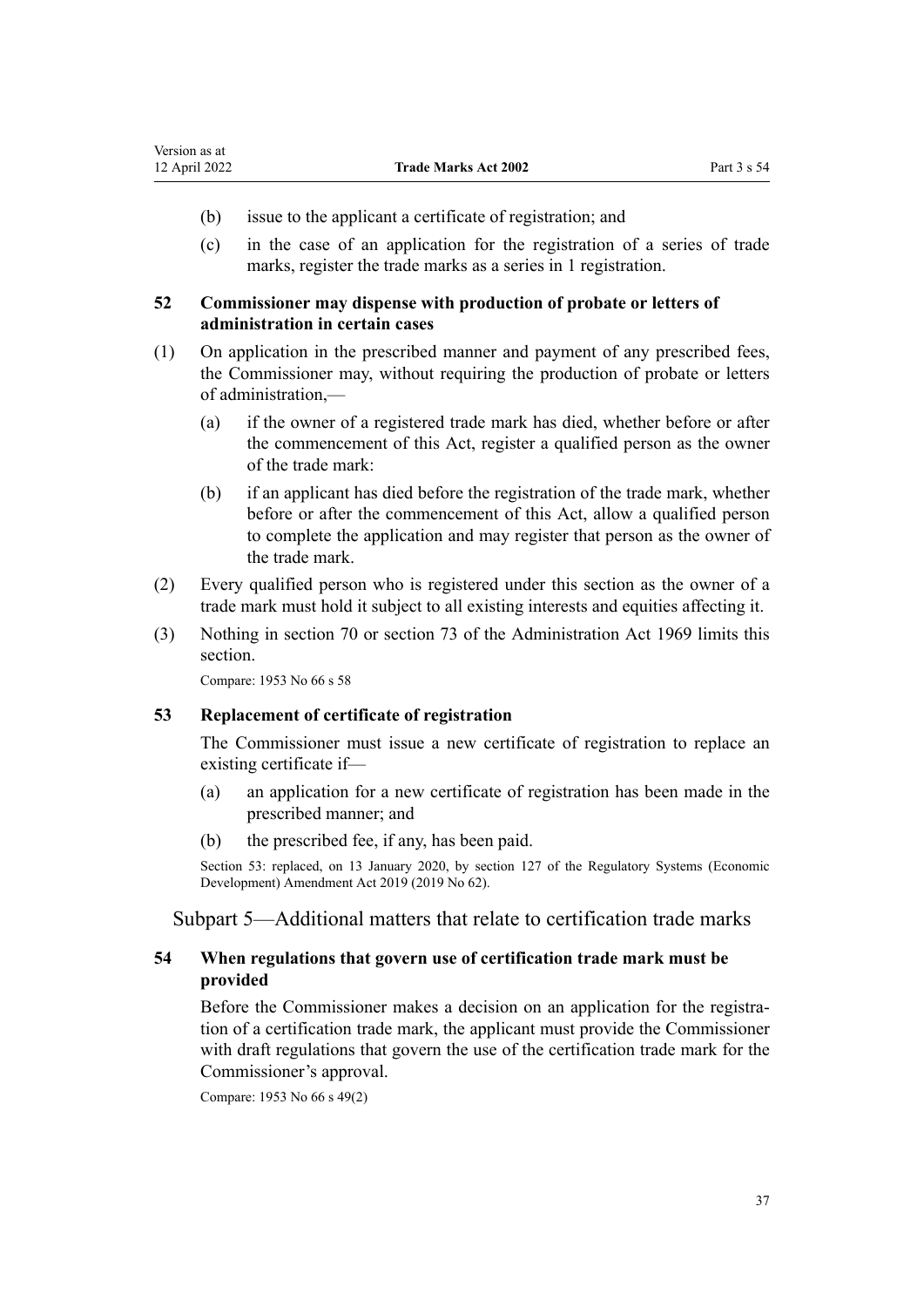## **55 Consideration of application for registration of certification trade mark**

- (1) When the Commissioner or the court deals with an application for the registration of a certification trade mark, the Commissioner or the court, as the case may be, must consider—
	- (a) the matters that are relevant to an application under [section 32](#page-31-0); and
	- (b) whether or not the certification trade mark should indicate that it is such a trade mark; and
	- (c) whether the applicant is competent to certify the goods or services in respect of which the certification trade mark is to be registered; and
	- (d) whether the draft regulations are satisfactory in terms of subsection (2); and
	- (e) whether in all the circumstances the registration applied for would be in the public interest.
- (2) For the purposes of subsection  $(1)(d)$ , regulations—
	- (a) must contain provisions that relate to when the owner is—
		- (i) to certify goods or services; and
		- (ii) to authorise the use of the trade mark; and
	- (b) must contain, or may contain, any other provisions that the Commis‐ sioner requires or permits (as the case may be) to be inserted in them (for example, a right of appeal to the Commissioner against the owner's refusal to certify goods or services or to authorise the use of the trade mark in accordance with the regulations).

Compare: 1953 No 66 s 49(5)

# **56 Approved regulations must be deposited at Intellectual Property Office of New Zealand**

After the Commissioner has approved the draft regulations, the approved regulations that govern the use of the registered certification trade mark must be deposited at the Intellectual Property Office of New Zealand for inspection.

```
Compare: 1953 No 66 s 48
```
Section 56: replaced, on 13 September 2014, by [section 249](http://legislation.govt.nz/pdflink.aspx?id=DLM1419624) of the Patents Act 2013 (2013 No 68).

# Subpart 6—When registration of trade mark ceases

# *Duration of registration*

# **57 Duration of registration**

(1) The duration of the registration of a trade mark under this Act is effective for a period of 10 years commencing on the deemed date of registration unless the trade mark ceases to be registered before the expiration of that period.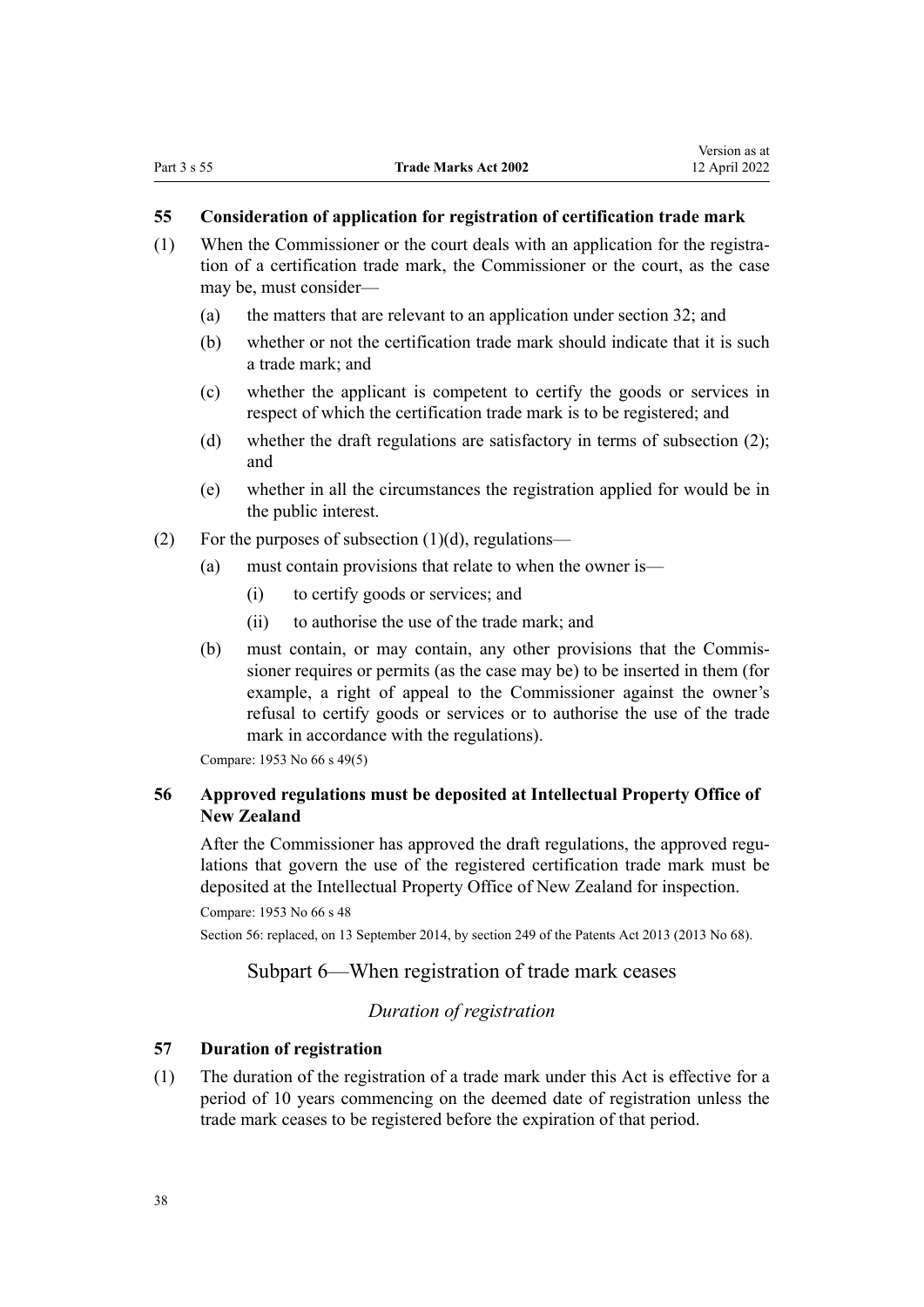<span id="page-38-0"></span>(2) This section does not apply to a trade mark first registered under the Trade Marks Act 1953.

Compare: Trade Marks Act 1998 s 18 (Singapore)

# *Renewal of registration*

# **58 Renewal of registration**

The registration of a trade mark may be renewed in accordance with section 59 for further periods of 10 years.

# **59 Procedure for renewal of registration**

- (1) On application by the owner of a registered trade mark, the Commissioner must renew the registration of the trade mark from the date on which the registration expires (the **expiry date**).
- (2) An application for renewal must be made to the Commissioner—
	- (a) not more than 12 months before, and not more than 6 months after, the expiry date; and
	- (b) in the prescribed manner.
- (3) If the owner has not applied for renewal, the Commissioner must send to the owner a notice setting out—
	- (a) the date on which the registration of the trade mark will expire; and
	- (b) the conditions (as to the payment of fees or otherwise) on which the registration will be renewed (the **renewal conditions**); and
	- $\text{(c)}$  that,—
		- $(i)$  if the registration is not renewed before the expiry date, the register will be changed to record that the trade mark's status is registered-past expiry date; and
		- (ii) if the registration has still not been renewed 6 months after the expiry date, the trade mark will be removed from the register.
- (4) The notice must be sent in the prescribed manner before the expiry date.
- (5) If the registration of a trade mark is not renewed before its expiry date, the Commissioner must record on the register that its status is registered-past expiry date (until the registration is renewed or it is removed from the register).
- (6) The Commissioner must remove the trade mark from the register if—
	- (a) notice has been sent under subsection (3); and
	- (b) 6 months have elapsed since the expiry date; and
	- (c) the renewal conditions have not been met.

Section 59: replaced, on 13 January 2020, by [section 128](http://legislation.govt.nz/pdflink.aspx?id=LMS85760) of the Regulatory Systems (Economic Development) Amendment Act 2019 (2019 No 62).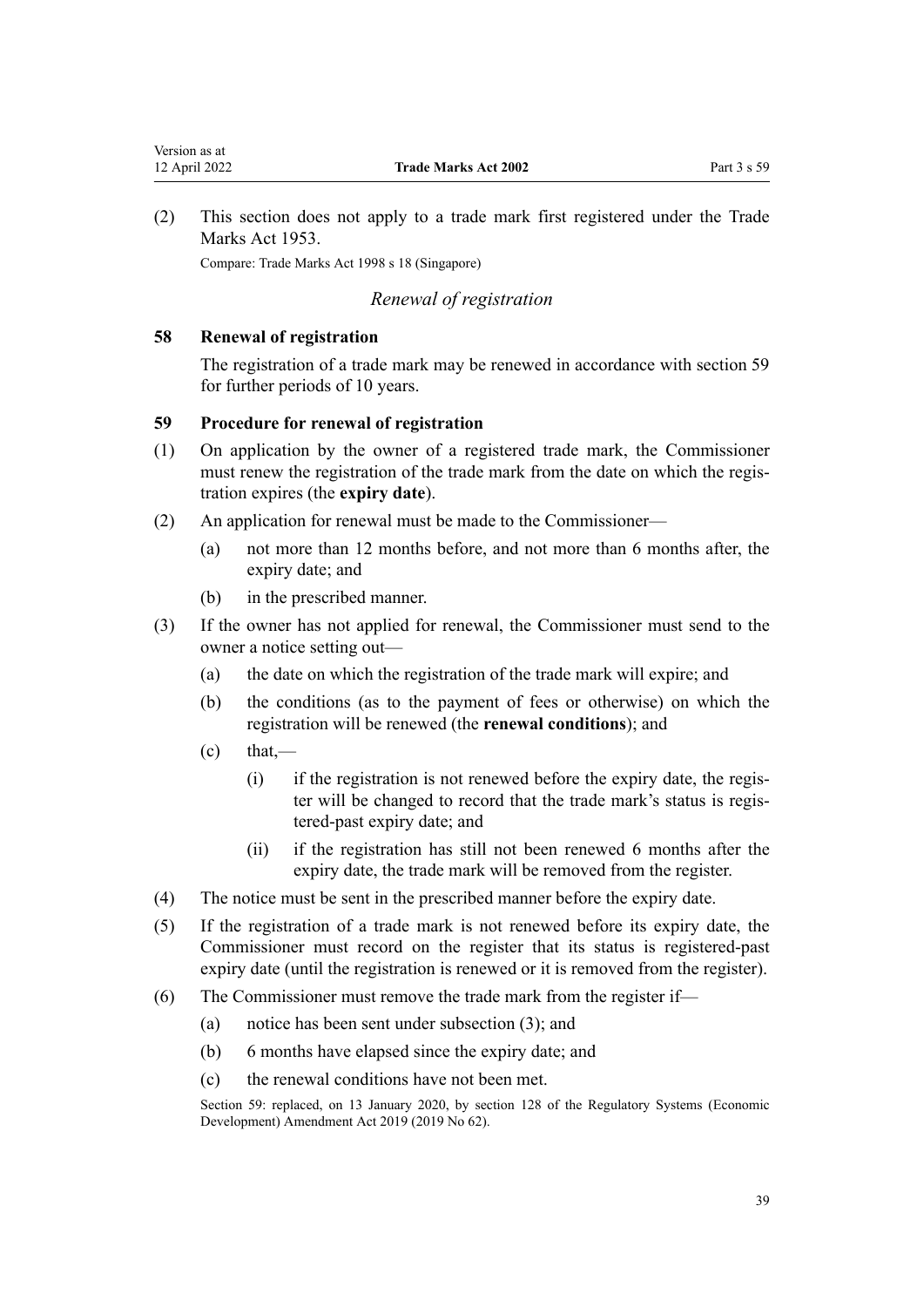## **60 Effect of registered-past expiry date status**

- (1) A trade mark has the status of **registered-past expiry date** if—
	- (a) the trade mark's registration expiry date (referred to in [section 59\)](#page-38-0) has passed; but
	- (b) the trade mark has not yet been removed from the register.
- (2) While the trade mark's status is registered-past expiry date, the trade mark—
	- (a) is not a registered trade mark for the purposes of [subparts 1 to 3](#page-48-0) of Part 4; but
	- (b) is a registered trade mark for all other purposes.
- (3) If the trade mark's registration is renewed before it is removed from the regis‐ ter under section  $59(6)$ ,-
	- (a) the renewed registration takes effect from the expiry date (*see* [section](#page-38-0) [59\(1\)](#page-38-0)); and
	- (b) the trade mark is taken to have remained a registered trade mark for all purposes from that date as if its status had not changed.

Section 60: replaced, on 13 January 2020, by [section 128](http://legislation.govt.nz/pdflink.aspx?id=LMS85760) of the Regulatory Systems (Economic Development) Amendment Act 2019 (2019 No 62).

# **60A Status of geographical indication removed from register for non-payment of renewal fee**

#### *[Repealed]*

Section 60A: repealed, on 13 January 2020, by [section 128](http://legislation.govt.nz/pdflink.aspx?id=LMS85760) of the Regulatory Systems (Economic Development) Amendment Act 2019 (2019 No 62).

*Voluntary cancellation of registration of trade mark*

## **61 Voluntary cancellation of registration of trade mark**

The registration of a trade mark may be cancelled by the owner in relation to all or any of the goods or services in respect of which it is registered.

Compare: Trade Marks Act 1998 s 21(1) (Singapore)

*Mandatory cancellation or alteration of registration of trade mark*

# **62 Cancellation or alteration of registration of trade mark for breach of condition**

The Commissioner or the court, as the case may be, may, on the application of an aggrieved person or on the Commissioner's own motion, make an order that cancels or alters the registration of a trade mark on the ground of failure to comply with a condition entered on the register in relation to the trade mark. Compare: 1953 No 66 s 42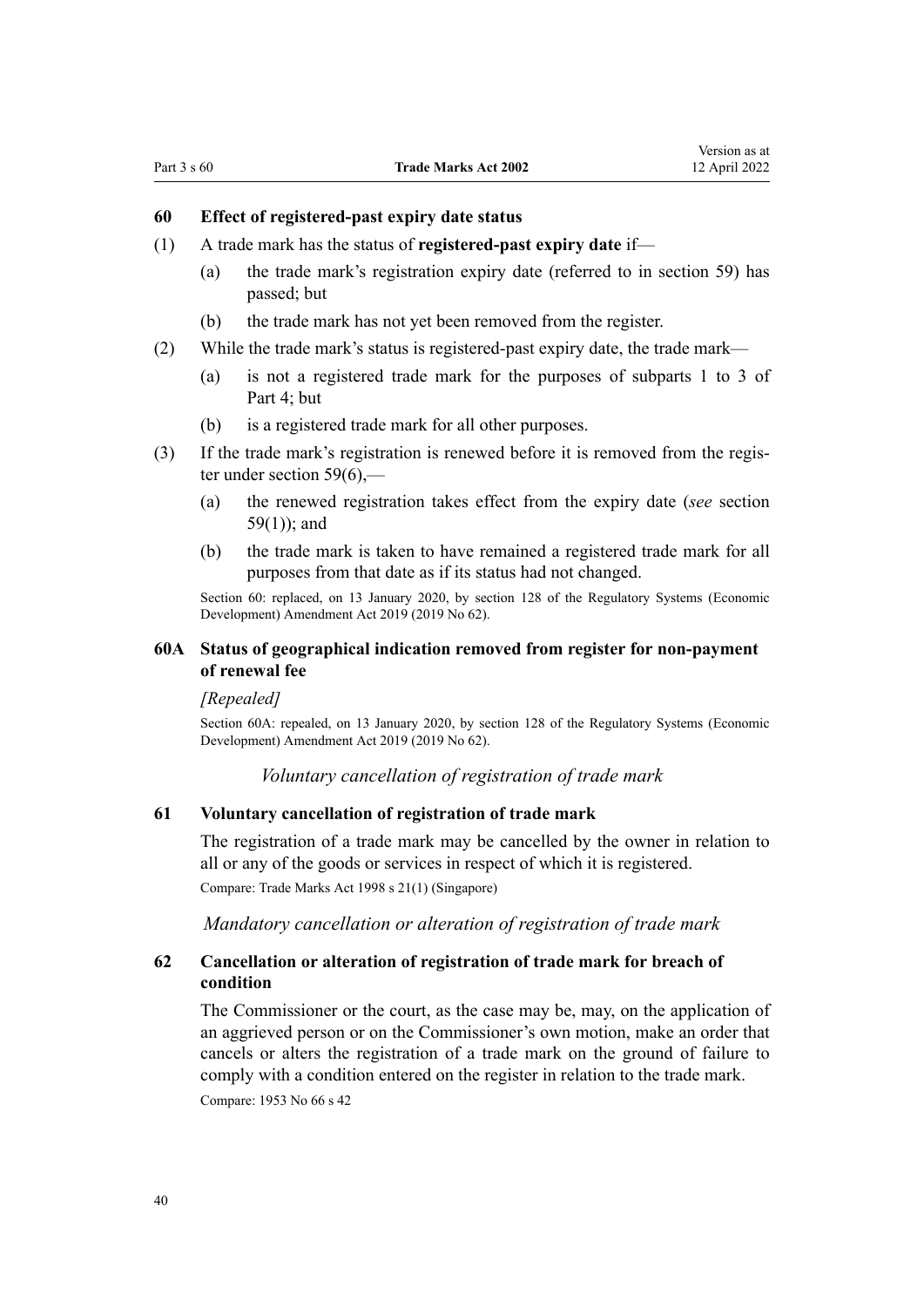# <span id="page-40-0"></span>**63 Cancellation or alteration of registration of certification trade mark**

The Commissioner may, on the application of an aggrieved person or on the Commissioner's own motion, require that any entry in the register that relates to a certification trade mark be cancelled or altered, or that the deposited regulations be altered, on any of the following grounds:

- (a) that the owner is no longer competent to certify any goods or services in respect of which the certification trade mark is registered:
- (b) that the owner has not complied with the deposited regulations:
- (c) that it is not in the public interest for the trade mark to be registered:
- (d) that it is in the public interest to alter the regulations.

Compare: 1953 No 66 s 52(1)

# **64 Cancellation or alteration of registration of collective trade mark**

The Commissioner may, on the application of an aggrieved person or on the Commissioner's own motion, require an entry in the register that relates to a collective trade mark to be cancelled or altered on any of the following grounds:

- (a) that the collective association concerned is an unlawful association under any enactment; or
- (b) that the collective association concerned no longer exists; or
- (c) that it is not in the public interest for the trade mark to be registered.

Compare: 1953 No 66 s 46L

# *Revocation of registration of trade mark*

# **65 Application for revocation of registration of trade mark**

- (1) An aggrieved person may apply to the Commissioner or the court for the revo‐ cation of the registration of a trade mark on any of the grounds set out in section 66.
- (2) The Commissioner or the court may refuse any application for the revocation of the registration of a trade mark that is vexatious.

Compare: Trade Marks Act 1998 s 22(6) (Singapore)

Section 65(1): amended, on 13 January 2020, by [section 129](http://legislation.govt.nz/pdflink.aspx?id=LMS85761) of the Regulatory Systems (Economic Development) Amendment Act 2019 (2019 No 62).

# **66 Grounds for revoking registration of trade mark**

- (1) The grounds for revoking the registration of a trade mark are as follows:
	- (a) that at no time during a continuous period of 3 years or more was the trade mark put to genuine use in the course of trade in New Zealand, by the owner for the time being, in relation to goods or services in respect of which it is registered: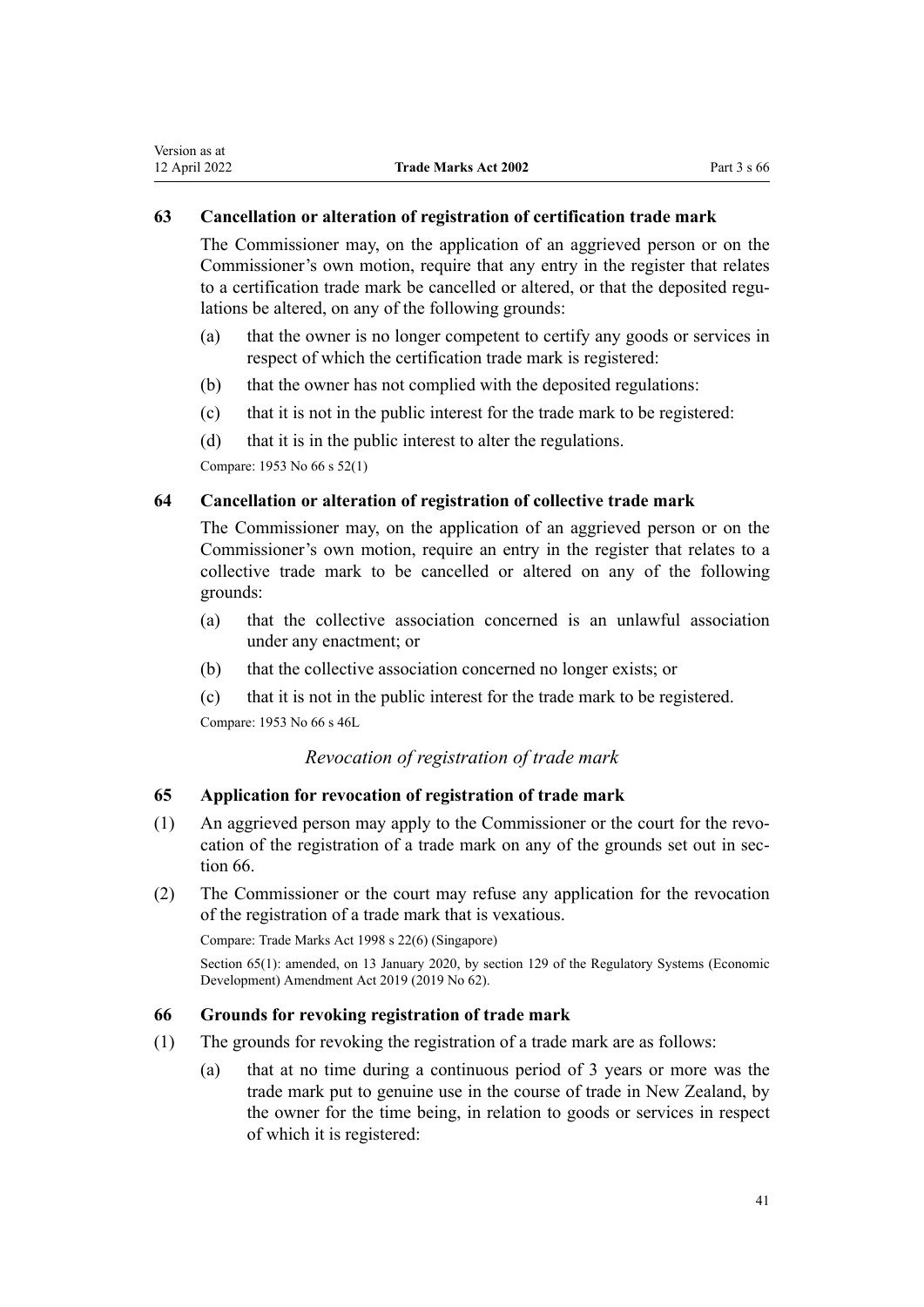- (b) *[Repealed]*
- (c) that, in consequence of acts or inactivity of the owner, the trade mark has become a common name in general public use for a product or service in respect of which it is registered:
- $(d)$  that—
	- (i) the article or substance was formerly manufactured under a patent or the service was formerly a patented process; and
	- (ii) a period of 2 years or more has elapsed since the expiry of the patent; and
	- (iii) the word is or the words are the only practicable name or description of the article, substance, or service:
- (e) that, in consequence of the trade mark's use by the owner or with the owner's consent in relation to the goods or services in respect of which the trade mark is registered, the trade mark is likely to deceive or con‐ fuse the public, for instance as to the nature, quality, or geographical origin of those goods or services.
- (1A) For the purposes of subsection (1)(a), **continuous period** means a period that commences from a date after the actual date of registration and continues uninterrupted up to the date 1 month before the application for revocation.
- (2) However, there are not grounds for revoking the registration of a trade mark for its non-use if its non-use is due to special circumstances that are outside the control of the owner of the trade mark.
- (3) Subsection (1)(a) does not apply if the owner commences or resumes genuine use of the trade mark in the course of trade in New Zealand after the expiry of the 3-year period and before the application for revocation is made.
- (4) Any commencement or resumption of use referred to in subsection (3) after the expiry of the 3-year period but within the period of 1 month before the making of the application for revocation must be disregarded unless preparation for the commencement or resumption began before the owner became aware that the application may be made.

Compare: 1953 No 66 s 35; Trade Marks Act 1998 s 22(1), (5) (Singapore)

Section  $66(1)$ : amended, on 13 January 2020, by [section 130\(1\)](http://legislation.govt.nz/pdflink.aspx?id=LMS85762) of the Regulatory Systems (Economic Development) Amendment Act 2019 (2019 No 62).

Section 66(1)(a): replaced, on 16 September 2011, by [section 7\(1\)](http://legislation.govt.nz/pdflink.aspx?id=DLM2290040) of the Trade Marks Amendment Act 2011 (2011 No 71).

Section  $66(1)(b)$ : repealed, on 16 September 2011, by [section 7\(1\)](http://legislation.govt.nz/pdflink.aspx?id=DLM2290040) of the Trade Marks Amendment Act 2011 (2011 No 71).

Section 66(1A): inserted, on 16 September 2011, by [section 7\(2\)](http://legislation.govt.nz/pdflink.aspx?id=DLM2290040) of the Trade Marks Amendment Act 2011 (2011 No 71).

Section 66(2): amended, on 13 January 2020, by [section 130\(2\)](http://legislation.govt.nz/pdflink.aspx?id=LMS85762) of the Regulatory Systems (Economic Development) Amendment Act 2019 (2019 No 62).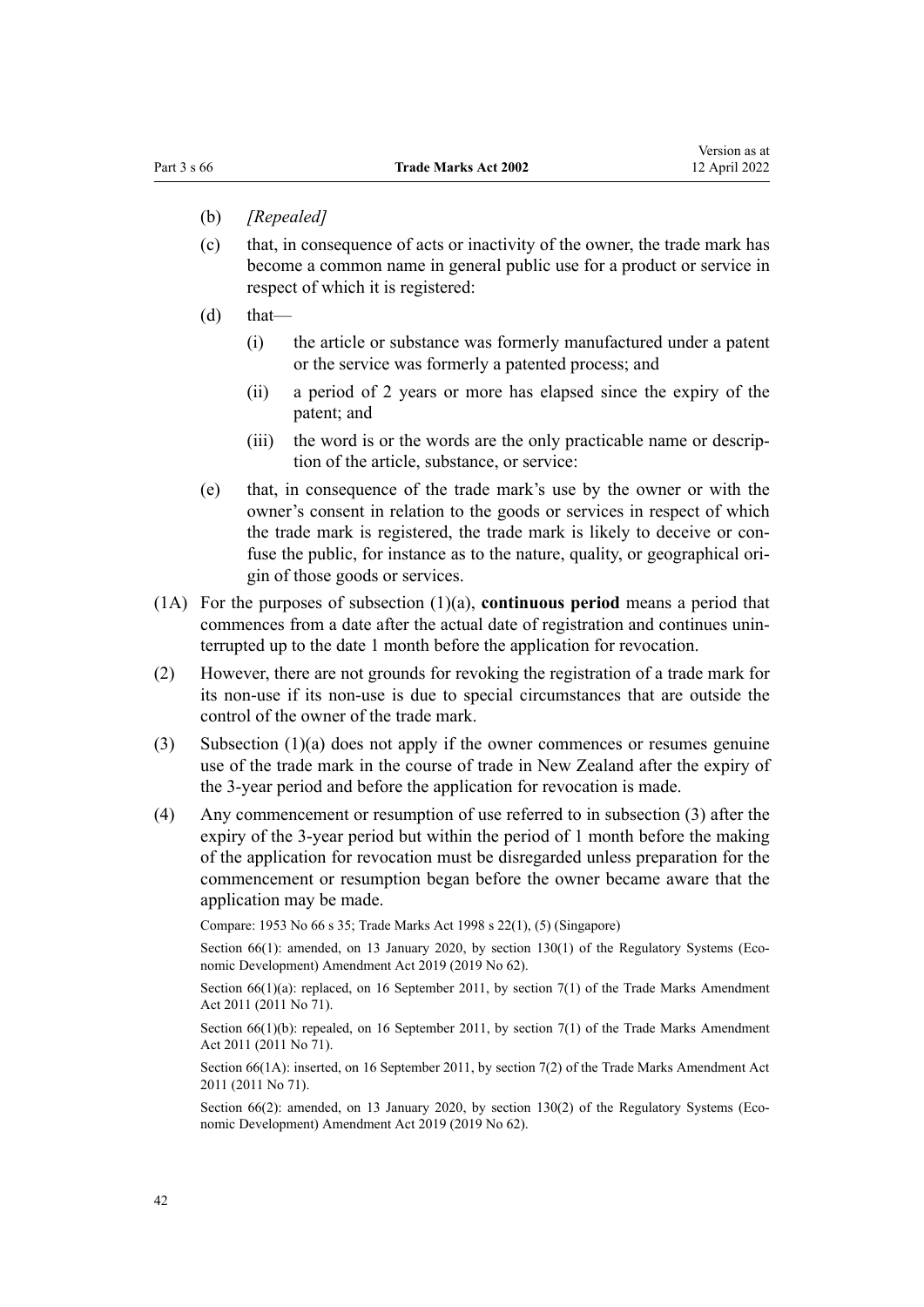Section 66(3): replaced, on 13 January 2020, by [section 130\(3\)](http://legislation.govt.nz/pdflink.aspx?id=LMS85762) of the Regulatory Systems (Economic Development) Amendment Act 2019 (2019 No 62).

## **67 Onus of proof for revocation of registration of trade mark for non-use**

If an owner or a licensee intends to oppose an application for the revocation of the registration of a trade mark under section  $66(1)(a)$ , the owner or the licensee must, within the period specified by the Commissioner or the court,—

- (a) provide proof of the use of the trade mark if the ground in [section](#page-40-0)  $66(1)(a)$  forms the basis for the application; or
- (b) raise the special circumstances that justify the non-use of the trade mark if [section 66\(2\)](#page-40-0) applies.

Section 67: amended, on 16 September 2011, by [section 8\(1\)](http://legislation.govt.nz/pdflink.aspx?id=DLM2290042) of the Trade Marks Amendment Act 2011 (2011 No 71).

Section 67(a): replaced, on 16 September 2011, by [section 8\(2\)](http://legislation.govt.nz/pdflink.aspx?id=DLM2290042) of the Trade Marks Amendment Act 2011 (2011 No 71).

# **68 Revocation of registration of trade mark**

- (1) If the Commissioner or the court is satisfied that grounds for revocation of the registration of the trade mark exist, the Commissioner or the court must,—
	- (a) if the grounds exist in respect of all of the goods or services in respect of which the trade mark is registered, revoke the registration of the trade mark; or
	- (b) if the grounds exist in respect of only some of the goods or services in respect of which the trade mark is registered, revoke the registration of the trade mark in so far as it relates to those goods or services.
- (2) If the registration of a trade mark is revoked to any extent, the rights of the owner, to that extent, cease on—
	- (a) the date of the application for revocation of the registration of the trade mark; or
	- (b) if the Commissioner or the court is satisfied that the grounds for revocation of the registration of the trade mark existed at an earlier date, that date.

Compare: Trade Marks Act 1998 s 22(7), (8) (Singapore)

Section 68(1): replaced, on 13 January 2020, by [section 131](http://legislation.govt.nz/pdflink.aspx?id=LMS85763) of the Regulatory Systems (Economic Development) Amendment Act 2019 (2019 No 62).

# *Disclaimer of use of trade mark*

# **69 Voluntary disclaimer of trade mark by owner**

The owner of a trade mark may disclaim any right to the exclusive use of any part of the trade mark.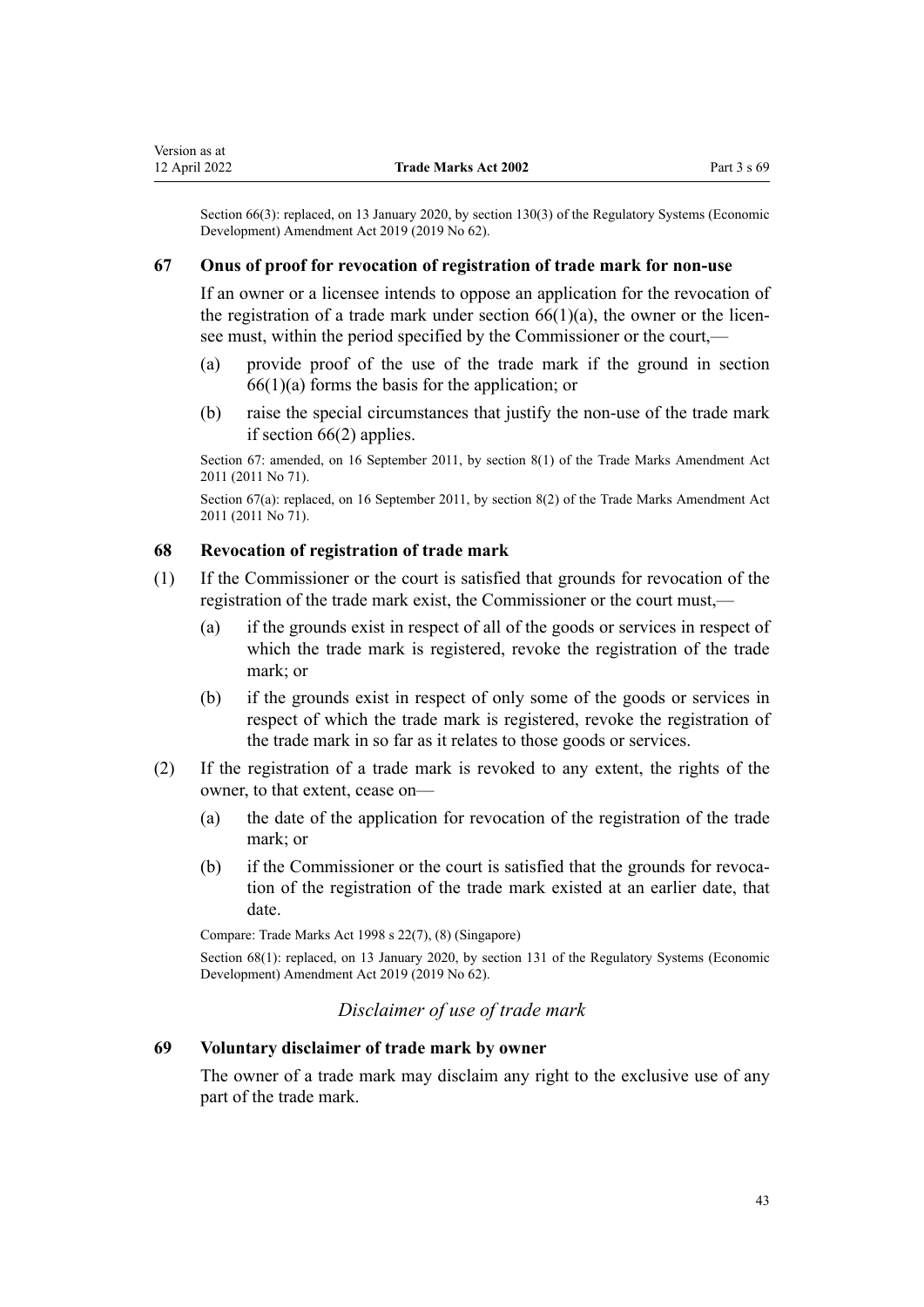# **70 Disclaimer of trade mark as condition of not revoking its registration**

If the grounds specified in section  $66(1)(c)$  or (d) exist, the Commissioner or the court may, as a condition of the registration of a trade mark not being revoked, require the owner of the trade mark to disclaim any right to the exclusive use of a word or words in relation to any goods or services.

# **71 Disclaimer of trade mark for public interest reasons**

If, in determining whether a trade mark is to be registered or is to remain on the register, the Commissioner or the court considers that there are public interest reasons for doing so, the Commissioner or the court may require, as a condition of its being on the register, that the owner—

- (a) disclaims any right to the exclusive use of any part of the trade mark; or
- (b) makes any other disclaimer that the Commissioner or the court considers necessary for the purpose of defining the owner's rights under the registration.

# **72 Rights affected by disclaimer**

A disclaimer on the register affects only those rights of the owner of a trade mark that arise out of the registration of the trade mark in respect of which the disclaimer is made.

# *Invalidity of registration of trade marks*

# **73 Invalidity of registration of trade mark**

- (1) The Commissioner or the court may, on the application of an aggrieved person (which includes a person who is culturally aggrieved), declare that the registration of a trade mark is invalid to the extent that the trade mark was not regis‐ trable under [Part 2](#page-21-0) at the deemed date of its registration.
- (2) Despite subsection (1), the registration of a trade mark that has acquired a dis‐ tinctive character after its registration must not be declared invalid even though the trade mark was not registrable under section  $18(1)(b)$ , (c), or (d) at the deemed date of its registration.
- (3) The Commissioner or the court, as the case may be, may refuse any application for a declaration of invalidity that is vexatious.

# **74 Effect of declaration of invalidity**

- (1) If the registration of a trade mark is declared invalid to any extent,—
	- (a) the trade mark is, to that extent, to be treated as if it had not been registered; and
	- (b) the Commissioner may alter the register accordingly.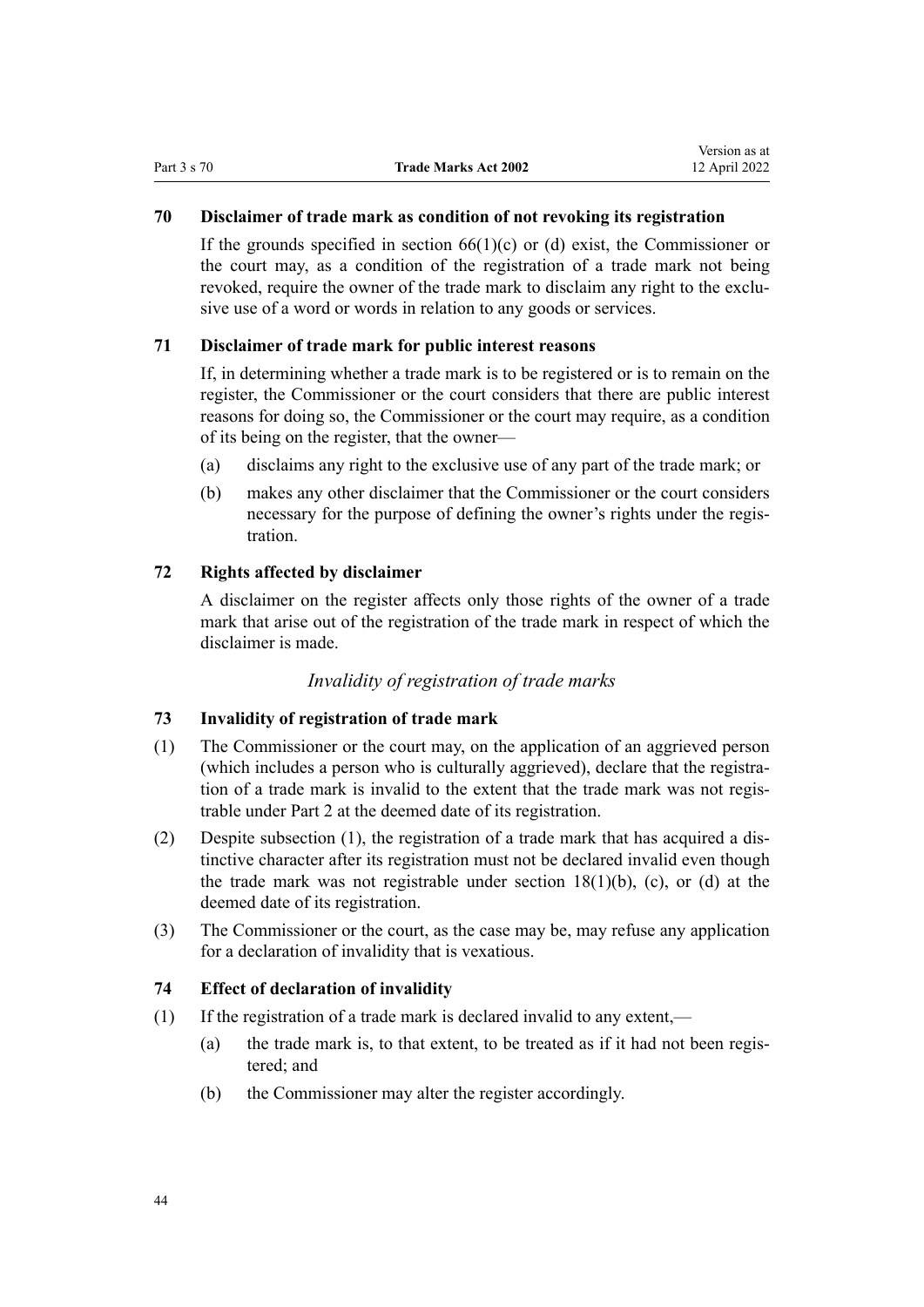| Version as at |                             |             |
|---------------|-----------------------------|-------------|
| 12 April 2022 | <b>Trade Marks Act 2002</b> | Part 3 s 78 |

(2) The validity of any transaction that occurred in respect of a registered trade mark before the registration of the trade mark was declared invalid is not affected.

# **75 Presumption of validity of registration of trade mark**

The registration of a trade mark is, after the expiration of 7 years from the deemed date of registration, deemed to be valid unless—

- (a) the registration was obtained by fraud; or
- (b) the trade mark should not have been registered on any of the grounds set out in section  $17(1)$  or  $(2)$ ; or
- (c) the registration may be revoked on any of the grounds set out in [section](#page-40-0) [66.](#page-40-0)

Section 75(b): amended, on 15 December 2005, by [section 10](http://legislation.govt.nz/pdflink.aspx?id=DLM362644) of the Trade Marks Amendment Act 2005 (2005 No 116).

# *Rectification of register*

# **76 Rectification or correction of register**

- (1) A person who has an interest may apply for the rectification of an error or omission in the register.
- (2) An application for rectification of the register may be made either to the Com‐ missioner or to the court.
- (3) An application for rectification of the register may not be made in respect of a matter that affects the validity of the registration of a trade mark.
- (4) The effect of the rectification of the register is that the error or omission con‐ cerned is to be treated as if it had never existed unless the Commissioner or the court directs otherwise.

Compare: Trade Marks Act 1998 s 67 (Singapore)

# Subpart 7—Other matters

*Alteration in relation to registered trade mark*

# **77 Alteration of registered trade mark not permitted**

The owner of a registered trade mark may not alter the registered trade mark after its actual date of registration.

# **78 Alteration of register**

After the actual date of registration of a trade mark, the Commissioner may,—

(a) at the request of the owner of the trade mark, allow the owner's name or address to be altered on the register: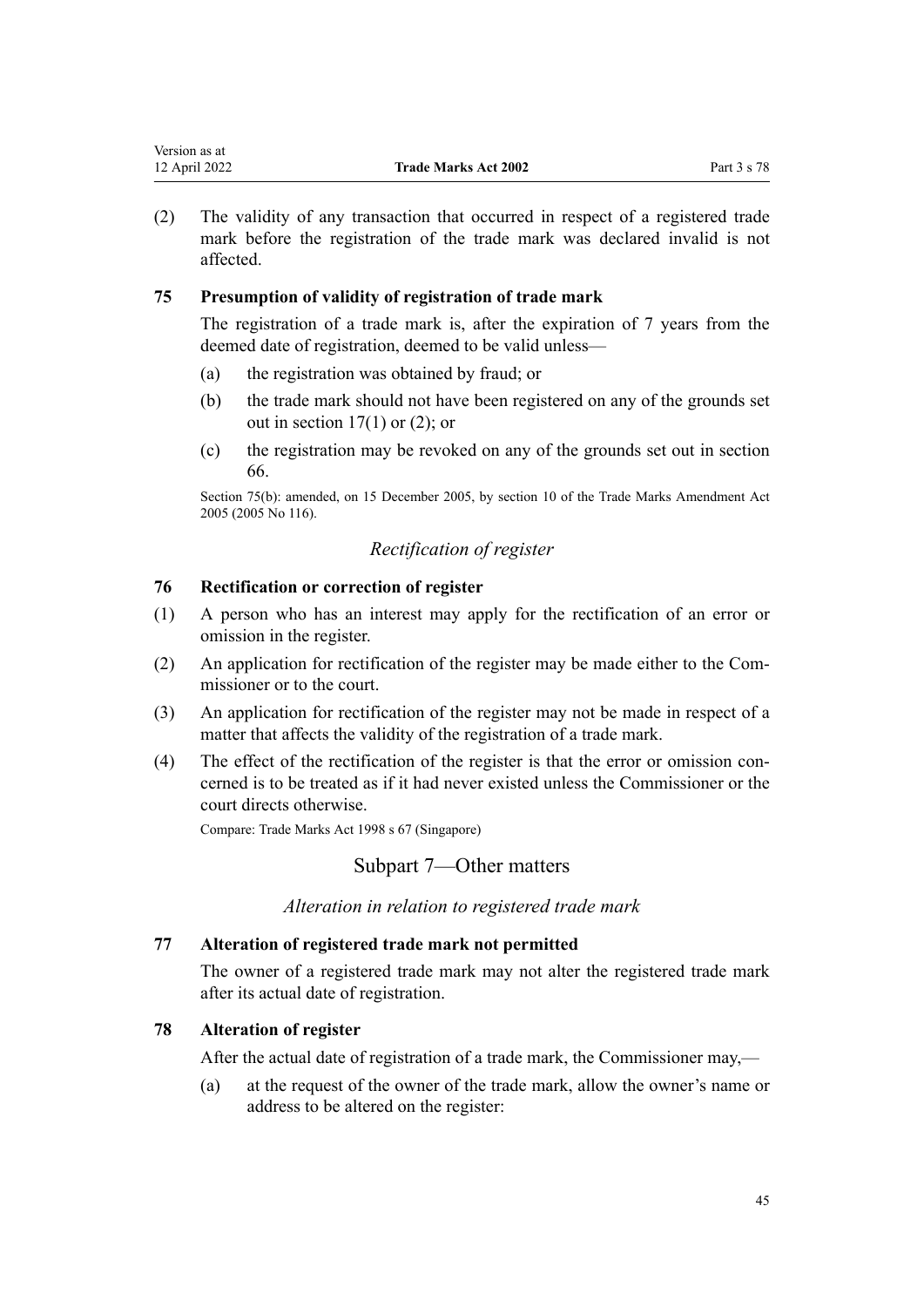- (b) at the request of the owner, strike out any goods or services, or classes of goods or services, from those in respect of which the trade mark is regis‐ tered:
- (c) at the request of the owner,—
	- (i) enter a memorandum that relates to the trade mark, provided that the memorandum does not in any way extend the rights given by the existing registration of the trade mark; or
	- (ii) alter a memorandum, provided that the alteration does not in any way extend the rights given by the existing registration of the trade mark; or
	- (iii) remove a memorandum, provided that the removal does not in any way extend the rights given by the existing registration of the trade mark.

Section 78(a): replaced, on 16 September 2011, by [section 9\(1\)](http://legislation.govt.nz/pdflink.aspx?id=DLM2290043) of the Trade Marks Amendment Act 2011 (2011 No 71).

Section 78(c): replaced, on 16 September 2011, by [section 9\(2\)](http://legislation.govt.nz/pdflink.aspx?id=DLM2290043) of the Trade Marks Amendment Act 2011 (2011 No 71).

#### **78A Alteration of register concerning certain inconsistent information**

- (1) This section applies if information in the register relating to a person is incon‐ sistent with primary business data of that person in the New Zealand Business Number Register.
- (2) If this section applies, the Commissioner may, in the prescribed manner (if any), alter the information in the register so that it is consistent with the primary business data in the New Zealand Business Number Register.
- (3) In this section, **primary business data** has the same meaning as in [section](http://legislation.govt.nz/pdflink.aspx?id=DLM6431573) [20\(2\)](http://legislation.govt.nz/pdflink.aspx?id=DLM6431573) of the New Zealand Business Number Act 2016.

Section 78A: inserted, on 13 May 2016, by [section 41](http://legislation.govt.nz/pdflink.aspx?id=DLM6431601) of the New Zealand Business Number Act 2016 (2016 No 16).

*Alteration of certification trade mark regulations*

# **79 Alteration of certification trade mark regulations**

- (1) The Commissioner may, on the application of the owner of a registered certifi‐ cation trade mark, alter the regulations that govern the use of the certification trade mark.
- (2) The owner of a registered certification trade mark who has applied under sub‐ section (1) must provide the Commissioner with a draft of the altered regulations for the Commissioner's approval.

Compare: 1953 No 66 s 51(1)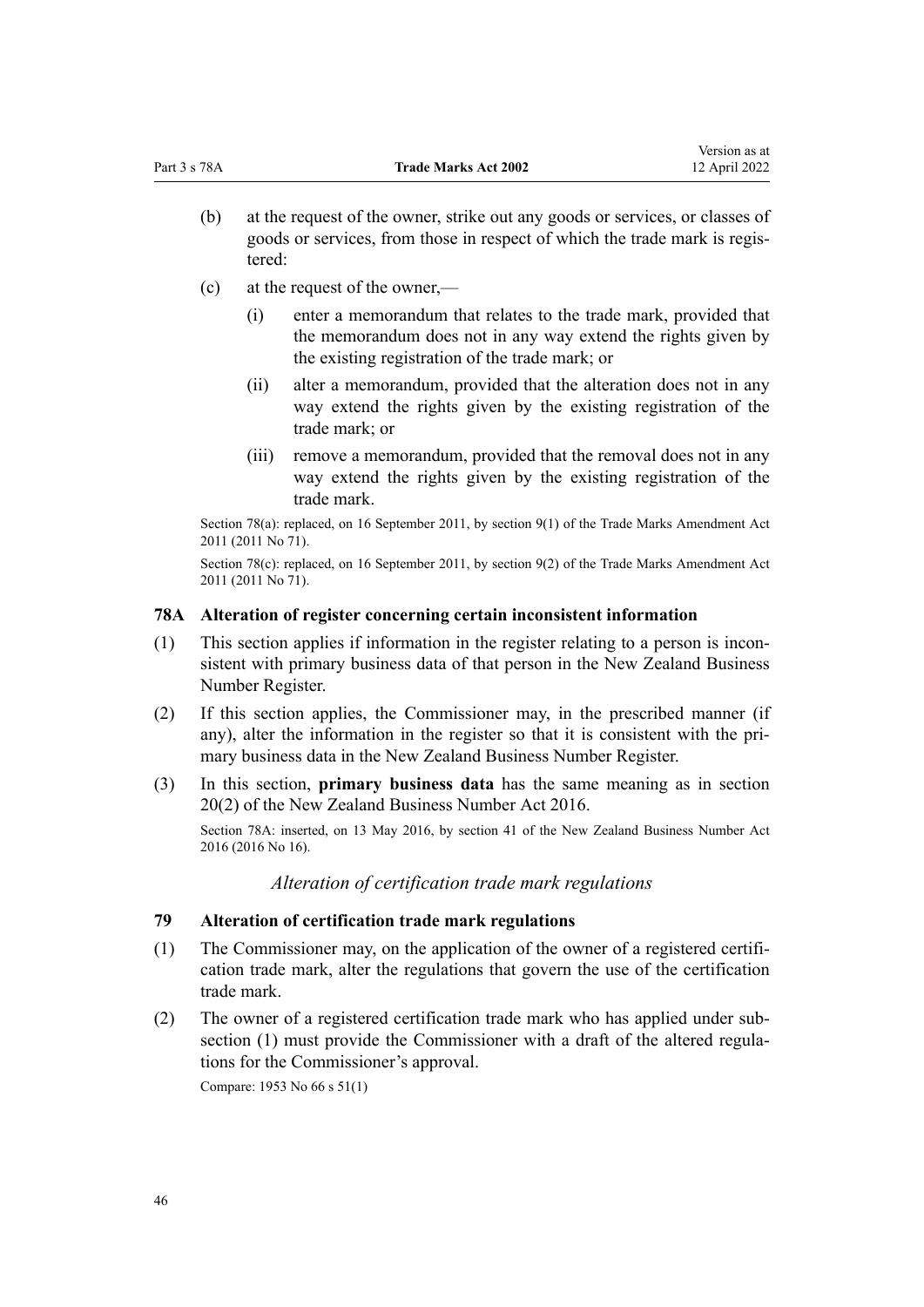# **80 Advertisement of application for alteration of regulations**

- (1) The Commissioner must ensure that an application for an alteration of the regulations that relate to a registered certification trade mark is advertised in the prescribed manner, if any.
- (2) The Commissioner must not, without giving the parties an opportunity to be heard, decide the application if, within the specified time, any person notifies the Commissioner that the person opposes the alteration of the regulations.

Compare: 1953 No 66 s 51(2)

# *Assignment or transmission*

# **81 Commissioner's certificate that relates to certain assignments or transmissions**

# *[Repealed]*

Section 81: repealed, on 16 September 2011, by [section 10](http://legislation.govt.nz/pdflink.aspx?id=DLM2290044) of the Trade Marks Amendment Act 2011 (2011 No 71).

# **82 Registration of title to trade mark**

- (1) A trade mark is assignable and transmittable in respect of all or some of the goods or services for which it is registered.
- (2) If title to a trade mark is assigned or transmitted after the date the trade mark is registered, either of the following persons may apply to the Commissioner to register the new owner's title:
	- (a) the person registered as the owner of the trade mark:
	- (b) the person to whom the trade mark has been assigned or transmitted.
- (3) On proof of the new owner's title, the Commissioner—
	- (a) must register the new owner as the owner of the trade mark in relation to the goods or services in respect of which the assignment or transmission has effect; and
	- (b) may issue a replacement certificate of registration in the name of the new owner; and
	- (c) must cause any assignment, transmission, or other document produced in evidence of title, or a copy of any of those documents, to be filed for public record.
- (4) If title to a trade mark is assigned or transmitted before the actual date of regis‐ tration, either of the following persons may apply to the Commissioner to change the name of the applicant on the application:
	- (a) the applicant for registration of the trade mark:
	- (b) the person to whom the trade mark has been assigned or transmitted.
- (5) On proof of the new owner's title, the Commissioner must—
	- (a) change the name of the applicant on the application; and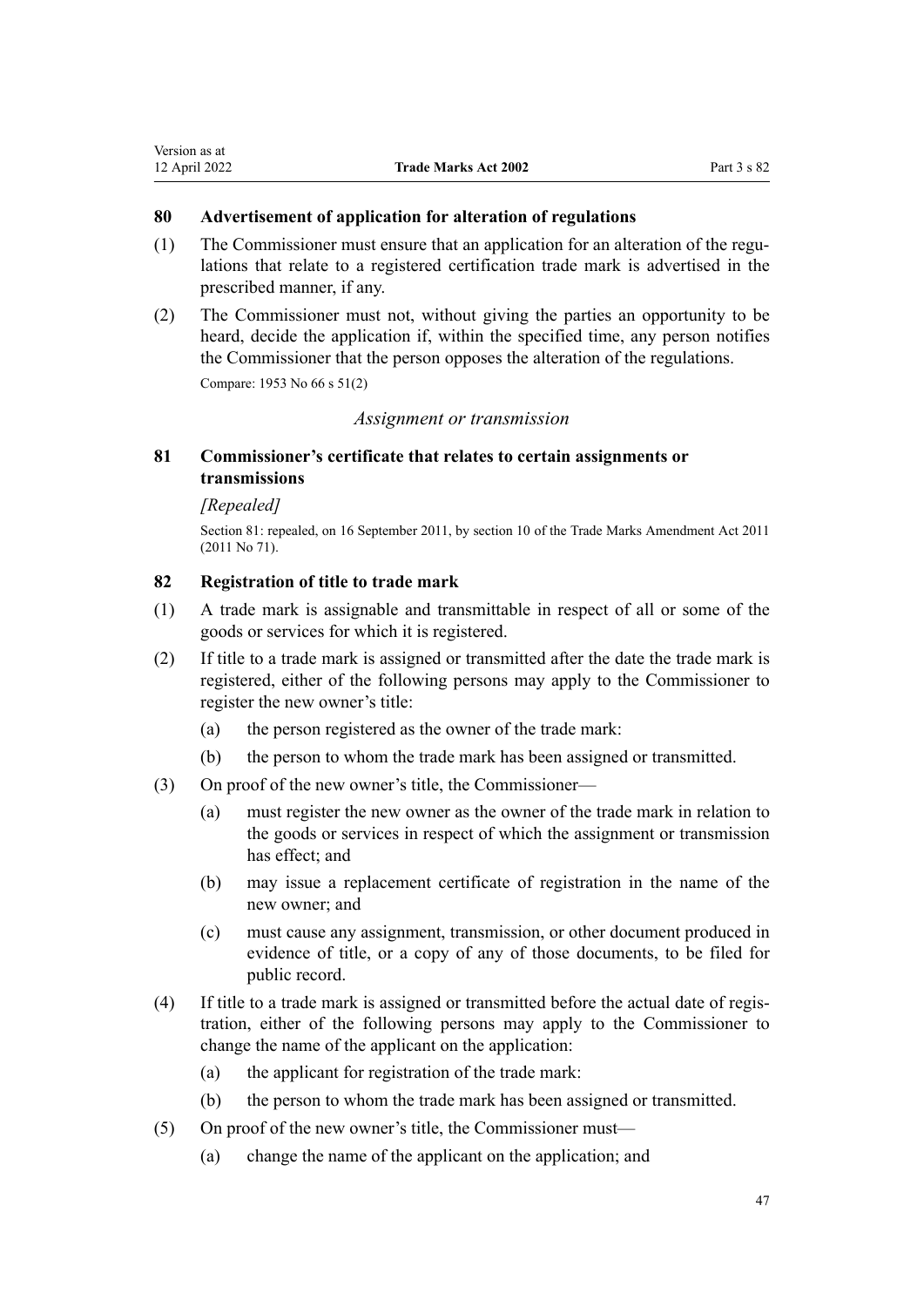(b) cause any assignment, transmission, or other document produced in evidence of title, or a copy of any of those documents, to be filed for public record.

Compare: 1953 No 66 s 34(1)

Section 82(2): replaced, on 29 April 2013, by [section 11](http://legislation.govt.nz/pdflink.aspx?id=DLM2290045) of the Trade Marks Amendment Act 2011 (2011 No 71).

Section 82(3): replaced, on 29 April 2013, by [section 11](http://legislation.govt.nz/pdflink.aspx?id=DLM2290045) of the Trade Marks Amendment Act 2011 (2011 No 71).

Section 82(4): replaced, on 29 April 2013, by [section 11](http://legislation.govt.nz/pdflink.aspx?id=DLM2290045) of the Trade Marks Amendment Act 2011 (2011 No 71).

Section 82(5): inserted, on 29 April 2013, by [section 11](http://legislation.govt.nz/pdflink.aspx?id=DLM2290045) of the Trade Marks Amendment Act 2011 (2011 No 71).

#### *Licensees*

# *[Repealed]*

Heading: repealed, on 16 September 2011, by [section 12\(1\)](http://legislation.govt.nz/pdflink.aspx?id=DLM2290046) of the Trade Marks Amendment Act 2011 (2011 No 71).

## **83 Application for registration of licensee**

#### *[Repealed]*

Section 83: repealed, on 16 September 2011, by [section 12\(1\)](http://legislation.govt.nz/pdflink.aspx?id=DLM2290046) of the Trade Marks Amendment Act 2011 (2011 No 71).

## **84 Registration of licensee**

#### *[Repealed]*

Section 84: repealed, on 16 September 2011, by [section 12\(1\)](http://legislation.govt.nz/pdflink.aspx?id=DLM2290046) of the Trade Marks Amendment Act 2011 (2011 No 71).

# **85 Assigning or transmitting right to use trade mark**

Nothing in this Act prevents a licensee from assigning or transmitting the right to use a trade mark.

Compare: 1953 No 66 s 37(12)

#### **86 Alteration of registration of licensee**

## *[Repealed]*

Section 86: repealed, on 16 September 2011, by [section 12\(1\)](http://legislation.govt.nz/pdflink.aspx?id=DLM2290046) of the Trade Marks Amendment Act 2011 (2011 No 71).

## **87 Cancellation of registration of licensee**

#### *[Repealed]*

Section 87: repealed, on 16 September 2011, by [section 12\(1\)](http://legislation.govt.nz/pdflink.aspx?id=DLM2290046) of the Trade Marks Amendment Act 2011 (2011 No 71).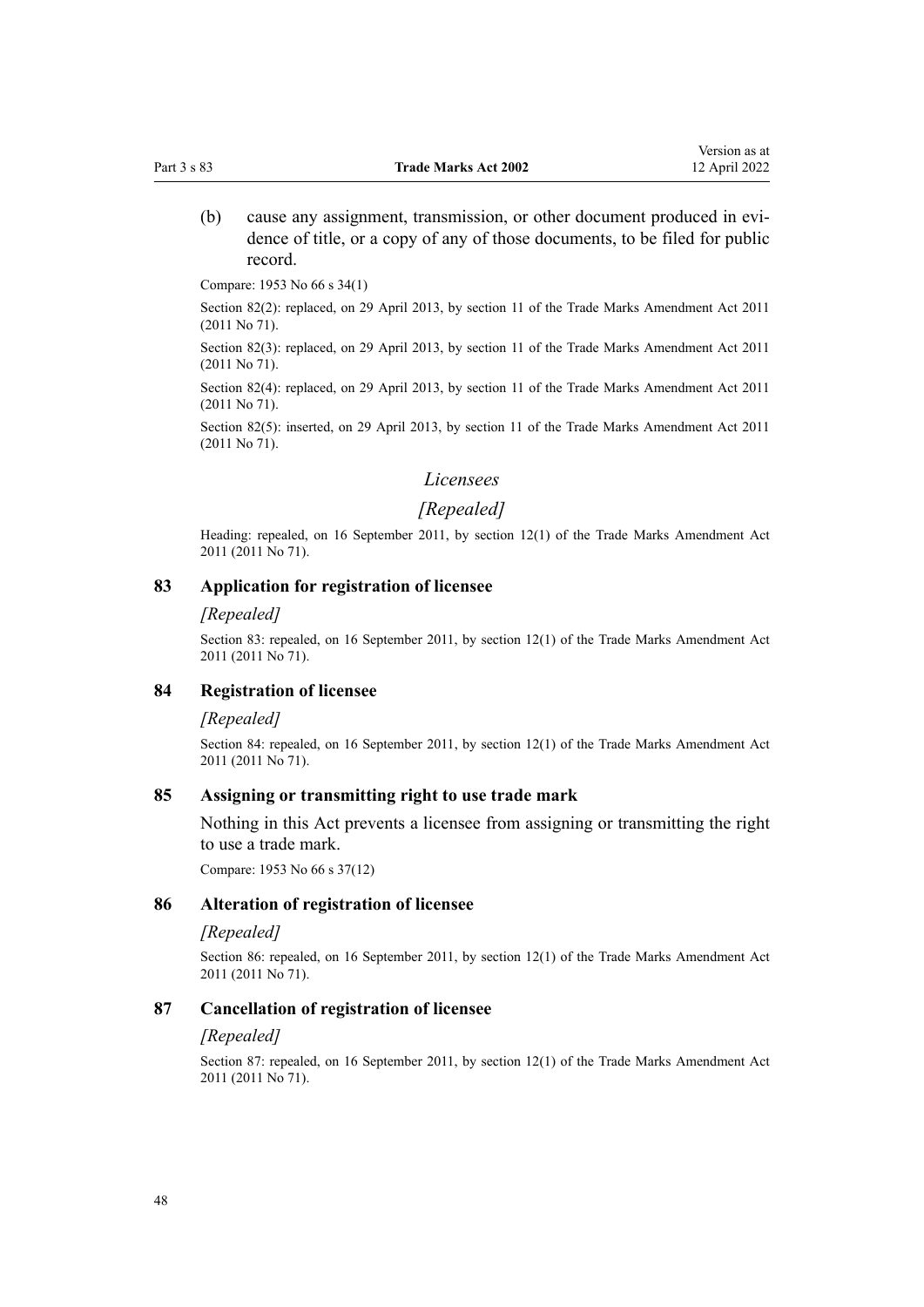# **Part 4**

# **Legal proceedings**

<span id="page-48-0"></span>Subpart 1—Civil proceedings for infringement

*How Act affects other rights*

# **88 How Act affects other rights**

Nothing in this Act affects—

- (a) the law relating to passing off; or
- (b) rights under the [Fair Trading Act 1986](http://legislation.govt.nz/pdflink.aspx?id=DLM96438); or
- (c) rights under the [Geographical Indications \(Wine and Spirits\) Registra‐](http://legislation.govt.nz/pdflink.aspx?id=DLM390755) [tion Act 2006](http://legislation.govt.nz/pdflink.aspx?id=DLM390755).

Compare: 1953 No 66 s 6; Trade Marks Act 1998 s 4(2) (Singapore)

Section 88(c): amended, on 27 July 2017, by [section 63](http://legislation.govt.nz/pdflink.aspx?id=DLM390893) of the Geographical Indications (Wine and Spirits) Registration Act 2006 (2006 No 60).

## *Acts amounting to infringement*

## **89 Infringement where identical or similar sign used in course of trade**

- (1) A person infringes a registered trade mark if the person does not have the right to use the registered trade mark and uses in the course of trade a sign—
	- (a) identical with the registered trade mark in relation to any goods or services in respect of which the trade mark is registered; or
	- (b) identical with the registered trade mark in relation to any goods or services that are similar to any goods or services in respect of which the trade mark is registered, if that use would be likely to deceive or con‐ fuse; or
	- (c) similar to the registered trade mark in relation to any goods or services that are identical with or similar to any goods or services in respect of which the trade mark is registered, if that use would be likely to deceive or confuse; or
	- (d) identical with or similar to the registered trade mark in relation to any goods or services that are not similar to the goods or services in respect of which the trade mark is registered where the trade mark is well known in New Zealand and the use of the sign takes unfair advantage of, or is detrimental to, the distinctive character or the repute of the mark.
- (2) Subsection (1) applies only if the sign is used in such a manner as to render the use of the sign as likely to be taken as being use as a trade mark.
- (3) [Sections 92 to 98](#page-50-0) override this section.

Compare: 1953 No 66 s 8(1A)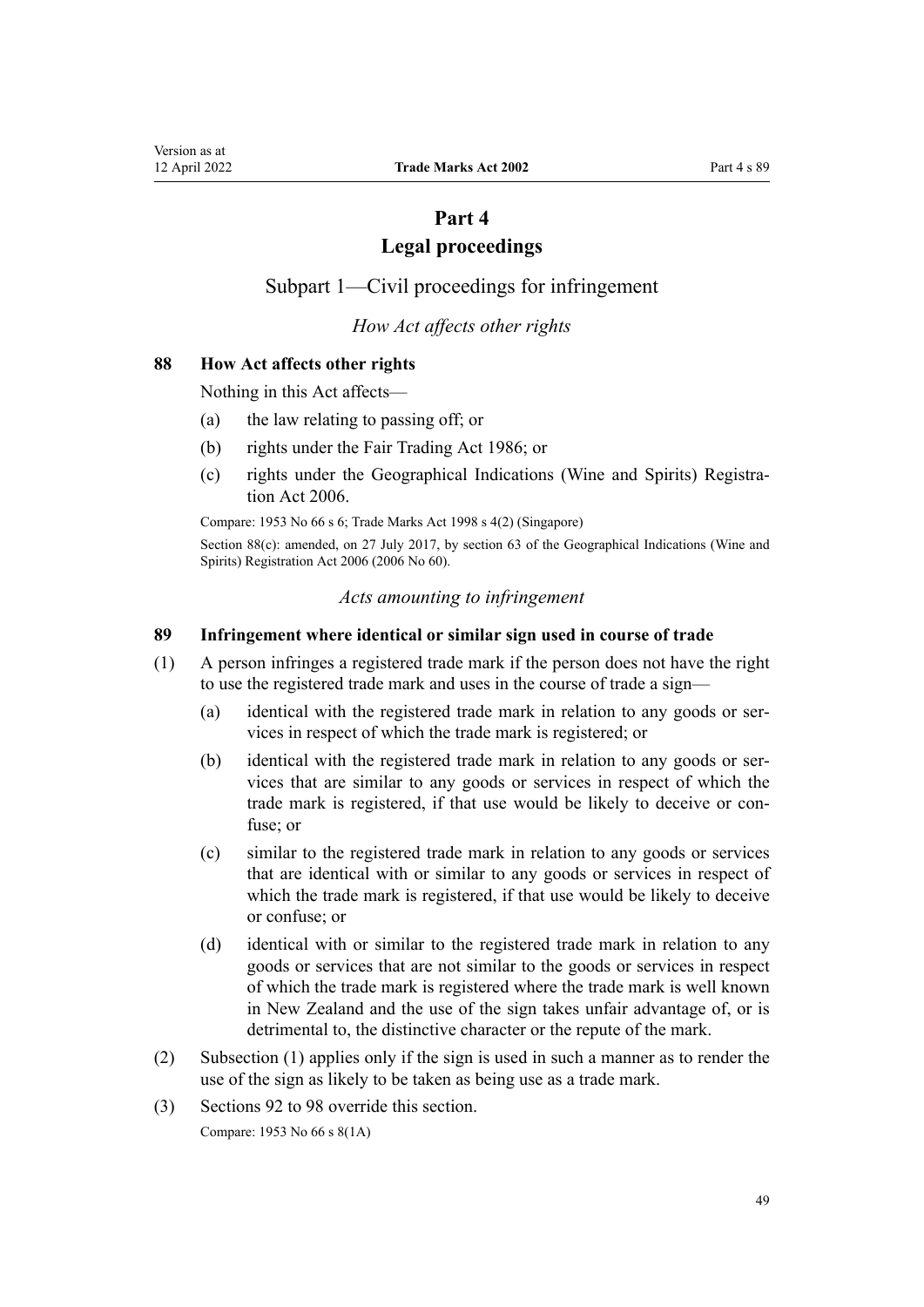Section 89(1)(c): amended, on 15 December 2005, by [section 13](http://legislation.govt.nz/pdflink.aspx?id=DLM362647) of the Trade Marks Amendment Act 2005 (2005 No 116).

# **90 Infringement where non-compliance with certain contractual requirements**

- (1) A registered trade mark is infringed if—
	- (a) a purchaser or owner of goods and the owner or licensee of the regis‐ tered trade mark have entered into a written contract that requires the purchaser or owner of the goods not to do, in relation to the goods, any of the acts listed in subsection (2); and
	- (b) the owner, for the time being, of the goods—
		- (i) has notice of the contractual requirement; and
		- (ii) does or authorises, in the course of trade, or with a view to dealing with the goods in the course of trade, any of those listed acts; and
		- (iii) did not purchase the goods for value and in good faith before receiving notice of the contractual requirement; and
		- (iv) is not a successor in title to an owner to whom subparagraph (iii) applies.
- (2) The acts referred to in subsection (1) are—
	- (a) the application of the trade mark on the goods after their condition, getup, or packaging has been altered in any manner specified in the contract:
	- (b) if the trade mark is on the goods,—
		- (i) the alteration, part removal, or part obliteration of the trade mark:
		- (ii) the application of any other trade mark to the goods:
		- (iii) the addition to the goods of any written material that is likely to damage the reputation of the trade mark:
	- (c) if the trade mark is on the goods, and there is something else on the goods that indicates a connection in the course of trade between the owner or licensee and the goods, the removal or obliteration, whether wholly or partly, of the trade mark.

Compare: 1953 No 66 s 10

## **91 No defence that infringement arose from use of company name**

In an action for infringement of a trade mark, it is not a defence that the infringement arose from the use of the name under which a company has been registered.

Compare: 1953 No 66 s 13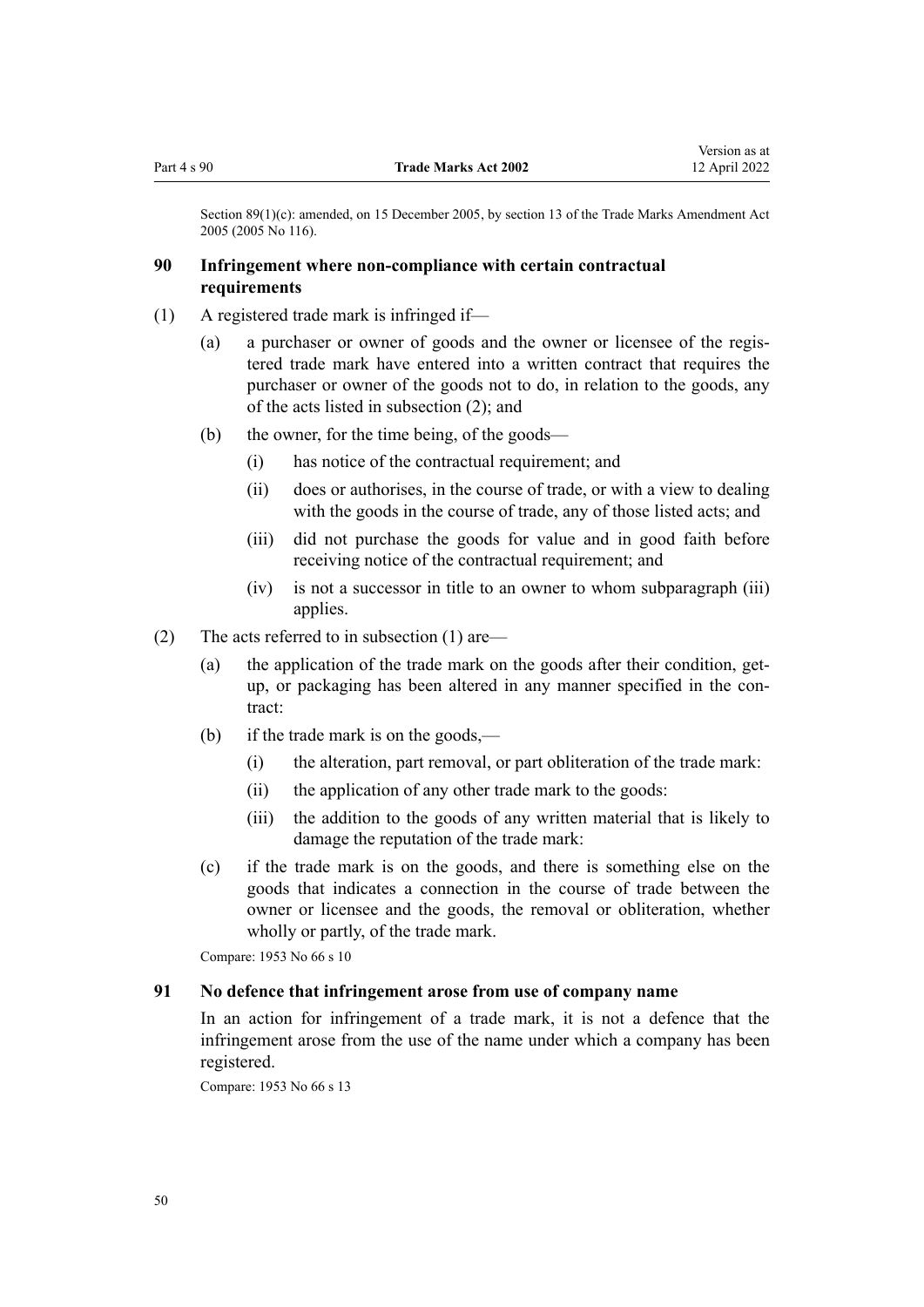# *Acts not amounting to infringement*

# <span id="page-50-0"></span>**92 No infringement where trade mark used in circumstances not covered by registration**

A registered trade mark is not infringed by the use of a trade mark in any way or in any circumstances to which, having regard to any conditions entered on the register in relation to the trade mark, the registration does not extend. Compare: 1953 No 66 s 8(2)

# **93 No infringement where more than 1 identical or similar registered trade marks used**

A registered trade mark is not infringed by the use of another registered trade mark in relation to any goods or services for which that other trade mark is registered.

Compare: 1953 No 66 s 8(4)

# **94 No infringement for comparative advertising of registered trade mark**

A registered trade mark is not infringed by the use of the registered trade mark for the purposes of comparative advertising, but any such use otherwise than in accordance with honest practices in industrial or commercial matters must be treated as infringing the registered trade mark if the use, without due cause, takes unfair advantage of, or is detrimental to, the distinctive character or the repute of the trade mark.

## **95 No infringement for honest practices**

A person does not infringe a registered trade mark if, in accordance with honest practices in industrial or commercial matters, the person uses—

- (a) the person's name or the name of the person's place of business; or
- (b) the name of the person's predecessor in business or the name of the per‐ son's predecessor's place of business; or
- (c) a sign to indicate—
	- (i) the kind, quality, quantity, intended purpose, value, geographical origin, or other characteristic of goods or services; or
	- (ii) the time of production of goods or of the rendering of services; or
- (d) the trade mark where reasonably necessary to indicate the intended purpose of the goods (in particular as accessories or spare parts) or services.

Compare: 1953 No 66 s 12; Trade Marks Act 1998 s 28(1) (Singapore)

Section 95(c)(ii): amended, on 16 September 2011, by [section 13\(1\)](http://legislation.govt.nz/pdflink.aspx?id=DLM2290047) of the Trade Marks Amendment Act 2011 (2011 No 71).

Section 95(d): inserted, on 16 September 2011, by [section 13\(2\)](http://legislation.govt.nz/pdflink.aspx?id=DLM2290047) of the Trade Marks Amendment Act 2011 (2011 No 71).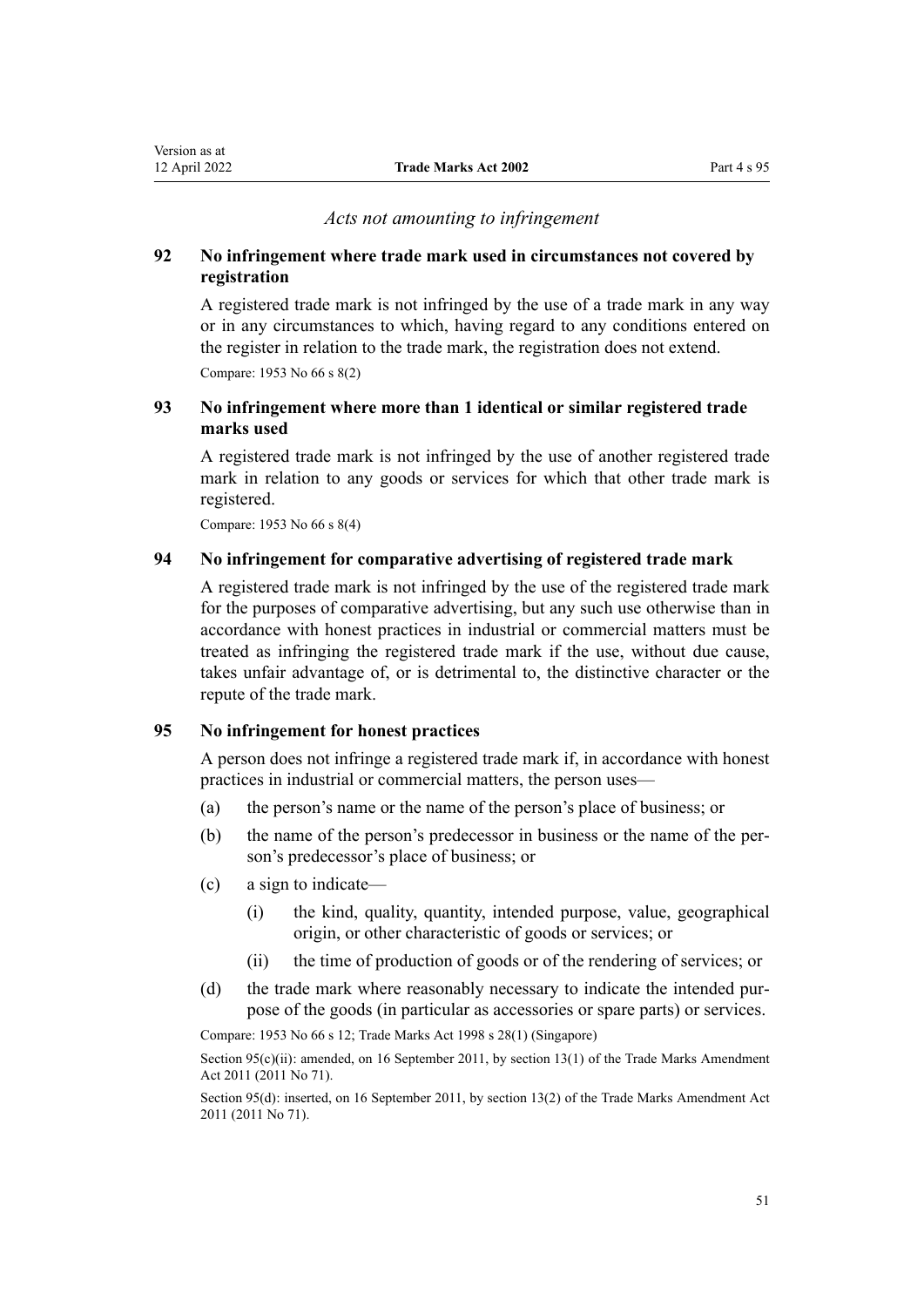## <span id="page-51-0"></span>**96 No infringement for certain continuous use of unregistered trade mark**

- (1) A registered trade mark (**trade mark A**) is not infringed by the use of an unregistered trade mark (**trade mark B**) if—
	- (a) trade mark B is identical with or similar to trade mark A and is used in relation to any goods or services that are identical with or similar to any goods or services in respect of which trade mark A is registered; and
	- (b) trade mark B was used in relation to those goods or services in the course of trade by the owner or a predecessor in title of the owner before whichever is the earlier of the following dates:
		- (i) the date of application in New Zealand for the registration of trade mark A; or
		- (ii) the date that the owner, or a predecessor in title, first used trade mark A; and
	- (c) trade mark B has been used continuously in relation to those goods and services in the course of trade by the owner's predecessors in title (if any) and the owner since that date.
- (2) Nothing in this Act entitles the owner of a registered trade mark to—
	- (a) interfere with or restrain the use by any person of a trade mark identical or similar to it in relation to goods or services in relation to which that person or the owner's predecessor in title had continuously used that trade mark from a date prior to the commencement of the Trade Marks Amendment Act 1994 if, before that date, the use of that trade mark by that person did not infringe the right to the use of the first-mentioned trade mark given by the registration; or
	- (b) object (if use is proved) to that person being put on the register for that identical or similar trade mark in respect of those goods or services or similar goods or services.

Compare: 1953 No 66 s 11; Trade Marks Act 1998 s 28(2) (Singapore)

Section 96(1)(b): replaced, on 16 September 2011, by [section 14](http://legislation.govt.nz/pdflink.aspx?id=DLM2353604) of the Trade Marks Amendment Act 2011 (2011 No 71).

Section 96(1)(c): inserted, on 16 September 2011, by [section 14](http://legislation.govt.nz/pdflink.aspx?id=DLM2353604) of the Trade Marks Amendment Act 2011 (2011 No 71).

#### **97 No infringement for use in relation to certain identical or similar goods**

A trade mark registered in respect of goods is not infringed by its use in rela‐ tion to identical or similar goods connected in the course of trade with the owner or licensee if, as to those goods or a bulk of which they form part,—

- (a) the owner or licensee has applied the trade mark and has not later removed or obliterated it; or
- (b) the owner or licensee has consented to the use of the trade mark.

Section 97: replaced, on 16 September 2011, by [section 15](http://legislation.govt.nz/pdflink.aspx?id=DLM2290048) of the Trade Marks Amendment Act 2011 (2011 No 71).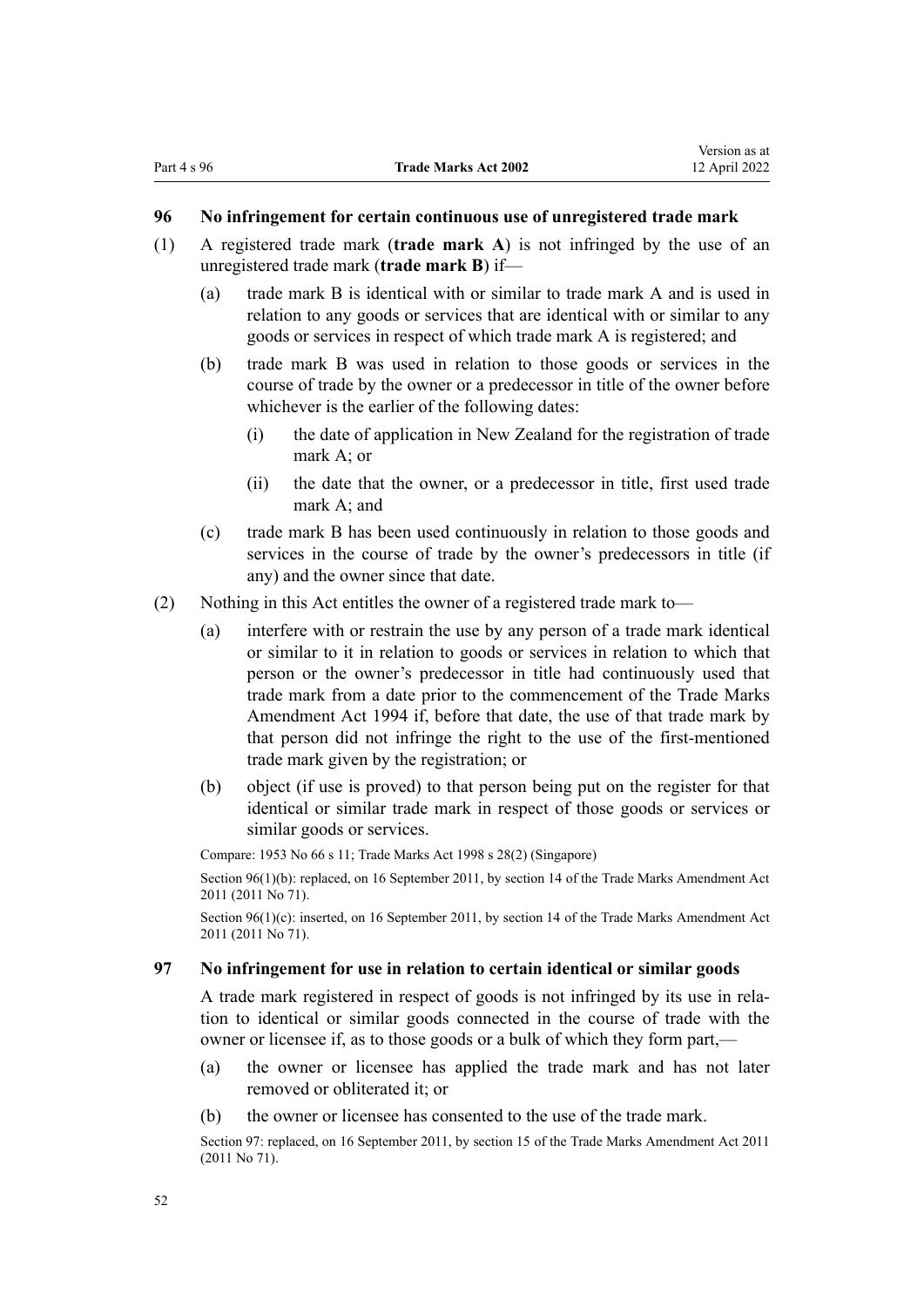# **97A Exhaustion of rights conferred by registered trade mark**

- (1) A registered trade mark is not infringed by the use of the trade mark (including use for the purpose of advertising) in relation to goods that have been put on the market anywhere in the world under that trade mark under any 1 or more of the following circumstances:
	- (a) by the owner:
	- (b) with the owner's express or implied consent:
	- (c) by an associated person of the owner.
- (2) For the purposes of subsection (1)(c), a person is **an associated person of the owner** if—
	- (a) they are in the same group of companies; or
	- (b) they are both bodies corporate and they consist of substantially the same members or are directly or indirectly under the control of the same persons; or
	- (c) either of them has effective control of the other's use of the trade mark; or
	- (d) a third person has effective control of the use of the trade mark by each of them.
- (3) For the purposes of subsection  $(2)$ ,—
	- (a) **group of companies** includes a holding company and its subsidiaries within the meaning of [section 5](http://legislation.govt.nz/pdflink.aspx?id=DLM319999) of the Companies Act 1993; and
	- (b) a person has **effective control** of the use of a trade mark if that person may authorise the use of the trade mark or has significant influence over how it is used, regardless of how that authorisation or influence arises (for example, whether directly or indirectly and whether by way of pro‐ prietary interest, contract, arrangement, understanding, a combination of those things, or otherwise).

Section 97A: replaced, on 16 September 2011, by [section 16](http://legislation.govt.nz/pdflink.aspx?id=DLM2290050) of the Trade Marks Amendment Act 2011 (2011 No 71).

# **98 When owner or licensee consents to use of registered trade mark**

- (1) For the purposes of section  $97(a)$ , the owner or licensee is deemed to have consented to the use of a trade mark if a person with whom the owner or licensee has an arrangement that relates to the use of the trade mark by the owner or licensee has consented to its use (whether or not that consent is subject to any conditions).
- (2) Subsection (1) applies only to the use of a trade mark in relation to a medicine that is imported by the Crown under [section 32A](http://legislation.govt.nz/pdflink.aspx?id=DLM55435) of the Medicines Act 1981. Compare: 1953 No 66 s 8(3A)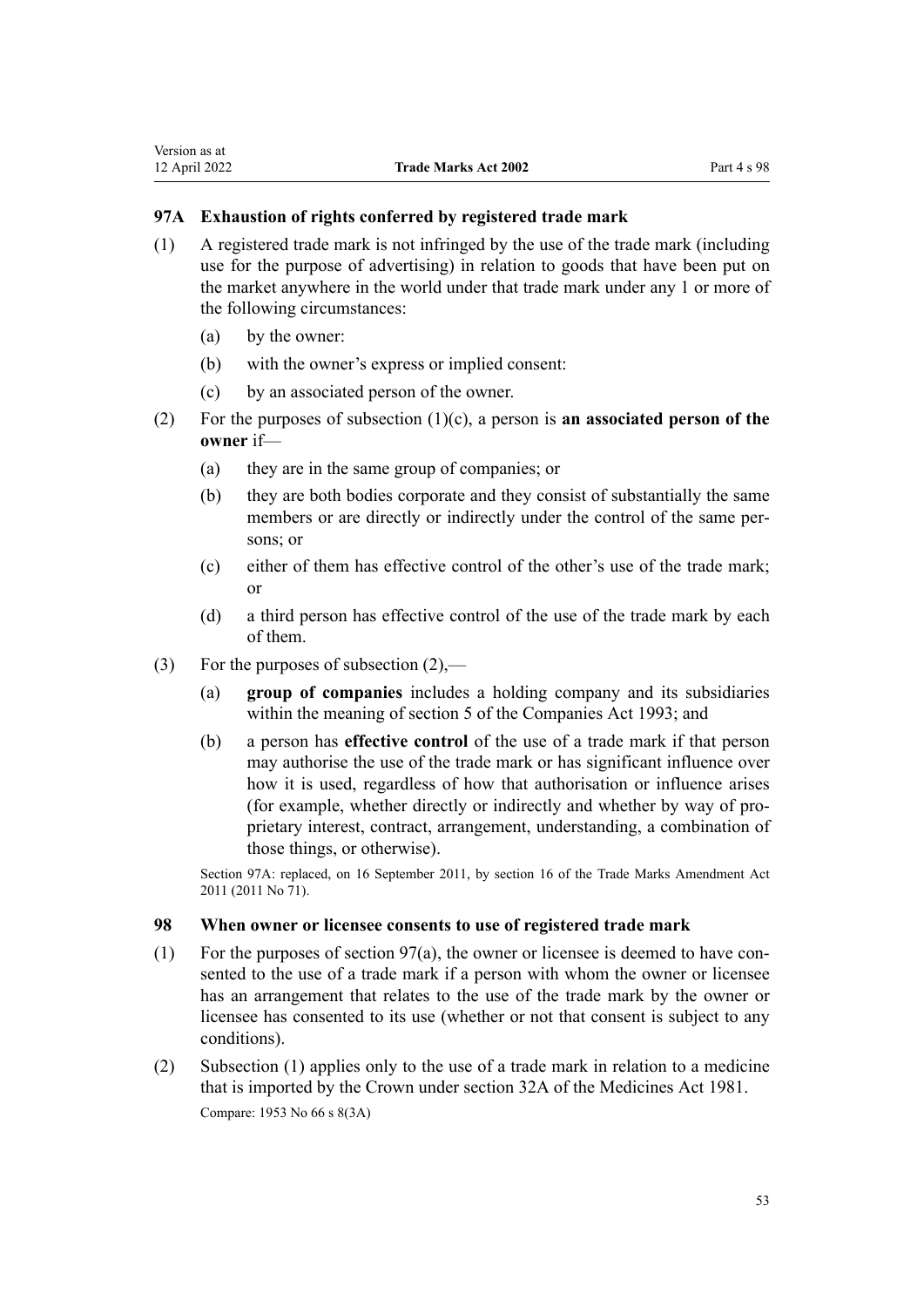# <span id="page-53-0"></span>**98A No infringement through use of registered geographical indication**

A registered trade mark is not infringed by the lawful use of a registered geo‐ graphical indication registered under the [Geographical Indications \(Wine and](http://legislation.govt.nz/pdflink.aspx?id=DLM390755) [Spirits\) Registration Act 2006.](http://legislation.govt.nz/pdflink.aspx?id=DLM390755)

Section 98A: inserted, on 27 July 2017, by [section 63](http://legislation.govt.nz/pdflink.aspx?id=DLM390893) of the Geographical Indications (Wine and Spirits) Registration Act 2006 (2006 No 60).

*When infringement proceedings may be brought*

# **99 No proceedings for infringement of unregistered trade mark**

No person may bring proceedings to prevent, or to recover damages for, the infringement of an unregistered trade mark.

Compare: 1953 No 66 s 6; Trade Marks Act 1998 s 4(2) (Singapore)

# **100 Time for bringing proceedings for infringement of registered trade mark**

The owner of a registered trade mark may bring proceedings for infringement of the registered trade mark if,—

- (a) in the case of a registered trade mark the application for registration of which has priority under [section 36,](#page-32-0) the infringement occurred on or after the date of application in New Zealand for registration of the trade mark; or
- (b) in the case of every other registered trade mark, the infringement occurred on or after the deemed date of registration of the trade mark.

*Who may apply for relief for infringement of registered trade mark*

#### **101 Who may apply for relief for infringement of registered trade mark**

The owner of a registered trade mark, or, in the case of a collective trade mark, 1 or more members of a collective association acting on its behalf, may apply to the court for relief if the trade mark is infringed.

#### **102 Licensee may request owner of registered trade mark to bring proceedings**

Subject to agreement between the parties, a licensee of a registered trade mark may request the owner of the registered trade mark to take proceedings to prevent infringement of the registered trade mark.

Compare: 1953 No 66 s 37(3)

# **103 Consequences of owner of registered trade mark not bringing proceedings**

If the owner of a registered trade mark refuses or neglects to bring proceedings within 2 months after the licensee requested the owner to bring the proceedings, the licensee may commence proceedings for infringement in the licensee's own name as if the licensee were the owner.

Compare: 1953 No 66 s 37(3)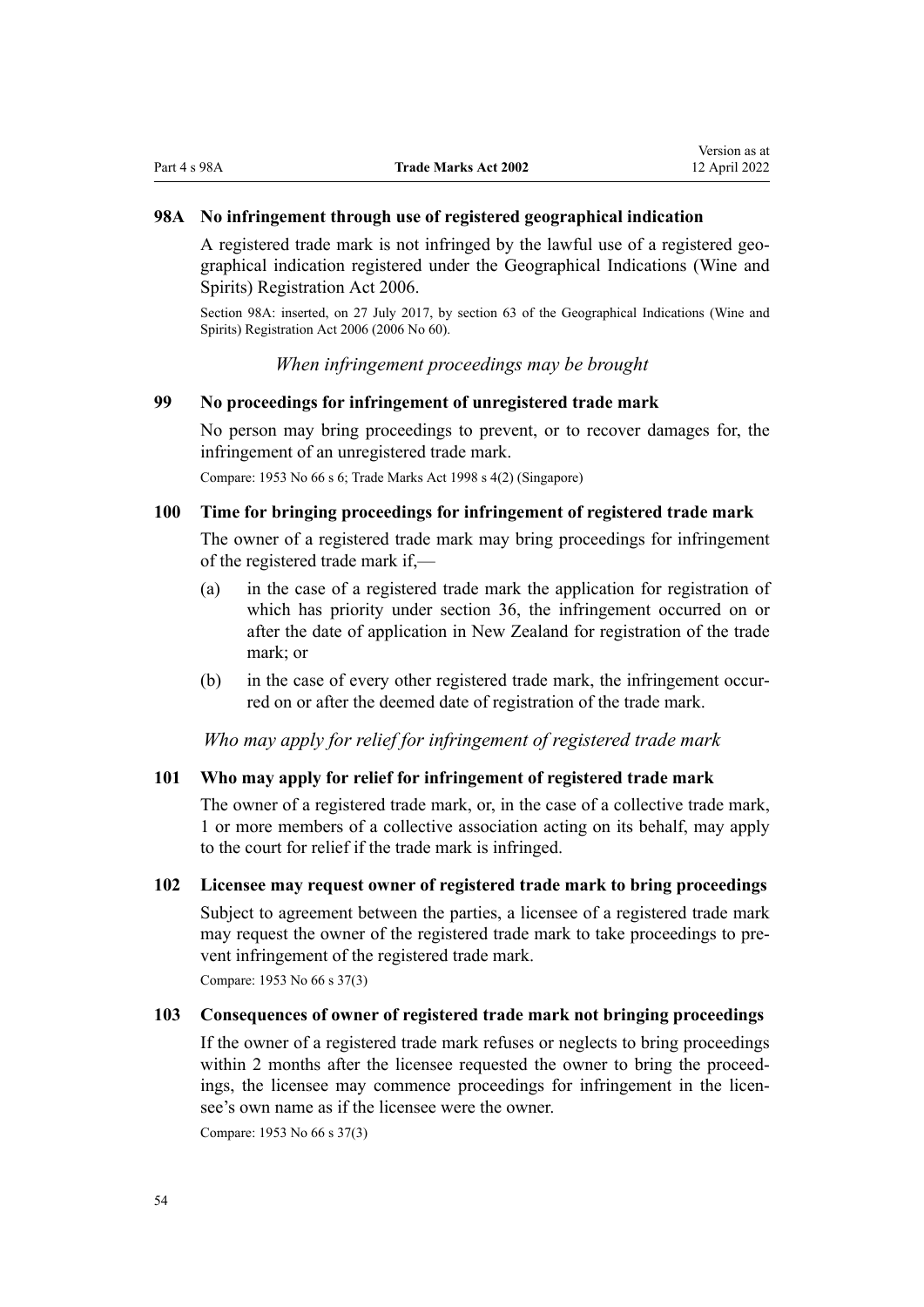# **104 Consequences of licensee commencing proceedings**

If the licensee commences proceedings under [section 103,](#page-53-0)—

- (a) the owner becomes a defendant in the proceedings; but
- (b) the owner is not liable for any costs unless the owner defends the proceedings.

Compare: 1953 No 66 s 37(3)

# *Unjustified proceedings*

# **105 Unjustified proceedings**

- (1) If a person brings proceedings alleging an infringement of a registered trade mark, the court may, on the application of any person against whom the proceedings are brought,—
	- (a) make a declaration that the bringing of proceedings is unjustified:
	- (b) make an order for the payment of damages for any loss suffered by the person against whom the proceedings are brought.
- (2) The court must not grant relief under this section if the person who brings the proceedings proves that the acts in respect of which proceedings are brought constituted, or would have constituted if they had been done, an infringement of the trade mark concerned.
- (3) Nothing in this section makes a barrister or solicitor of the High Court of New Zealand liable to any proceedings under this section in respect of any act done in his or her professional capacity on behalf of a client.

Compare: 1994 No 143 [s 130](http://legislation.govt.nz/pdflink.aspx?id=DLM346600)

# *Types of relief available for infringement*

# **106 Types of relief available for infringement of registered trade mark**

- (1) If an application is made to the court for relief, the relief that the court may grant includes—
	- (a) an injunction on any terms that the court thinks fit:
	- (b) either damages or an account of profits.
- (2) If an application is made to the court for relief, the court may grant such addi‐ tional damages as the justice of the case requires, having regard to all the circumstances and, in particular, to—
	- (a) the flagrancy of the infringement; and
	- (b) any benefit accruing to the defendant by reason of the infringement.

Compare: Trade Marks Act 1998 s 31(2) (Singapore)

Section 106(2): inserted, on 30 December 2018, by [section 93](http://legislation.govt.nz/pdflink.aspx?id=DLM6838428) of the Comprehensive and Progressive Agreement for Trans-Pacific Partnership Amendment Act 2018 (2016 No 90).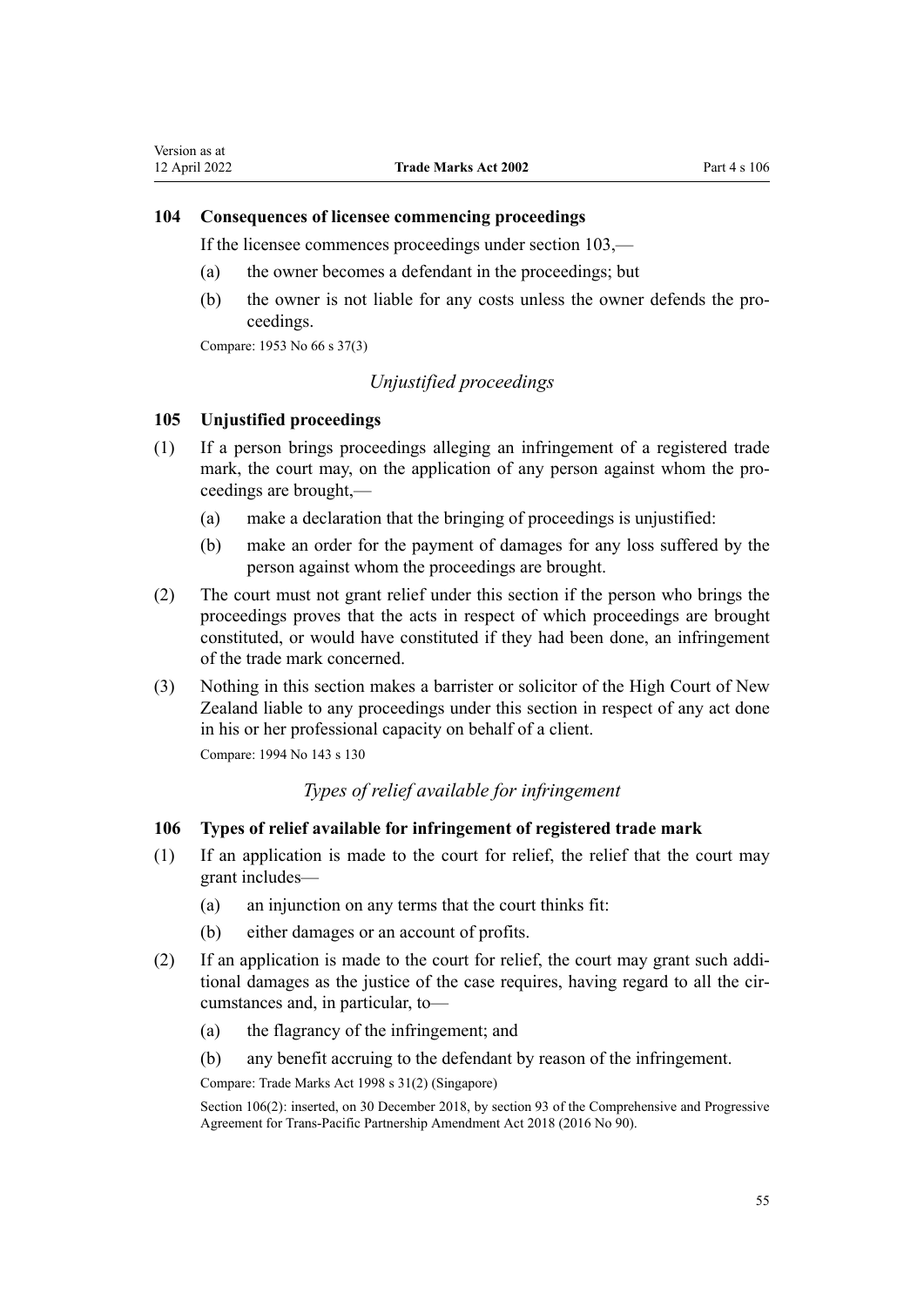# **107 Damages for infringement of collective trade mark**

In claiming damages for infringement of a collective trade mark, the collective association that owns the collective trade mark (or the member or members taking action on behalf of that collective association) may take into account any damage or loss of profits sustained or incurred by any members as a result of the infringement.

Compare: 1953 No 66 s 46H(2)

# **108 Order for erasure, etc, of offending sign**

- (1) If a person has infringed the exclusive right to use a registered trade mark, the court may make an order that requires the person—
	- (a) to erase, remove, or obliterate the offending sign from any infringing goods, infringing material, or infringing object in the person's posses‐ sion, custody, or control; or
	- (b) if it is not reasonably practicable to erase, remove, or obliterate the offending sign, to destroy the infringing goods, infringing material, or infringing object.
- (2) If an order under subsection (1) is not complied with, or it appears to the court likely that the order would not be complied with, the court may order that the infringing goods, infringing material, or infringing object be delivered to any person whom the court may direct—
	- (a) to erase, remove, or obliterate the offending sign from the infringing goods, infringing material, or infringing object; or
	- (b) if it is not reasonably practicable to erase, remove, or obliterate, the offending sign, to destroy the infringing goods, infringing material, or infringing object.
- (3) Despite subsections (1) and (2), if any infringing goods are counterfeit goods (as defined in [section 135\)](#page-81-0), the court must, unless the court is satisfied that there are exceptional circumstances, make an order that requires the person who has infringed to—
	- (a) destroy the goods; or
	- (b) deliver the goods to any person the court may direct (being a person who will destroy the goods).

Compare: Trade Marks Act 1998 s 32 (Singapore)

Section 108(3): inserted, on 30 December 2018, by [section 94](http://legislation.govt.nz/pdflink.aspx?id=DLM6838429) of the Comprehensive and Progressive Agreement for Trans-Pacific Partnership Amendment Act 2018 (2016 No 90).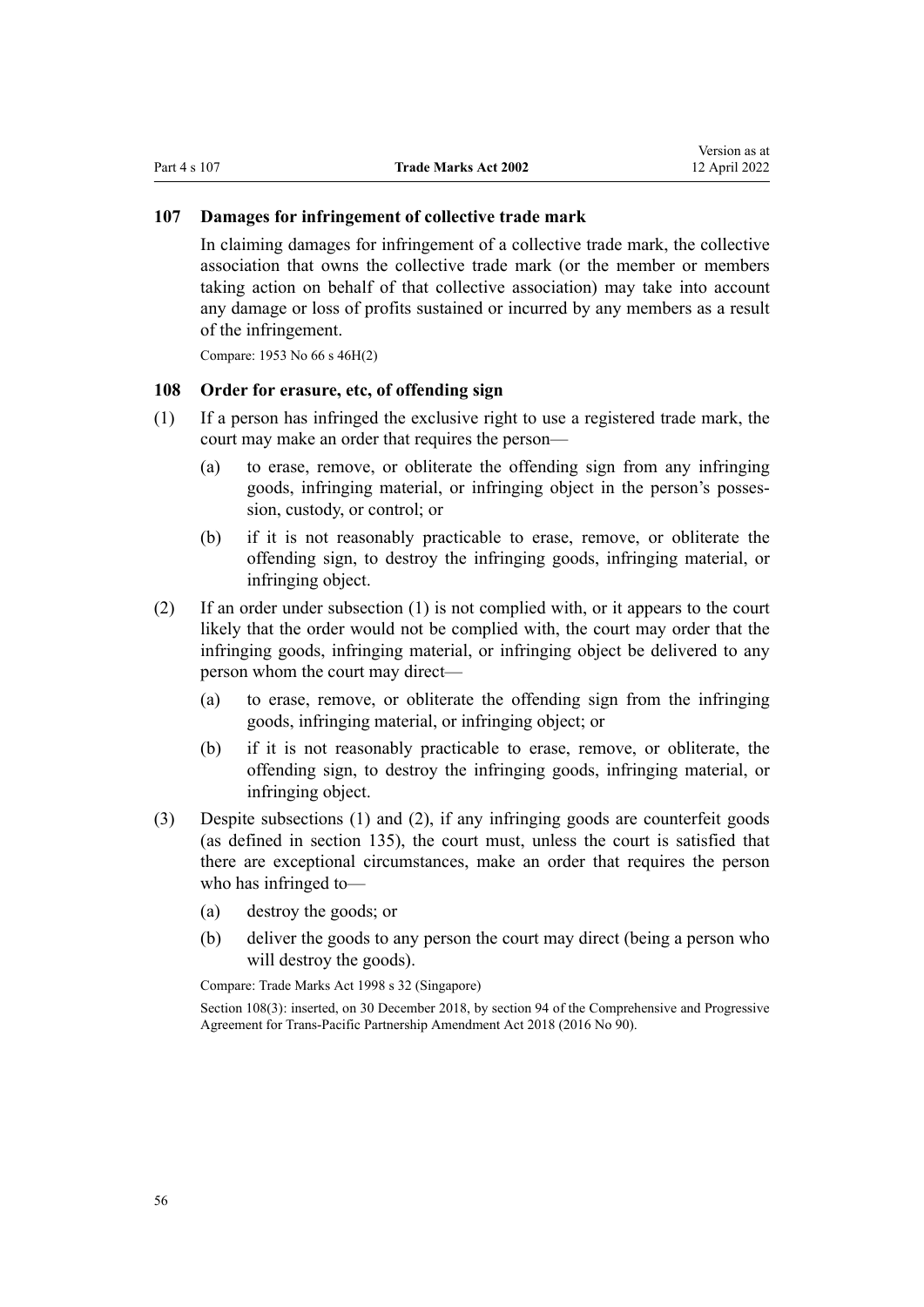# *Orders for delivery up in civil proceedings*

# <span id="page-56-0"></span>**109 Order for delivery up of infringing goods, infringing material, or infringing object**

- (1) The court may order any infringing goods, infringing material, or infringing object in the possession of any person or before the court to be delivered up to the owner of the registered trade mark or any other person that the court thinks fit.
- (2) No order may be made under this section unless—
	- (a) the court makes an order under section 110; or
	- (b) it appears to the court that there are grounds for making an order under that section.
- (3) A person to whom any infringing goods, infringing material, or infringing object is delivered up under an order made under this section must, if an order under section 110 is not made, retain them pending—
	- (a) the making of an order under that section; or
	- (b) the decision not to make an order under that section.
- (4) Nothing in this section affects any other power of the court. Compare: Trade Marks Act 1998 s 33 (Singapore)

# **110 Order for disposal of infringing goods, infringing material, or infringing object**

An application may be made to the court for an order that the infringing goods, infringing material, or infringing object delivered up under an order made under section 109 must be—

- (a) forfeited to the owner of the registered trade mark or any other person that the court thinks fit; or
- (b) destroyed or otherwise dealt with as the court thinks fit.

# **111 Matters to be considered by court**

In considering what order, if any, should be made under section 110, the court must consider—

- (a) whether other remedies available for infringement of the exclusive right to use the registered trade mark would be adequate to compensate, or protect the interests of,—
	- (i) the owner of the registered trade mark:
	- (ii) the licensee (if any) of the registered trade mark; and
- (b) the need to ensure that no infringing goods, infringing material, or infringing object is disposed of in a manner that would adversely affect—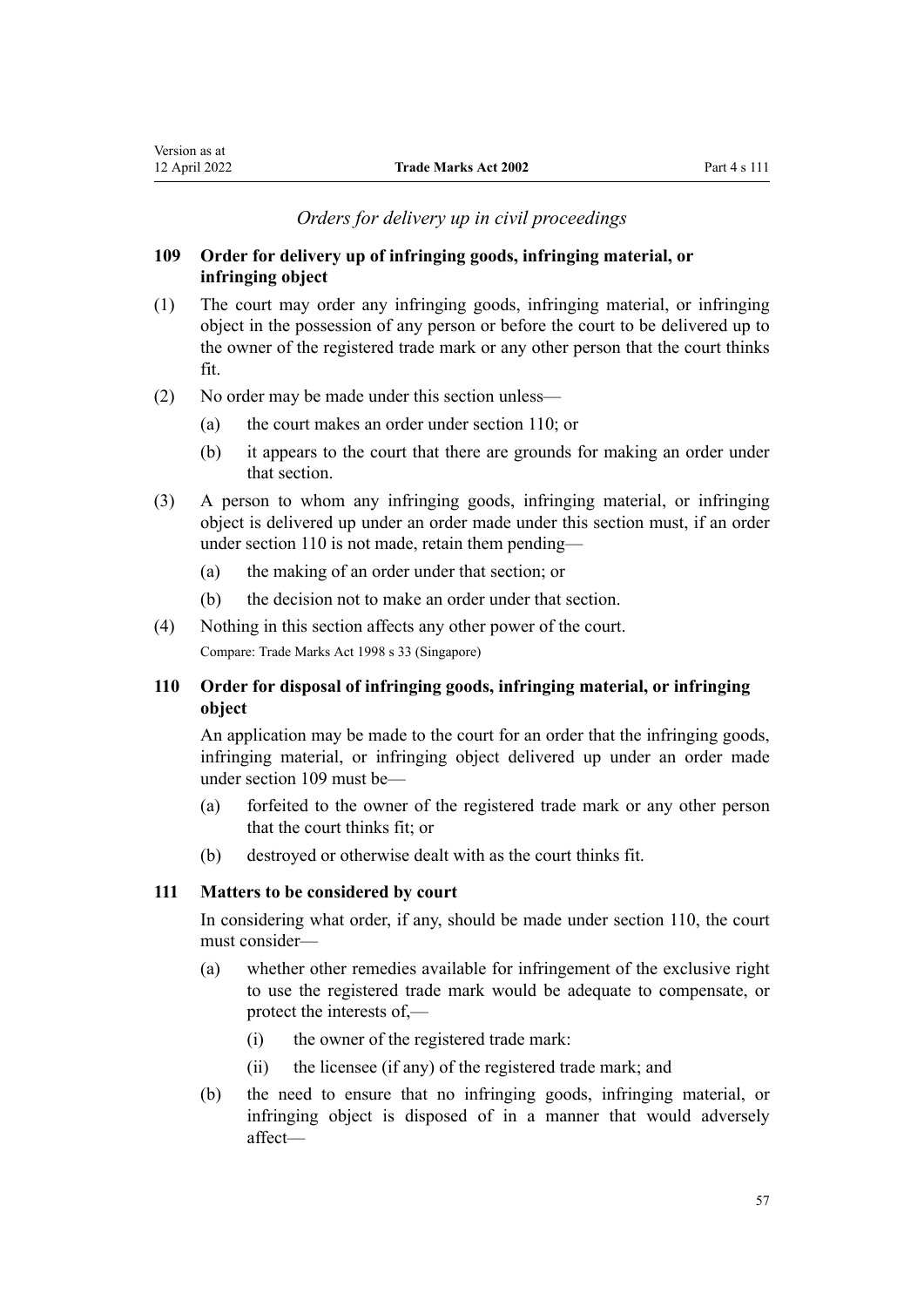- (i) the owner of the registered trade mark:
- (ii) the licensee (if any) of the registered trade mark.

# **112 Directions for service**

The court must issue directions for the service of notice on every person who has an interest in the infringing goods, infringing material, or infringing object to which an application under [section 110](#page-56-0) relates.

# **113 Rights of persons with interest in infringing goods, infringing material, or infringing object**

Every person who has an interest in the infringing goods, infringing material, or infringing object to which an application under [section 110](#page-56-0) relates is entitled to—

- (a) appear in proceedings for an order under that section, whether or not the person is served with notice; and
- (b) appeal against any order made, whether or not the person appears in the proceedings.

## **114 When order under section 110 takes effect**

An order made under [section 110](#page-56-0) takes effect either—

- (a) at the end of the period within which notice of an appeal may be given; or
- (b) on the final determination or abandonment of the proceedings on appeal.

# **115 Miscellaneous court order if more than 1 person interested in infringing goods, infringing material, or infringing object**

If more than 1 person is interested in the infringing goods, infringing material, or infringing object to which an application under [section 110](#page-56-0) relates, the court may—

- (a) direct that the infringing goods, infringing material, or infringing object be sold, or otherwise dealt with, and the proceeds divided; and
- (b) make any other order that it thinks fit.

## **116 Position where no order made under section 110**

If the court decides that no order should be made under [section 110](#page-56-0), the person in whose possession, custody, or control the infringing goods, infringing material, or infringing objects were before being delivered up is entitled to their return.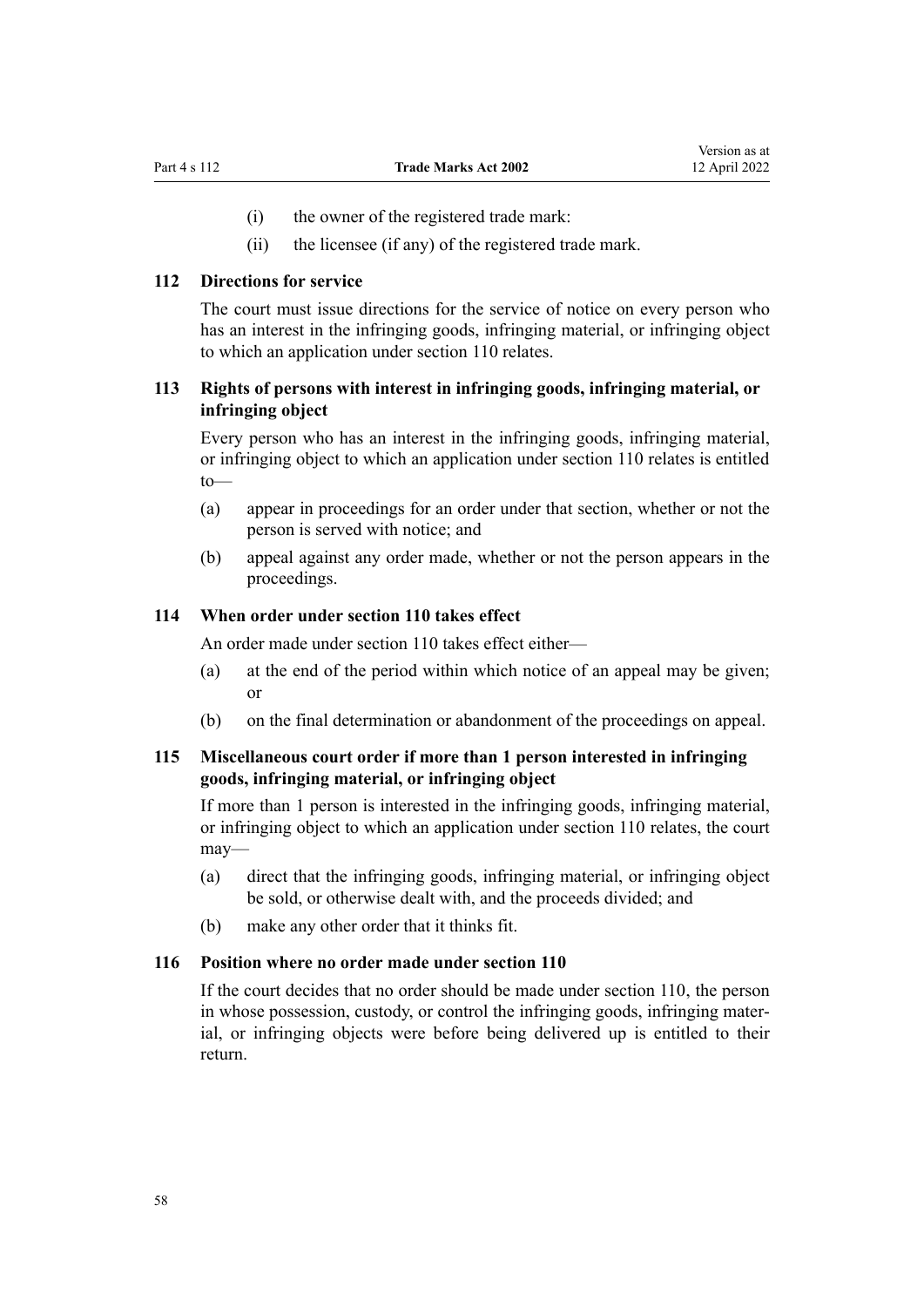# Subpart 2—Criminal proceedings

#### *Preliminary*

## <span id="page-58-0"></span>**117 When criminal proceedings may be commenced**

(1) No proceeding may be commenced for any offence against any of sections 120 to 124 that was committed before the actual date of registration of the trade mark concerned.

## (2) *[Repealed]*

Section 117(2): repealed, on 1 July 2013, by [section 413](http://legislation.govt.nz/pdflink.aspx?id=DLM3360714) of the Criminal Procedure Act 2011 (2011 No 81).

# **118 Application of Sentencing Act 2002**

If a person is convicted of an offence against any of sections 120 to 124 in circumstances where that offence involves the making of profit or gain,—

- (a) that offence is deemed to have caused a loss of property for the purposes of [section 32\(1\)\(a\) and \(c\)](http://legislation.govt.nz/pdflink.aspx?id=DLM135596) of the Sentencing Act 2002; and
- (b) the provisions of that Act that relate to the imposition of the sentence of reparation apply accordingly.

Compare: 1994 No 143 [s 131\(6\)](http://legislation.govt.nz/pdflink.aspx?id=DLM346602)

Section 118 heading: amended, on 16 September 2011, by [section 17\(1\)](http://legislation.govt.nz/pdflink.aspx?id=DLM2290054) of the Trade Marks Amendment Act 2011 (2011 No 71).

Section 118(a): amended, on 16 September 2011, by [section 17\(2\)](http://legislation.govt.nz/pdflink.aspx?id=DLM2290054) of the Trade Marks Amendment Act 2011 (2011 No 71).

## **119 Liability of officers of body corporate**

If a body corporate is convicted of an offence against any of sections 120 to 124, every director and every person concerned in the management of the body corporate is guilty of the offence if it is proved—

- (a) that the act that constituted the offence took place with his or her author‐ ity, permission, or consent; and
- (b) that he or she—
	- (i) knew, or could reasonably be expected to have known, that the offence was to be or was being committed; and
	- (ii) failed to take all reasonable steps to prevent or stop it.

Compare: 1994 No 143 [s 133](http://legislation.govt.nz/pdflink.aspx?id=DLM346611)

# *Offences and penalties*

# **120 Offence to counterfeit registered trade mark**

(1) Every person commits an offence who, with the intention of obtaining a gain for himself or herself or any other person or of causing loss to any person, counterfeits a registered trade mark.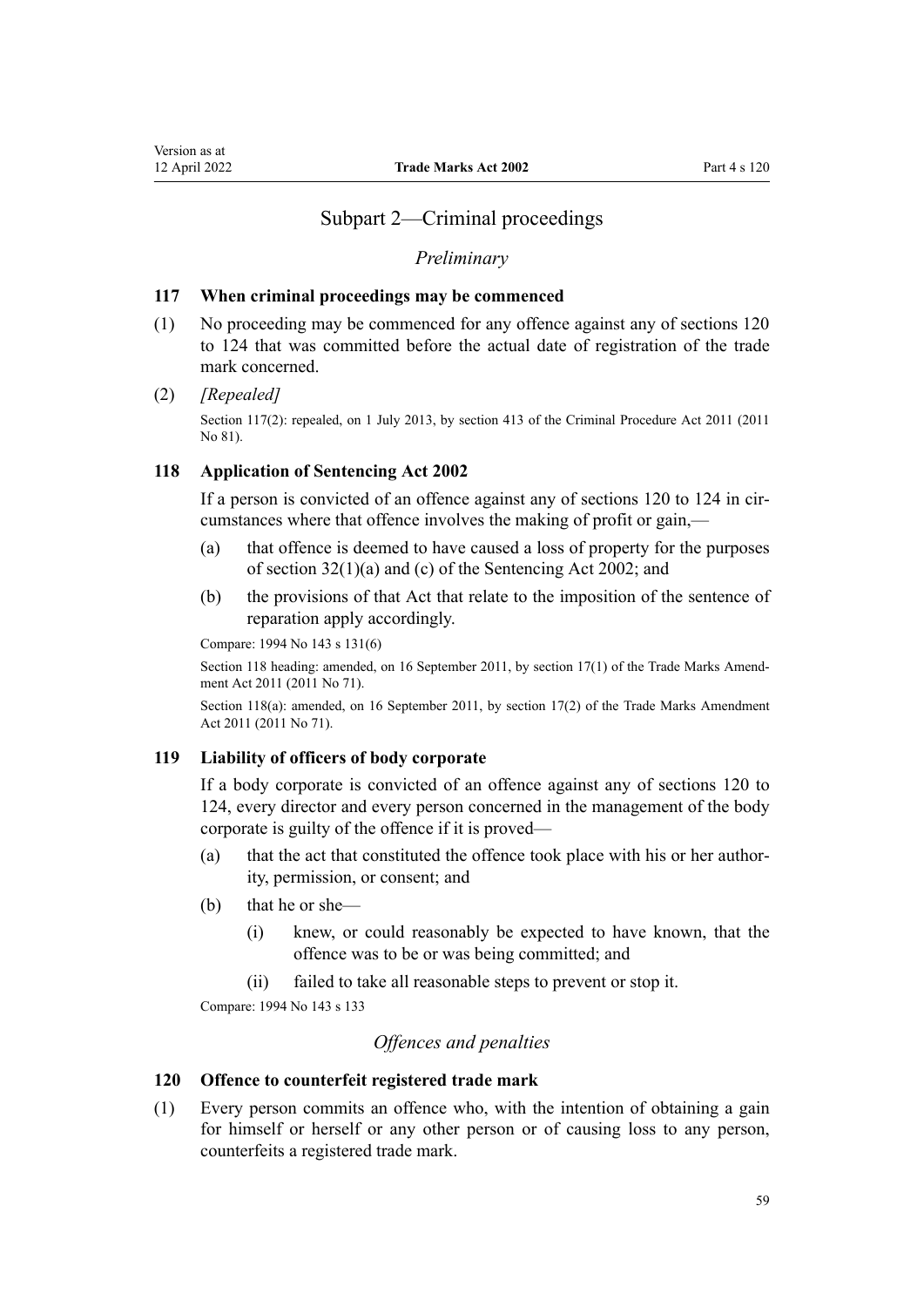<span id="page-59-0"></span>

|              |                             | -------------- |
|--------------|-----------------------------|----------------|
| Part 4 s 121 | <b>Trade Marks Act 2002</b> | 12 April 2022  |

Version as at

- (2) For the purposes of subsection (1), a person counterfeits a registered trade mark if, without the consent of the owner of the registered trade mark, the person knowingly—
	- (a) makes a sign that is identical to, or similar to, the registered trade mark so as to be likely to deceive; or
	- (b) falsifies a genuine registered trade mark, whether by alteration, addition, effacement, partial removal, or otherwise.

Compare: Trade Marks Act 1998 s 46 (Singapore)

# **121 Offence to falsely apply registered trade mark to goods or services**

- (1) Every person commits an offence who falsely applies a registered trade mark to goods or services.
- (2) For the purposes of this section and [section 124,](#page-60-0) a person falsely applies a registered trade mark to goods or services if,—
	- (a) without the consent of the owner of the registered trade mark, the person knowingly applies the trade mark or a sign that the person knows is likely to be mistaken for that trade mark to the goods or services; and
	- (b) in the case of an application to goods, the person knows the goods are not the genuine goods of the owner or licensee of the registered trade mark.
- (3) For the purposes of this section and [section 124,](#page-60-0) a trade mark is applied to goods or services if—
	- (a) the trade mark is used in a sign or an advertisement including a televised advertisement or an invoice, wine list, catalogue, business letter, business paper, price list, or other commercial document; and
	- (b) the goods are delivered, or services provided, as the case may be, to a person in accordance with a request or order made by reference to the trade mark as so used.
- (4) For the purposes of this section and [section 124](#page-60-0), a sign is applied to goods or services if the sign—
	- (a) is applied to the goods themselves; or
	- (b) is applied to a covering, label, reel, or thing in or with which the goods are sold or exposed or had in possession for a purpose of trade or manu‐ facture; or
	- (c) is used in a manner likely to lead a person to believe that it refers to, describes, or designates the goods or services.
- (5) For the purposes of subsection  $(4)(b)$ ,—

**covering** includes a stopper, glass, bottle, vessel, box, capsule, case, frame, or wrapper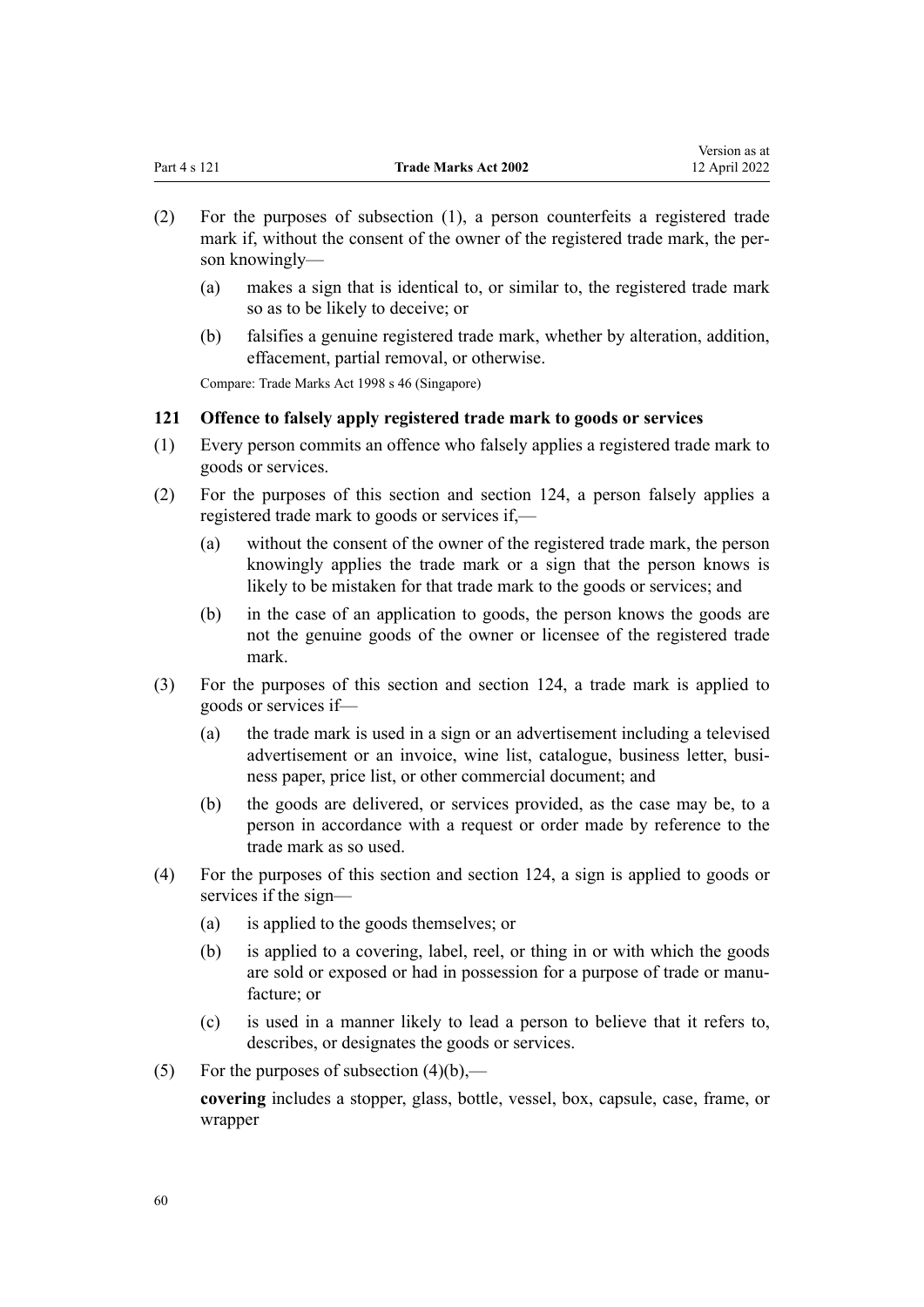<span id="page-60-0"></span>**label** includes a band or ticket.

Compare: Trade Marks Act 1998 s 47 (Singapore)

## **122 Offence to make object for making copies of registered trade mark, etc**

Every person commits an offence who makes an object specifically designed or adapted for making copies of a registered trade mark or a sign that is likely to be mistaken for a trade mark with intent that the object be used for, or in the course of, committing an offence against [section 120](#page-58-0) or [section 121](#page-59-0).

# **123 Offence to possess object for making copies of registered trade mark, etc**

Every person commits an offence who, without lawful authority or excuse,—

- (a) has in the person's possession, custody, or control, an object specifically designed or adapted for making copies of a registered trade mark or a sign that is likely to be mistaken for that trade mark; and
- (b) intends the object to be used for, or in the course of, committing an offence against [section 120](#page-58-0) or [section 121.](#page-59-0)

# **124 Offence to import or sell, etc, goods with falsely applied registered trade mark**

Every person commits an offence who—

- (a) imports into New Zealand for the purpose of trade or manufacture any goods to which that person knows a registered trade mark is falsely applied; or
- (b) sells or exposes for sale any goods to which that person knows a regis‐ tered trade mark is falsely applied; or
- (c) has in the person's possession for the purpose of trade or manufacture any goods to which that person knows a registered trade mark is falsely applied.

Compare: Trade Marks Act 1998 s 49 (Singapore)

#### **125 Penalties for offences**

Every person who is convicted of an offence against—

- (a) [section 120](#page-58-0) or [section 121](#page-59-0) or section 122 or section 123 is liable on con‐ viction to—
	- (i) a fine not exceeding \$10,000 for each of the goods or services to which the offence relates, but not exceeding \$150,000 in respect of the same transaction; or
	- (ii) imprisonment for a term not exceeding 5 years; or
- (b) section 124 is liable on conviction to—
	- (i) a fine not exceeding \$150,000; or
	- (ii) imprisonment for a term not exceeding 5 years.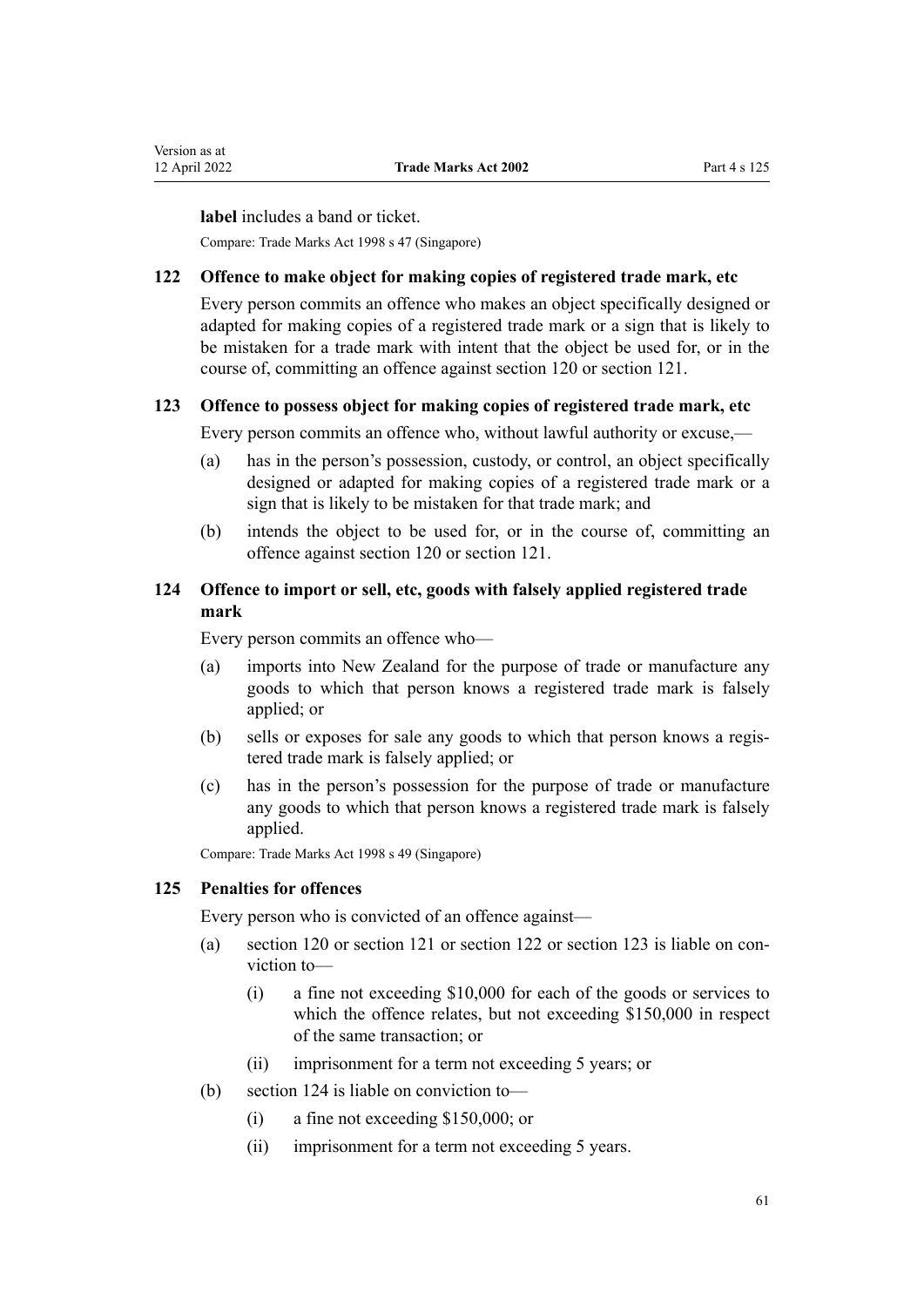## *Orders for delivery up in criminal proceedings*

## <span id="page-61-0"></span>**126 Order for delivery up in criminal proceedings**

The court before which proceedings are brought against a person for an offence against any of [sections 122 to 124](#page-60-0) may order that goods or an object be delivered up to the owner of the registered trade mark or to any other person that the court may direct if it is satisfied that, at the time of the defendant's arrest or charge,—

- (a) the defendant had in the defendant's possession, custody, or control in the course of trade, goods to which—
	- (i) the registered trade mark that has been counterfeited has been applied; or
	- (ii) a trade mark or sign that is similar to the registered trade mark so as to be likely to deceive or confuse has been falsely applied; or
- (b) the defendant had in the defendant's possession, custody, or control an object specifically designed or adapted for counterfeiting a particular trade mark, knowing that the object had been or was to be used to coun‐ terfeit trade marks for use in the course of trade.

Compare: 1994 No 143 [s 132\(1\)](http://legislation.govt.nz/pdflink.aspx?id=DLM346610)

#### **127 When order for delivery up may be made**

- (1) An order may—
	- (a) be made under section 126 by the court of its own motion or on the application of the prosecution; and
	- (b) be made whether or not the person is convicted of the offence; but
	- (c) not be made if it appears to the court unlikely that an order will be made under section 128.
- (2) A person to whom goods or an object is delivered up under an order made under section 126 must retain the goods or object pending the making of an order or the decision not to make an order under section 128.

Compare: 1994 No 143 [s 132\(2\), \(4\)](http://legislation.govt.nz/pdflink.aspx?id=DLM346610)

# **128 Order for disposal of goods or other object ordered to be delivered up**

An application may be made to the court for an order that the goods or object delivered up under an order made under section 126 must be—

- (a) forfeited to the owner of the registered trade mark; or
- (b) destroyed or otherwise dealt with as the court thinks fit.

Compare: 1994 No 143 [s 134\(1\)](http://legislation.govt.nz/pdflink.aspx?id=DLM346615)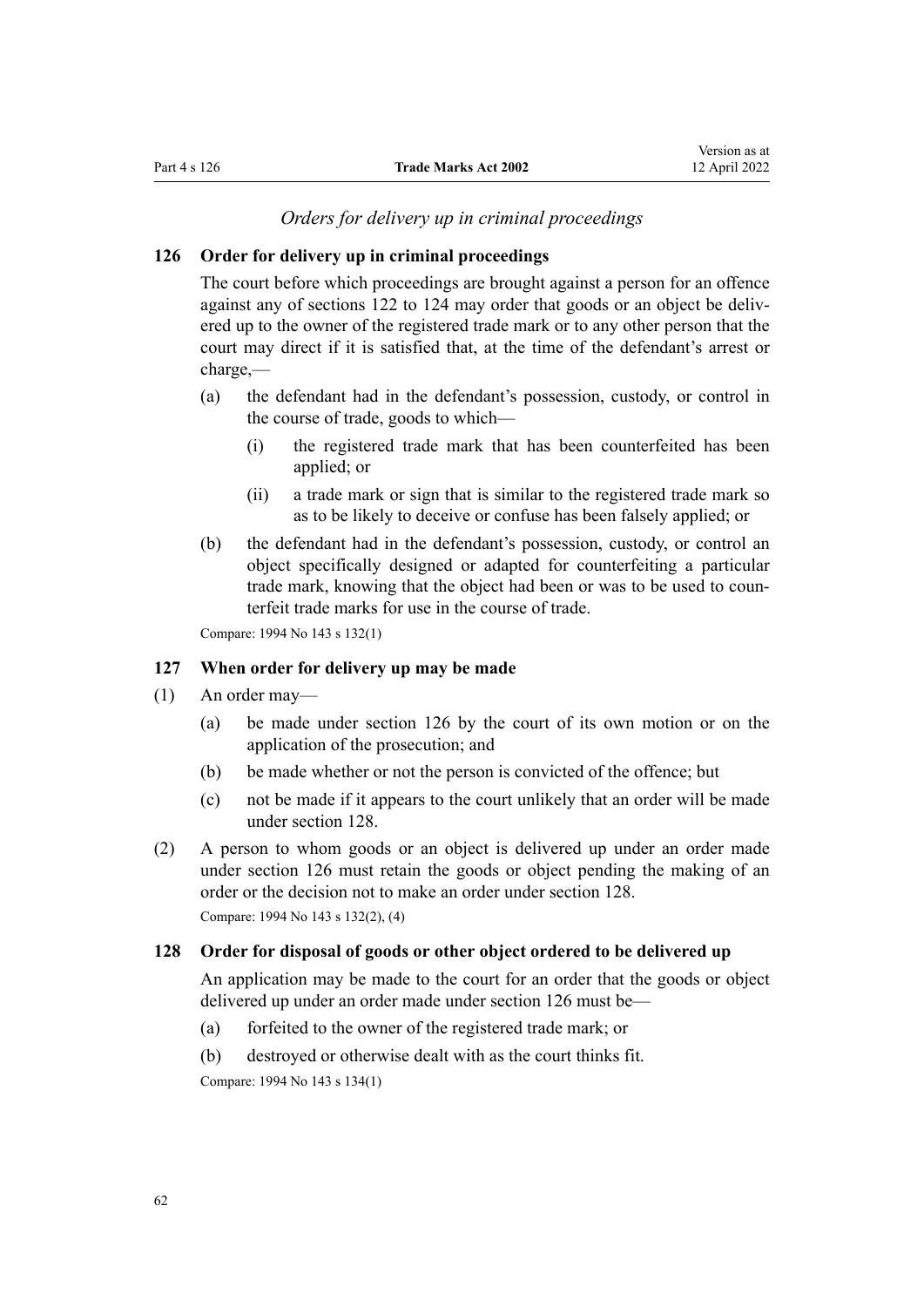## **129 Matters to be considered by court**

In considering what order, if any, should be made under [section 128](#page-61-0), the court must consider—

- (a) whether other remedies available in proceedings for counterfeiting or falsely using a registered trade mark would be adequate to compensate, or protect the interests of, the owner of the registered trade mark; and
- (b) the need to ensure that no infringing goods are disposed of in a manner that would adversely affect the owner of the registered trade mark.

Compare: 1994 No 143 [s 134\(2\)](http://legislation.govt.nz/pdflink.aspx?id=DLM346615)

## **130 Directions for service**

The court must issue directions for the service of notice on every person who has an interest in the goods or other object to which an application under sec[tion 128](#page-61-0) relates.

Compare: 1994 No 143 [s 134\(3\)](http://legislation.govt.nz/pdflink.aspx?id=DLM346615)

## **131 Rights of persons with interest in goods or other object**

Every person who has an interest in the goods or other object to which an application under [section 128](#page-61-0) relates is entitled to—

- (a) appear in proceedings for an order under that section, whether or not that person is served with notice; and
- (b) appeal against any order made, whether or not that person appears in the proceedings.

Compare: 1994 No 143 [s 134\(4\)](http://legislation.govt.nz/pdflink.aspx?id=DLM346615)

# **132 When order under section 128 takes effect**

An order made under [section 128](#page-61-0) takes effect either—

- (a) at the end of the period within which notice of an appeal may be given; or
- (b) on the final determination or abandonment of the proceedings on appeal (if notice of the appeal is given before the end of that period).

# **133 Miscellaneous court orders if more than 1 person interested in goods or other object**

If more than 1 person is interested in the goods or other object to which an application under [section 128](#page-61-0) relates, the court may—

- (a) direct that the goods or object be sold, or otherwise dealt with, and the proceeds divided; and
- (b) make any other order as it thinks fit.

Compare: 1994 No 143 [s 134\(5\)](http://legislation.govt.nz/pdflink.aspx?id=DLM346615)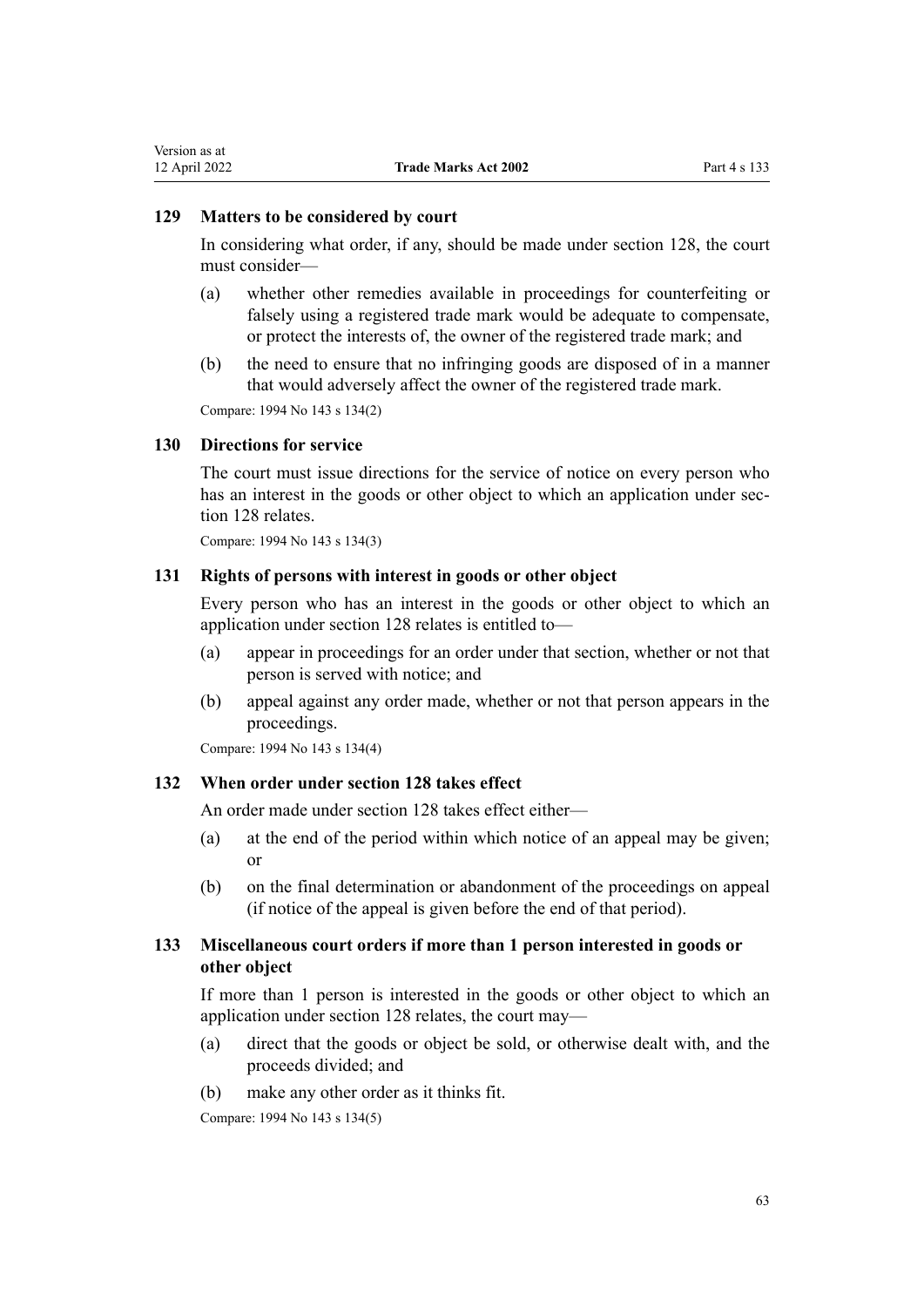# **134 Position where no order made under section 128**

If the court decides that no order should be made under [section 128](#page-61-0), the person in whose possession, custody, or control the goods or other object was before being delivered up is entitled to its return.

Compare: 1994 No 143 [s 134\(6\)](http://legislation.govt.nz/pdflink.aspx?id=DLM346615)

# Subpart 2A—Enforcement officers

Subpart 2A: inserted, on 7 October 2011, by [section 18](http://legislation.govt.nz/pdflink.aspx?id=DLM2290055) of the Trade Marks Amendment Act 2011 (2011 No 71).

### *Appointment and functions of enforcement officers*

Heading: inserted, on 7 October 2011, by [section 18](http://legislation.govt.nz/pdflink.aspx?id=DLM2290055) of the Trade Marks Amendment Act 2011 (2011 No 71).

## **134A Chief executive may appoint enforcement officers**

The chief executive may appoint enforcement officers, on a permanent or temporary basis, to perform the functions set out in [section 134C](#page-64-0) and exercise the powers conferred on an enforcement officer by this Act.

Section 134A: inserted, on 7 October 2011, by [section 18](http://legislation.govt.nz/pdflink.aspx?id=DLM2290055) of the Trade Marks Amendment Act 2011 (2011 No 71).

## **134B Authority to act as enforcement officer**

- (1) The chief executive must issue a warrant of appointment to every person appointed as an enforcement officer.
- (2) A warrant of appointment must—
	- (a) be in the prescribed form; and
	- (b) bear the photograph and signature of the holder; and
	- (c) contain a statement of the power conferred by [section 134D](#page-64-0); and
	- (d) contain any other prescribed particulars.
- (3) A warrant of appointment is, in the absence of evidence to the contrary, sufficient proof that the holder of the warrant may exercise the powers conferred on an enforcement officer.
- (4) A person who ceases to be an enforcement officer must return the person's warrant of appointment.
- (5) A person who fails to comply with subsection (4) commits an offence and is liable on conviction to a fine not exceeding \$1,000.

Section 134B: inserted, on 7 October 2011, by [section 18](http://legislation.govt.nz/pdflink.aspx?id=DLM2290055) of the Trade Marks Amendment Act 2011 (2011 No 71).

Section 134B(5): amended, on 4 October 2013, by [regulation 3\(1\)](http://legislation.govt.nz/pdflink.aspx?id=DLM5642106) of the Criminal Procedure (Consequential Amendments) Regulations 2013 (SR 2013/409).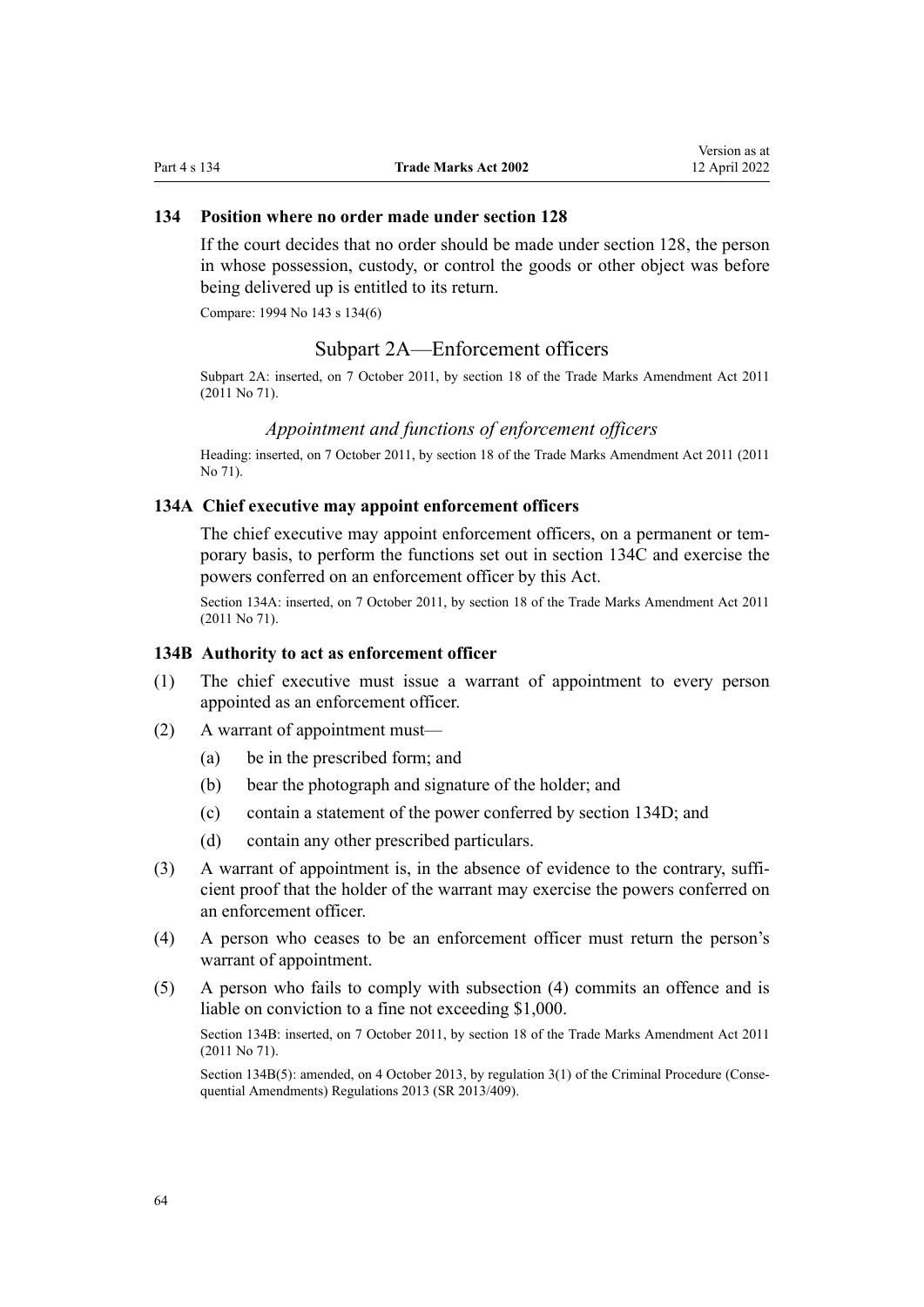# <span id="page-64-0"></span>**134C Functions of enforcement officer**

An enforcement officer must, to the extent that is reasonably practicable, promote compliance with this Act by carrying out the following functions:

- (a) gathering information relating to offences under this Act:
- (b) investigating offences under this Act:
- (c) reporting to the chief executive on any matters relating to the enforce‐ ment officer's functions.

Section 134C: inserted, on 7 October 2011, by [section 18](http://legislation.govt.nz/pdflink.aspx?id=DLM2290055) of the Trade Marks Amendment Act 2011 (2011 No 71).

*Enforcement officer's power of entry and examination without warrant*

Heading: inserted, on 7 October 2011, by [section 18](http://legislation.govt.nz/pdflink.aspx?id=DLM2290055) of the Trade Marks Amendment Act 2011 (2011 No 71).

# **134D Enforcement officer's power of entry and examination without warrant**

- (1) For the purpose of carrying out his or her functions, an enforcement officer may enter and examine any place (**place A**) where goods are being offered for sale, exposed for sale, or publicly displayed if—
	- (a) place A is in a public place and the entry is made when place A is open to the public; or
	- (b) place A is a place of business and the entry is made—
		- (i) when it is open for carrying on business; and
		- (ii) only to those parts of it that are open to the public; or
	- (c) the occupier of place A consents to the entry and examination after the enforcement officer has informed the occupier—
		- (i) of the purpose of the entry and examination; and
		- (ii) that the occupier may refuse to give consent to the entry and examination; and
		- (iii) that the occupier may revoke his or her consent at any time; and
		- (iv) that any thing seized during the examination may be used in evidence in proceedings.
- (2) In subsection  $(1)$ ,—

# **place A**—

- (a) includes (without limitation)—
	- (i) a structure or tent, whether fully or partly erected; and
	- (ii) a stand or stall; and
	- (iii) a vehicle; and
	- (iv) a caravan, trailer, or other conveyance; but
- (b) does not include a private dwellinghouse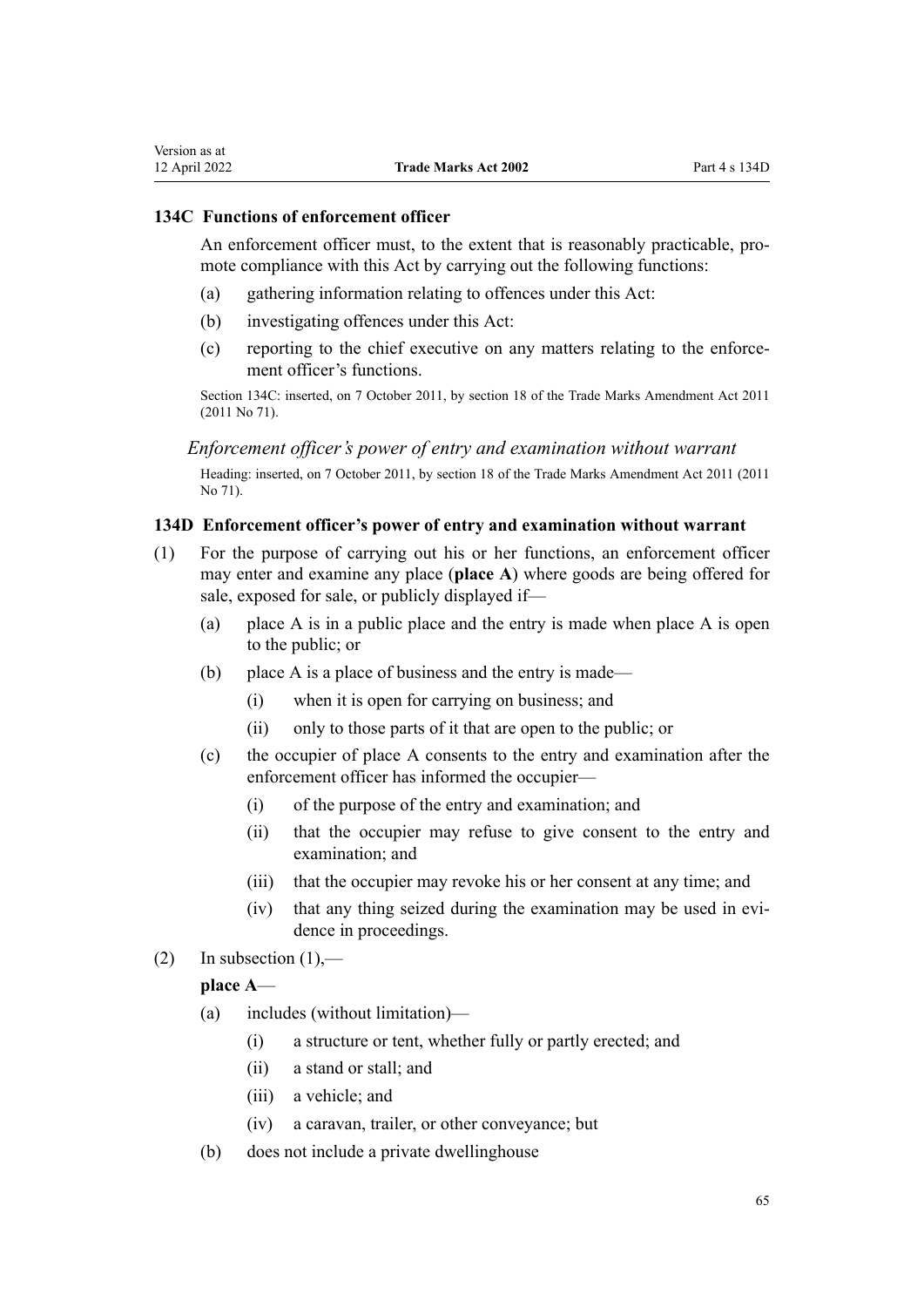**public place** means any place that is open to or being used by the public, with or without payment by the public of a charge.

(3) For the purposes of this section, any person who appears to be under 14 years of age may not be treated as the occupier.

Section 134D: inserted, on 7 October 2011, by [section 18](http://legislation.govt.nz/pdflink.aspx?id=DLM2290055) of the Trade Marks Amendment Act 2011 (2011 No 71).

# **134E What enforcement officer and person assisting may do when exercising power of entry and examination without warrant**

- (1) The power of entry and examination conferred by [section 134D](#page-64-0) authorises an enforcement officer to do any of the following:
	- (a) examine the place and all things, including any document:
	- (b) seize any thing that he or she has reasonable grounds to believe is evidence of, or of significant relevance to the investigation of, an offence under this Act:
	- (c) bring and use in or on the place equipment for the purposes of carrying out the examination:
	- (d) take photographs or sound or video recordings of the place, and of any thing found in that place, if the enforcement officer has reasonable grounds to believe that the photographs or sound or video recordings may be relevant in any proceedings (including future proceedings) rela‐ ted to the entry and examination:
	- (e) take any person to the place to assist him or her with the examination.
- (2) A person who assists an enforcement officer exercising the power of entry and examination may, under the direction of the enforcement officer,—
	- (a) exercise any of the powers described in subsection  $(1)(a)$ ,  $(c)$ , and  $(d)$ ; and
	- (b) seize any thing that the enforcement officer determines may lawfully be seized.
- (3) If an enforcement officer enters and examines a place under section  $134D(1)(c)$ and the occupier revokes his or her consent, the officer and any person assisting the enforcement officer must immediately stop the examination and leave the place.
- (4) Subsection (3) is subject to subsection (5).
- (5) The enforcement officer may, before leaving the place, seize any thing already identified by him or her before the revocation of consent as a thing that he or she has reasonable grounds to believe is evidence of, or of significant relevance to the investigation of, an offence under this Act.
- (6) If a constable assists an enforcement officer, nothing in this section prevents that constable from exercising any power ordinarily exercisable by him or her.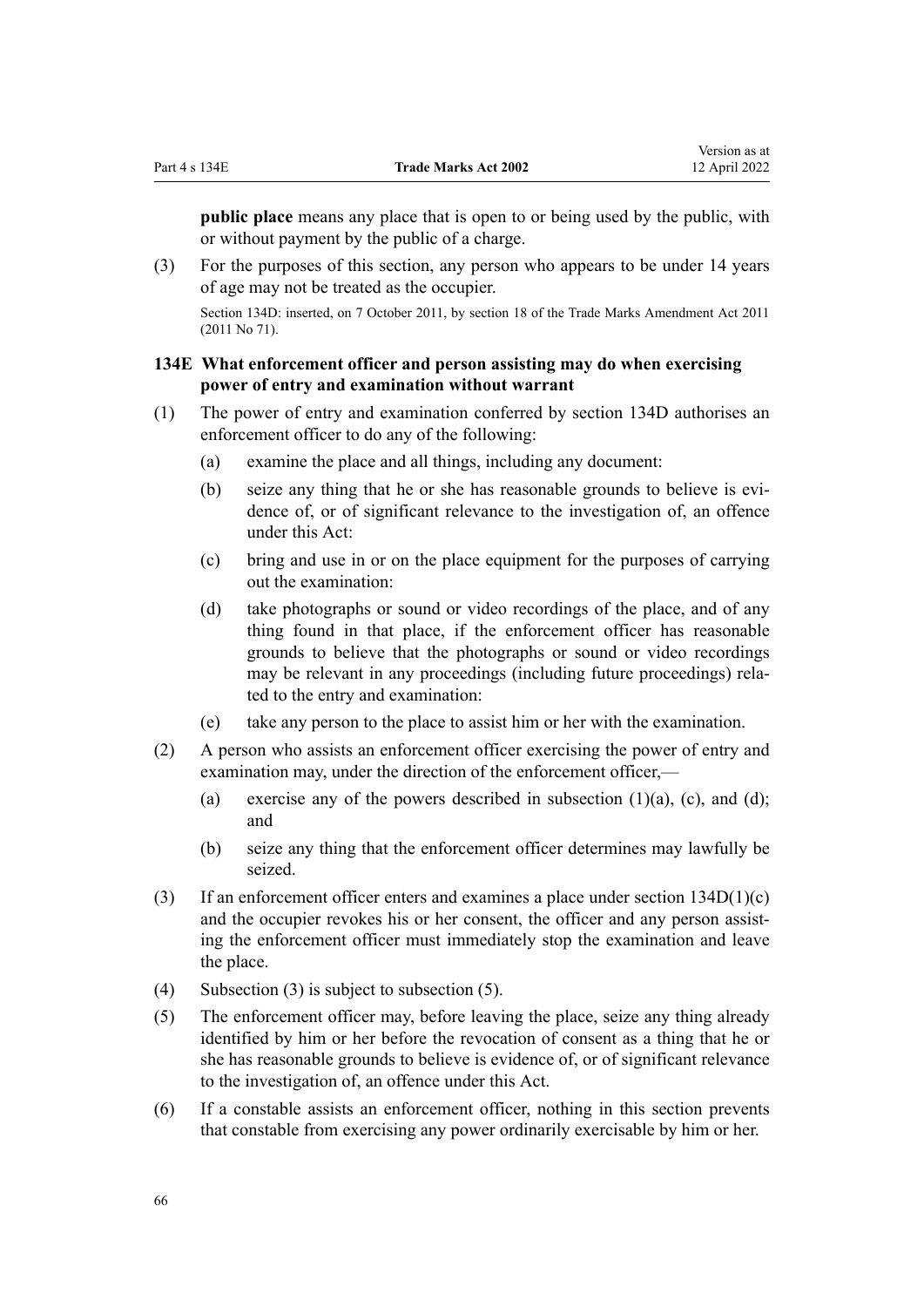<span id="page-66-0"></span>(7) [Sections 134P to 134S](#page-72-0) contain further provisions that apply to an enforcement officer's power of entry and examination.

Section 134E: inserted, on 7 October 2011, by [section 18](http://legislation.govt.nz/pdflink.aspx?id=DLM2290055) of the Trade Marks Amendment Act 2011 (2011 No 71).

# *Entry and search under search warrant*

Heading: inserted, on 7 October 2011, by [section 18](http://legislation.govt.nz/pdflink.aspx?id=DLM2290055) of the Trade Marks Amendment Act 2011 (2011 No 71).

# **134F Enforcement officer or constable may apply for search warrant**

- (1) An enforcement officer or a constable may apply for a search warrant to search a place or thing.
- (2) Any District Court Judge, Justice of the Peace, Community Magistrate, or any Registrar of the District Court (not being a constable) (the **issuing officer**) may, on an application by an enforcement officer or a constable, issue a search warrant to search a place or thing if the issuing officer is satisfied that there are reasonable grounds for believing that—
	- (a) an offence under this Act has been, or is being, committed at the place or involving the thing; or
	- (b) there is at, in, on, over, or under the place or thing, any thing that is—
		- (i) evidence of an offence under this Act; or
		- (ii) intended to be used for the purpose of committing an offence under this Act.
- (3) Sections 134G to 134S apply in respect of every search warrant applied for and issued under this section.

Section 134F: inserted, on 7 October 2011, by [section 18](http://legislation.govt.nz/pdflink.aspx?id=DLM2290055) of the Trade Marks Amendment Act 2011 (2011 No 71).

Section 134F(2): amended, on 1 March 2017, by [section 261](http://legislation.govt.nz/pdflink.aspx?id=DLM6942680) of the District Court Act 2016 (2016 No 49).

# **134G Application for search warrant**

- (1) An application for a search warrant must contain, in reasonable detail, the fol‐ lowing particulars:
	- (a) the name of the applicant:
	- (b) the provision of this Act authorising the making of the application:
	- (c) the grounds on which the application is made:
	- (d) the address or other description of the place or thing proposed to be searched:
	- (e) a description of the item or items believed to be at, in, on, over, or under the place or thing that are sought by the applicant:
	- (f) the period for which the warrant is sought: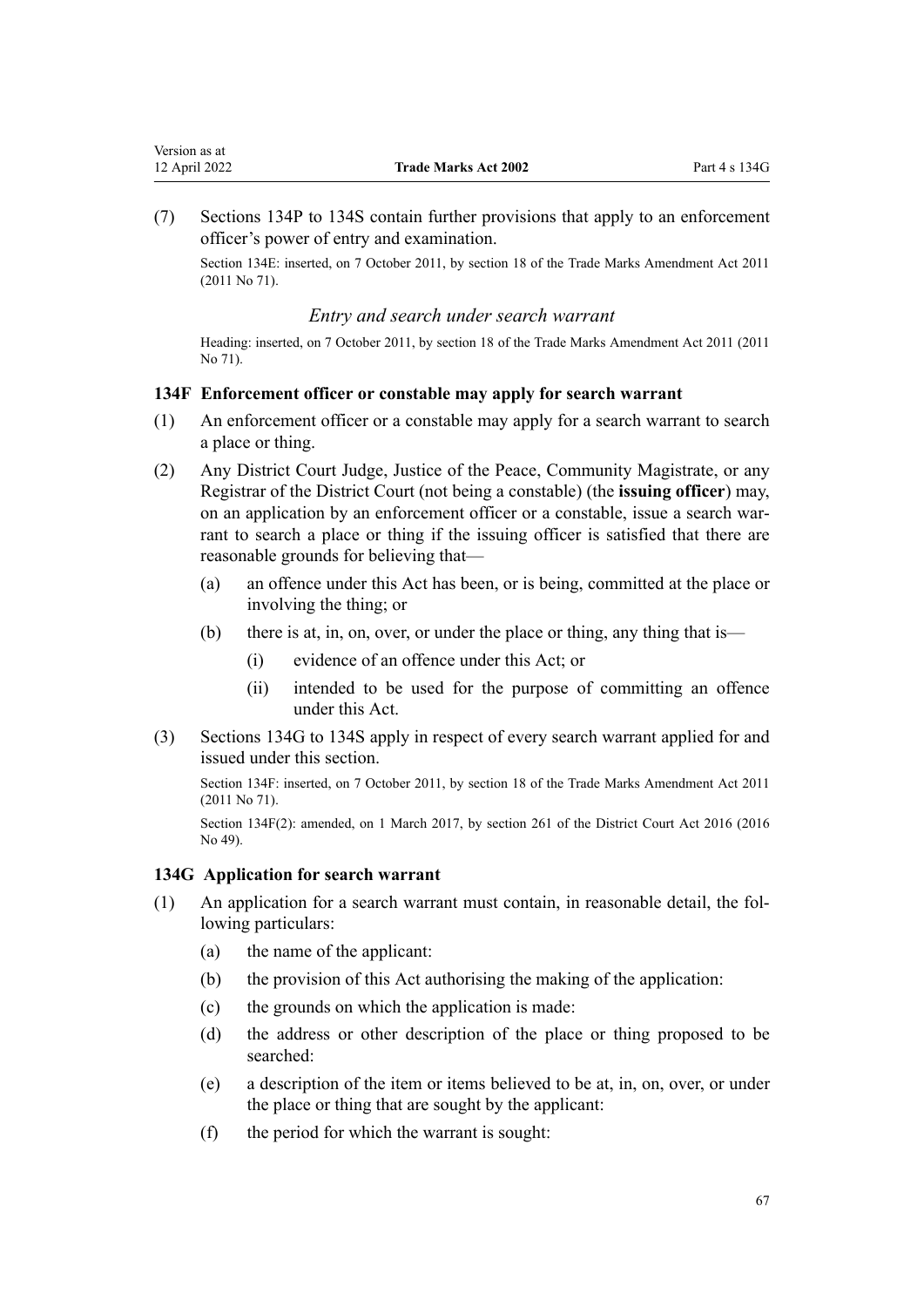(g) if the applicant wants to be able to execute the warrant on more than 1 occasion, the grounds on which execution on more than 1 occasion is believed to be necessary.

Version as at

- (2) The issuing officer may require the applicant to supply further information con‐ cerning the grounds on which the search warrant is sought.
- (3) The applicant must disclose in the application—
	- (a) details of any other application for a search warrant that the applicant knows to have been made within the previous 3 months in respect of the place or thing proposed to be searched:
	- (b) the result of that application or those applications.
- (4) The applicant must, before making an application for a search warrant, make reasonable inquiries within the agency in which the applicant is employed or engaged for the purpose of complying with subsection (3).
- (5) The issuing officer may authorise the search warrant to be executed on more than 1 occasion during the period in which the warrant is in force if he or she is satisfied that this is required for the purposes for which the warrant is being issued.

Section 134G: inserted, on 7 October 2011, by [section 18](http://legislation.govt.nz/pdflink.aspx?id=DLM2290055) of the Trade Marks Amendment Act 2011 (2011 No 71).

# **134H Mode of application for search warrant**

- (1) Unless subsection (3) applies, an application for a search warrant—
	- (a) must be in writing; and
	- (b) must be in the prescribed form (if any); and
	- (c) may be transmitted to the issuing officer electronically.
- (2) The applicant must appear in person before the issuing officer, unless subsec‐ tion (3) applies.
- (3) An issuing officer may allow an application for a search warrant to be made verbally (for example, by telephone call) and excuse the applicant from making a personal appearance if the issuing officer is satisfied that—
	- (a) the delay that would be caused by requiring an applicant to appear in person would compromise the effectiveness of the search; and
	- (b) the question of whether the warrant should be issued can properly be determined on the basis of a verbal communication (including the infor‐ mation described in paragraph (c)); and
	- (c) the information required by section  $134G(1)$  to (3) has been supplied to the issuing officer.
- (4) An issuing officer who allows an application for a search warrant to be made verbally must record the grounds for the application as soon as practicable.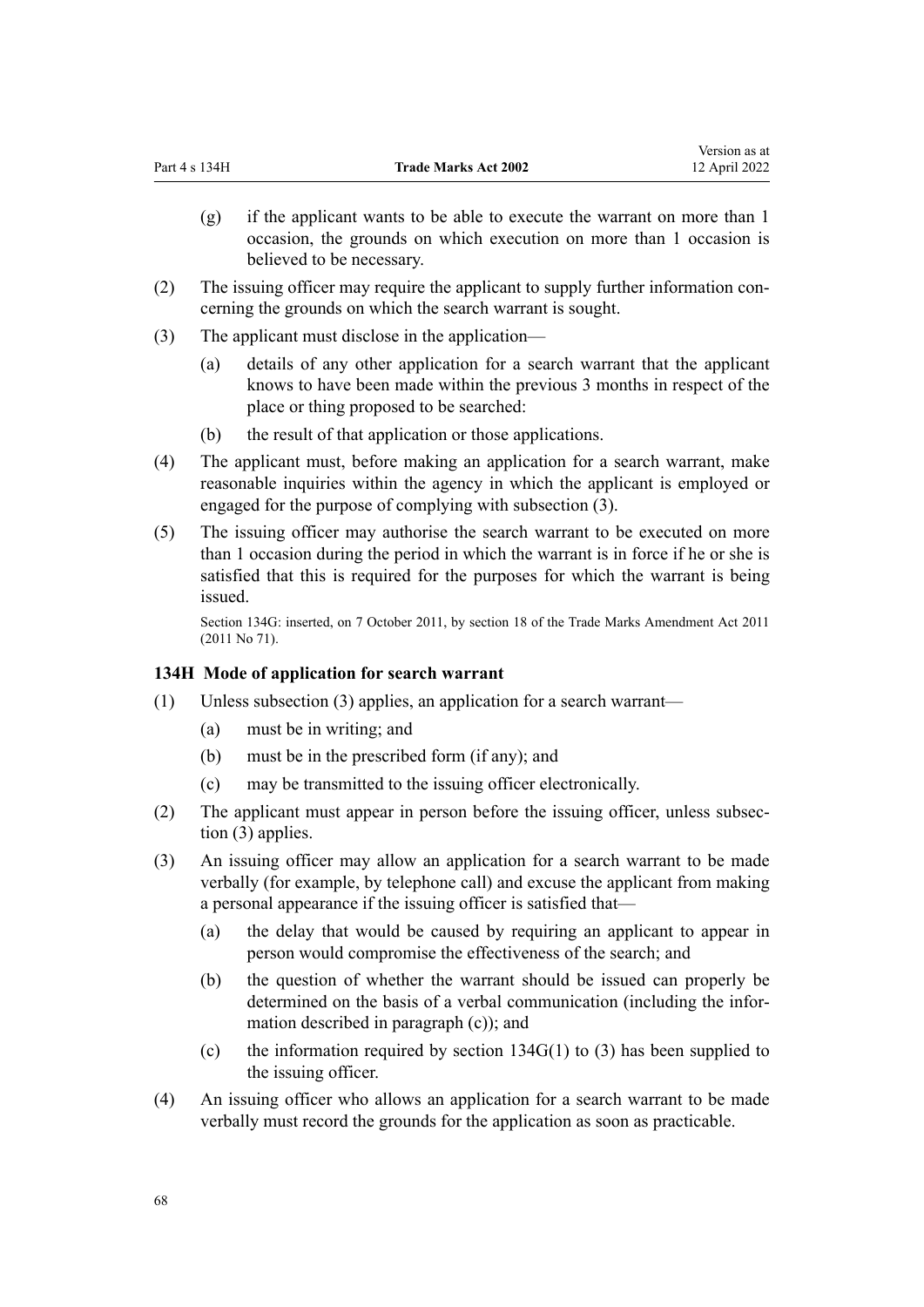<span id="page-68-0"></span>Section 134H: inserted, on 7 October 2011, by [section 18](http://legislation.govt.nz/pdflink.aspx?id=DLM2290055) of the Trade Marks Amendment Act 2011 (2011 No 71).

#### **134I Form and content of search warrant**

- (1) Every search warrant issued must be in the prescribed form.
- (2) Every search warrant issued must be directed generally to every enforcement officer and every constable.
- (3) A search warrant—
	- (a) may be executed by any of the persons to whom it is directed:
	- (b) may be subject to any conditions specified in the warrant that the issuing officer considers reasonable:
	- (c) may be executed only once, unless execution on more than 1 occasion is authorised.
- (4) Every search warrant must contain, in reasonable detail, the following particu‐ lars:
	- (a) the name of the issuing officer and the date of issue:
	- (b) the provision of this Act authorising the issue of the warrant:
	- (c) that the person executing the warrant may use any assistance that is reasonable in the circumstances:
	- (d) that the person executing the warrant may use any force that is reasonable in the circumstances to enter or break open or access any place being searched, or any area within that place, or any thing being searched or thing found:
	- (e) the address or description of the place or thing that may be searched:
	- (f) a description of what may be seized:
	- (g) the period during which the warrant may be executed, being—
		- (i) a period specified by the issuing officer not exceeding 14 days from the date of issue; or
		- (ii) if the issuing officer is satisfied that a period of longer than 14 days is necessary for execution, a period specified by the issuing officer not exceeding 30 days from the date of issue:
	- (h) any conditions specified by the issuing officer under subsection  $(3)(b)$ :
	- (i) if the warrant may be executed on more than 1 occasion, the number of times that the warrant may be executed.

Section 134I: inserted, on 7 October 2011, by [section 18](http://legislation.govt.nz/pdflink.aspx?id=DLM2290055) of the Trade Marks Amendment Act 2011 (2011 No 71).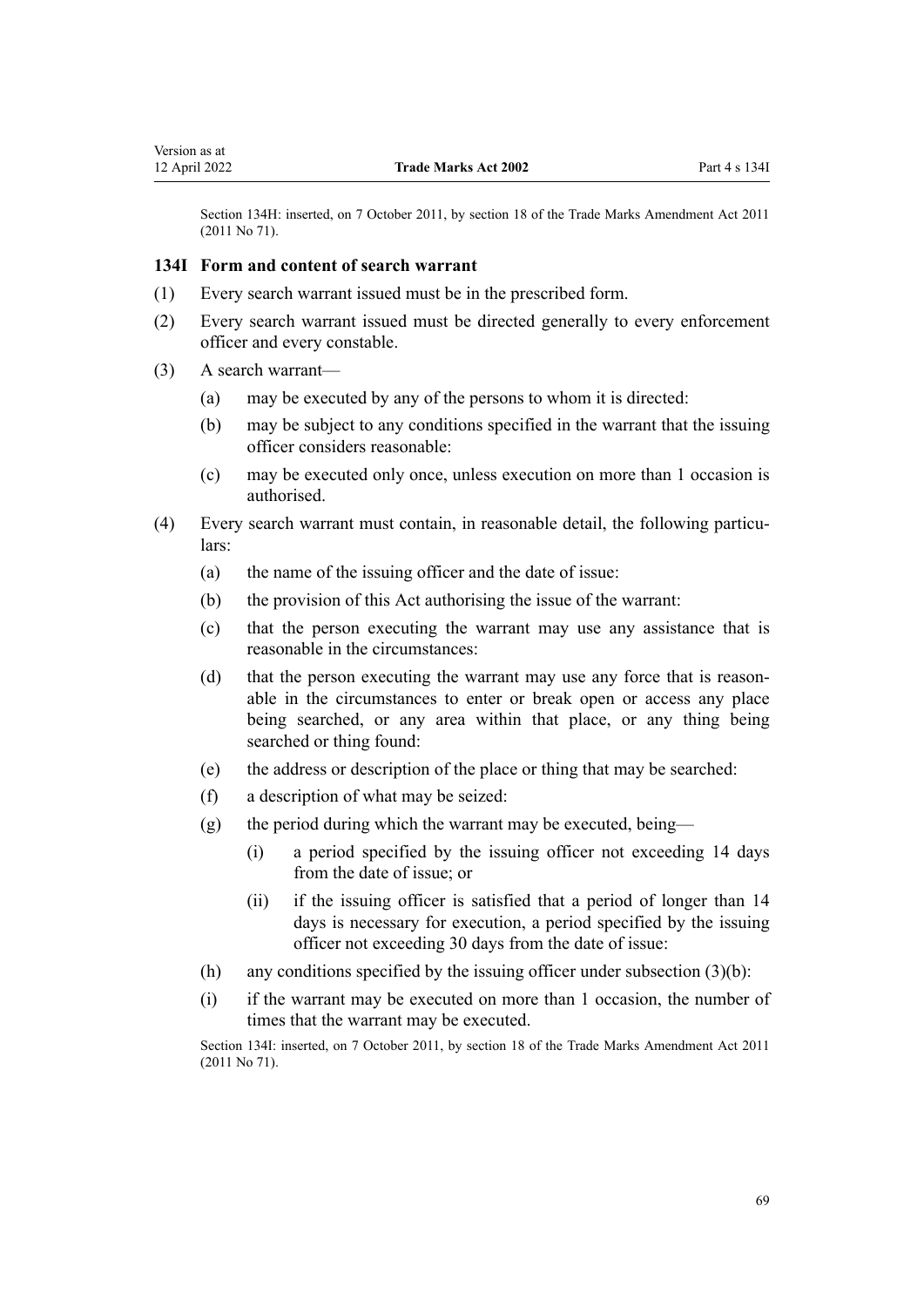## **134J Transmission of search warrant**

If it is not possible for the person charged with executing the warrant to have it in his or her possession at the time of execution, 1 of the following documents (which is deemed for all purposes to constitute the warrant) may be executed:

- (a) a fax or other electronic copy of a warrant issued by the issuing officer:
- (b) a copy of the text of a warrant, made at the direction of the issuing offi‐ cer, and endorsed to that effect by the person who made the copy.

Section 134J: inserted, on 7 October 2011, by [section 18](http://legislation.govt.nz/pdflink.aspx?id=DLM2290055) of the Trade Marks Amendment Act 2011 (2011 No 71).

## **134K Retention of documents**

- $(1)$  A copy of every written application for a search warrant or, in the case of a verbal application, the written record of the application made by the issuing officer must be retained at the office of the District Court at which, or the office of the District Court that is closest to the place at which, the application was made, until,—
	- (a) in a case where a search warrant is issued, the completion of any pro‐ ceedings in respect of which the search warrant may be in issue; and
	- (b) in any other case, the expiry of 2 years after the documents were first retained by that office of the District Court.
- (2) An applicant to whom a search warrant is issued must retain the warrant, a copy of the application (if made in written form), and all documents tendered by the applicant in support of the application until,—
	- (a) in the case of a warrant that is executed, the completion of any proceed‐ ings in respect of which the validity of the warrant may be in issue; and
	- (b) in any other case, the destruction or transfer of the warrant and other documents is required by the [Public Records Act 2005](http://legislation.govt.nz/pdflink.aspx?id=DLM345528) or any other enactment or rule of law.

Section 134K: inserted, on 7 October 2011, by [section 18](http://legislation.govt.nz/pdflink.aspx?id=DLM2290055) of the Trade Marks Amendment Act 2011 (2011 No 71).

Section 134K(1): amended, on 1 March 2017, by [section 261](http://legislation.govt.nz/pdflink.aspx?id=DLM6942680) of the District Court Act 2016 (2016 No 49).

Section 134K(1)(b): amended, on 1 March 2017, by [section 261](http://legislation.govt.nz/pdflink.aspx?id=DLM6942680) of the District Court Act 2016 (2016 No 49).

## **134L When search warrant is executed**

A search warrant is executed when the person executing the warrant—

- (a) has seized all the items specified in the warrant; or
- (b) leaves the place or thing being searched and does not return within 4 hours.

Section 134L: inserted, on 7 October 2011, by [section 18](http://legislation.govt.nz/pdflink.aspx?id=DLM2290055) of the Trade Marks Amendment Act 2011 (2011 No 71).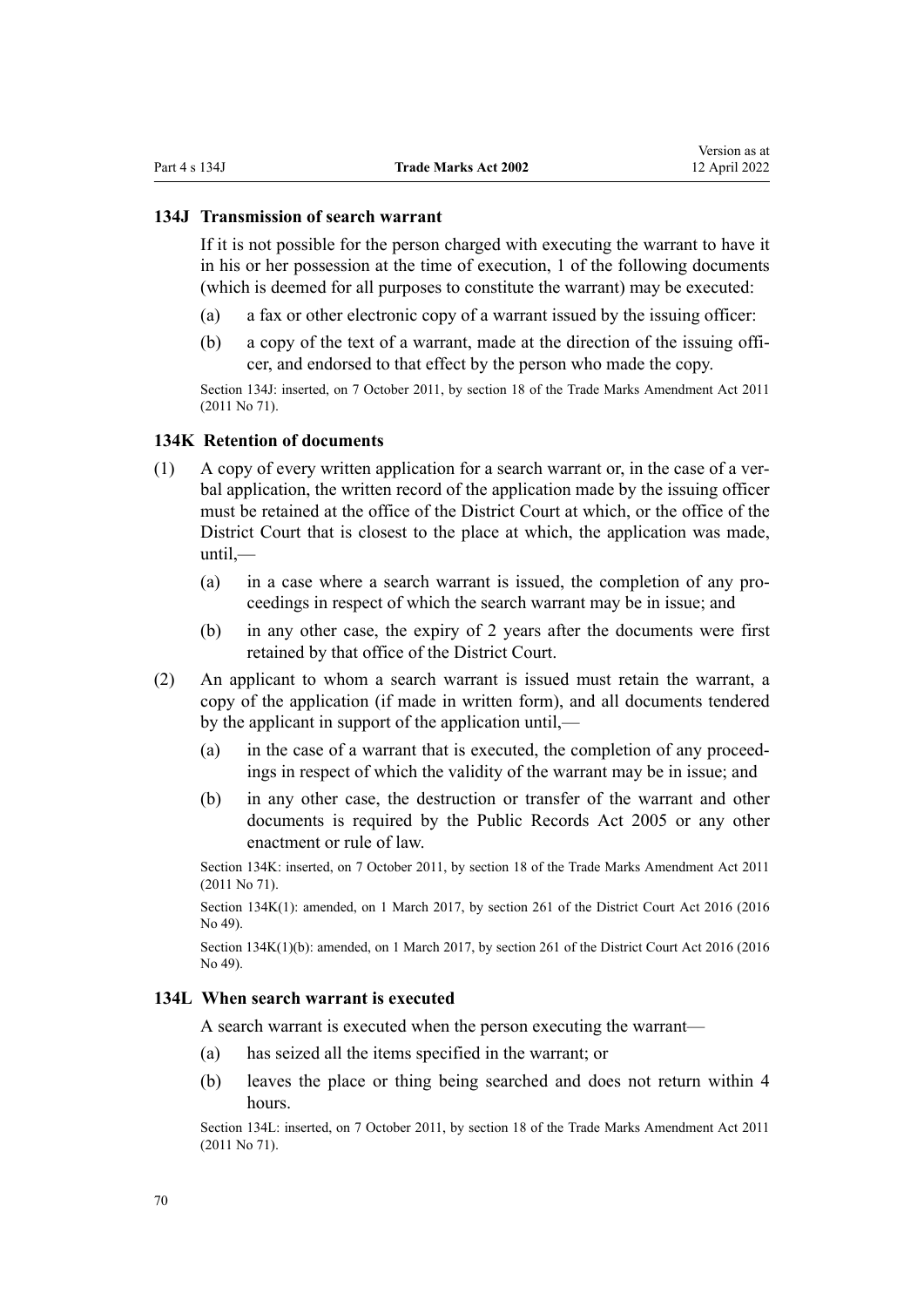# **134M Powers of entry and search under warrant**

- (1) Every search warrant authorises the person executing it to do any of the follow‐ ing:
	- (a) to enter and search the place or thing that the person is authorised to enter and search, and any item or items found in that place, at any time that is reasonable in the circumstances:
	- (b) to request any person to assist with the entry and search (including, with‐ out limitation, a member of a hapū or an iwi if the place to be entered is of cultural or spiritual significance to that hapū or iwi):
	- (c) to use any force that is reasonable for the purposes of the entry and search:
	- (d) to seize any thing authorised to be seized:
	- (e) to bring and use in or on the place or thing searched any equipment, to use any equipment found on the place or thing, and to extract any electricity from the place or thing to operate the equipment that it is reasonable to use in the circumstances, for the purposes of carrying out the entry and search:
	- (f) to copy any document, or part of a document, that may lawfully be seized:
	- (g) to take photographs or sound or video recordings of the place or thing searched, and of any thing found in that place, if the person exercising the power has reasonable grounds to believe that the photographs or sound or video recordings may be relevant in any proceedings related to the entry and search.
- (2) The person executing the warrant may, in a manner and for the duration that is reasonable for the purposes of carrying out the search,—
	- (a) secure the place or thing searched, any area within that place or thing, or any thing found within that place or thing; and
	- (b) exclude any person from the place or thing searched, or from any area within the place or thing, or give any other reasonable direction to such a person, if the person carrying out the search has reasonable grounds to believe that the person will obstruct or hinder the exercise of the power.
- (3) The powers conferred by this section are subject to any conditions imposed under [section 134I\(3\)\(b\).](#page-68-0)
- (4) [Section 198B](http://legislation.govt.nz/pdflink.aspx?id=DLM314016) of the Summary Proceedings Act 1957 applies with all necessary modifications as if for each reference to a constable there were substituted a reference to the person authorised to execute the search warrant.

Section 134M: inserted, on 7 October 2011, by [section 18](http://legislation.govt.nz/pdflink.aspx?id=DLM2290055) of the Trade Marks Amendment Act 2011 (2011 No 71).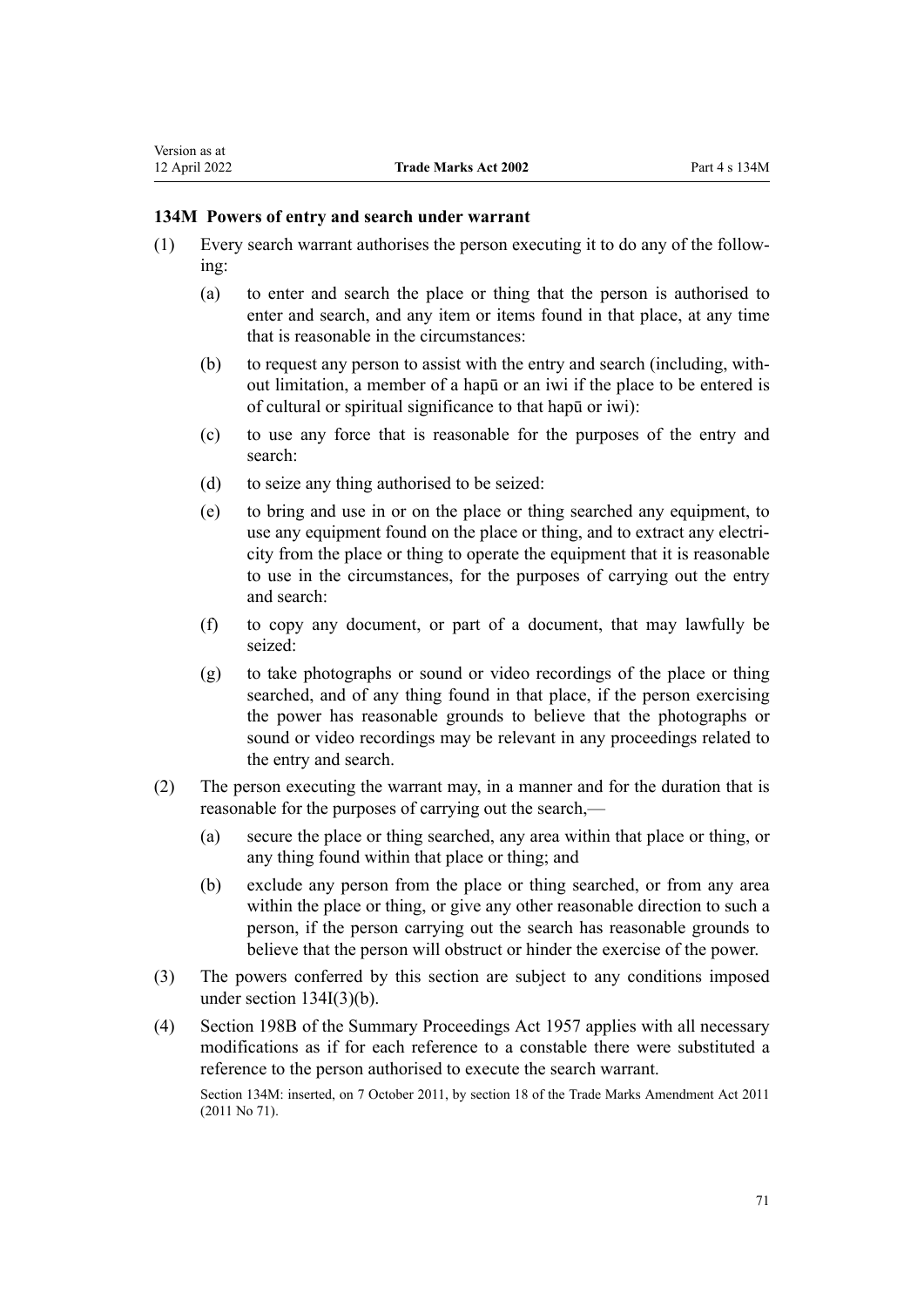## **134N Powers of persons called to assist**

- (1) Every person called on to assist a person executing a warrant is subject to the control of the person executing the warrant.
- (2) Every person called on to assist a person executing a warrant may do any of the following:
	- (a) enter the place or thing to be searched:
	- (b) while in the company and under the direction of the person executing the warrant, use reasonable force in respect of any property for the purposes of carrying out the entry and search:
	- (c) search areas within the place or thing that the person executing the war‐ rant determines may lawfully be searched:
	- (d) seize any thing that the person executing the warrant determines may lawfully be seized:
	- (e) take photographs and sound and video recordings of the place or thing and things found in the place or thing if the person executing the warrant determines that those things may lawfully be done:
	- (f) bring in or on to the place or thing and use any equipment, make use of any equipment found on the place or thing, or extract electricity from the place or thing for the purposes of operating the equipment that the per‐ son executing the warrant determines may lawfully be used:
	- (g) copy any document, or part of a document, that the person executing the warrant determines may lawfully be copied.
- (3) If a constable is assisting another person executing the warrant, that constable may exercise any power ordinarily exercisable by him or her.
- (4) The person executing the warrant must—
	- (a) accompany any assistant on the first occasion when the assistant enters the place or thing to be searched; and
	- (b) provide such other supervision of any assistant as is reasonable in the circumstances.

Section 134N: inserted, on 7 October 2011, by [section 18](http://legislation.govt.nz/pdflink.aspx?id=DLM2290055) of the Trade Marks Amendment Act 2011 (2011 No 71).

# *General provisions that apply to powers of entry and search, and entry and examination*

Heading: inserted, on 7 October 2011, by [section 18](http://legislation.govt.nz/pdflink.aspx?id=DLM2290055) of the Trade Marks Amendment Act 2011 (2011 No 71).

### **134O Application of sections 134P to 134S**

(1) [Sections 134P to 134S](#page-72-0) apply in respect of every search warrant issued under this Act.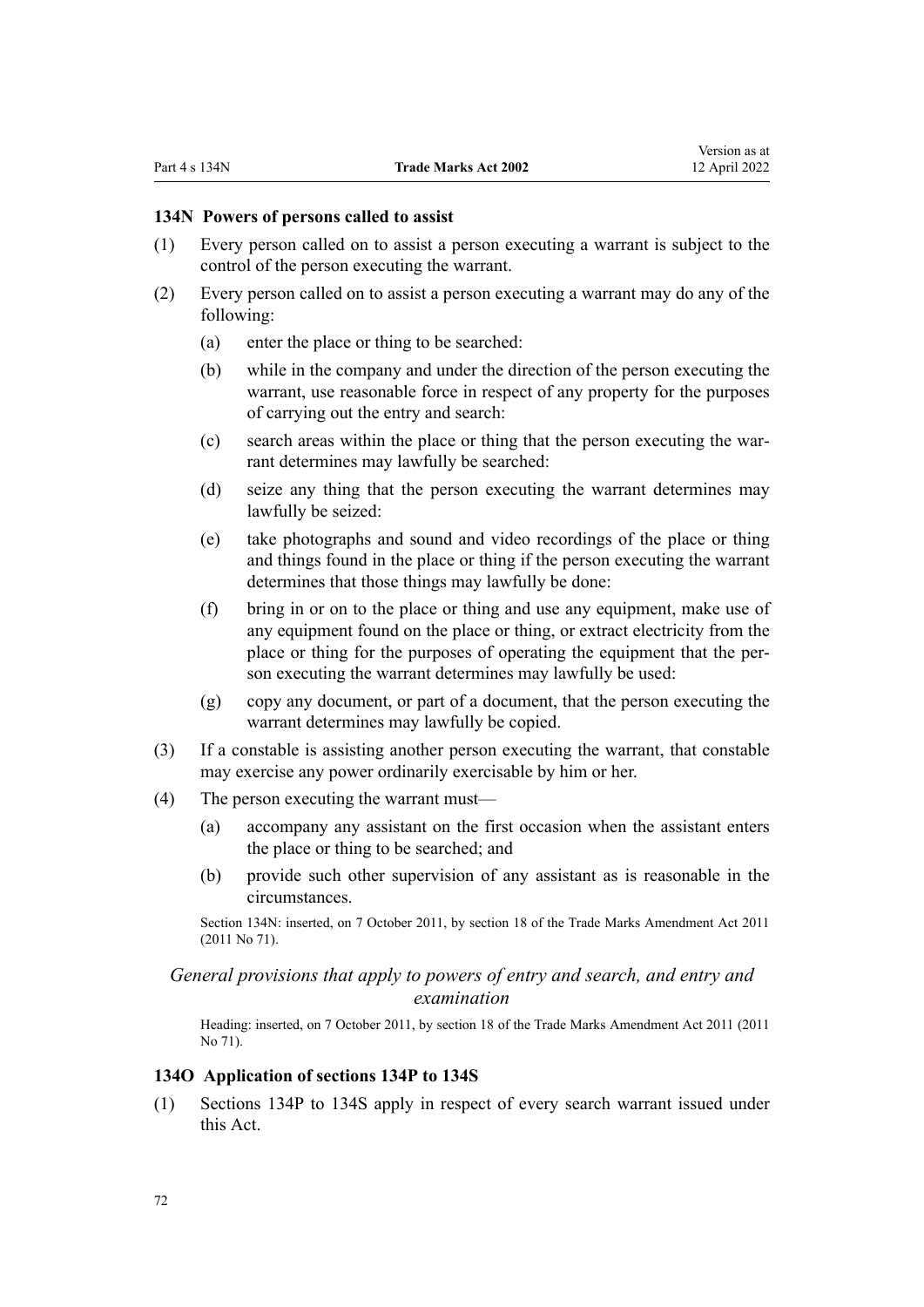- <span id="page-72-0"></span>(2) Sections 134P(1) and [134Q to 134S](#page-73-0) apply in respect of the power of entry and examination conferred by [section 134D](#page-64-0).
- $(3)$  In sections 134P to 134S,—
	- (a) **power of entry and search** means the power of entry and search under a search warrant issued under this Act; and
	- (b) **power of entry and examination** means the power of entry and exam‐ ination under [section 134D](#page-64-0).

Section 134O: inserted, on 7 October 2011, by [section 18](http://legislation.govt.nz/pdflink.aspx?id=DLM2290055) of the Trade Marks Amendment Act 2011 (2011 No 71).

# **134P Powers and duties of person exercising power of entry and search or power of entry and examination**

- (1) A person exercising a power of entry and search or a power of entry and exam‐ ination must,—
	- (a) before initial entry into or onto the place or thing to be searched or examined,—
		- (i) announce his or her intention to enter and search or to enter and examine the place or thing under a statutory power; and
		- (ii) identify himself or herself; and
	- (b) before or on initial entry into or onto the place or thing to be searched or examined,—
		- (i) give the occupier of the place or thing a copy of the search warrant or, in the case of an examination, a copy of [section 134D](#page-64-0) (the **authority**) that authorises him or her to conduct the entry and search or entry and examination; and
		- (ii) produce to the occupier of the place or thing evidence of his or her identity (which may include details of a unique identifier instead of a name).
- (2) The person exercising a power of entry and search is not required to comply with subsection (1) if he or she believes on reasonable grounds that—
	- (a) no person is lawfully present in or on the place or thing to be searched; or
	- (b) compliance with subsection (1) would—
		- (i) endanger the safety of any person; or
		- (ii) prejudice the successful exercise of the power of entry and search; or
		- (iii) prejudice ongoing investigations under this Act.
- (3) The person exercising a power of entry and search may use reasonable force in order to effect entry into or onto the place or thing if—
	- (a) subsection (2) applies; or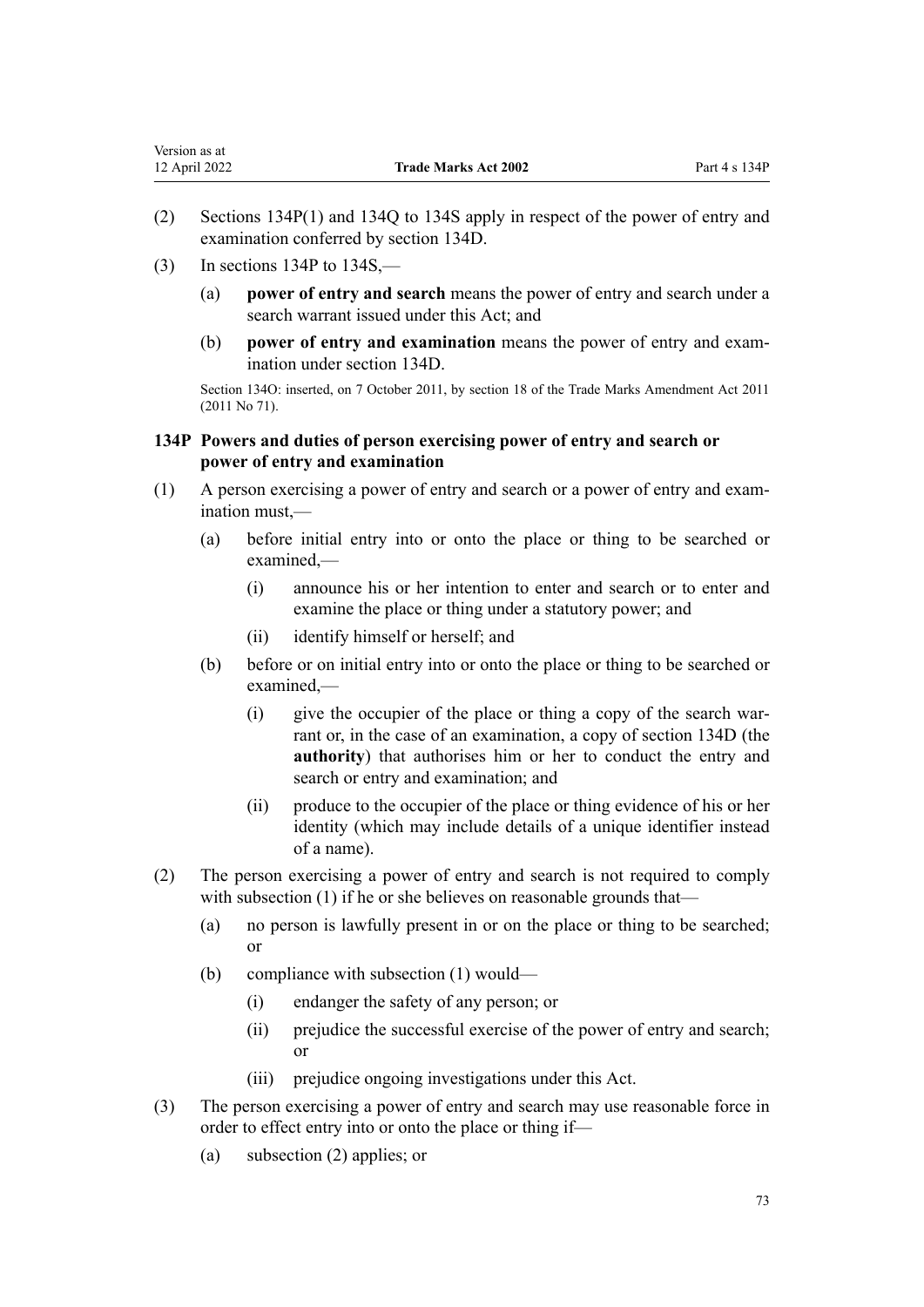- <span id="page-73-0"></span>(b) following a request, the person present refuses entry or does not allow entry within a reasonable time.
- (4) If the occupier is not present at any time during the exercise of a power of entry and search, the person carrying out the search must,—
	- (a) on completion of the search, leave a copy of the authority referred to in subsection  $(1)(b)(i)$  and the notice referred to in subsection  $(5)$  in a prominent position at the place or on the thing; or
	- (b) if this is not reasonably practicable, provide the copy of the authority referred to in subsection  $(1)(b)(i)$  and the notice referred to in subsection (5) to the occupier no later than 7 days after the execution of the warrant.
- (5) The notice required by subsection (4) is a written notice containing the follow‐ ing particulars:
	- (a) the date and time of the commencement and completion of the search:
	- (b) the name or unique identifier of the person who had overall responsibil‐ ity for that search:
	- (c) the address of the office to which inquiries should be made:
	- (d) if nothing is seized, the fact that nothing was seized:
	- (e) if any thing was seized, the fact that seizure occurred and, if an inven‐ tory is not provided at the same time under section 134Q, that an inventory of the things seized will be provided to the occupier or person in charge of the place or thing no later than 7 days after the seizure.
- (6) For the purposes of this section and section 134Q, any person who appears to be under 14 years of age may not be treated as the occupier.
- (7) Subsections (4) and (5) are subject to [sections 134R](#page-74-0) and [134S](#page-75-0).

Section 134P: inserted, on 7 October 2011, by [section 18](http://legislation.govt.nz/pdflink.aspx?id=DLM2290055) of the Trade Marks Amendment Act 2011 (2011 No 71).

## **134Q Inventory of things seized**

- (1) A person who exercises a power of entry and search or a power of entry and examination must, at the time he or she seizes any thing, or as soon as practicable after the seizure of any thing, and in any case not later than 7 days after that seizure, provide to the occupier, and to every other person whom the per‐ son who carried out the search or examination has reason to believe is the owner of the thing that was seized,—
	- (a) written notice specifying what was seized; and
	- (b) a copy of the authority referred to in section  $134P(1)(b)(i)$ .
- (2) A written notice referred to in subsection  $(1)(a)$ 
	- (a) must contain information about the extent to which a person from whom a thing was seized or the owner of the thing has a right—
		- (i) to have access to the thing; and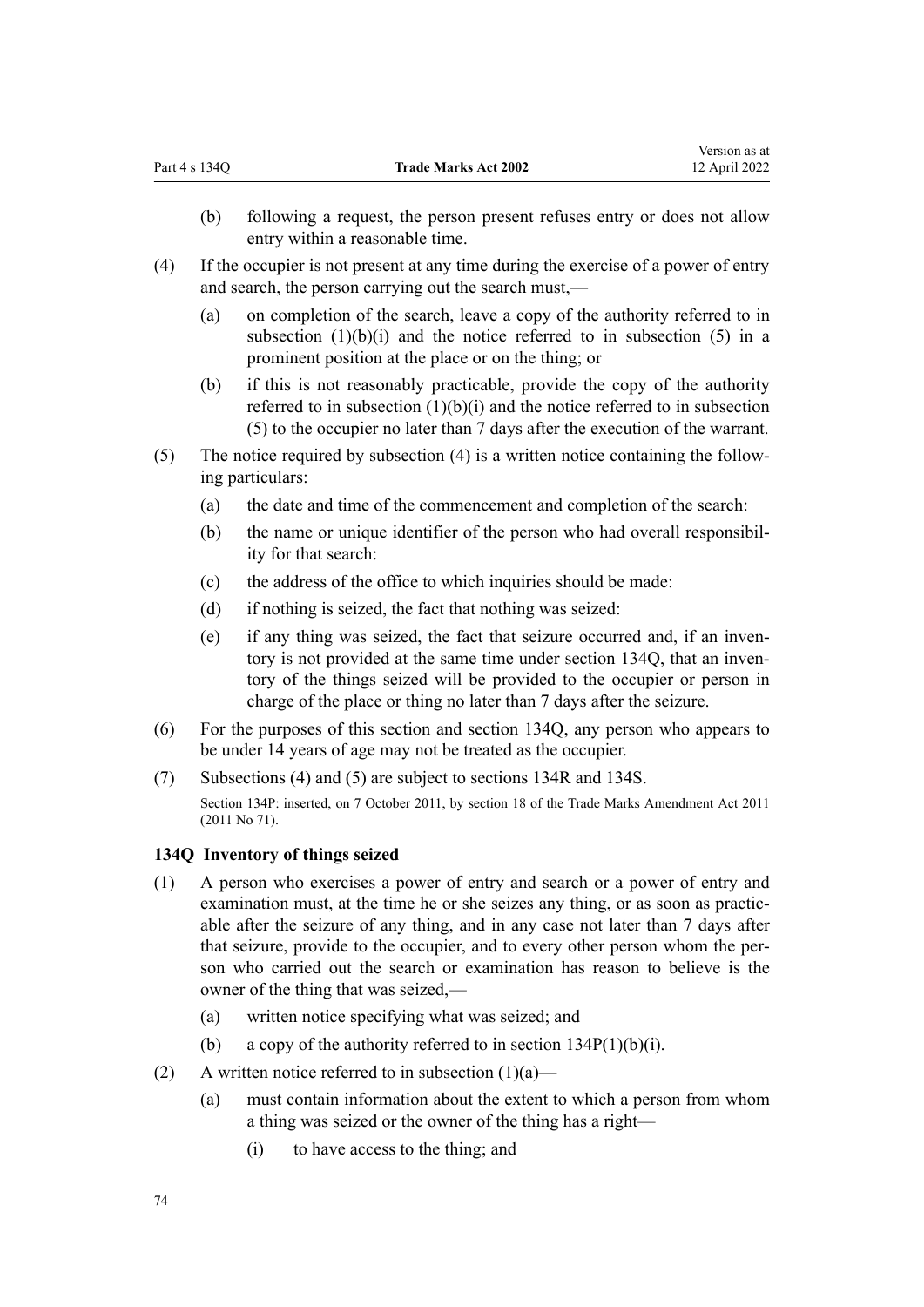- <span id="page-74-0"></span>(ii) to have access to any document relating to the application for a search warrant or the exercise of the power of entry and examination that led to the seizure; and
- (b) must contain information about the right to bring a claim that any privil‐ eged or confidential information has been seized; but
- (c) need not be provided to the occupier if the person who carries out the search or examination is satisfied that none of the things seized are owned by the occupier.
- (3) If the occupier is not present at the time of seizure, the written notice referred to in sub[section](#page-72-0)  $(1)(a)$  and a copy of the authority referred to in section  $134P(1)(b)(i)$  may be provided to the occupier by leaving the notice in a prominent position at the place or on the thing.
- (4) A person who exercises a power of entry and search or a power of entry and examination must make reasonable inquiries for the purposes of complying with subsections (1) and (2).
- (5) Subsection (1) is subject to subsections (2) and (3).
- (6) This section is subject to sections 134R and [134S.](#page-75-0)

Section 134Q: inserted, on 7 October 2011, by [section 18](http://legislation.govt.nz/pdflink.aspx?id=DLM2290055) of the Trade Marks Amendment Act 2011 (2011 No 71).

# **134R Compliance with certain provisions may be deferred in certain circumstances**

- (1) A person exercising a power of entry and search or a power of entry and exam‐ ination may apply to a District Court Judge for an order postponing the obligation to comply with [section 134P\(4\) or \(5\)](#page-72-0) (in the case of a power of entry and search) or [134Q](#page-73-0) on the grounds that compliance would—
	- (a) endanger the safety of any person; or
	- (b) prejudice ongoing investigations under this Act or exercises of the power of entry and search or the power of entry and examination on subsequent occasions.
- (2) An application may be made under subsection  $(1)$ ,—
	- (a) in the case of a search warrant, at the time of the initial application or until the expiry of 7 days after the warrant is finally executed; and
	- (b) in the case of the power of entry and examination, until the expiry of 7 days after the power of entry and examination is exercised.
- (3) On an application under subsection (1), the District Court Judge may make an order postponing for a specified period not exceeding 12 months the obligation to comply with [section 134P\(4\) or \(5\)](#page-72-0) or [134Q](#page-73-0), if the Judge is satisfied on either ground set out in subsection (1).

Section 134R: inserted, on 7 October 2011, by [section 18](http://legislation.govt.nz/pdflink.aspx?id=DLM2290055) of the Trade Marks Amendment Act 2011 (2011 No 71).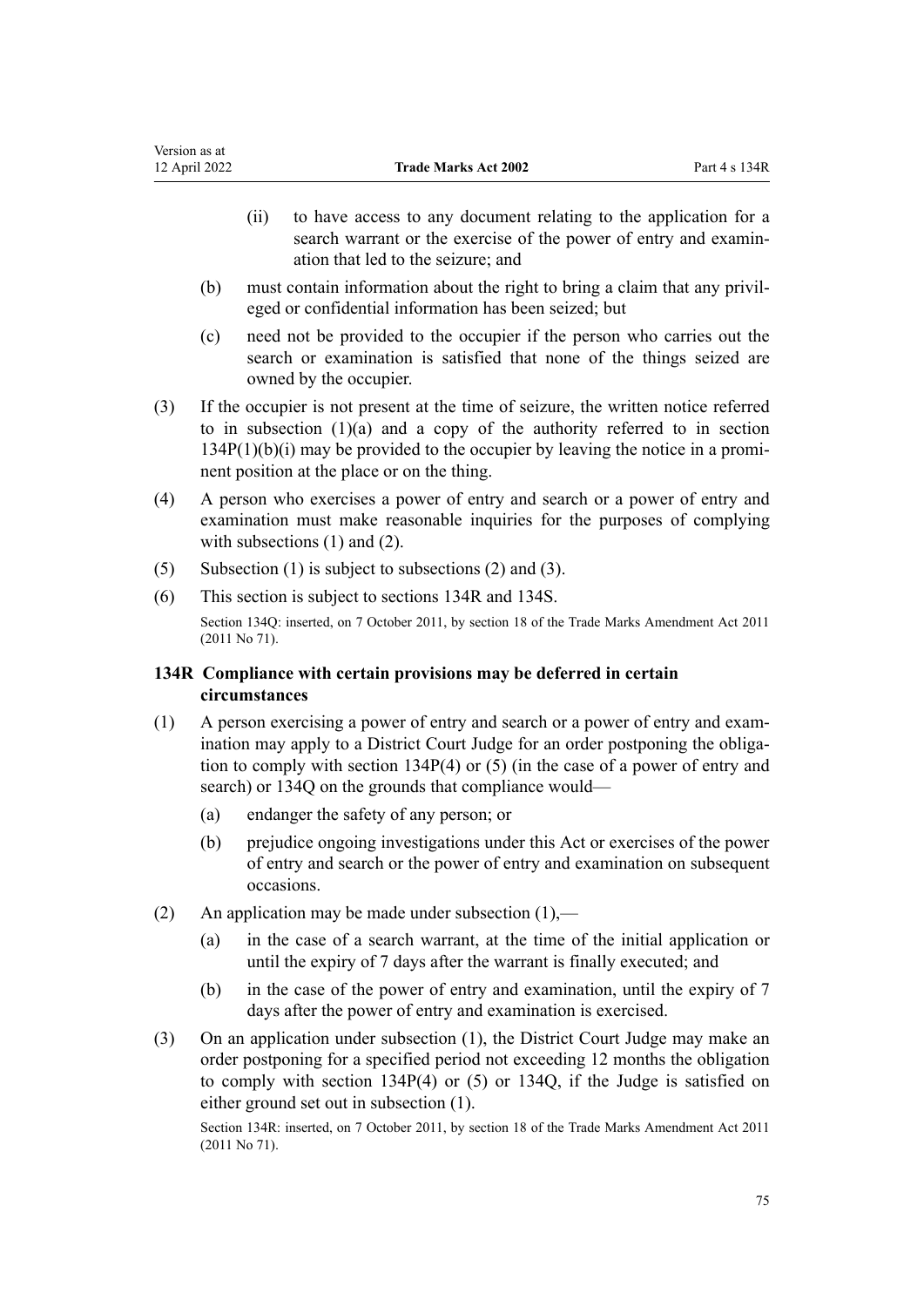# <span id="page-75-0"></span>**134S Further extension to, or dispensation from, obligation to comply with certain provisions**

- (1) A person who has obtained an order under [section 134R\(3\)](#page-74-0) may, before the expiry of that order, apply to a District Court Judge for a further order for postponement of, or dispensation from, the obligation to comply with [section](#page-72-0) [134P\(4\) or \(5\)](#page-72-0) or [134Q](#page-73-0) on the grounds set out i[n section 134R\(1\).](#page-74-0)
- (2) An application for a further postponement may only be made on 1 occasion.
- (3) On an application under subsection (1), the District Court Judge may postpone for a further specified period not exceeding 12 months, or order a permanent dispensation from, the obligation to comply with [section 134P\(4\) or \(5\)](#page-72-0) or [134Q,](#page-73-0) if the Judge is satisfied on either ground set out in [section 134R\(1\)](#page-74-0).
- (4) A District Court Judge may not grant, under subsection (3), any postponement of, or dispensation from, an obligation in respect of any thing that has been seized, unless the thing seized is a copy of any information taken or made.

Section 134S: inserted, on 7 October 2011, by [section 18](http://legislation.govt.nz/pdflink.aspx?id=DLM2290055) of the Trade Marks Amendment Act 2011 (2011 No 71).

## *Provisions relating to things seized*

Heading: inserted, on 7 October 2011, by [section 18](http://legislation.govt.nz/pdflink.aspx?id=DLM2290055) of the Trade Marks Amendment Act 2011 (2011 No 71).

## **134T Period things seized may be retained**

- (1) A thing seized under this Act may be retained by the Commissioner of Police or by the chief executive while it is required for the purposes of investigating or prosecuting an offence under this Act.
- (2) Subsection (1) is subject to—
	- (a) any order of the court under [section 134U;](#page-76-0) and
	- (b) [section 134W.](#page-77-0)
- (3) If a thing seized is no longer required for the purposes of investigating or pros‐ ecuting an offence under this Act, the Commissioner of Police or the chief executive must return it to the person he or she believes is entitled to it.
- (4) The Commissioner of Police or chief executive may apply to the court for an order for directions as to the disposal of the thing if—
	- (a) the person who is entitled to it cannot be found; or
	- (b) the Commissioner of Police or chief executive is in doubt about who is entitled to it.
- (5) On an application under subsection (4), the court may make such order con‐ cerning the disposal of the thing that it thinks appropriate in the circumstances. Section 134T: inserted, on 7 October 2011, by [section 18](http://legislation.govt.nz/pdflink.aspx?id=DLM2290055) of the Trade Marks Amendment Act 2011 (2011 No 71).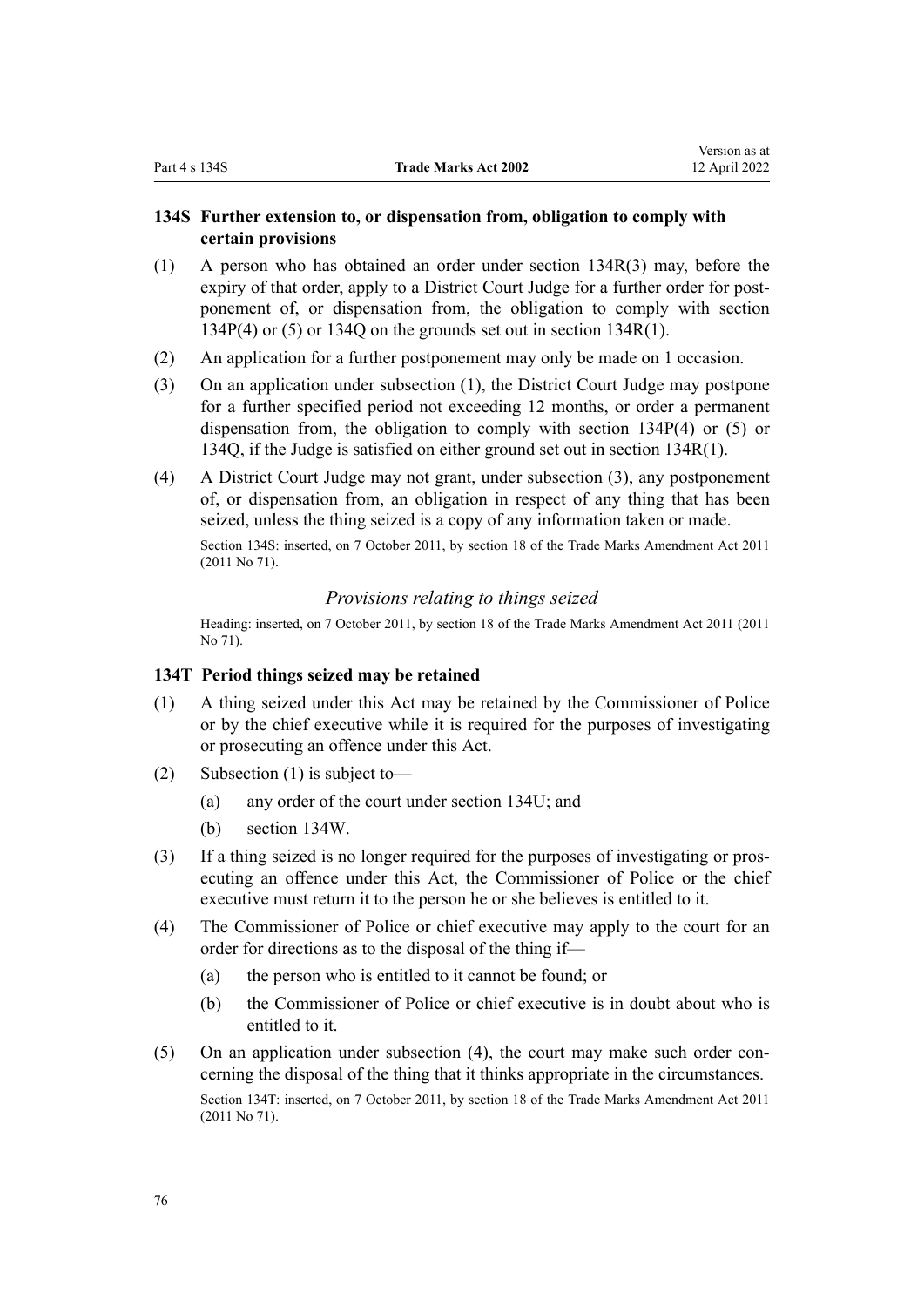# <span id="page-76-0"></span>**134U Application for order to return things seized**

- (1) A person who claims to be entitled to a thing seized may apply to the court for an order that the thing be delivered to him or her.
- (2) On an application under subsection (1), the court may make an order for deliv‐ ery of the thing to the applicant if it is satisfied—
	- (a) that the applicant is the person entitled to it; and
	- (b) that it would be contrary to the interests of justice for the thing to be retained, having regard to—
		- (i) the gravity of the alleged offence in respect of which the thing is being retained; and
		- (ii) any loss or damage to the applicant caused, or likely to be caused, by retention of the thing; and
		- (iii) the likely evidential value of the thing, having regard to any other evidence held by the Commissioner of Police or the chief executive, as the case may be; and
		- (iv) whether the evidential value of the thing can be adequately preserved by means other than its retention.

Section 134U: inserted, on 7 October 2011, by [section 18](http://legislation.govt.nz/pdflink.aspx?id=DLM2290055) of the Trade Marks Amendment Act 2011 (2011 No 71).

#### **134V Disposal of things seized**

- (1) In any proceedings for an offence relating to a thing seized, the court may, either at the trial or on an application, order—
	- (a) that the thing be delivered to the person who appears to the court to be entitled to it; or
	- (b) that the thing be destroyed or otherwise disposed of in the manner that the court thinks appropriate; or
	- (c) if a person is convicted of an offence to which the thing relates,—
		- (i) that the thing be forfeited to the trade mark owner; or
		- (ii) that the thing be destroyed or otherwise disposed of as the court directs at the expense of the convicted person.
- (2) In considering what order, if any, should be made under subsection  $(1)(c)(ii)$ , the court must consider the need to ensure that no infringing goods are dis‐ posed of in a manner that would adversely affect the owner of the registered trade mark.
- (3) If the court makes an order under subsection  $(1)(c)$ , it may order that the convicted person pay any reasonable costs incurred by the Commissioner of Police or chief executive in retaining the thing for the purpose of the proceedings.
- (4) If no order for delivery, forfeiture, destruction, or other disposal is made in respect of a thing seized and retained for the purpose of proceedings, it must,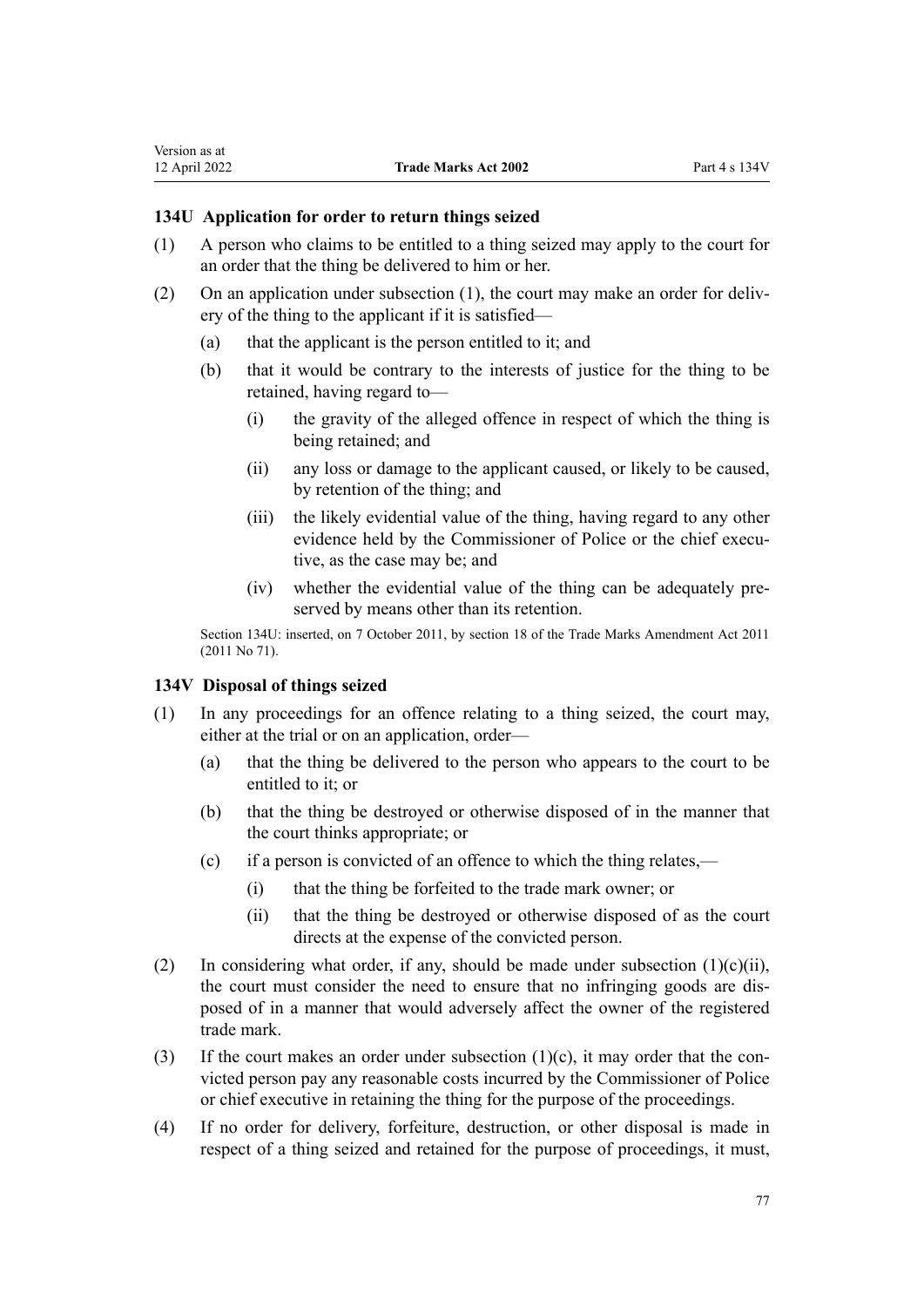<span id="page-77-0"></span>on completion of the proceedings, be returned by the Commissioner of Police or the chief executive to the person entitled to it.

- (5) The Commissioner of Police or chief executive may apply to the court for an order for directions as to the disposal of the thing if—
	- (a) the person who is entitled to it cannot be found; or
	- (b) the Commissioner of Police or chief executive is in doubt about who is entitled to it.
- (6) On an application under subsection  $(5)$ , the court may make any order concerning the disposal of the thing that it thinks appropriate in the circumstances.

Section 134V: inserted, on 7 October 2011, by [section 18](http://legislation.govt.nz/pdflink.aspx?id=DLM2290055) of the Trade Marks Amendment Act 2011 (2011 No 71).

## **134W Disposal of perishable things**

If, in the opinion of the Commissioner of Police or chief executive, a thing seized may rot, spoil, deteriorate, or otherwise perish, he or she may dispose of it in the way and at the price (if any) or the cost he or she may determine.

Section 134W: inserted, on 7 October 2011, by [section 18](http://legislation.govt.nz/pdflink.aspx?id=DLM2290055) of the Trade Marks Amendment Act 2011 (2011 No 71).

# *Other powers of enforcement officers*

Heading: inserted, on 7 October 2011, by [section 18](http://legislation.govt.nz/pdflink.aspx?id=DLM2290055) of the Trade Marks Amendment Act 2011 (2011 No 71).

# **134X Enforcement officer may apply for production order**

- (1) If an enforcement officer believes on reasonable grounds that a person has in his or her possession, custody, or control, 1 or more documents that are evidence of, or may be of significant relevance to the investigation of, an offence against any of [sections 120 to 124](#page-58-0), the enforcement officer may apply to a Dis‐ trict Court Judge for an order requiring the person to produce the documents for inspection by an enforcement officer.
- (2) An application by an enforcement officer for an order under subsection (1) must—
	- (a) be in writing; and
	- (b) be in the prescribed form (if any); and
	- (c) be made on oath; and
	- (d) set out, in reasonable detail, the grounds for the application; and
	- (e) provide details of the documents in respect of which the order is sought.

Section 134X: inserted, on 7 October 2011, by [section 18](http://legislation.govt.nz/pdflink.aspx?id=DLM2290055) of the Trade Marks Amendment Act 2011 (2011 No 71).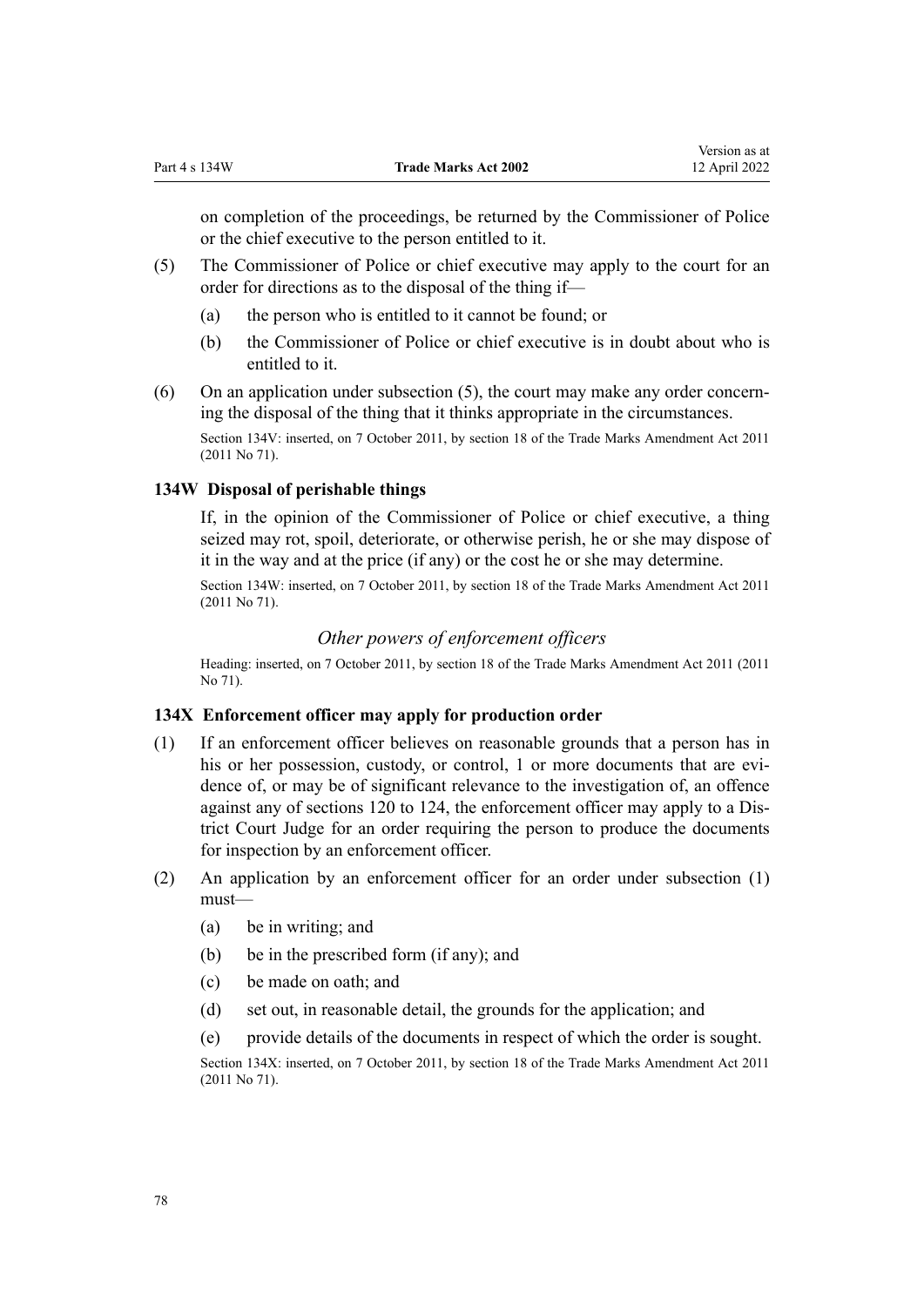# <span id="page-78-0"></span>**134Y Judge may order documents to be produced**

- (1) If an application is made under [section 134X](#page-77-0) and the District Court Judge is satisfied that there are reasonable grounds to believe that the person in respect of whom the order is sought has in that person's possession, custody, or con‐ trol, 1 or more documents that are evidence of, or may be of significant rele‐ vance to the investigation of, an offence against any of [sections 120 to 124](#page-58-0), the District Court Judge may order the person to produce those documents for inspection by an enforcement officer.
- (2) An order under subsection (1)—
	- (a) must be in the prescribed form (if any); and
	- (b) must specify—
		- (i) when the documents are to be produced for inspection; and
		- (ii) the place where the documents are to be produced for inspection; and
		- (iii) the enforcement officer to whom the documents are to be produced for inspection; and
	- (c) may be subject to any further terms and conditions the District Court Judge thinks fit.

Section 134Y: inserted, on 7 October 2011, by [section 18](http://legislation.govt.nz/pdflink.aspx?id=DLM2290055) of the Trade Marks Amendment Act 2011 (2011 No 71).

## **134Z Powers of enforcement officer to whom documents produced**

An enforcement officer to whom any document is produced for inspection under an order under section 134Y may do 1 or more of the following:

- (a) inspect the document:
- (b) take extracts from the document:
- (c) make copies of the document.

Section 134Z: inserted, on 7 October 2011, by [section 18](http://legislation.govt.nz/pdflink.aspx?id=DLM2290055) of the Trade Marks Amendment Act 2011 (2011 No 71).

# **134ZA Offence of failing to comply with order to produce documents**

- (1) No person may, without reasonable excuse, fail to comply with an order under section 134Y.
- (2) Every person who breaches subsection (1) commits an offence and is liable on conviction,—
	- (a) in the case of an individual, to imprisonment for a term not exceeding 6 months or a fine not exceeding \$10,000; and
	- (b) in the case of a body corporate, to a fine not exceeding \$50,000.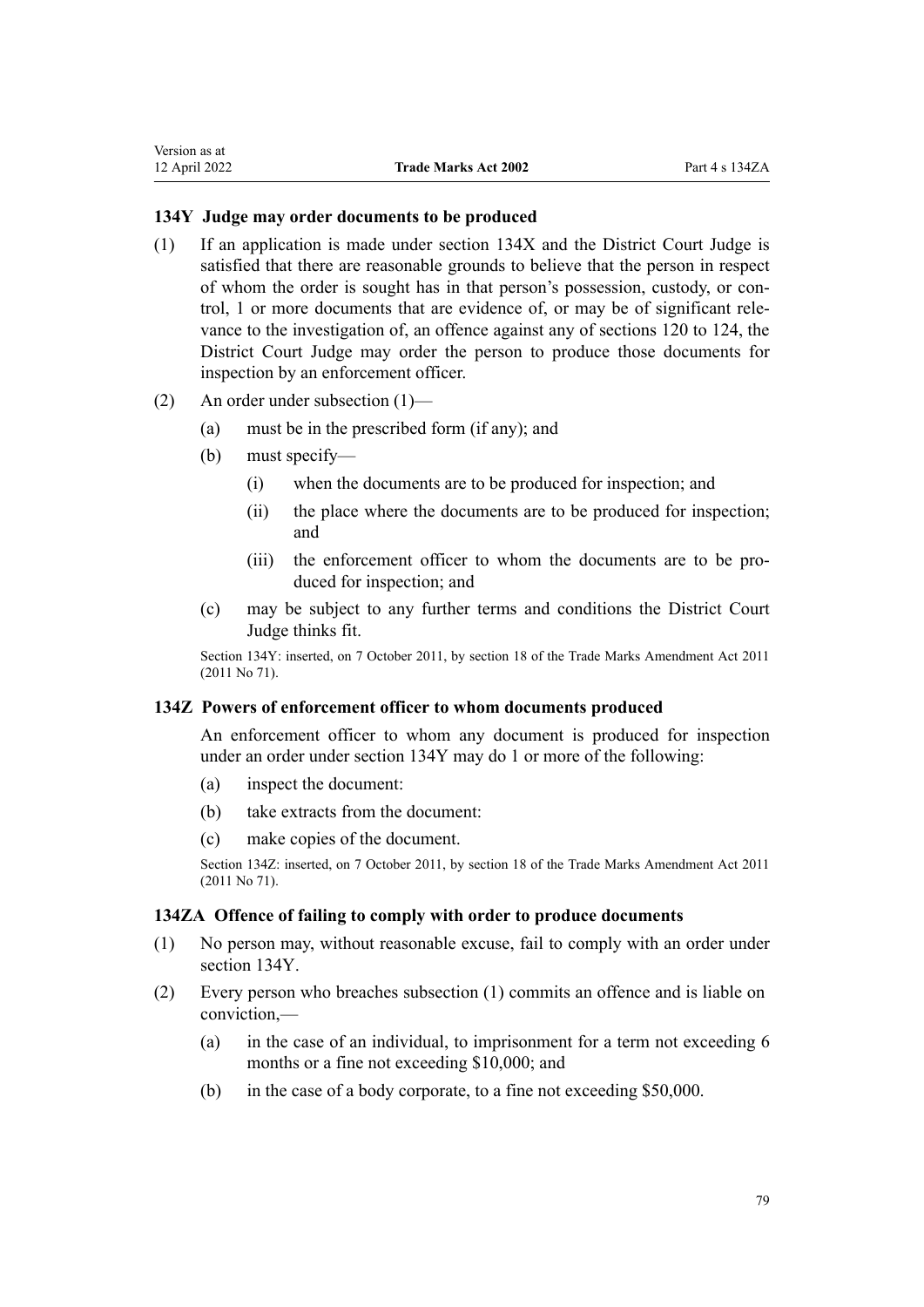Section 134ZA: inserted, on 7 October 2011, by [section 18](http://legislation.govt.nz/pdflink.aspx?id=DLM2290055) of the Trade Marks Amendment Act 2011 (2011 No 71).

Section 134ZA(2): amended, on 4 October 2013, by [regulation 3\(1\)](http://legislation.govt.nz/pdflink.aspx?id=DLM5642106) of the Criminal Procedure (Consequential Amendments) Regulations 2013 (SR 2013/409).

## *Powers of Police*

Heading: inserted, on 7 October 2011, by [section 18](http://legislation.govt.nz/pdflink.aspx?id=DLM2290055) of the Trade Marks Amendment Act 2011 (2011 No 71).

## **134ZB Powers of Police**

Every constable has all, and may exercise any, of the powers of an enforcement officer under this subpart.

Section 134ZB: inserted, on 7 October 2011, by [section 18](http://legislation.govt.nz/pdflink.aspx?id=DLM2290055) of the Trade Marks Amendment Act 2011 (2011 No 71).

## *Miscellaneous*

Heading: inserted, on 7 October 2011, by [section 18](http://legislation.govt.nz/pdflink.aspx?id=DLM2290055) of the Trade Marks Amendment Act 2011 (2011 No 71).

# **134ZC Privilege against self-incrimination**

- (1) An order under [section 134Y](#page-78-0) does not affect the privilege against self-incrimin‐ ation that an individual may have under [section 60](http://legislation.govt.nz/pdflink.aspx?id=DLM393672) of the Evidence Act 2006.
- (2) Any assertion of a privilege against self-incrimination must be based on [section](http://legislation.govt.nz/pdflink.aspx?id=DLM393672) [60](http://legislation.govt.nz/pdflink.aspx?id=DLM393672) of the Evidence Act 2006.
- (3) If any individual refuses to produce a document on the ground that it is a privil‐ eged communication under [section 60](http://legislation.govt.nz/pdflink.aspx?id=DLM393672) of the Evidence Act 2006, an enforcement officer or a constable may apply to a District Court Judge for an order determining whether the claim of privilege is valid; and, in respect of any such application, the individual must offer sufficient evidence to enable the District Court Judge to assess whether self-incrimination would be reasonably likely if the individual produced the document.
- (4) To avoid doubt, nothing in this section affects the application of [section 65](http://legislation.govt.nz/pdflink.aspx?id=DLM393677) of the Evidence Act 2006 (which relates to waiver of privilege) in respect of the privilege against self-incrimination that a person may have under [section 60](http://legislation.govt.nz/pdflink.aspx?id=DLM393672) of that Act.
- (5) [Section 63](http://legislation.govt.nz/pdflink.aspx?id=DLM393675) of the Evidence Act 2006 does not apply to an order made under [section 134Y](#page-78-0).

Section 134ZC: inserted, on 7 October 2011, by [section 18](http://legislation.govt.nz/pdflink.aspx?id=DLM2290055) of the Trade Marks Amendment Act 2011 (2011 No 71).

# **134ZD Other privileges**

(1) If, in a criminal proceeding, a person could assert a privilege under [section 54](http://legislation.govt.nz/pdflink.aspx?id=DLM393659) or [56](http://legislation.govt.nz/pdflink.aspx?id=DLM393663) of the Evidence Act 2006 in respect of a communication or information, that person has the same privilege for the purposes of an examination under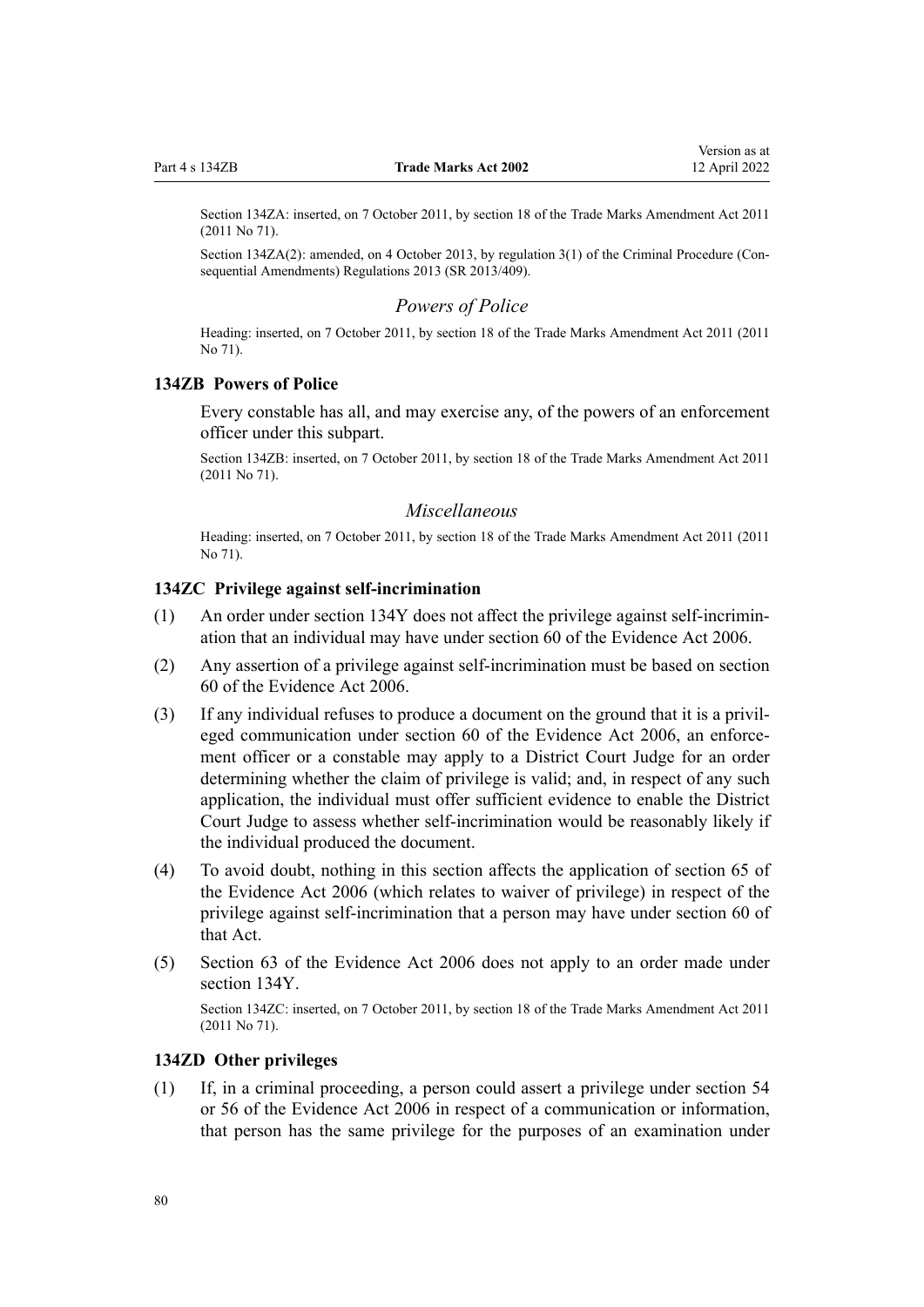[section 134D](#page-64-0), a search warrant issued under [section 134F](#page-66-0), and an order made under [section 134Y](#page-78-0).

- (2) Subsection (3) applies to documents that are books of account or accounting records referred to in [section 55\(1\)](http://legislation.govt.nz/pdflink.aspx?id=DLM393662) of the Evidence Act 2006.
- (3) The application, by subsection (1), of [section 54](http://legislation.govt.nz/pdflink.aspx?id=DLM393659) of the Evidence Act 2006 (which relates to the privilege for communications with legal advisers) does not prevent, limit, or affect—
	- (a) the issue or execution of a search warrant under [section 134F;](#page-66-0) or
	- (b) the making of an order under [section 134Y;](#page-78-0) or
	- (c) the admissibility, in a criminal proceeding under this Act, of any evidence that relates to the contents of a document to which this subsection applies obtained as a result of a search warrant issued under [section](#page-66-0) [134F](#page-66-0) or an order made under [section 134Y.](#page-78-0)
- (4) A person who has a privilege under this section has the right—
	- (a) to prevent the examination under [section 134D,](#page-64-0) or the search under a warrant issued under [section 134F](#page-66-0), or to refuse production under an order made under [section 134Y,](#page-78-0) of any communication or information to which the privilege would apply if it were sought to be disclosed in a criminal proceeding; and
	- (b) to require the return of any such communication or information if it is seized by a person exercising the power of examination under [section](#page-64-0) [134D](#page-64-0) or search under a warrant issued under [section 134F](#page-66-0) pending determination of the claim to privilege.
- $(5)$  If a person asserts a claim to privilege under this section in respect of any communication or information, an enforcement officer or a constable may apply to a District Court Judge for an order determining whether or not the claim to privilege is valid; and, for the purpose of determining any such application, the District Court Judge may require the communication or information to be pro‐ duced to him or her.
- (6) A District Court Judge may, on the application of an enforcement officer or a constable, disallow a privilege claimed under this section if the Judge is satisfied that the claim to privilege would, under [section 67\(1\)](http://legislation.govt.nz/pdflink.aspx?id=DLM393679) of the Evidence Act 2006, be disallowed in a proceeding.
- (7) [Section 65](http://legislation.govt.nz/pdflink.aspx?id=DLM393677) of the Evidence Act 2006 (which relates to waiver of privilege) applies in respect of any privilege under this section. Section 134ZD: inserted, on 7 October 2011, by [section 18](http://legislation.govt.nz/pdflink.aspx?id=DLM2290055) of the Trade Marks Amendment Act 2011 (2011 No 71).

## **134ZE Disclosure of information**

(1) The chief executive (or any employee of the Ministry authorised in that behalf), the chief executive of the New Zealand Customs Service (or any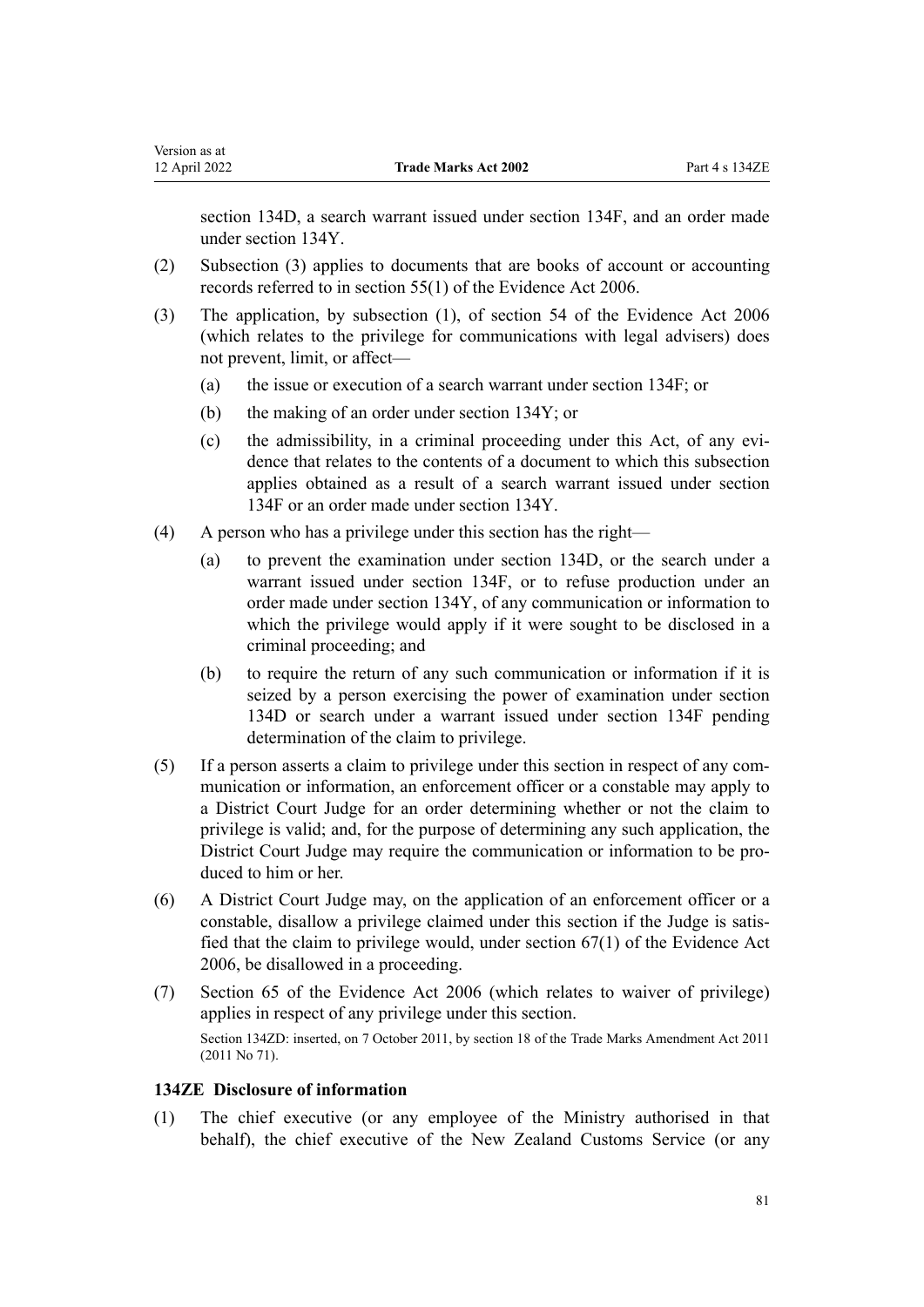employee of the New Zealand Customs Service authorised in that behalf), and the Commissioner of Police (or any constable authorised in that behalf) may disclose information to each other, on request, for the purpose of investigating and prosecuting offences under this Act.

- (2) Information obtained under subsection (1) must not be disclosed except—
	- (a) to the persons authorised under that subsection; or
	- (b) for the purpose of any proceedings that have been commenced or that are reasonably in contemplation and that are connected with a matter in relation to which those persons perform their duties.
- (3) No obligation as to secrecy or other restriction on the disclosure of information imposed by any enactment or otherwise prevents a disclosure under this section.

Section 134ZE: inserted, on 7 October 2011, by [section 18](http://legislation.govt.nz/pdflink.aspx?id=DLM2290055) of the Trade Marks Amendment Act 2011 (2011 No 71).

# **134ZF No liability if functions performed or powers exercised in good faith**

- (1) This section applies to—
	- (a) an enforcement officer:
	- (b) a person who assists an enforcement officer or a constable under this subpart:
	- (c) a constable who exercises any power of an enforcement officer under this subpart.
- (2) No person to whom this section applies is liable for any act done or omitted to be done by the person in the performance or intended performance of his or her functions or the exercise or intended exercise of his or her powers under this Act if the person acted—
	- (a) in good faith; and
	- (b) in a reasonable manner; and
	- (c) in the reasonably held belief that the prerequisites for the performance of any function or the exercise of any power had been satisfied.

Section 134ZF: inserted, on 7 October 2011, by [section 18](http://legislation.govt.nz/pdflink.aspx?id=DLM2290055) of the Trade Marks Amendment Act 2011 (2011 No 71).

# Subpart 3—Border protection measures

#### *Interpretation*

# **135 Interpretation**

In this subpart and [section 204](#page-118-0), unless the context otherwise requires,—

**accepted notice** means a notice given under [section 137](#page-84-0) that has been accepted by the chief executive under [section 139](#page-85-0)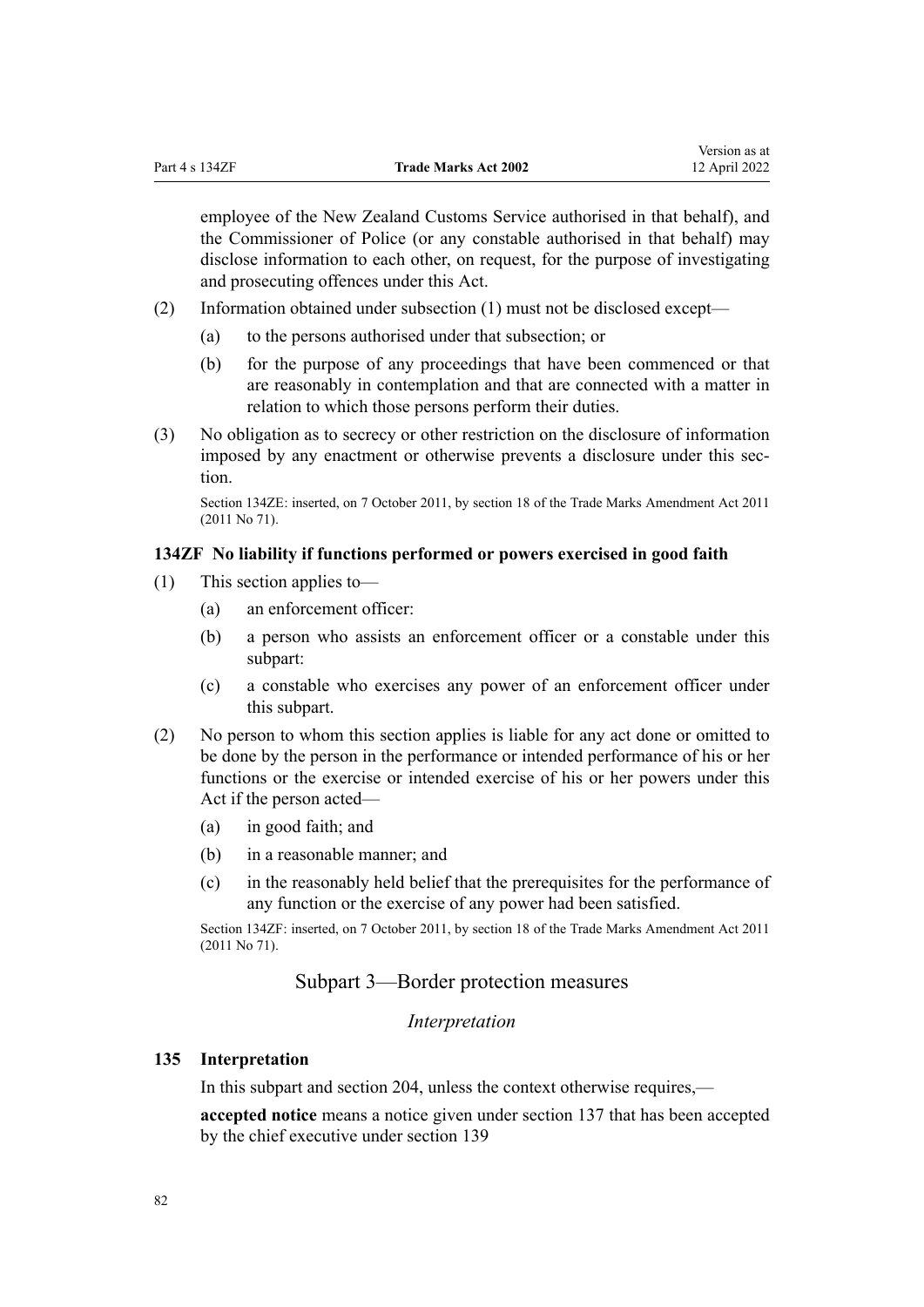**chief executive** has the same meaning as in [section 5\(1\)](http://legislation.govt.nz/pdflink.aspx?id=DLM7038971) of the Customs and Excise Act 2018

**claimant** means a person who gives a notice under [section 137](#page-84-0)

**control of the Customs** is to be read in accordance with the definition of sub‐ ject to the control of Customs in [section 6](http://legislation.govt.nz/pdflink.aspx?id=DLM7039191) of the Customs and Excise Act 2018

**counterfeit goods** means, in relation to a registered trade mark, infringing goods that bear a sign—

- (a) that is identical with the registered trade mark and that is used in relation to any goods in respect of which the trade mark is registered; or
- (b) that is similar to the registered trade mark and that is used in relation to any goods in respect of which the trade mark is registered, if use of the sign would be likely to deceive

**Customs** means the New Zealand Customs Service

**Customs officer** has the same meaning as in [section 5\(1\)](http://legislation.govt.nz/pdflink.aspx?id=DLM7038971) of the Customs and Excise Act 2018

**exporter** has the same meaning as in [section 2\(1\)](http://legislation.govt.nz/pdflink.aspx?id=DLM377342) of the Customs and Excise Act 1996

**importer** has the same meaning as in [section 2\(1\)](http://legislation.govt.nz/pdflink.aspx?id=DLM377342) of the Customs and Excise Act 1996

**infringing sign** means a sign that is—

- (a) identical with a trade mark in respect of which a notice has been given under [section 137](#page-84-0) and is used on or in physical relation to goods that are identical with goods in respect of which the trade mark is registered; or
- (b) identical with such a trade mark and is used on or in physical relation to goods that are similar to goods in respect of which the trade mark is registered, if that use would be likely to deceive or confuse; or
- (c) similar to such a trade mark and is used on or in physical relation to goods that are identical with or similar to goods in respect of which the trade mark is registered, if such use would be likely to deceive or con‐ fuse

specified goods means goods imported, or to be exported, other than for private and domestic use.

Section 135 **accepted notice**: inserted, on 16 September 2011, by [section 19](http://legislation.govt.nz/pdflink.aspx?id=DLM2290099) of the Trade Marks Amendment Act 2011 (2011 No 71).

Section 135 **chief executive**: amended, on 1 October 2018, by [section 443\(3\)](http://legislation.govt.nz/pdflink.aspx?id=DLM7039957) of the Customs and Excise Act 2018 (2018 No 4).

Section 135 **control of the Customs**: amended, on 1 October 2018, by [section 443\(3\)](http://legislation.govt.nz/pdflink.aspx?id=DLM7039957) of the Customs and Excise Act 2018 (2018 No 4).

Section 135 **counterfeit goods**: inserted, on 30 December 2018, by [section 95](http://legislation.govt.nz/pdflink.aspx?id=DLM6838430) of the Comprehensive and Progressive Agreement for Trans-Pacific Partnership Amendment Act 2018 (2016 No 90).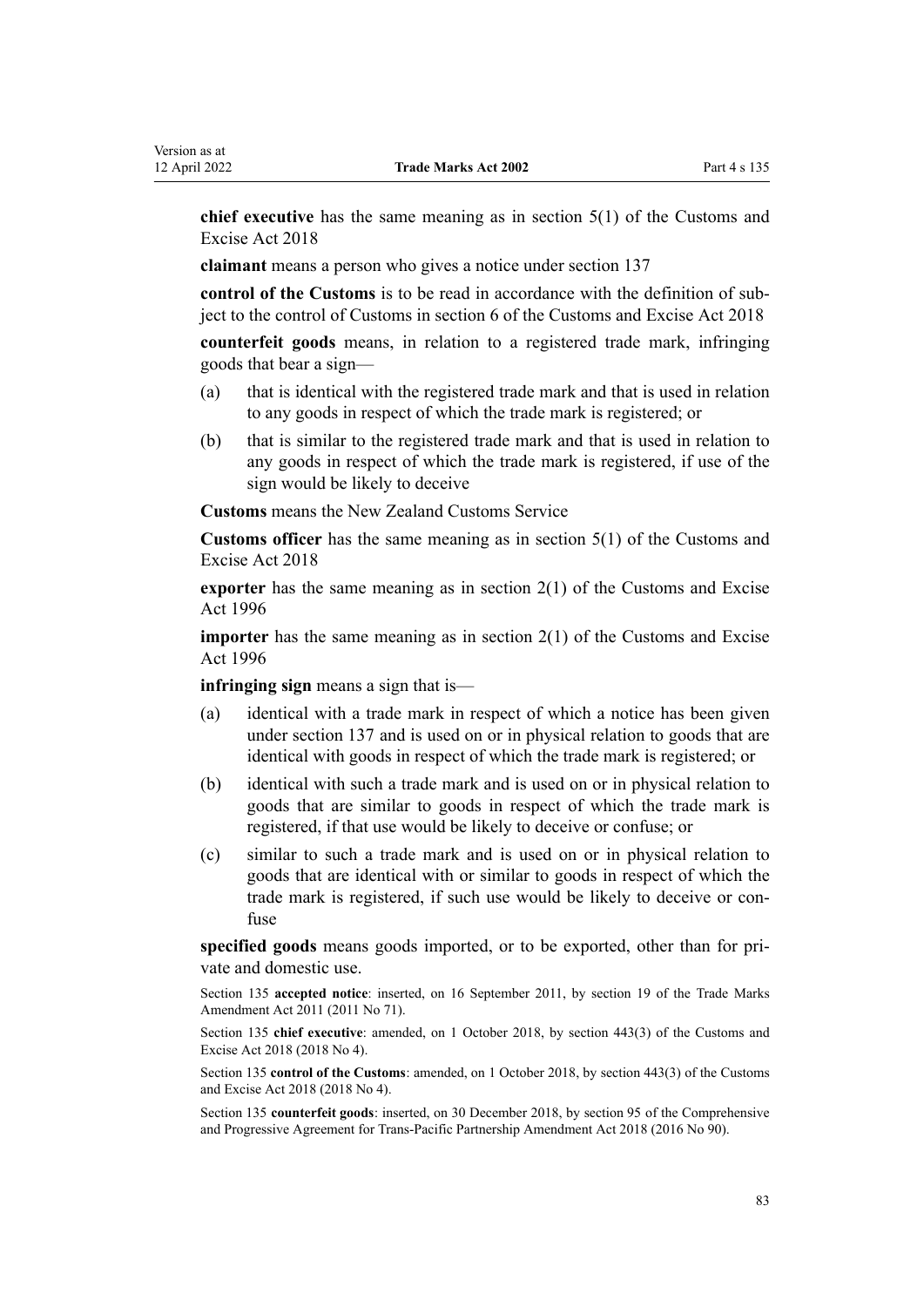<span id="page-83-0"></span>Section 135 **Customs**: inserted, on 16 September 2011, by [section 19](http://legislation.govt.nz/pdflink.aspx?id=DLM2290099) of the Trade Marks Amendment Act 2011 (2011 No 71).

Section 135 **Customs officer**: amended, on 1 October 2018, by [section 443\(3\)](http://legislation.govt.nz/pdflink.aspx?id=DLM7039957) of the Customs and Excise Act 2018 (2018 No 4).

Section 135 **exporter**: inserted, on 30 December 2018, by [section 95](http://legislation.govt.nz/pdflink.aspx?id=DLM6838430) of the Comprehensive and Progressive Agreement for Trans-Pacific Partnership Amendment Act 2018 (2016 No 90).

Section 135 **importer**: inserted, on 30 December 2018, by [section 95](http://legislation.govt.nz/pdflink.aspx?id=DLM6838430) of the Comprehensive and Progressive Agreement for Trans-Pacific Partnership Amendment Act 2018 (2016 No 90).

Section 135 **specified goods**: inserted, on 30 December 2018, by [section 95](http://legislation.govt.nz/pdflink.aspx?id=DLM6838430) of the Comprehensive and Progressive Agreement for Trans-Pacific Partnership Amendment Act 2018 (2016 No 90).

# *Detention of goods suspected of bearing infringing sign*

Heading: inserted, on 30 December 2018, by [section 96](http://legislation.govt.nz/pdflink.aspx?id=DLM6838439) of the Comprehensive and Progressive Agreement for Trans-Pacific Partnership Amendment Act 2018 (2016 No 90).

# **135A Detention of goods suspected of bearing infringing sign**

- (1) Any goods in the control of the Customs may be detained in the custody of the chief executive or a Customs officer if a Customs officer has reasonable cause to suspect that the goods are goods on or in physical relation to which an infringing sign is used.
- (2) The chief executive must, as soon as is reasonably practicable after the goods are detained, take reasonable steps to notify the detention to—
	- (a) the owner of the trade mark (to enable that person to consider whether to give a notice under [section 137\)](#page-84-0); and
	- (b) the importer or exporter from whom the goods have been detained, if that person is identified but was not present when the detention took place.
- (3) The detention of any goods under subsection (1) is not rendered illegal by a failure to serve notice under subsection (2)(a) or (b).

Section 135A: inserted, on 30 December 2018, by [section 96](http://legislation.govt.nz/pdflink.aspx?id=DLM6838439) of the Comprehensive and Progressive Agreement for Trans-Pacific Partnership Amendment Act 2018 (2016 No 90).

#### **135B Release of goods**

- (1) The goods are no longer detained under section  $135A(1)$  if—
	- (a) no notice under [section 137](#page-84-0) is given in respect of the goods within 3 working days after the date on which notice was given under section  $135A(2)(a)$ ; or
	- (b) a notice under [section 137](#page-84-0) is given in respect of the goods within 3 working days after the date on which notice was given under section  $135A(2)(a)$  and—
		- (i) the notice given under [section 137](#page-84-0) is subsequently accepted under [section 139](#page-85-0) and the goods are subsequently detained under [section](#page-89-0) [149](#page-89-0); or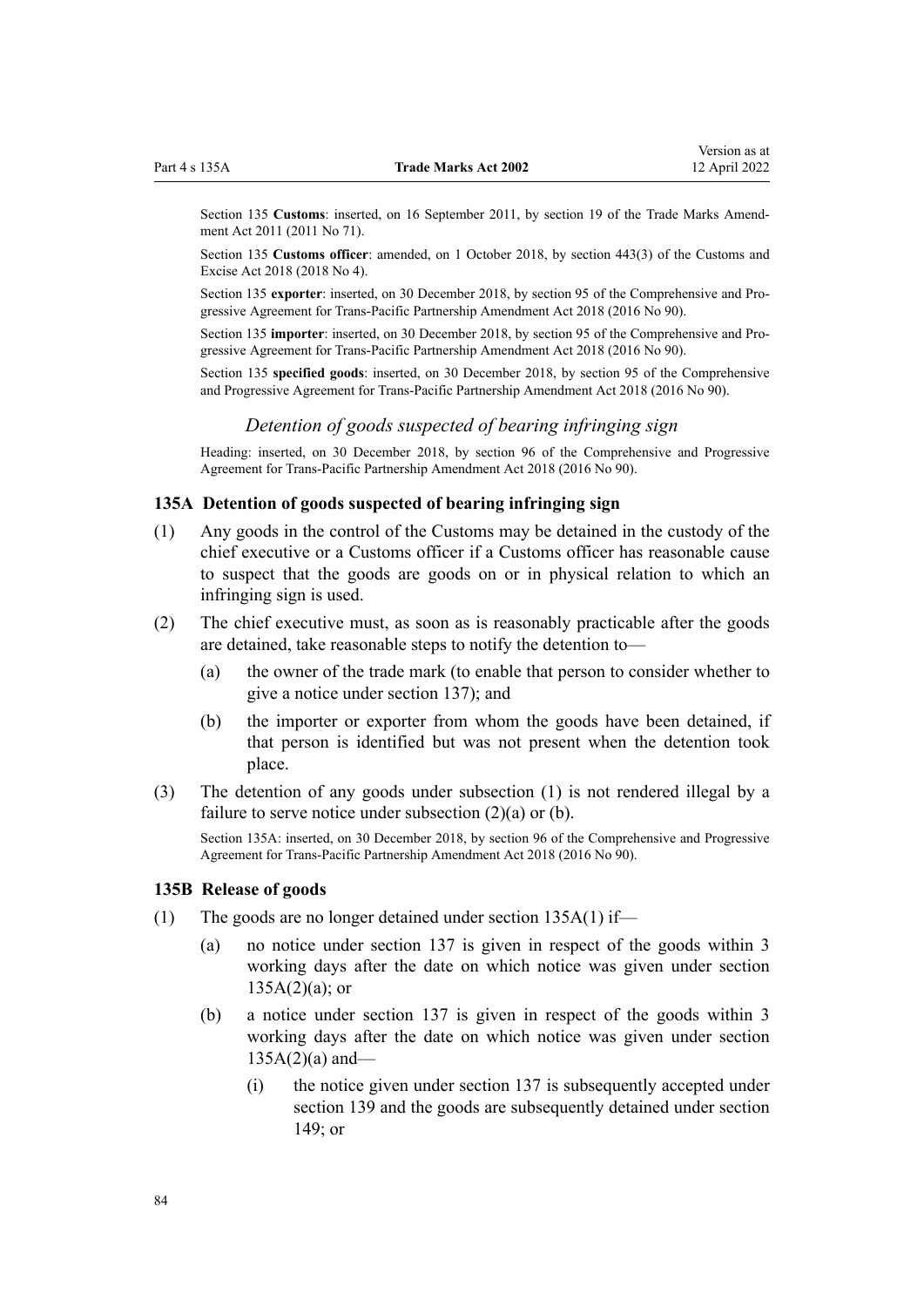- <span id="page-84-0"></span>(ii) the notice given under section 137 is subsequently declined under [section 139;](#page-85-0) or
- (c) the chief executive considers that it is not reasonably practicable for notice to be given under [section 135A\(2\)\(a\)](#page-83-0); or
- (d) the chief executive considers that there is no longer a reason to detain the goods.
- (2) The chief executive must release any goods no longer detained under [section](#page-83-0) [135A\(1\)](#page-83-0) to the person entitled to them.
- (3) However, the chief executive may release goods under subsection (2) only if the goods are not detained under [section 149](#page-89-0) and if—
	- (a) every legal requirement as to the importation or exportation of the goods is satisfied; and
	- (b) every requirement made under any regulations that require the deposit of a security is satisfied; and
	- (c) the release of the goods is not contrary to law.

Section 135B: inserted, on 30 December 2018, by [section 96](http://legislation.govt.nz/pdflink.aspx?id=DLM6838439) of the Comprehensive and Progressive Agreement for Trans-Pacific Partnership Amendment Act 2018 (2016 No 90).

# *Notice of infringing sign*

# **136 Application of sections 137 to 141**

Nothing in sections 137 to 141 applies in relation to any infringing sign that has been applied to goods that are put on the market anywhere in the world under any 1 or more of the circumstances referred to in section  $97A(1)(a)$  to [\(c\).](#page-52-0)

Section 136: replaced, on 16 September 2011, by [section 20](http://legislation.govt.nz/pdflink.aspx?id=DLM2353611) of the Trade Marks Amendment Act 2011 (2011 No 71).

#### **137 Notice may be given to chief executive**

A person who is the owner of a registered trade mark may give a notice in writ‐ ing to the chief executive that—

- (a) claims that he or she is the owner of a trade mark that is registered in respect of the goods specified in the notice; and
- (b) requests the chief executive to detain any goods, on or in physical rela‐ tion to which an infringing sign is used, that are, or at any time come into, the control of the Customs.

Compare: 1953 No 66 s 54B(1)

#### **138 Contents of notice**

- (1) A notice under section 137 must—
	- (a) contain particulars in support of the request as may be prescribed; and
	- (b) specify the period for which the notice is to be in force.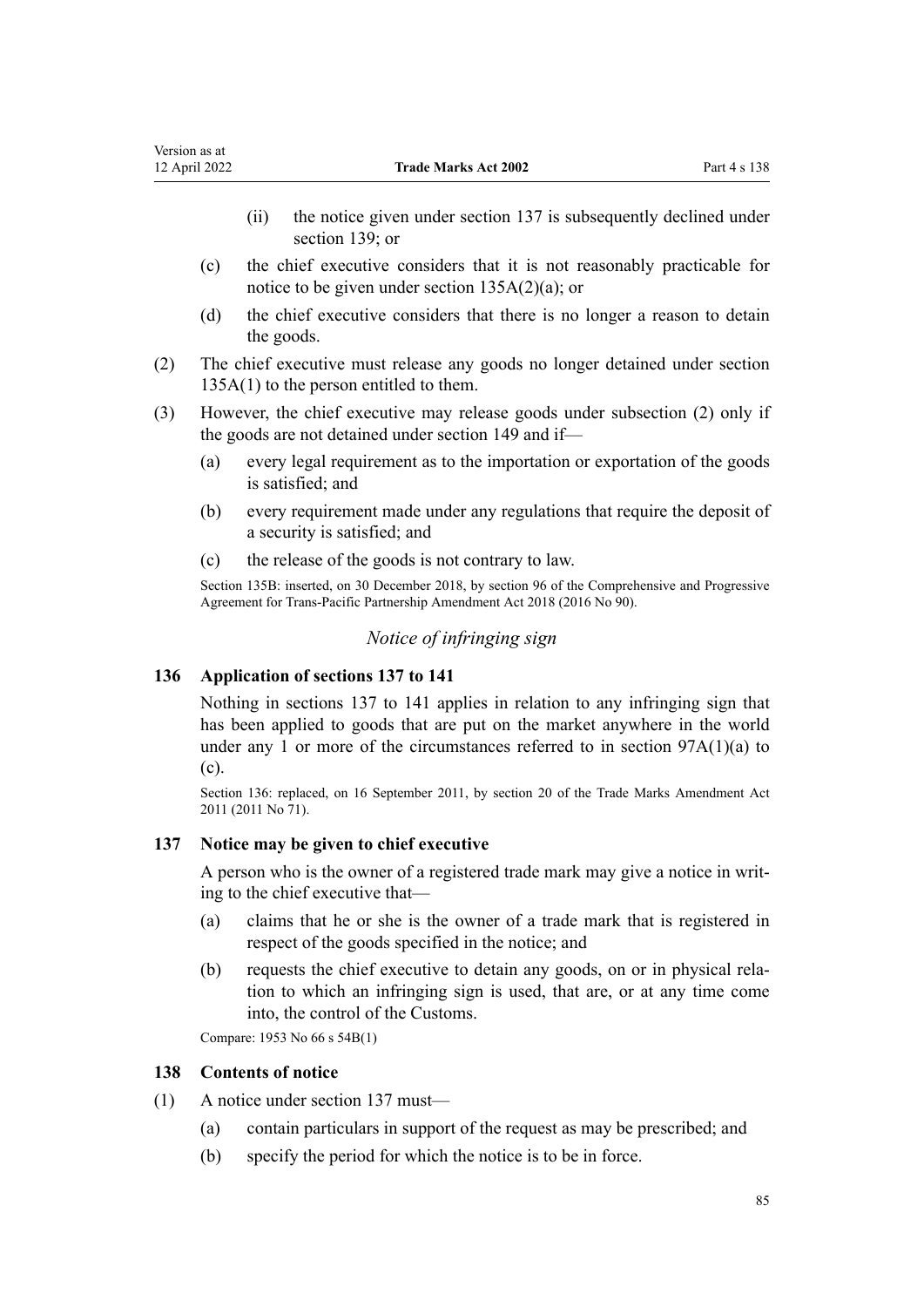- <span id="page-85-0"></span>(2) The period referred to in subsection  $(1)(b)$  must be—
	- (a) not longer than 5 years from the date of the notice; or
	- (b) if the registration of the trade mark to which the notice relates will expire within the period of 5 years from the date of the notice, not longer than the period for which the current registration will last.

Compare: 1953 No 66 s 54B(2)

### **139 Chief executive must accept or decline notice**

The chief executive must, in relation to any notice given under [section 137](#page-84-0),—

- (a) either—
	- (i) accept the notice if the claimant and the notice given by the claim‐ ant comply with the requirements of this section and any regulations; or
	- (ii) decline the notice if the claimant or the notice given by the claim‐ ant does not comply with the requirements of this section and any regulations; and
- (b) within a reasonable period of receiving the notice, advise the claimant whether the notice has been accepted or declined.

Compare: 1953 No 66 s 54B(3)

## **139A Chief executive may suspend accepted notice**

- (1) The chief executive may suspend an accepted notice if the chief executive is satisfied that—
	- (a) the information held in respect of the accepted notice is not correct or is no longer current; or
	- (b) there has been a failure to comply with a requirement concerning the giving of security or indemnity or both; or
	- (c) there has been a failure to comply with an obligation under an indemnity given for an amount in respect of the accepted notice.
- (2) Before suspending an accepted notice, the chief executive must—
	- (a) give written advice of the chief executive's intention to suspend the accepted notice to—
		- (i) the person who gave the notice under [section 137;](#page-84-0) or
		- (ii) if the chief executive has received notification of an assignment or transmission of the trade mark to which the notice relates, the per‐ son notified as the current owner of the trade mark; and
	- (b) include in or with the advice a statement of the chief executive's reasons; and
	- (c) give the person to whom the advice is given not less than 20 working days to respond; and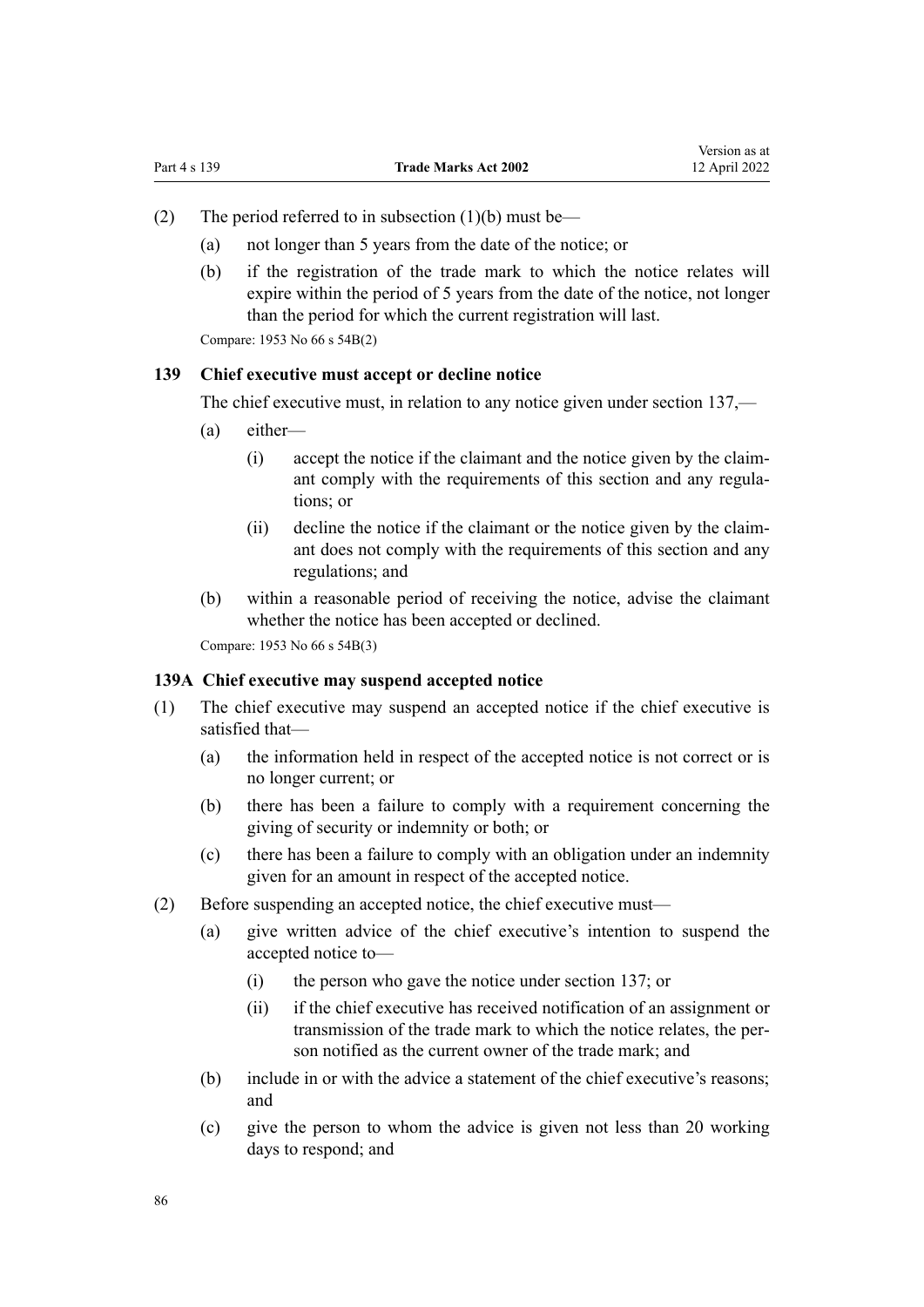- (d) consider any response made by that person to the chief executive within the time allowed.
- (3) The written advice under subsection (2) may be given—
	- (a) by delivering it to that person; or
	- (b) by posting it to the most recent address for that person that has been notified to the chief executive; or
	- (c) by emailing it to the person at an email address that is used by the per‐ son.
- (4) In the absence of proof to the contrary, written advice that is emailed to a per‐ son must be treated as received by the person on the second working day after the date on which it is emailed, and, in proving that the advice was emailed, it is sufficient to prove that the advice was properly addressed and sent to the email address.

Section 139A: inserted, on 16 September 2011, by [section 21](http://legislation.govt.nz/pdflink.aspx?id=DLM2290104) of the Trade Marks Amendment Act 2011 (2011 No 71).

Section 139A(3)(b): amended, on 16 December 2017, by [section 77\(1\)](http://legislation.govt.nz/pdflink.aspx?id=DLM6962240) of the Electronic Interactions Reform Act 2017 (2017 No 50).

Section 139A(3)(c): inserted, on 16 December 2017, by [section 77\(2\)](http://legislation.govt.nz/pdflink.aspx?id=DLM6962240) of the Electronic Interactions Reform Act 2017 (2017 No 50).

Section 139A(4): inserted, on 16 December 2017, by [section 77\(3\)](http://legislation.govt.nz/pdflink.aspx?id=DLM6962240) of the Electronic Interactions Reform Act 2017 (2017 No 50).

#### **139B Notice of suspension**

- $(1)$  If the chief executive decides to suspend an accepted notice, the chief executive must give written notice of the suspension to the person referred to in sec[tion 139A\(2\)\(a\).](#page-85-0)
- (2) The notice of suspension may be given—
	- (a) by delivering it to that person; or
	- (b) by posting it to the most recent address for that person that has been notified to the chief executive; or
	- (c) by emailing it to the person at an email address that is used by the per‐ son.
- (3) In the absence of proof to the contrary, a notice of suspension that is emailed to a person must be treated as received by the person on the second working day after the date on which it is emailed, and, in proving that the notice was emailed, it is sufficient to prove that the notice was properly addressed and sent to the email address.

Section 139B: inserted, on 16 September 2011, by [section 21](http://legislation.govt.nz/pdflink.aspx?id=DLM2290104) of the Trade Marks Amendment Act 2011 (2011 No 71).

Section 139B(2)(b): amended, on 16 December 2017, by [section 78\(1\)](http://legislation.govt.nz/pdflink.aspx?id=DLM6962241) of the Electronic Interactions Reform Act 2017 (2017 No 50).

Section 139B(2)(c): inserted, on 16 December 2017, by [section 78\(2\)](http://legislation.govt.nz/pdflink.aspx?id=DLM6962241) of the Electronic Interactions Reform Act 2017 (2017 No 50).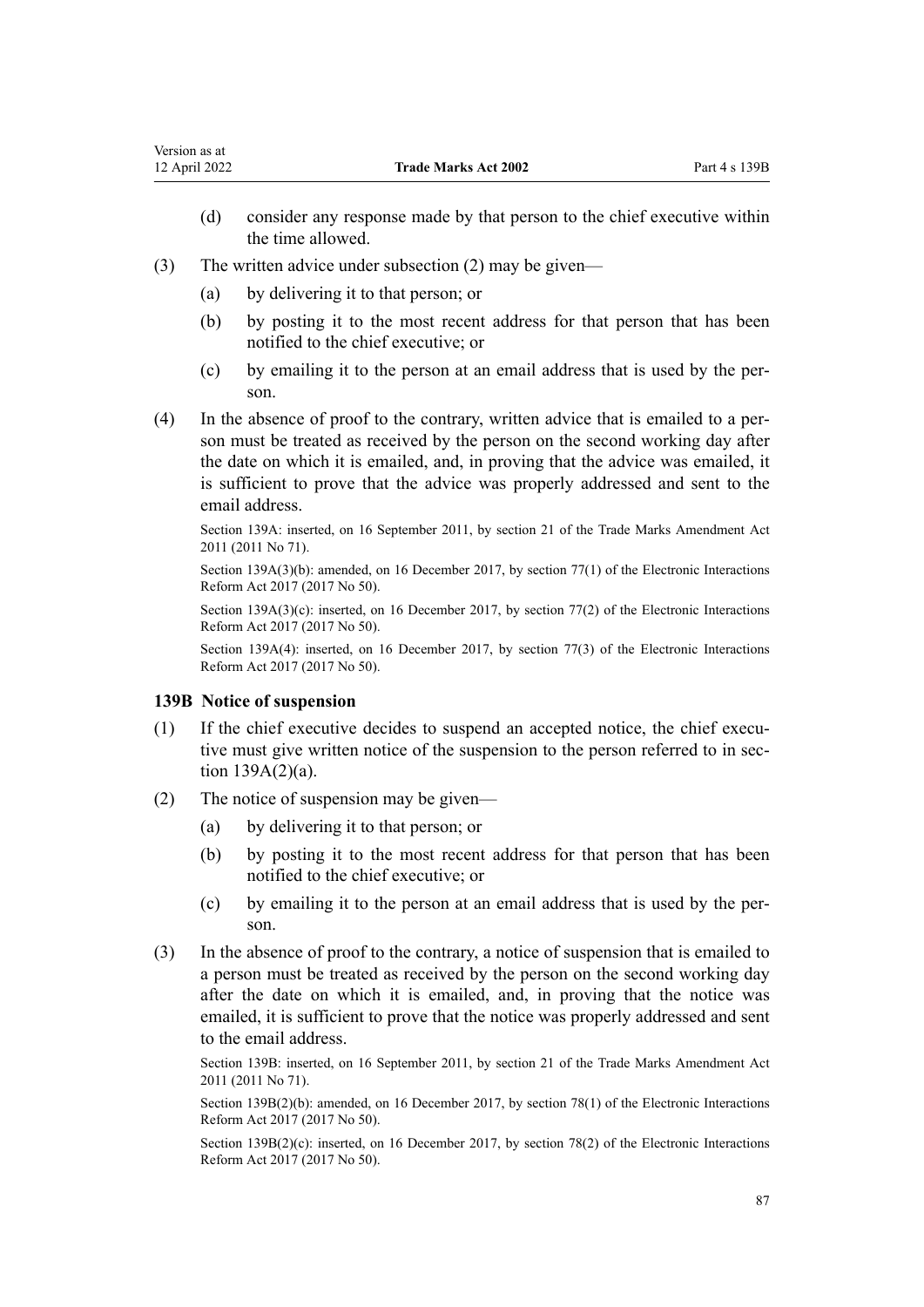<span id="page-87-0"></span>Section 139B(3): inserted, on 16 December 2017, by [section 78\(3\)](http://legislation.govt.nz/pdflink.aspx?id=DLM6962241) of the Electronic Interactions Reform Act 2017 (2017 No 50).

## **139C Chief executive may reinstate accepted notice**

The chief executive may reinstate an accepted notice suspended under [section](#page-85-0) [139A](#page-85-0) if the chief executive is satisfied that the grounds for the suspension no longer apply.

Section 139C: inserted, on 16 September 2011, by [section 21](http://legislation.govt.nz/pdflink.aspx?id=DLM2290104) of the Trade Marks Amendment Act 2011 (2011 No 71).

#### **140 Duration of accepted notice**

- (1) An accepted notice remains in force for the period specified in the notice unless—
	- (a) it is revoked by the claimant by notice in writing; or
	- (b) the court orders, in proceedings under [section 153](#page-90-0), that the notice be dis‐ charged; or
	- (c) registration of the trade mark to which the notice relates has been cancel‐ led, revoked, declared invalid, or has expired.
- (2) However, an accepted notice is not in force during the period of any suspension under [section 139A](#page-85-0).

Section 140: replaced, on 16 September 2011, by [section 22](http://legislation.govt.nz/pdflink.aspx?id=DLM2290108) of the Trade Marks Amendment Act 2011 (2011 No 71).

#### **141 Licensee may require notice**

- (1) Subject to agreement between a licensee of a registered trade mark and the owner of the trade mark, a licensee is entitled to require the owner to give notice under [section 137](#page-84-0) in relation to the trade mark.
- (2) If the owner refuses or neglects to do so within 2 months of being so required, the licensee may give notice under that subsection as if he or she were the owner.

Compare: 1953 No 66 s 54B(6)

# *Investigation where notice of infringing sign*

# **142 Application of sections 143 to 146**

Sections 143 to 146 apply only to specified goods.

Compare: 1953 No 66 s 54C(4)

Section 142: replaced, on 30 December 2018, by [section 97](http://legislation.govt.nz/pdflink.aspx?id=DLM6838443) of the Comprehensive and Progressive Agreement for Trans-Pacific Partnership Amendment Act 2018 (2016 No 90).

#### **143 Determination to conduct investigation**

The chief executive may conduct an investigation in order to establish whether or not the goods appear to be goods to which the notice relates if—

(a) a notice that has been accepted under [section 139](#page-85-0) is in force; and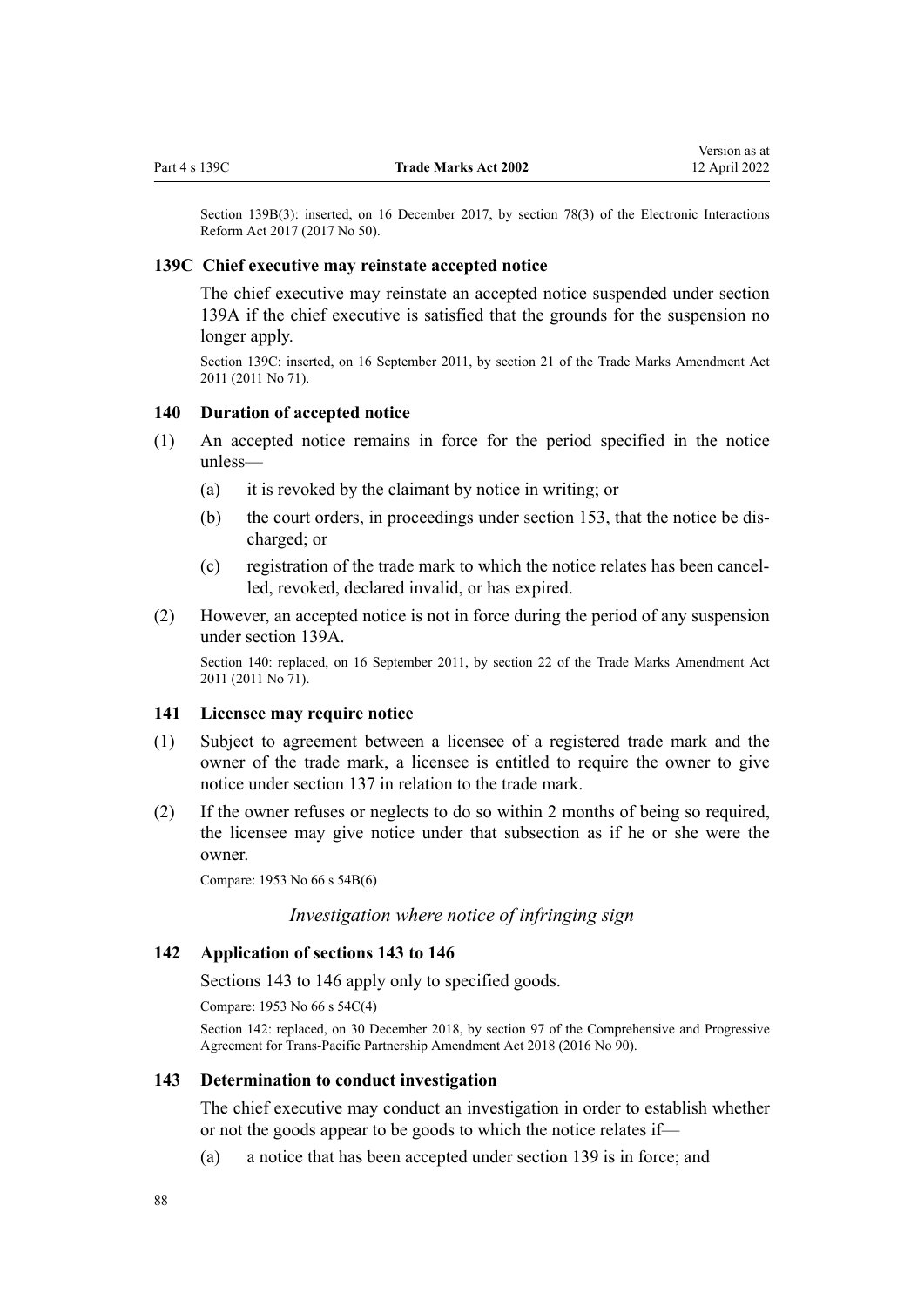<span id="page-88-0"></span>(b) the chief executive considers that any goods that are in the control of Customs may be goods to which the notice relates.

Compare: 1953 No 66 s 54C(1)

Section 143(b): amended, on 30 December 2018, by [section 98](http://legislation.govt.nz/pdflink.aspx?id=DLM6838445) of the Comprehensive and Progressive Agreement for Trans-Pacific Partnership Amendment Act 2018 (2016 No 90).

# **144 Claimant to provide information for investigation**

For the purpose of an investigation under [section 143,](#page-87-0) the chief executive may require the claimant or any other person appearing to the chief executive to have an interest in the goods to provide, within 10 working days of being required to do so, any information required by the chief executive. Compare: 1953 No 66 s 54C(2)

# **145 Limitations on requirement to supply information**

- (1) The chief executive must not require any person to provide any information under section 144 unless the chief executive considers that the information is reasonably necessary for the purpose of an investigation under [section 143](#page-87-0).
- (2) Every person who is required to provide information under section 144 has the same privileges in relation to the giving of the information as witnesses have in any court.
- (3) If a person refuses or fails to provide information required by the chief executive under section 144, the chief executive may, subject to subsection (2), take that refusal or failure into account in forming any opinion under [section 143](#page-87-0) or in making any determination under section 146.

Compare: 1953 No 66 s 54D

# *Chief executive's determination*

# **146 Chief executive's determination**

Whether or not the chief executive conducts an investigation, he or she must, within a reasonable period of forming an opinion under [section 143](#page-87-0), make a determination whether or not the goods appear to be goods to which the notice relates.

Compare: 1953 No 66 s 54C(3)

# **147 Notice of determination**

If the chief executive makes a determination under section 146, the chief executive must, within any period that may be reasonably necessary to effect service, cause written notice of the determination to be served on—

- (a) the claimant; and
- (b) any other person appearing to the chief executive to have an interest in the goods.

Compare: 1953 No 66 s 54E(1)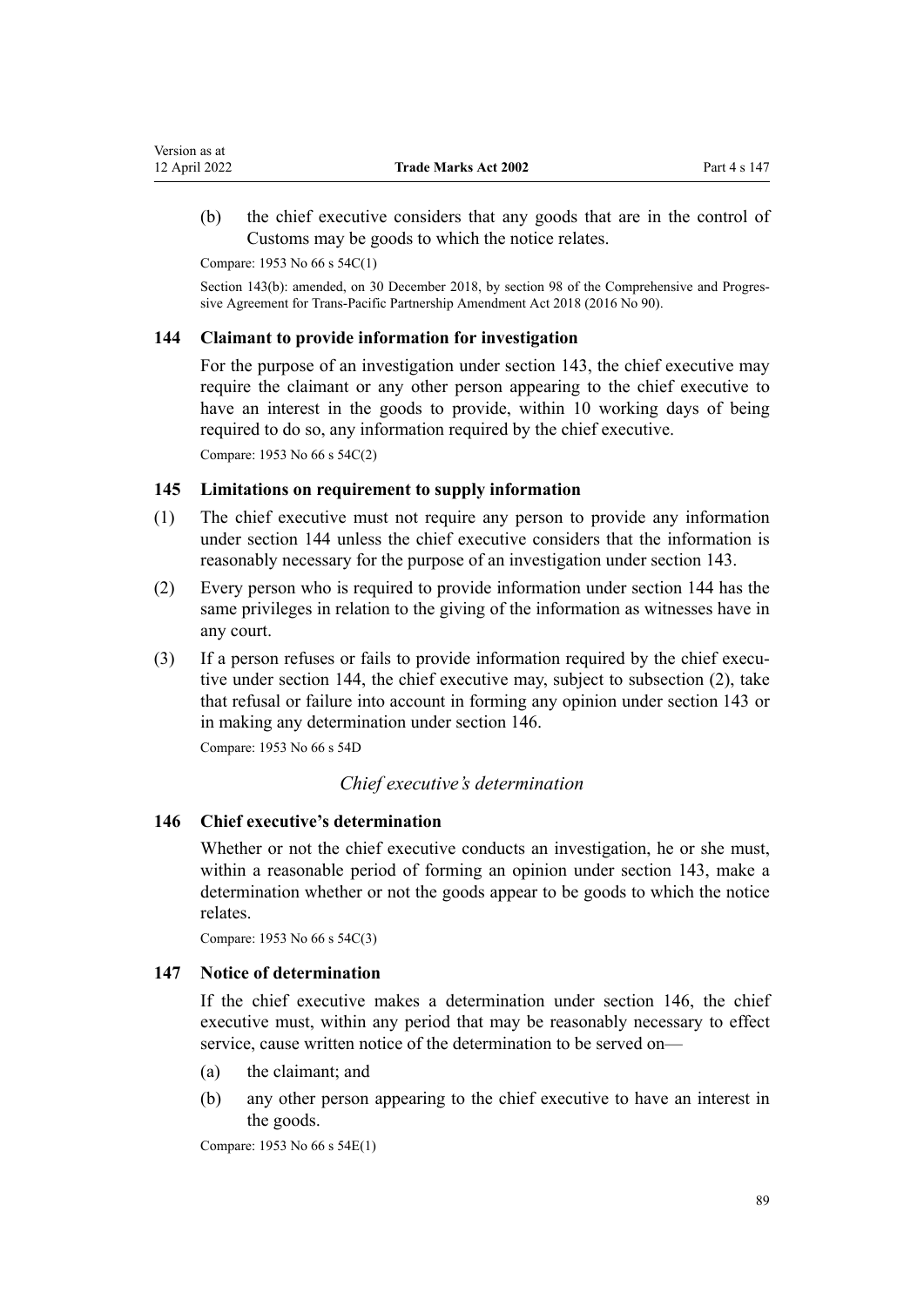# <span id="page-89-0"></span>**148 Consequences of failure to serve notice**

The detention of any goods under section 149 is not rendered illegal by a failure to serve notice under [section 147](#page-88-0).

Compare: 1953 No 66 s 54E(3)

# *Detention of goods bearing infringing sign*

# **149 Detention of goods bearing infringing sign**

- (1) If the chief executive considers that any goods that are in the control of the Customs may be goods to which a notice accepted under [section 139](#page-85-0) relates, those goods must be detained in the custody of the chief executive or any Customs officer until—
	- (a) the chief executive is served with an order made in proceedings under [section 152](#page-90-0) that the notice be discharged; or
	- (b) the chief executive is served with an order made in proceedings under [section 152](#page-90-0) that the goods be released; or
	- (c) any proceedings under [section 153](#page-90-0) in respect of those goods (including any appeal) are determined by a decision that the goods are not specified goods on or in physical relation to which an infringing sign is used; or
	- (d) any proceedings under [section 153](#page-90-0) in respect of those goods, including any appeal, are abandoned; or
	- (e) 10 working days have elapsed since notice was served under [section 147](#page-88-0) and the chief executive has not been served with notice of proceedings brought under [section 153](#page-90-0) by a person other than the importer or exporter.
- (2) Subject to section 150, on the occurrence of any of the matters specified in sub‐ section  $(1)(a)$  to  $(e)$ , the goods must be released to the person entitled to them.
- (3) The chief executive may, in any particular case, extend the period referred to in subsection (1)(e) to 20 working days if he or she considers it appropriate to do so in all the circumstances.

Compare: 1953 No 66 s 54F(1), (2)

Section 149(1): amended, on 30 December 2018, by [section 99\(1\)](http://legislation.govt.nz/pdflink.aspx?id=DLM6838446) of the Comprehensive and Progressive Agreement for Trans-Pacific Partnership Amendment Act 2018 (2016 No 90).

Section 149(1)(c): replaced, on 30 December 2018, by [section 99\(2\)](http://legislation.govt.nz/pdflink.aspx?id=DLM6838446) of the Comprehensive and Progressive Agreement for Trans-Pacific Partnership Amendment Act 2018 (2016 No 90).

Section 149(1)(e): amended, on 30 December 2018, by [section 99\(3\)](http://legislation.govt.nz/pdflink.aspx?id=DLM6838446) of the Comprehensive and Progressive Agreement for Trans-Pacific Partnership Amendment Act 2018 (2016 No 90).

#### **150 When detained goods may be released**

The chief executive or any Customs officer must release any goods under section 149 if—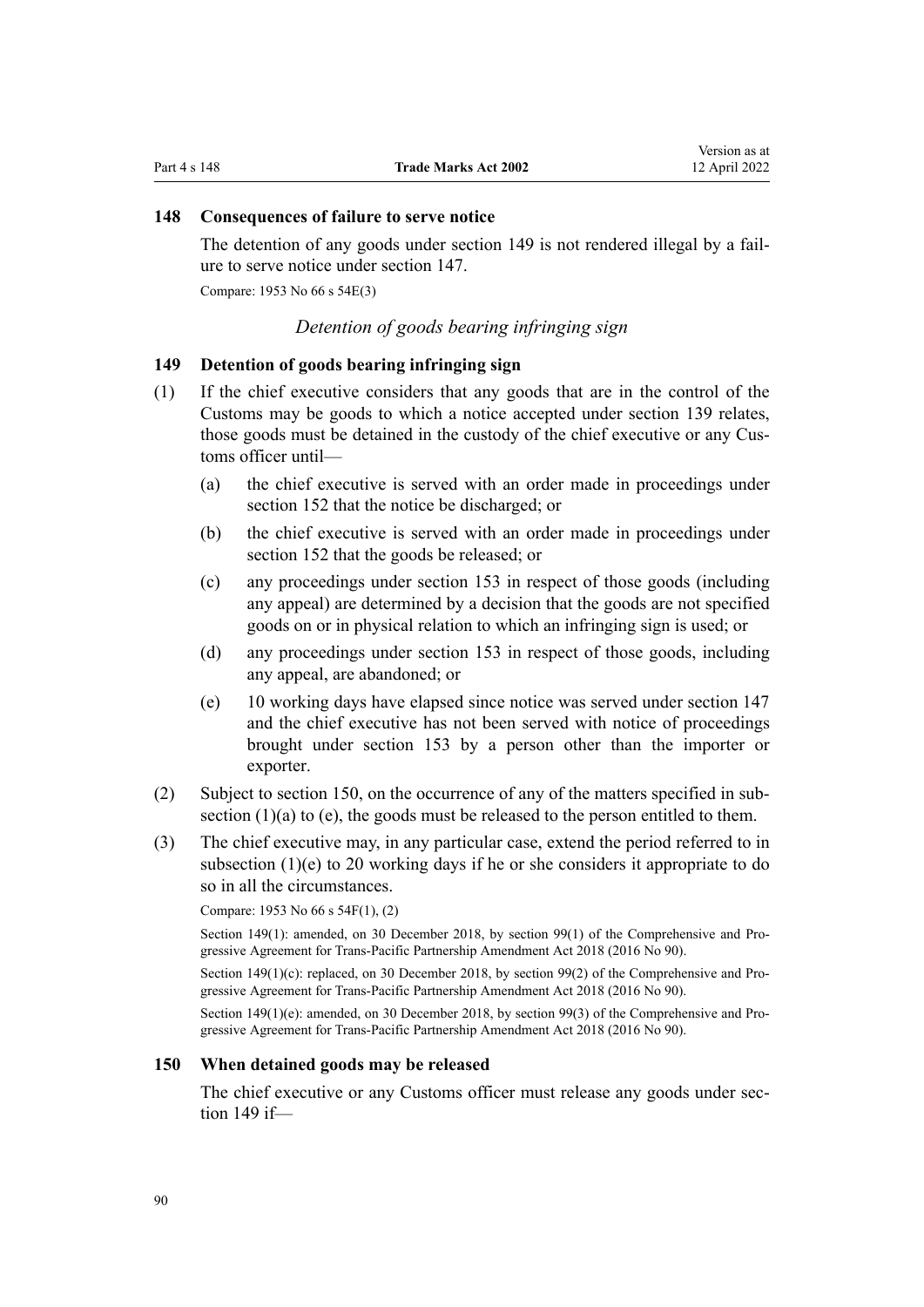- <span id="page-90-0"></span>(a) every legal requirement as to importation or exportation of the goods is satisfied; and
- (b) every requirement made under any regulations that require the deposit of a security to be satisfied; and
- (c) the release of the goods is not contrary to law.

Compare: 1953 No 66 s 54F(3)

Section 150(a): amended, on 30 December 2018, by [section 100](http://legislation.govt.nz/pdflink.aspx?id=DLM6838447) of the Comprehensive and Progressive Agreement for Trans-Pacific Partnership Amendment Act 2018 (2016 No 90).

# **151 Forfeiture of goods by consent**

- (1) If goods have been detained in the custody of the chief executive or a Customs officer, the importer or exporter of the goods may, by notice in writing to the chief executive, consent to the goods being forfeited to the Crown.
- (2) On the giving of a notice under subsection (1), the goods are forfeited to the Crown.

Compare: 1953 No 66 s 54H

Section 151(1): amended, on 30 December 2018, by [section 101](http://legislation.govt.nz/pdflink.aspx?id=DLM6838448) of the Comprehensive and Progressive Agreement for Trans-Pacific Partnership Amendment Act 2018 (2016 No 90).

*Proceedings relating to goods bearing infringing sign*

# **152 Application for various orders relating to goods bearing infringing sign**

The court may, on an application by any person, make an order that—

- (a) a notice accepted under [section 139](#page-85-0) be discharged; or
- (b) goods detained under [section 149](#page-89-0) be released.

Compare: 1953 No 66 s 54G(1), (2)

# **153 Proceedings to determine whether goods bear infringing sign**

- (1) The court may, on an application by any person, decide whether goods to which a determination under [section 146](#page-88-0) relates are specified goods on or in physical relation to which an infringing sign is used.
- (2) Notice of proceedings under subsection  $(1)$  must be served on the chief executive.
- (3) In proceedings under subsection (1),—
	- (a) the court must issue directions as to the service of notice on every person who has an interest in goods to which the proceedings relate; and
	- (b) a person who is served a notice is entitled to—
		- (i) appear in those proceedings, whether or not the person was served with notice under [section 147](#page-88-0); and
		- (ii) appeal against any order made in those proceedings, whether or not the person appeared in the proceedings.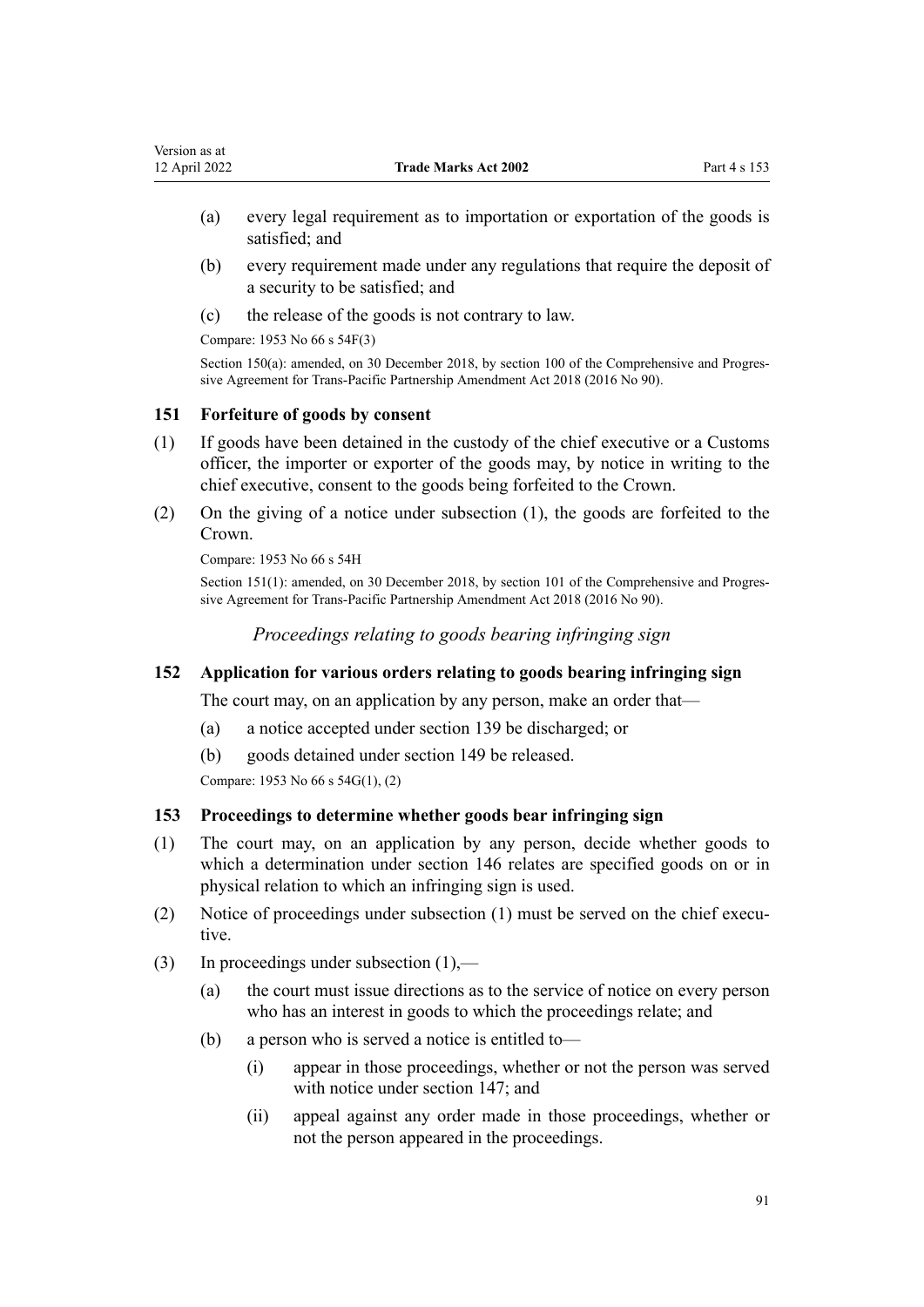- (4) An order made in proceedings under subsection (1) takes effect—
	- (a) at the end of the period within which notice of an appeal may be given; or
	- (b) on the final determination or abandonment of the proceeding on appeal (if notice of the appeal is given before the end of that period notice).

Compare: 1953 No 66 s 54G(3)–(6)

Section 153(1): replaced, on 30 December 2018, by [section 102](http://legislation.govt.nz/pdflink.aspx?id=DLM6838449) of the Comprehensive and Progressive Agreement for Trans-Pacific Partnership Amendment Act 2018 (2016 No 90).

#### **154 Powers of court**

- (1) If, in proceedings under [section 153,](#page-90-0) the court decides that any goods that are the subject of a determination made under [section 146](#page-88-0) are specified goods on or in physical relation to which an infringing sign is used, the court must make an order that the goods be—
	- (a) forfeited to the Crown; or
	- (b) destroyed; or
	- (c) otherwise dealt with as the court thinks fit.
- (2) In considering what order should be made under subsection (1), the court must consider—
	- (a) whether other remedies available in proceedings for infringement of a registered trade mark would be adequate to compensate, and to protect the interests of, the claimant; and
	- (b) the need to ensure that no goods on or in physical relation to which an infringing sign is used are disposed of in a manner that would adversely affect the claimant.
- (3) If more than 1 person is interested in goods, the court may—
	- (a) direct that the goods be sold or otherwise dealt with, and the proceeds divided; and
	- (b) make any other order it thinks fit.
- (3A) Despite subsections (1) to (3), if the goods are counterfeit goods, the court must, unless the court is satisfied that there are exceptional circumstances, make an order that the goods be—
	- (a) destroyed; or
	- (b) delivered to any person the court may direct (being a person who will destroy the goods).
- (4) If, in proceedings under [section 153,](#page-90-0) the court decides that goods to which a determination under [section 146](#page-88-0) relates are specified goods but that no infringing sign is used on or in physical relation to the goods, the court may make an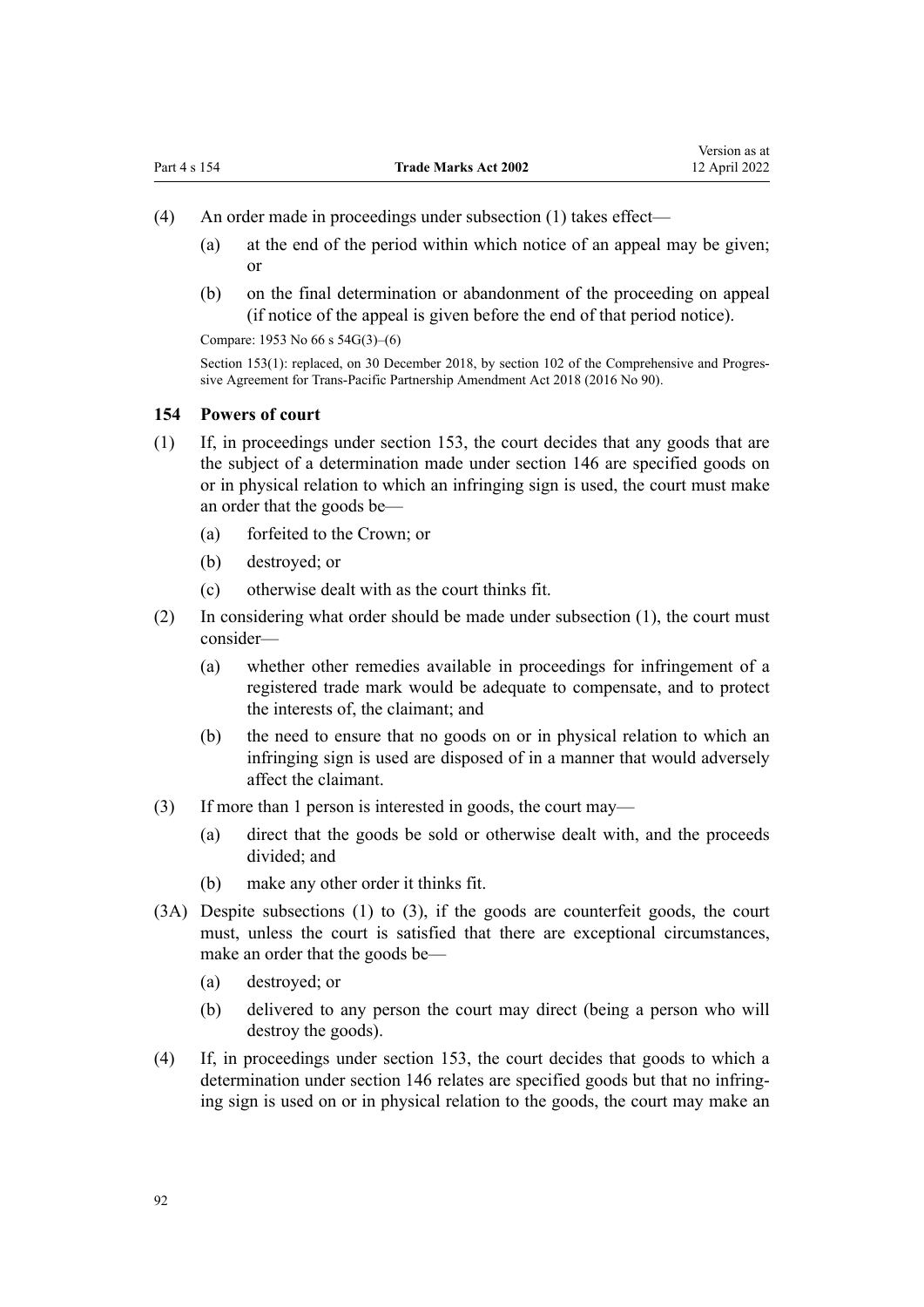<span id="page-92-0"></span>order that a person who is a party to the proceedings pay compensation in such amount as the court thinks fit to the importer, exporter, or owner of the goods.

Compare: 1953 No 66 s 54I

Section 154(1): amended, on 30 December 2018, by [section 103\(1\)](http://legislation.govt.nz/pdflink.aspx?id=DLM6838450) of the Comprehensive and Progressive Agreement for Trans-Pacific Partnership Amendment Act 2018 (2016 No 90).

Section 154(3A): inserted, on 30 December 2018, by [section 103\(2\)](http://legislation.govt.nz/pdflink.aspx?id=DLM6838450) of the Comprehensive and Progressive Agreement for Trans-Pacific Partnership Amendment Act 2018 (2016 No 90).

Section 154(4): replaced, on 30 December 2018, by [section 103\(3\)](http://legislation.govt.nz/pdflink.aspx?id=DLM6838450) of the Comprehensive and Progressive Agreement for Trans-Pacific Partnership Amendment Act 2018 (2016 No 90).

*Inspection of goods that bear infringing sign*

# **155 Inspection of goods**

- (1) The chief executive or a Customs officer must permit a person who claims to have an interest in goods or proceedings to which [section 143](#page-87-0) or [section 153](#page-90-0) applies to inspect the goods if the chief executive or Customs officer has, in his or her possession, goods to which any of the following apply:
	- (a) a notice given under [section 137](#page-84-0):
	- (b) an investigation under [section 143:](#page-87-0)
	- (c) proceedings under [section 153](#page-90-0).
- (2) A person who claims to have an interest in goods may—
	- (a) inspect the goods during normal office hours; or
	- (b) with the approval of the chief executive or Customs officer, remove the goods or a sample of the goods to a place, for a specified period, and on any conditions specified by the chief executive or Customs officer for the purpose of inspecting them.
- (3) Any person who wishes to inspect any goods under this section must give the chief executive or Customs officer not less than 72 hours notice of his or her intention to inspect those goods, or any lesser notice period specified by the chief executive or Customs officer for that purpose.

Compare: 1953 No 66 s 54J

# *Enforcement powers of Customs officers*

Heading: inserted, on 7 October 2011, by [section 23](http://legislation.govt.nz/pdflink.aspx?id=DLM2290110) of the Trade Marks Amendment Act 2011 (2011 No 71).

# **155A Customs officer may seize goods in control of Customs**

- (1) A Customs officer may seize any imported goods that are in the control of the Customs if the officer has reasonable cause to believe that they are evidence of, or of significant relevance to the investigation of, an offence under [section](#page-60-0) [124\(a\)](#page-60-0).
- (2) The provisions of [sections 134T to 134W](#page-75-0) apply with all necessary modifications in respect of any imported goods seized under this section, and in apply‐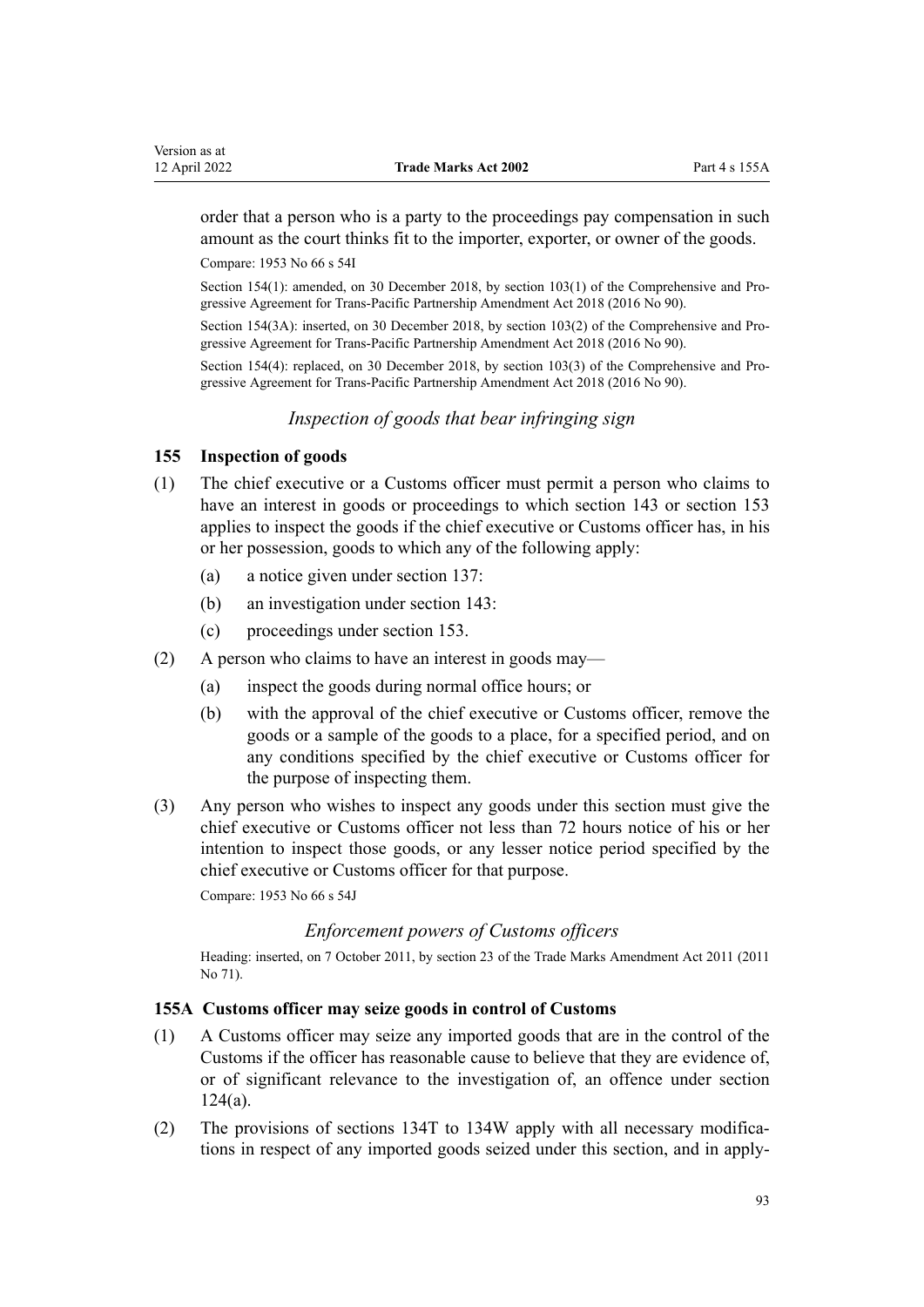<span id="page-93-0"></span>ing those provisions every reference to the chief executive must be read as a reference to the chief executive of the New Zealand Customs Service.

Section 155A: inserted, on 7 October 2011, by [section 23](http://legislation.govt.nz/pdflink.aspx?id=DLM2290110) of the Trade Marks Amendment Act 2011 (2011 No 71).

# **155B Chief executive may require person to produce documents concerning goods in control of Customs**

- (1) If a Customs officer believes on reasonable grounds that goods in the control of the Customs have been imported in breach of this Act, the chief executive may, by notice in writing, require any person whom the Customs officer believes to have imported the goods, or any person whom the Customs officer believes to have acted as agent of that person, to produce to a Customs officer for inspection any specified document or class of documents in the person's possession or control that the Customs officer considers relevant to determining whether the goods should be seized under [section 155A](#page-92-0) or released.
- (2) A notice under this section requiring a person to produce any document must—
	- (a) be in the prescribed form; and
	- (b) specify the Customs officer to whom the person must produce the document; and
	- (c) specify a reasonable time and place at which the document must be pro‐ duced; and
	- (d) be served on the person—
		- (i) by delivering it to him or her in person; or
		- (ii) by posting it to the person's address or delivering it to a box at a document exchange that the person is using at the time; or
		- (iii) by sending it by fax machine to a telephone number used by the person for the transmission of documents by fax; or
		- (iv) if the person is a registered user of a registered user system (within the meaning of [section 322](http://legislation.govt.nz/pdflink.aspx?id=DLM7039763) of the Customs and Excise Act 2018), transmitting it by electronic means to the person in accord‐ ance with the normal procedure of operation of the registered user system in relation to that person.
		- (v) by emailing it to the person at an email address that is used by the person.
- (2A) In the absence of proof to the contrary, a notice that is emailed to a person must be treated as served on the person on the second working day after the date on which it is emailed, and, in proving that the notice was emailed, it is sufficient to prove that the notice was properly addressed and sent to the email address.
- (3) A Customs officer to whom a document is produced for inspection may do 1 or more of the following:
	- (a) inspect the document: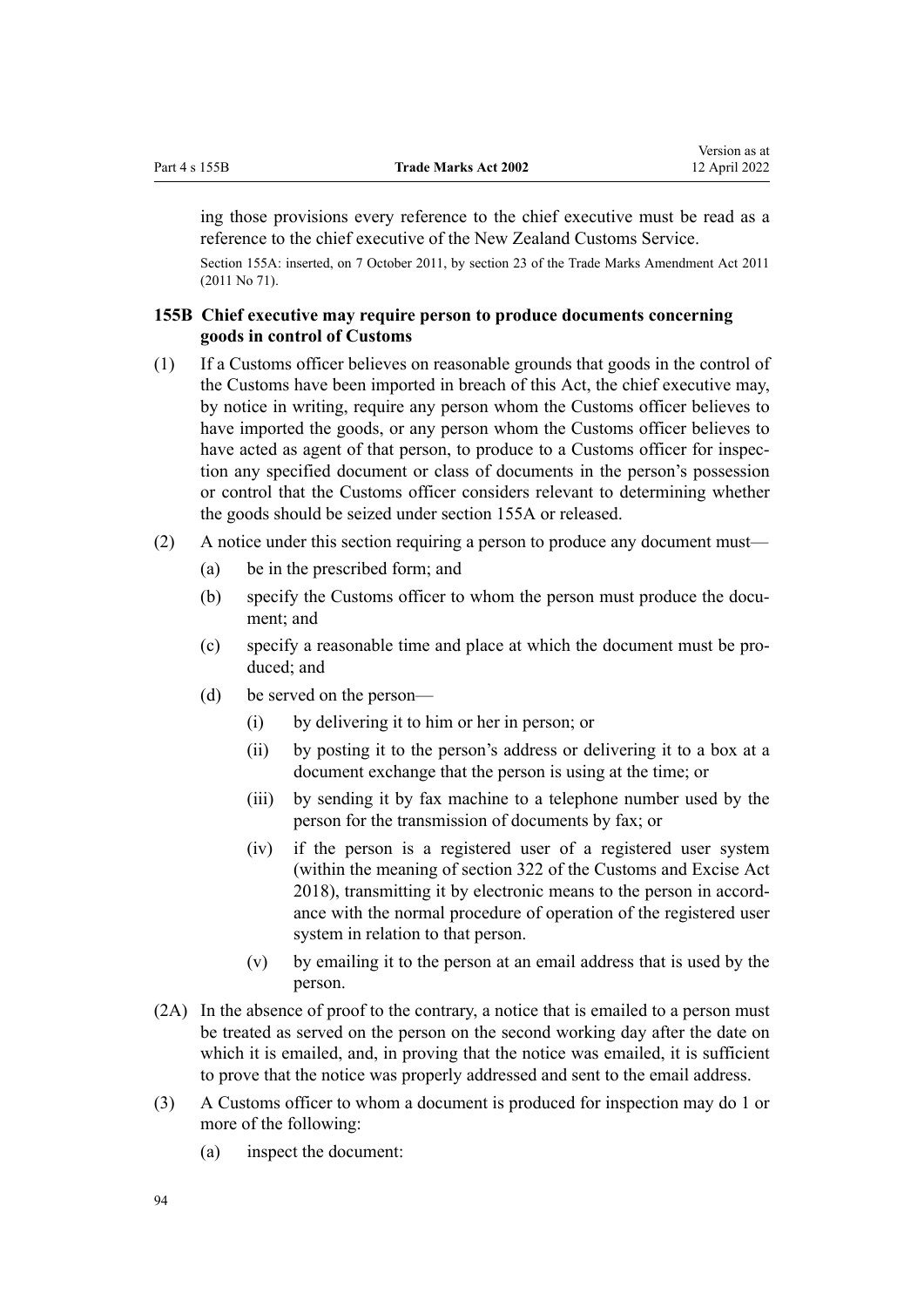- <span id="page-94-0"></span>(b) take extracts from the document:
- (c) make copies of the document.

Section 155B: inserted, on 7 October 2011, by [section 23](http://legislation.govt.nz/pdflink.aspx?id=DLM2290110) of the Trade Marks Amendment Act 2011 (2011 No 71).

Section 155B(2)(d)(iv): replaced, on 1 October 2018, by [section 443\(3\)](http://legislation.govt.nz/pdflink.aspx?id=DLM7039957) of the Customs and Excise Act 2018 (2018 No 4).

Section  $155B(2)(d)(v)$ : inserted, on 16 December 2017, by [section 79\(2\)](http://legislation.govt.nz/pdflink.aspx?id=DLM6962242) of the Electronic Interactions Reform Act 2017 (2017 No 50).

Section 155B(2A): inserted, on 16 December 2017, by [section 79\(3\)](http://legislation.govt.nz/pdflink.aspx?id=DLM6962242) of the Electronic Interactions Reform Act 2017 (2017 No 50).

# **155C Chief executive may require person to appear and answer questions concerning goods in control of Customs**

- (1) If a Customs officer believes on reasonable grounds that goods in the control of the Customs have been imported in breach of this Act, the chief executive may, by notice in writing, require any person whom the Customs officer believes to have imported the goods, or any person whom the Customs officer believes to have acted as agent of that person, to appear before a Customs officer and to answer questions that the Customs officer considers relevant to determining whether the goods should be seized under [section 155A](#page-92-0) or released.
- (2) A notice under this section requiring a person to appear before a Customs offi‐ cer and to answer questions must-
	- (a) be in the prescribed form; and
	- (b) specify the Customs officer before whom the person must appear; and
	- (c) specify a reasonable time and place at which the person must appear; and
	- (d) be served on the person—
		- (i) by delivering it to him or her in person; or
		- (ii) by posting it to the person's address or delivering it to a box at a document exchange that the person is using at the time; or
		- (iii) by sending it by fax machine to a telephone number used by the person for the transmission of documents by fax; or
		- (iv) if the person is a registered user of a registered user system (within the meaning of [section 322](http://legislation.govt.nz/pdflink.aspx?id=DLM7039763) of the Customs and Excise Act 2018), transmitting it by electronic means to the person in accord‐ ance with the normal procedure of operation of the registered user system in relation to that person.
		- (v) by emailing it to the person at an email address that is used by the person.
- (3) In the absence of proof to the contrary, a notice that is emailed to a person must be treated as served on the person on the second working day after the date on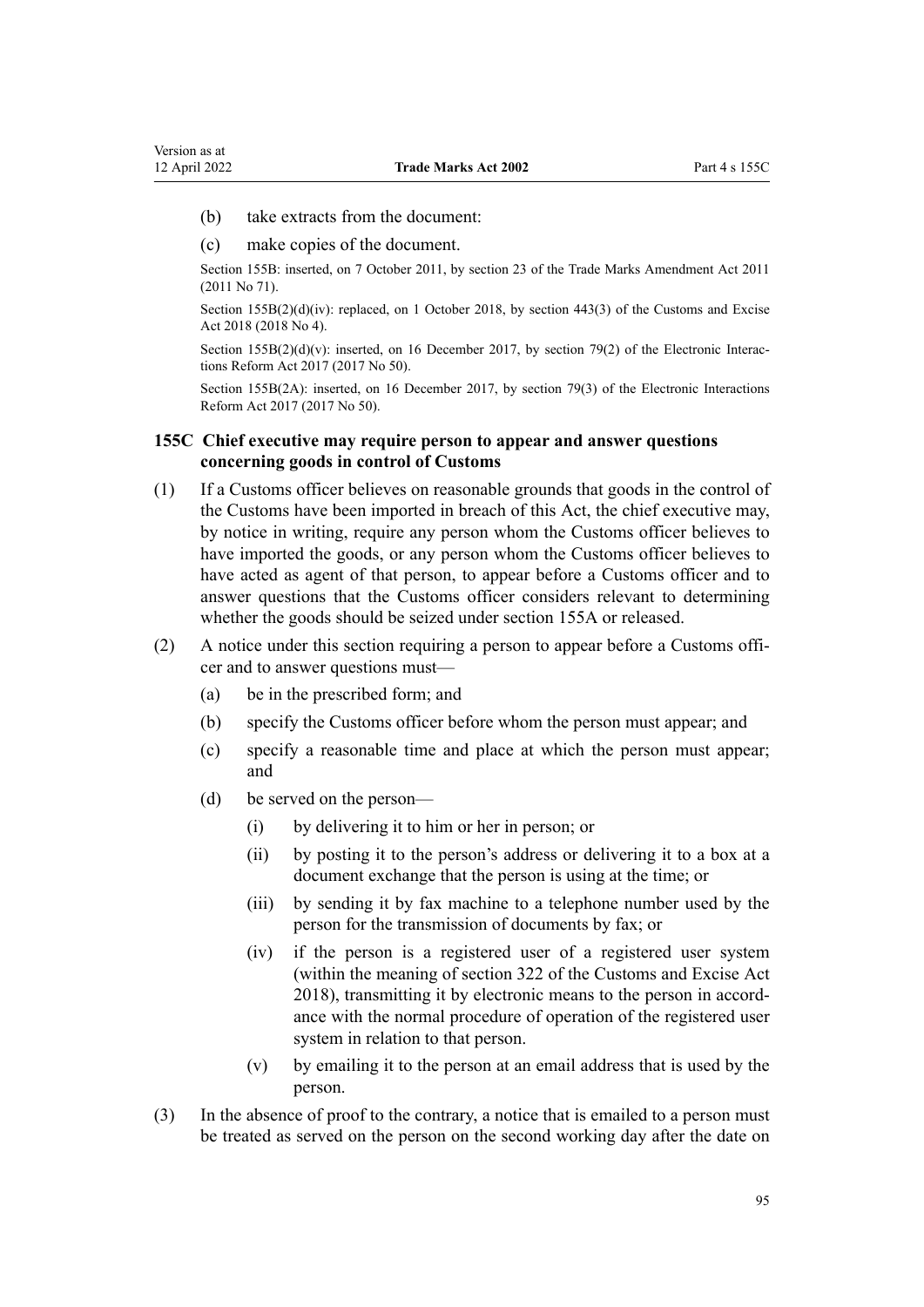<span id="page-95-0"></span>which it is emailed, and, in proving that the notice was emailed, it is sufficient to prove that the notice was properly addressed and sent to the email address.

Section 155C: inserted, on 7 October 2011, by [section 23](http://legislation.govt.nz/pdflink.aspx?id=DLM2290110) of the Trade Marks Amendment Act 2011 (2011 No 71).

Section 155C(2)(d)(iv): replaced, on 1 October 2018, by [section 443\(3\)](http://legislation.govt.nz/pdflink.aspx?id=DLM7039957) of the Customs and Excise Act 2018 (2018 No 4).

Section 155C(3): inserted, on 16 December 2017, by [section 80\(3\)](http://legislation.govt.nz/pdflink.aspx?id=DLM6962243) of the Electronic Interactions Reform Act 2017 (2017 No 50).

#### **155D Customs officer may apply for production order**

- (1) If a Customs officer believes on reasonable grounds that a person has in his or her possession, custody, or control, 1 or more documents that are evidence of, or may be of significant relevance to the investigation of, an offence against any of [sections 120 to 124](#page-58-0) in respect of imported goods, the Customs officer may apply to a District Court Judge for an order requiring the person to produce the documents for inspection by a Customs officer.
- (2) An application by a Customs officer for an order under subsection (1) must—
	- (a) be in writing; and
	- (b) be in the prescribed form (if any); and
	- (c) be made on oath; and
	- (d) set out, in reasonable detail, the grounds for the application; and
	- (e) provide details of the documents in respect of which the order is sought.

Section 155D: inserted, on 7 October 2011, by [section 23](http://legislation.govt.nz/pdflink.aspx?id=DLM2290110) of the Trade Marks Amendment Act 2011 (2011 No 71).

## **155E Judge may order documents to be produced**

- (1) If an application is made under section 155D and the District Court Judge is satisfied that there are reasonable grounds to believe that the person in respect of whom the order is sought has in that person's possession, custody, or con‐ trol, 1 or more documents that are evidence of, or may be of significant rele‐ vance to the investigation of, an offence against any of [sections 120 to 124](#page-58-0) in respect of imported goods, the District Court Judge may order the person to produce those documents for inspection by a Customs officer.
- (2) An order under subsection (1)—
	- (a) must be in the prescribed form (if any); and
	- (b) must specify—
		- (i) when the documents are to be produced for inspection; and
		- (ii) the place where the documents are to be produced for inspection; and
		- (iii) the Customs officer to whom the documents are to be produced for inspection; and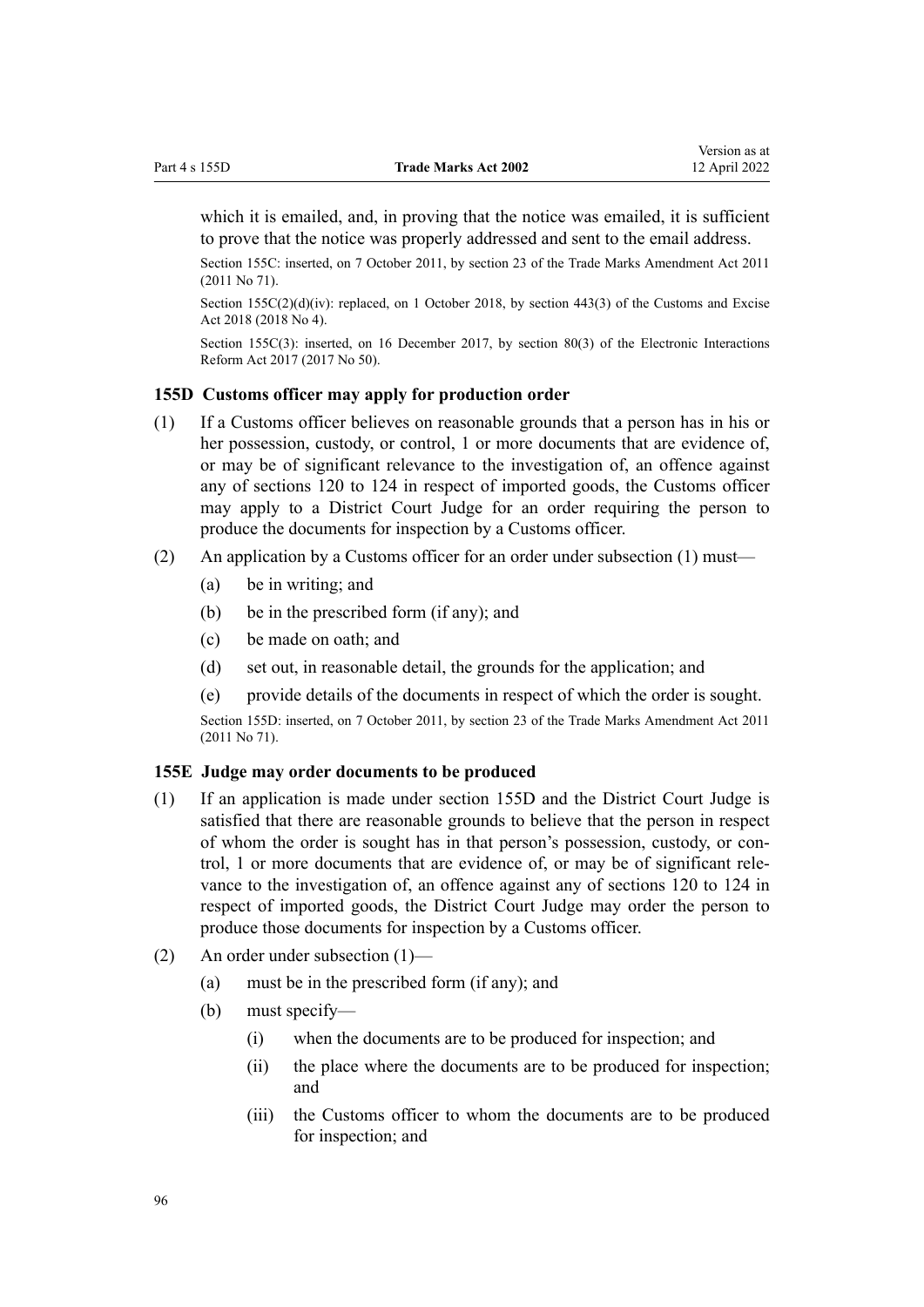<span id="page-96-0"></span>(c) may be subject to any further terms and conditions the District Court Judge thinks fit.

Section 155E: inserted, on 7 October 2011, by [section 23](http://legislation.govt.nz/pdflink.aspx?id=DLM2290110) of the Trade Marks Amendment Act 2011 (2011 No 71).

# **155F Powers of Customs officer to whom documents produced**

A Customs officer to whom any document is produced for inspection under an order under [section 155E](#page-95-0) may do 1 or more of the following:

- (a) inspect the document:
- (b) take extracts from the document:
- (c) make copies of the document.

Section 155F: inserted, on 7 October 2011, by [section 23](http://legislation.govt.nz/pdflink.aspx?id=DLM2290110) of the Trade Marks Amendment Act 2011 (2011 No 71).

# **155G Issue of search warrants to Customs officers**

- (1) A Customs officer may apply for a search warrant to search a place or thing.
- (2) Any District Court Judge, Justice of the Peace, Community Magistrate, or Registrar of the District Court (the **issuing officer**) may, on an application by a Customs officer, issue a warrant if the issuing officer is satisfied that there are reasonable grounds for believing that there is in, on, over, or under the place or thing any thing that is evidence of, or of significant relevance to the investigation of, an offence against any of [sections 120 to 124](#page-58-0) in respect of imported goods.
- (3) [Sections 134G to 134S](#page-66-0) apply with all necessary modifications in respect of every search warrant applied for and issued under this section.
- (4) [Sections 134T to 134W](#page-75-0) apply with all necessary modifications in respect of any thing seized under a search warrant issued under this section, and in apply‐ ing those provisions every reference to the chief executive must be read as a reference to the chief executive of the New Zealand Customs Service.

Section 155G: inserted, on 7 October 2011, by [section 23](http://legislation.govt.nz/pdflink.aspx?id=DLM2290110) of the Trade Marks Amendment Act 2011 (2011 No 71).

Section 155G(2): amended, on 1 March 2017, by [section 261](http://legislation.govt.nz/pdflink.aspx?id=DLM6942680) of the District Court Act 2016 (2016 No 49).

# **155H Privilege against self-incrimination**

- (1) A notice under [section 155B](#page-93-0) or [155C](#page-94-0), or an order under [section 155E](#page-95-0), does not affect the privilege against self-incrimination that an individual may have under [section 60](http://legislation.govt.nz/pdflink.aspx?id=DLM393672) of the Evidence Act 2006.
- (2) Any assertion of a privilege against self-incrimination must be based on [section](http://legislation.govt.nz/pdflink.aspx?id=DLM393672) [60](http://legislation.govt.nz/pdflink.aspx?id=DLM393672) of the Evidence Act 2006.
- (3) If any individual refuses to produce any information or document or to answer any question on the ground that it is a privileged communication under [section](http://legislation.govt.nz/pdflink.aspx?id=DLM393672) [60](http://legislation.govt.nz/pdflink.aspx?id=DLM393672) of the Evidence Act 2006, a Customs officer or a constable may apply to a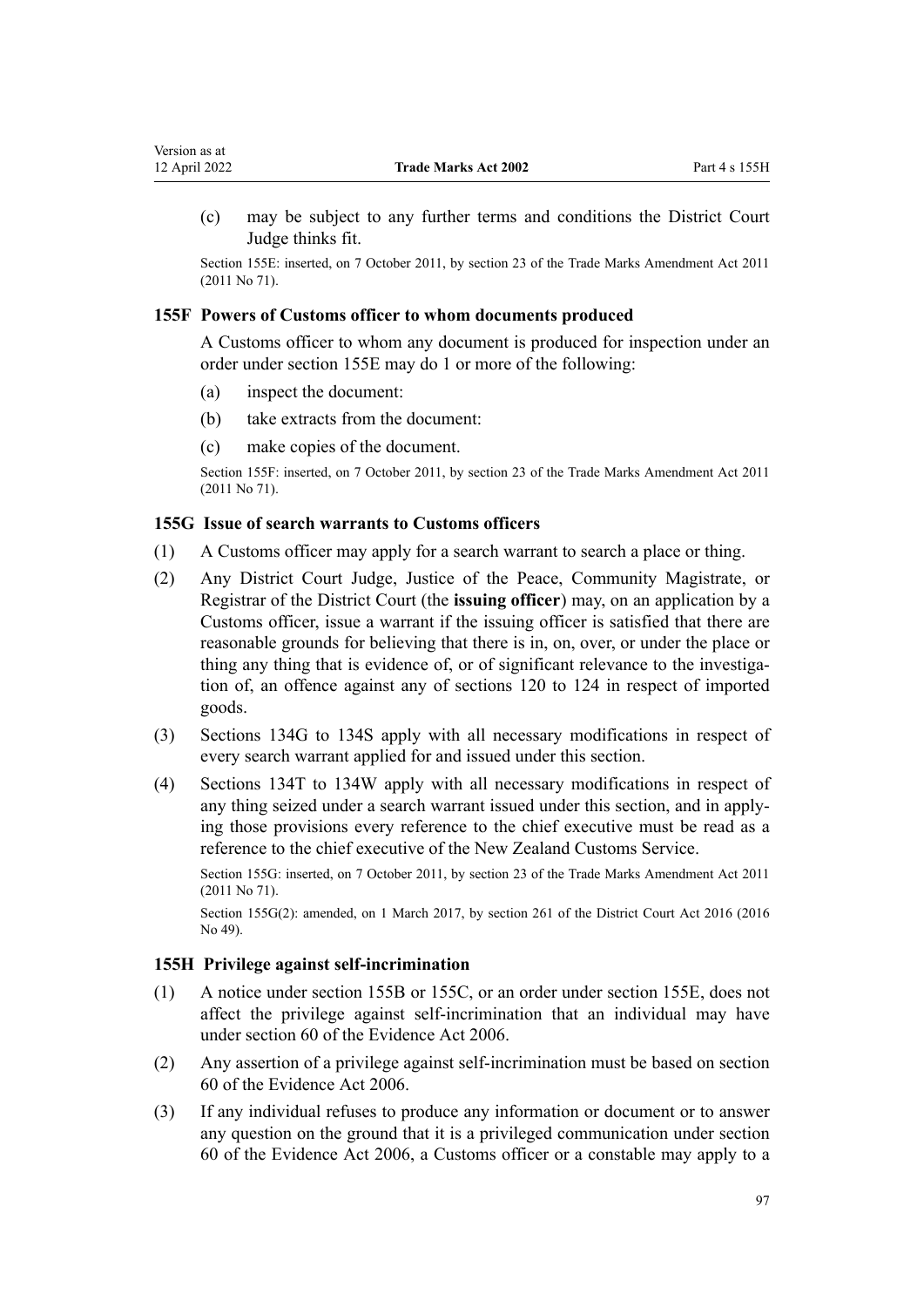District Court Judge for an order determining whether the claim of privilege is valid; and, in respect of any such application, the individual must offer sufficient evidence to enable the District Court Judge to assess whether self-incrim‐ ination would be reasonably likely if the individual produced the information or the document or answered the question.

- (4) To avoid doubt, nothing in this section affects the application of [section 65](http://legislation.govt.nz/pdflink.aspx?id=DLM393677) of the Evidence Act 2006 (which relates to waiver of privilege) in respect of the privilege against self-incrimination that a person may have under [section 60](http://legislation.govt.nz/pdflink.aspx?id=DLM393672) of that Act.
- (5) [Section 63](http://legislation.govt.nz/pdflink.aspx?id=DLM393675) of the Evidence Act 2006 does not apply to an order made under [section 155E.](#page-95-0)

Section 155H: inserted, on 7 October 2011, by [section 23](http://legislation.govt.nz/pdflink.aspx?id=DLM2290110) of the Trade Marks Amendment Act 2011 (2011 No 71).

# **155I Other privileges**

- (1) If, in a criminal proceeding, a person could assert a privilege under [section 54](http://legislation.govt.nz/pdflink.aspx?id=DLM393659) or [56](http://legislation.govt.nz/pdflink.aspx?id=DLM393663) of the Evidence Act 2006 in respect of a communication or information, that person has the same privilege for the purposes of a notice issued under [section 155B](#page-93-0) or [155C](#page-94-0), an order made under [section 155E,](#page-95-0) and a search warrant issued under [section 155G.](#page-96-0)
- (2) Subsection (3) applies to documents that are books of account or accounting records referred to in [section 55\(1\)](http://legislation.govt.nz/pdflink.aspx?id=DLM393662) of the Evidence Act 2006.
- (3) The application, by subsection (1), of section 54 of the Evidence Act 2006 (which relates to the privilege for communications with legal advisers) does not prevent, limit, or affect—
	- (a) the issue of a notice under [section 155B](#page-93-0) in respect of a document to which this subsection applies or the obligation to comply with such a notice; or
	- (b) the making of an order under [section 155E](#page-95-0) in respect of a document to which this subsection applies or the obligation to comply with such an order; or
	- (c) the issue of a search warrant under section  $155G$  in respect of a document to which this subsection applies; or
	- (d) the admissibility, in a criminal proceeding under this Act, of any evidence that relates to the contents of a document to which this subsection applies obtained under a notice issued under [section 155B](#page-93-0), an order made under [section 155E,](#page-95-0) or a search warrant issued under [section](#page-96-0) [155G.](#page-96-0)
- (4) A person who has a privilege under this section has the right—
	- (a) to refuse to disclose a communication or information to which the privil‐ ege would apply if it were sought to be disclosed in a criminal proceed‐ ing; and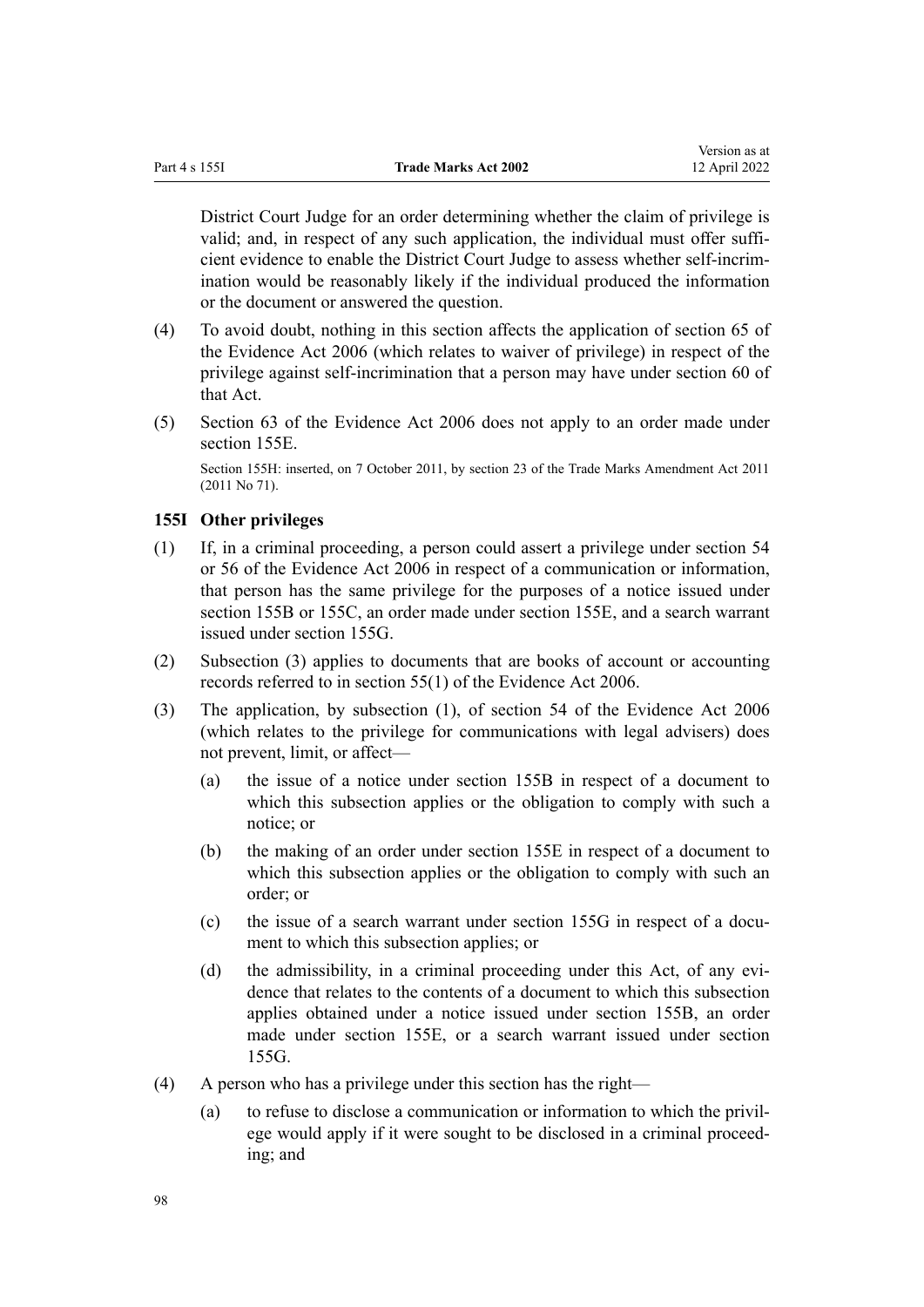- (b) to prevent the search of any such communication or information; and
- (c) to require the return of any such communication or information if it is seized by a person exercising a power of search pending determination of the claim to privilege.
- $(5)$  If a person asserts a claim to privilege under this section in respect of any communication or information, a Customs officer or a constable may apply to a District Court Judge for an order determining whether the claim to privilege is valid; and, for the purpose of determining any such application, the District Court Judge may require the communication or information to be produced to him or her.
- (6) A District Court Judge may, on the application of a Customs officer or a con‐ stable, disallow a privilege claimed under this section if the Judge is satisfied that the claim to privilege would, under [section 67\(1\)](http://legislation.govt.nz/pdflink.aspx?id=DLM393679) of the Evidence Act 2006, be disallowed in a proceeding.
- (7) [Section 65](http://legislation.govt.nz/pdflink.aspx?id=DLM393677) of the Evidence Act 2006 (which relates to waiver of privilege) applies in respect of any privilege under this section. Section 155I: inserted, on 7 October 2011, by [section 23](http://legislation.govt.nz/pdflink.aspx?id=DLM2290110) of the Trade Marks Amendment Act 2011 (2011 No 71).

# **155J Offences**

- (1) No person may, without reasonable excuse, refuse or fail to comply with a notice given under [section 155B](#page-93-0).
- (2) No person who is required by a notice given under [section 155C](#page-94-0) to appear before a Customs officer and to answer questions may, without reasonable excuse,—
	- (a) refuse or fail to appear before the Customs officer in accordance with the notice; or
	- (b) refuse to answer any question.
- (3) No person may, without reasonable excuse, refuse or fail to comply with an order made under [section 155E.](#page-95-0)
- (4) Every person who breaches any of subsections (1) to (3) commits an offence and is liable on conviction,—
	- (a) in the case of an individual, to imprisonment for a term not exceeding 6 months or to a fine not exceeding \$10,000; and
	- (b) in the case of a body corporate, to a fine not exceeding \$50,000.

Section 155J: inserted, on 7 October 2011, by [section 23](http://legislation.govt.nz/pdflink.aspx?id=DLM2290110) of the Trade Marks Amendment Act 2011 (2011 No 71).

Section 155J(4): amended, on 4 October 2013, by [regulation 3\(1\)](http://legislation.govt.nz/pdflink.aspx?id=DLM5642106) of the Criminal Procedure (Consequential Amendments) Regulations 2013 (SR 2013/409).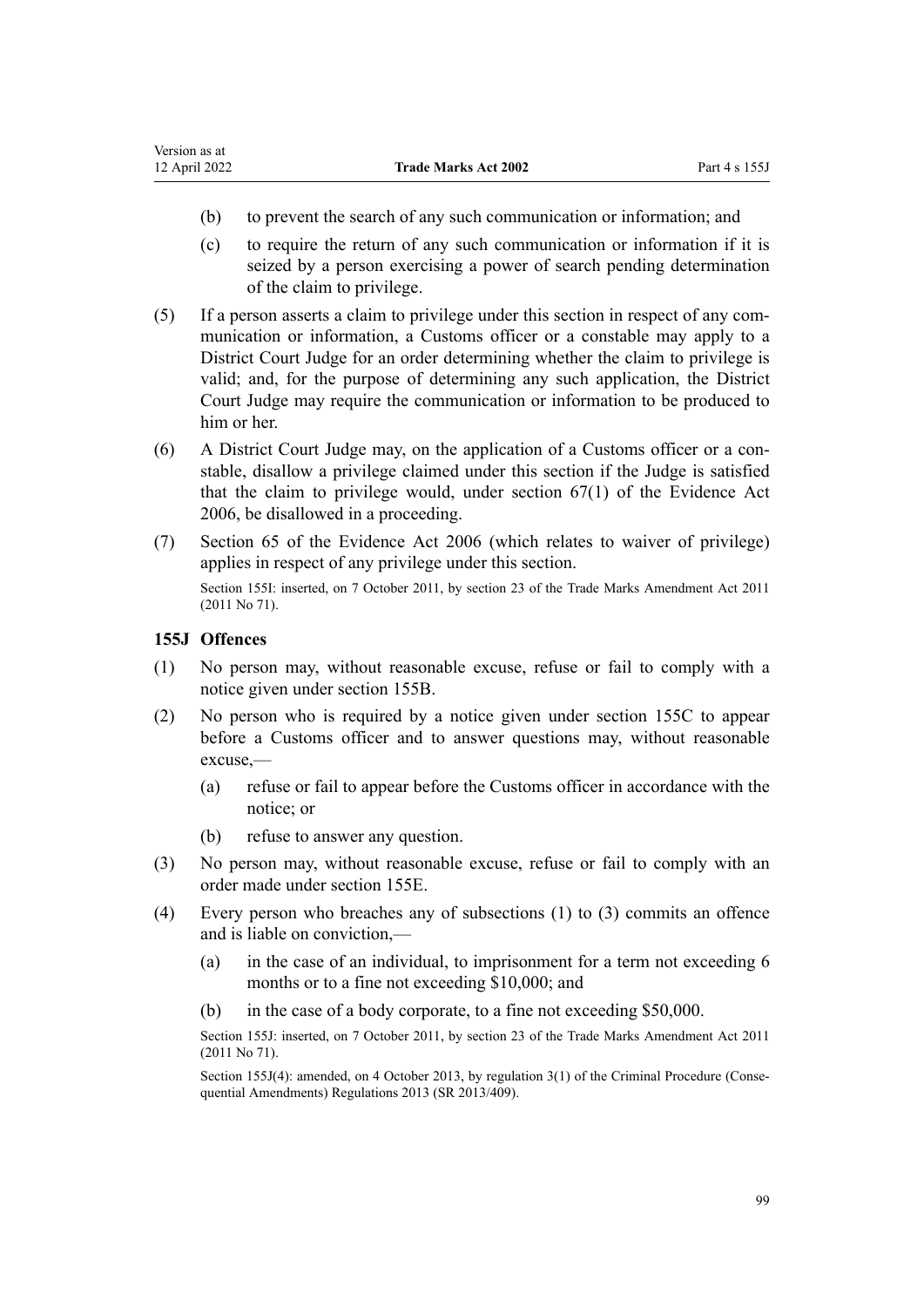#### *Immunity*

Heading: inserted, on 7 October 2011, by [section 23](http://legislation.govt.nz/pdflink.aspx?id=DLM2290110) of the Trade Marks Amendment Act 2011 (2011 No 71).

## **155K No liability if powers exercised in good faith**

- (1) This section applies to—
	- (a) a Customs officer; and
	- (b) a person who assists a Customs officer under this subpart.
- (2) No person to whom this section applies is liable for any act done or omitted to be done by the person in the exercise or intended exercise of his or her powers under this Act if the person acted—
	- (a) in good faith; and
	- (b) in a reasonable manner; and
	- (c) in the reasonably held belief that the prerequisites for the exercise of any power had been satisfied.

Section 155K: inserted, on 7 October 2011, by [section 23](http://legislation.govt.nz/pdflink.aspx?id=DLM2290110) of the Trade Marks Amendment Act 2011 (2011 No 71).

*Delegation of chief executive's powers, duties, and functions*

#### **156 Delegation of chief executive's powers, duties, and functions**

- (1) With the written consent of the Minister of Customs, the chief executive may, from time to time, either generally or particularly, by writing under his or her hand, delegate to a Customs officer all or any of the powers, duties, and functions conferred or imposed on the chief executive by or under this Act.
- (2) No delegation under subsection (1) includes the power to delegate under that subsection.
- (3) Subject to any general or special directions given, or conditions imposed, from time to time by the Minister of Customs or the chief executive, as the case may be, the officer to whom any powers are delegated may exercise those powers in the same manner and with the same effect as if they had been conferred on him or her directly by this Act and not by delegation.
- (4) Every Customs officer who appears to act under a delegation under this section is, in the absence of proof to the contrary, presumed to be acting in accordance with the terms of the delegation.
- (5) A delegation under this section—
	- (a) may be made to a specified person or to the holder or holders for the time being of any specified office or class of offices; and
	- (b) is revocable at will, and the delegation does not prevent the exercise of any power by the chief executive; and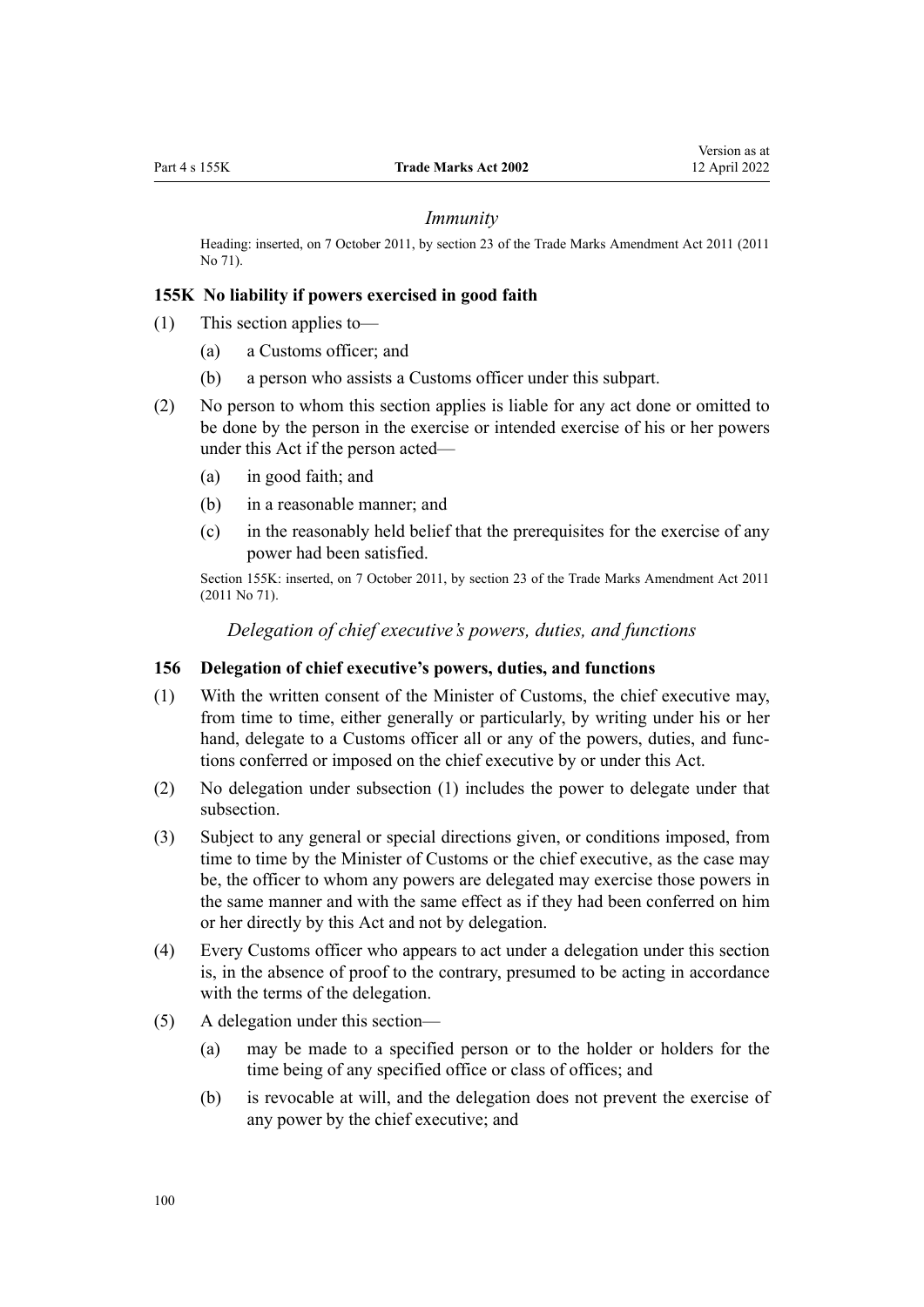(c) continues in force according to its tenor, until revoked, even if the chief executive by whom it was made has ceased to hold office, and continues to have effect as if made by the successor in office of the chief executive.

Compare: 1953 No 66 s 54K

## **157 Protection of persons acting under authority of Act**

- (1) The Crown, the chief executive, or any Customs officer is not under any crim‐ inal or civil liability in respect of anything done or omitted to be done for the purposes of any of [sections 135A](#page-83-0), [135B,](#page-83-0) and [146 to 156](#page-88-0) or any regulations made for the purposes of those sections.
- (2) Subsection (1) does not apply if the Crown, the chief executive, or the Customs officer has acted in bad faith.

Section 157(1): amended, on 30 December 2018, by [section 104](http://legislation.govt.nz/pdflink.aspx?id=DLM6838451) of the Comprehensive and Progressive Agreement for Trans-Pacific Partnership Amendment Act 2018 (2016 No 90).

# Subpart 4—Miscellaneous

*Application to Commissioner or court?*

## **158 Application to Commissioner or court?**

A person who may apply either to the Commissioner or the court for a deter‐ mination under this Act—

- (a) must, if an action concerning the trade mark in question is pending, apply to the court:
- (b) may, in any other case, apply to the Commissioner who may,—
	- (i) after hearing the parties, determine the question between them; or
	- (ii) at any stage of the proceedings, refer the application to the court.

Compare: 1953 No 66 s 67

# *Appearance of Commissioner*

#### **159 Commissioner's appearance in certain proceedings**

- $(1)$  In any legal proceedings in which the relief sought includes alteration or rectification of the register, or alteration, revocation, or invalidity of a registered trade mark, the Commissioner—
	- (a) has the right to appear and be heard; and
	- (b) must appear if directed by the court.
- (2) Instead of appearing in person, the Commissioner may, unless otherwise direc‐ ted by the court, give the court a written statement—
	- (a) of the following particulars that are within the Commissioner's know‐ ledge: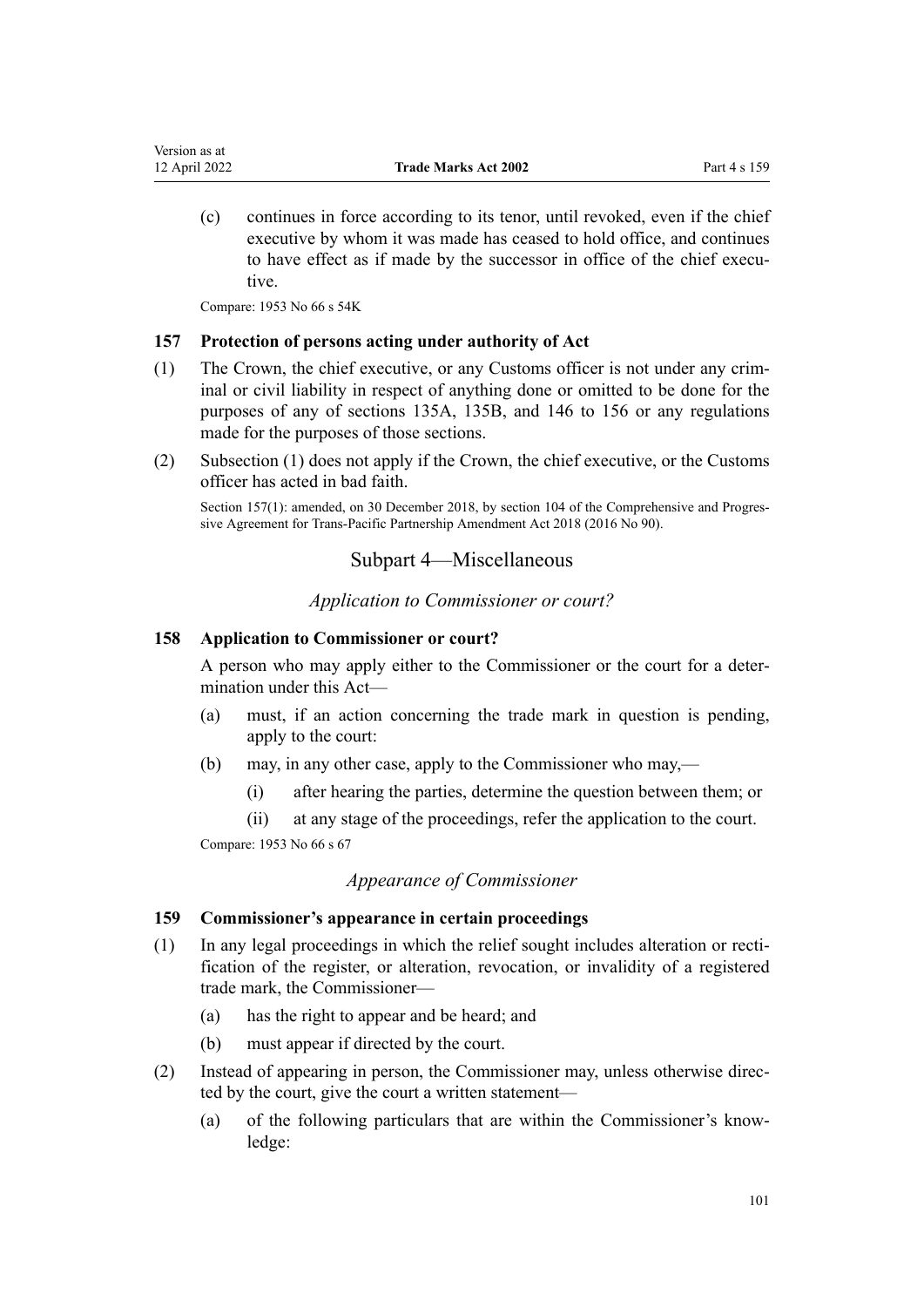- (i) the issues:
- (ii) the grounds of any decision given by him or her:
- (iii) the practice of the Intellectual Property Office of New Zealand in similar cases:
- (iv) any other matters that are relevant to the issues; and
- (b) that is signed by the Commissioner.
- (3) The Commissioner's written statement forms part of the evidence in the pro‐ ceeding.

Compare: 1953 No 66 s 64

Section 159(2)(a)(iii): amended, on 13 September 2014, by [section 249](http://legislation.govt.nz/pdflink.aspx?id=DLM1419624) of the Patents Act 2013 (2013 No 68).

# *Evidence*

## **160 Mode of giving evidence in proceedings before Commissioner**

- (1) Subject to any regulations, in any proceeding under this Act before the Com‐ missioner, the evidence must be given by affidavit or statutory declaration in the absence of directions to the contrary.
- (2) However, despite subsection (1), the Commissioner may—
	- (a) take oral evidence instead of, or in addition to, evidence by affidavit or declaration; or
	- (b) permit a deponent or declarant to be cross-examined on his or her affida‐ vit or declaration.
- (3) Any such statutory declaration may, in the case of appeal, be used before the court instead of evidence by affidavit, and, if so used, has all the incidents and consequences of evidence by affidavit.
- (4) In any proceeding under this Act before the Commissioner, the Commissioner may administer oaths to any witness, and may in the prescribed manner require the attendance of any witness and discovery and production of documents.
- (5) Any evidence given on oath before the Commissioner is deemed to be given in a judicial proceeding for the purposes of [sections 108](http://legislation.govt.nz/pdflink.aspx?id=DLM328793) and [109](http://legislation.govt.nz/pdflink.aspx?id=DLM328796) of the Crimes Act 1961.
- (6) [Section 111](http://legislation.govt.nz/pdflink.aspx?id=DLM328799) of the Crimes Act 1961 applies to every affidavit and statutory declaration made for the purposes of this Act. Compare: 1953 No 66 s 68

#### **161 Evidence of entries, documents, etc**

(1) A certificate signed by the Commissioner that certifies that any entry that he or she is authorised by or under this Act to make has or has not been made, or that any other thing that he or she is so authorised to do has or has not been done, is prima facie evidence of the certified matters.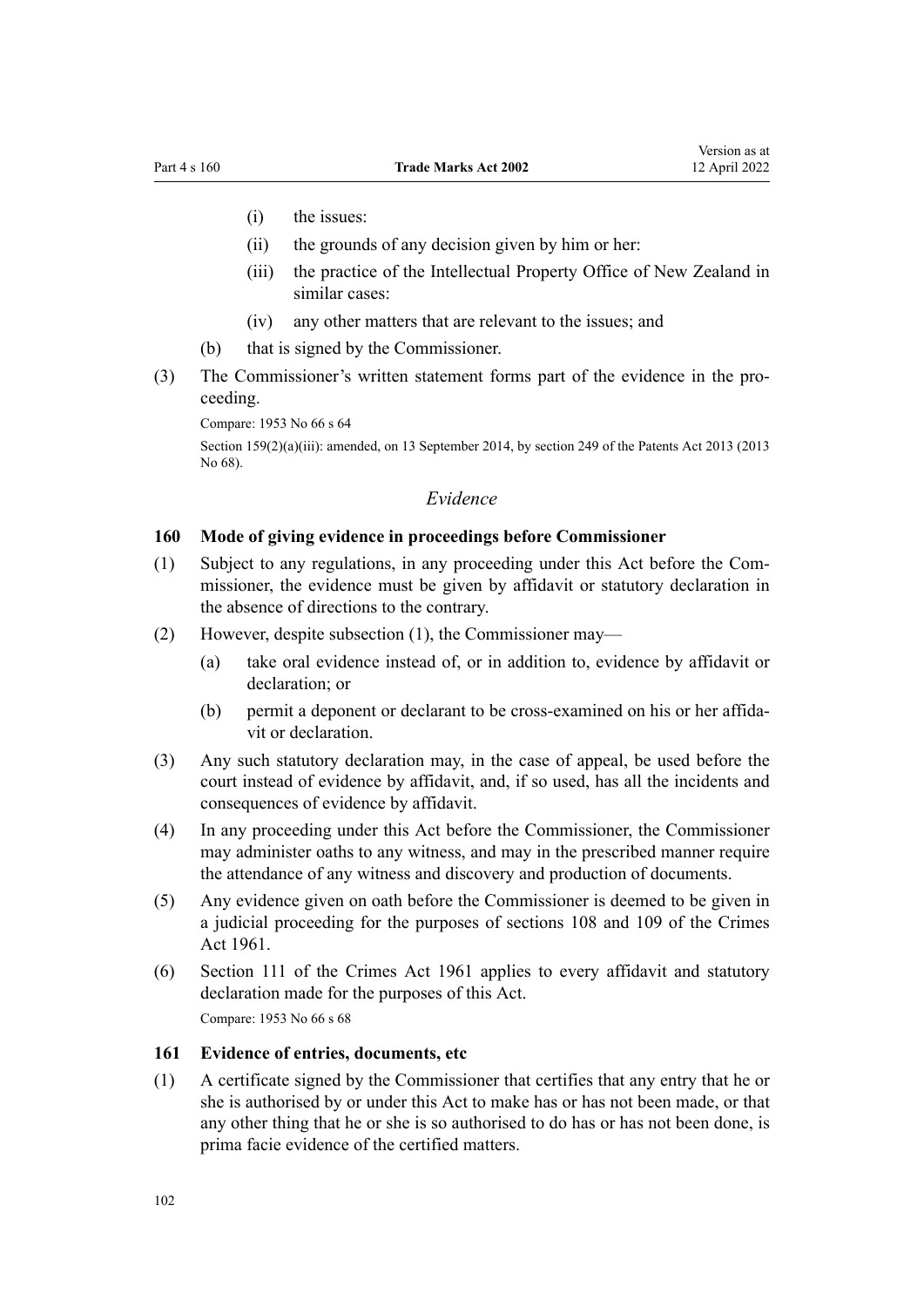| Version as at |                             |              |
|---------------|-----------------------------|--------------|
| 12 April 2022 | <b>Trade Marks Act 2002</b> | Part 4 s 165 |

- (2) A copy of, or extract from, a registered document particulars of which have been entered in any device or facility referred to in [section 181\(2\)](#page-107-0) certified to be a true copy or extract by the Commissioner is admissible in evidence in legal proceedings to the same extent as the original document.
- (3) A person may, on payment of any fees that are prescribed, require the Commis‐ sioner to give or certify a copy of any entry in the register.
- (4) The notification in the prescribed manner of the doing, exercise, or perform‐ ance of an act, power, function, or duty that the Commissioner is directed, authorised, or empowered to do under this Act or otherwise by law is prima facie evidence that it was lawfully done, exercised, or performed.

Compare: 1953 No 66 s 69

Section 161(2): amended, on 15 December 2005, by [section 14](http://legislation.govt.nz/pdflink.aspx?id=DLM362648) of the Trade Marks Amendment Act 2005 (2005 No 116).

# **162 Registration is prima facie evidence of validity**

In all legal proceedings that relate to a registered trade mark the fact that a person is registered as owner of the trade mark is prima facie evidence of the validity of the original registration of the trade mark and of all later assignments and transmissions.

Compare: 1953 No 66 s 59

# **163 Appeal against decision of Commissioner that relates to assignments and transmissions**

A document or instrument in respect of which no entry has been made in the register must not be admitted in evidence in a court as proof of the title to a trade mark—

- (a) except for the purposes of an application under [section 76](#page-44-0) or of an appeal under [section 170;](#page-104-0) or
- (b) unless the court otherwise directs.

Compare: 1953 No 66 s 34

#### **164 Trade usage must be considered**

In an action or proceeding relating to a trade mark or trade name, the court or the Commissioner, as the case may be, must admit evidence of—

- (a) the usages of the trade concerned; and
- (b) any relevant trade mark or trade name or get-up legitimately used by other persons.

Compare: 1953 No 66 s 60

#### **165 Certificate of validity**

(1) In a legal proceeding in which the validity of the registration of a registered trade mark comes into question, the court may certify a decision that is in favour of the owner of the trade mark.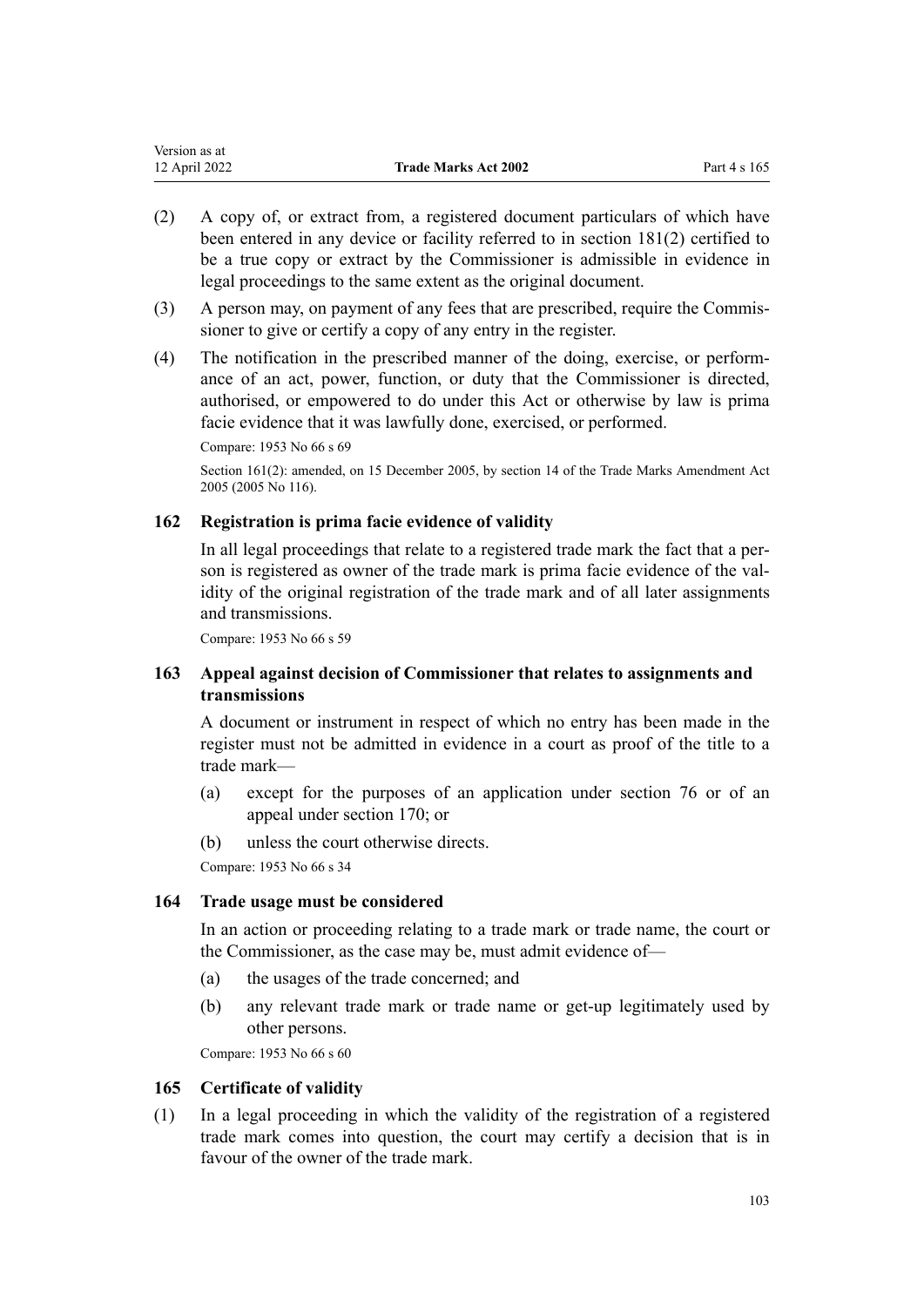Version as at

- (2) The owner of a registered trade mark who obtains a final order or judgment in his or her favour in a later legal proceeding in which the validity of the registration of the trade mark comes into question again is entitled to his or her full costs, charges, and expenses as between solicitor and client if—
	- (a) the court has already certified a decision in favour of the owner under subsection (1); and
	- (b) the court does not certify in the later proceeding that the owner is not entitled to those costs, charges, and expenses.

Compare: 1953 No 66 s 61

# *Costs*

# **166 Costs**

- (1) In any proceedings before the Commissioner under this Act, the Commissioner may,—
	- (a) by order, award to any party costs that the Commissioner considers reasonable; and
	- (b) direct how and by what parties they are to be paid.
- (2) An order under subsection (1) may be—
	- (a) entered as a judgment of the court; and
	- (b) with the leave of the court, may be enforced accordingly.

Compare: 1953 No 66 s 62(1)

# **167 Commissioner or court may require security for costs**

- (1) The Commissioner or the court, as the case may be, may require a party to legal proceedings under this Act to give security for the costs of the proceed‐ ings if satisfied that—
	- (a) the party does not reside, and does not carry on business, in New Zealand; or
	- (b) there is reason to believe that the party will be unable to pay the costs of the other party if unsuccessful in the proceedings.
- (2) If the party does not give the security required, the Commissioner or the court may treat the proceedings as abandoned by the party and determine the matter accordingly.

Section 167: replaced, on 13 January 2020, by [section 132](http://legislation.govt.nz/pdflink.aspx?id=LMS85765) of the Regulatory Systems (Economic Development) Amendment Act 2019 (2019 No 62).

# **168 No costs on appeal against refusal to certify or to authorise use**

Despite section 167, the Commissioner does not have any jurisdiction to award costs to or against any party on an appeal to the Commissioner against a refusal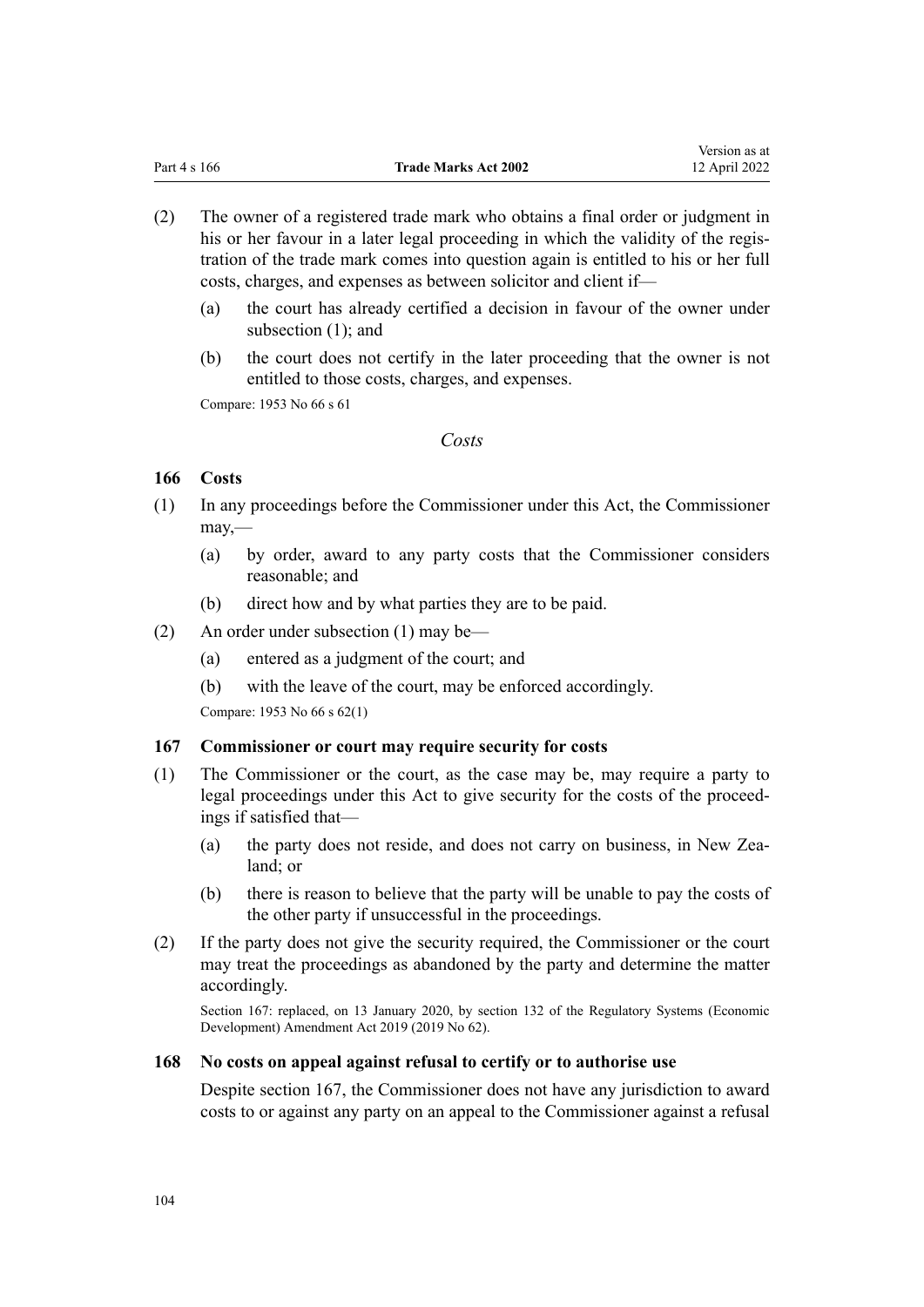<span id="page-104-0"></span>of the owner of a certification trade mark to certify goods or services or to authorise the use of the trade mark.

Compare: 1953 No 66 s 53

# **169 Costs of Commissioner in proceedings before court**

In all court proceedings under this Act, the Commissioner's costs are in the dis‐ cretion of the court.

Compare: 1953 No 66 s 63

# *Appeals*

# **170 Appeals in relation to Commissioner's decisions**

A person who is aggrieved by a decision of the Commissioner under this Act may appeal to the court.

# **171 Notice of appeal**

Notice of an appeal under section 170 must be filed in the court and served on the Commissioner within 20 working days after the day on which the decision appealed against was given.

Compare: 1953 No 66 s 66(2)

# **172 Hearing of appeal**

- (1) On an appeal, the court must hear the parties and the Commissioner.
- (2) Appeals must be heard only on the materials stated by the Commissioner unless a party, either in the manner prescribed or by special leave of the court, brings forward further material for the consideration of the court.
- (3) In the case of an appeal against the acceptance of an application or the registration of a trade mark,—
	- (a) no further grounds of objection are permitted by the opponent or the Commissioner, other than those stated by the opponent, except by leave of the court; and
	- (b) if further grounds of objection are permitted, the applicant's application may be withdrawn without payment of the costs of the opponent on giving notice as prescribed.

Compare: 1953 No 66 s 27(6)–(10)

# **173 Determination of appeals**

In determining an appeal, the court may do any of the following things:

- (a) confirm, modify, or reverse the Commissioner's decision or any part of it:
- (b) exercise any of the powers that could have been exercised by the Com‐ missioner in relation to the matter to which the appeal relates: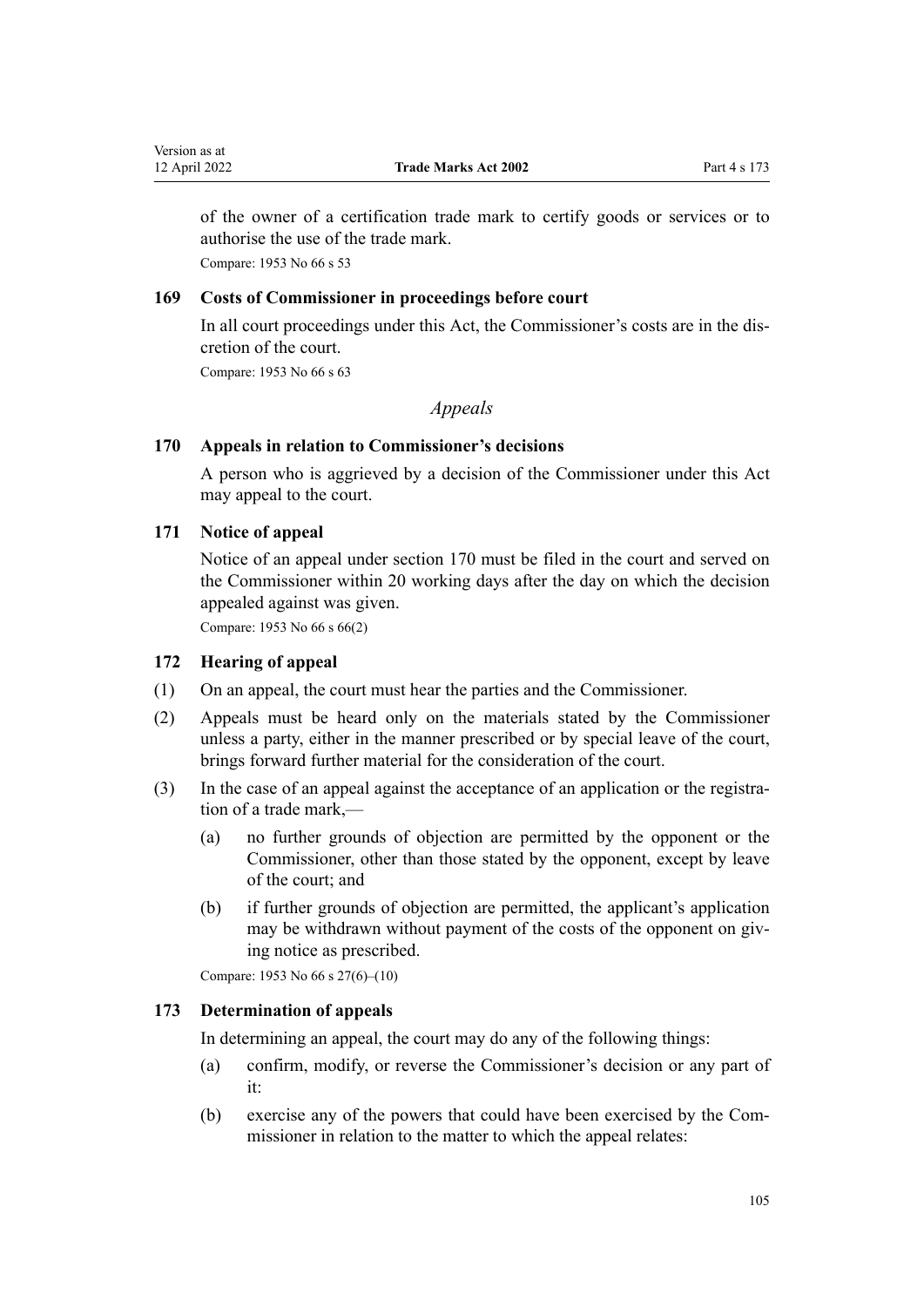(c) in the case of an appeal against the registration of a trade mark, permit the trade mark proposed to be registered to be modified in any manner that does not substantially affect its identity. However, in any such case, the trade mark as so modified must be advertised in the prescribed man‐ ner before being registered.

Version as at

# **174 Provisions pending determination of appeal**

The decision to which an appeal under this Act relates remains in full force pending the determination of the appeal unless the court otherwise orders.

# **Part 5**

# **Administrative provisions and miscellaneous**

Subpart 1—Commissioner and Assistant Commissioners of Trade Marks

# **175 Commissioner and Assistant Commissioners of Trade Marks**

- (1) The chief executive of the Ministry must appoint, under the [Public Service Act](http://legislation.govt.nz/pdflink.aspx?id=LMS106157)  $2020 2020 -$ 
	- (a) the Commissioner of Trade Marks; and
	- (b) as many Assistant Commissioners of Trade Marks as may be necessary for the purposes of this Act.
- (2) Those persons are employees of the Ministry, and those appointments may be made separately or in conjunction with any other office in the Ministry.

Section 175: replaced, on 16 September 2011, by [section 24](http://legislation.govt.nz/pdflink.aspx?id=DLM2353613) of the Trade Marks Amendment Act 2011 (2011 No 71).

Section 175(1): amended, on 7 August 2020, by [section 135](http://legislation.govt.nz/pdflink.aspx?id=LMS176959) of the Public Service Act 2020 (2020 No 40).

# **175A Functions of Commissioner**

The functions of the Commissioner are, in accordance with this Act and the regulations, to—

- (a) examine applications for the registration of trade marks, consider appli‐ cations for the alteration, renewal, assignment, revocation, declaration of invalidity, and cancellation of registered trade marks and make other decisions relating to the examination and registration of trade marks; and
- (b) provide preliminary advice and search advice to persons who propose to apply for the registration of trade marks; and
- (c) appoint and alter the advisory committee under [section 177;](#page-107-0) and
- (d) provide administrative support to the advisory committee; and
- (e) maintain the register of trade marks and carry out other duties and responsibilities relating to the register of trade marks; and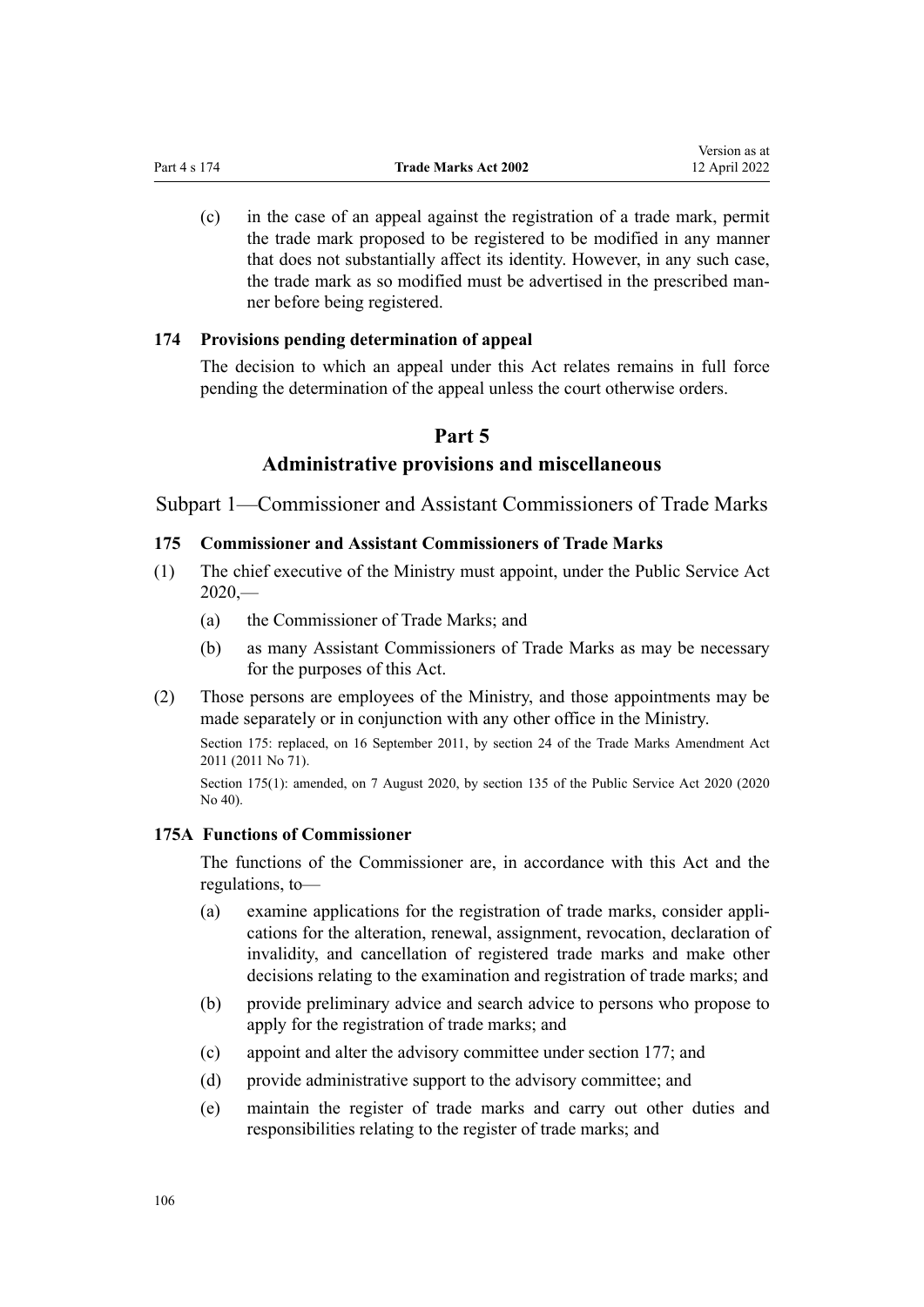(f) perform or exercise other functions, duties, and powers conferred on him or her by this Act and the regulations.

Section 175A: inserted, on 16 September 2011, by [section 24](http://legislation.govt.nz/pdflink.aspx?id=DLM2353613) of the Trade Marks Amendment Act 2011 (2011 No 71).

# **175B Powers of Assistant Commissioners**

- (1) An Assistant Commissioner of Trade Marks has the functions, duties, and powers of the Commissioner under this Act, other than the power to delegate under section 175C, but is subject to the control of the Commissioner.
- (2) The fact that an Assistant Commissioner performs or exercises those functions, duties, and powers is conclusive evidence of the authority to do so.

Section 175B: inserted, on 16 September 2011, by [section 24](http://legislation.govt.nz/pdflink.aspx?id=DLM2353613) of the Trade Marks Amendment Act 2011 (2011 No 71).

## **175C Power of Commissioner to delegate**

- (1) The Commissioner may delegate to any person, either generally or particularly, any of the Commissioner's functions, duties, and powers (except this power of delegation).
- (2) A delegation—
	- (a) must be in writing; and
	- (b) may be subject to any restrictions and conditions that the Commissioner thinks fit; and
	- (c) is revocable at any time, in writing; and
	- (d) does not prevent the performance or exercise of a function, duty, or power by the Commissioner.
- (3) A person to whom any of the functions, duties, and powers are delegated may perform and exercise them in the same manner and with the same effect as if they had been conferred directly by this Act and not by delegation.
- (4) A person who appears to act under a delegation is presumed to be acting in accordance with its terms in the absence of evidence to the contrary.
- (5) Any reference in this Act or the regulations to the Commissioner includes a reference to the delegate in respect of anything delegated to that person.

Section 175C: inserted, on 16 September 2011, by [section 24](http://legislation.govt.nz/pdflink.aspx?id=DLM2353613) of the Trade Marks Amendment Act 2011 (2011 No 71).

#### **175D Liability of Commissioner and others**

The Commissioner, an Assistant Commissioner, or any other person acting on behalf of the Commissioner is not personally liable for any act or omission done in good faith in the performance or intended performance of the Commis‐ sioner's functions, duties, or powers.

Section 175D: inserted, on 13 September 2014, by [section 249](http://legislation.govt.nz/pdflink.aspx?id=DLM1419624) of the Patents Act 2013 (2013 No 68).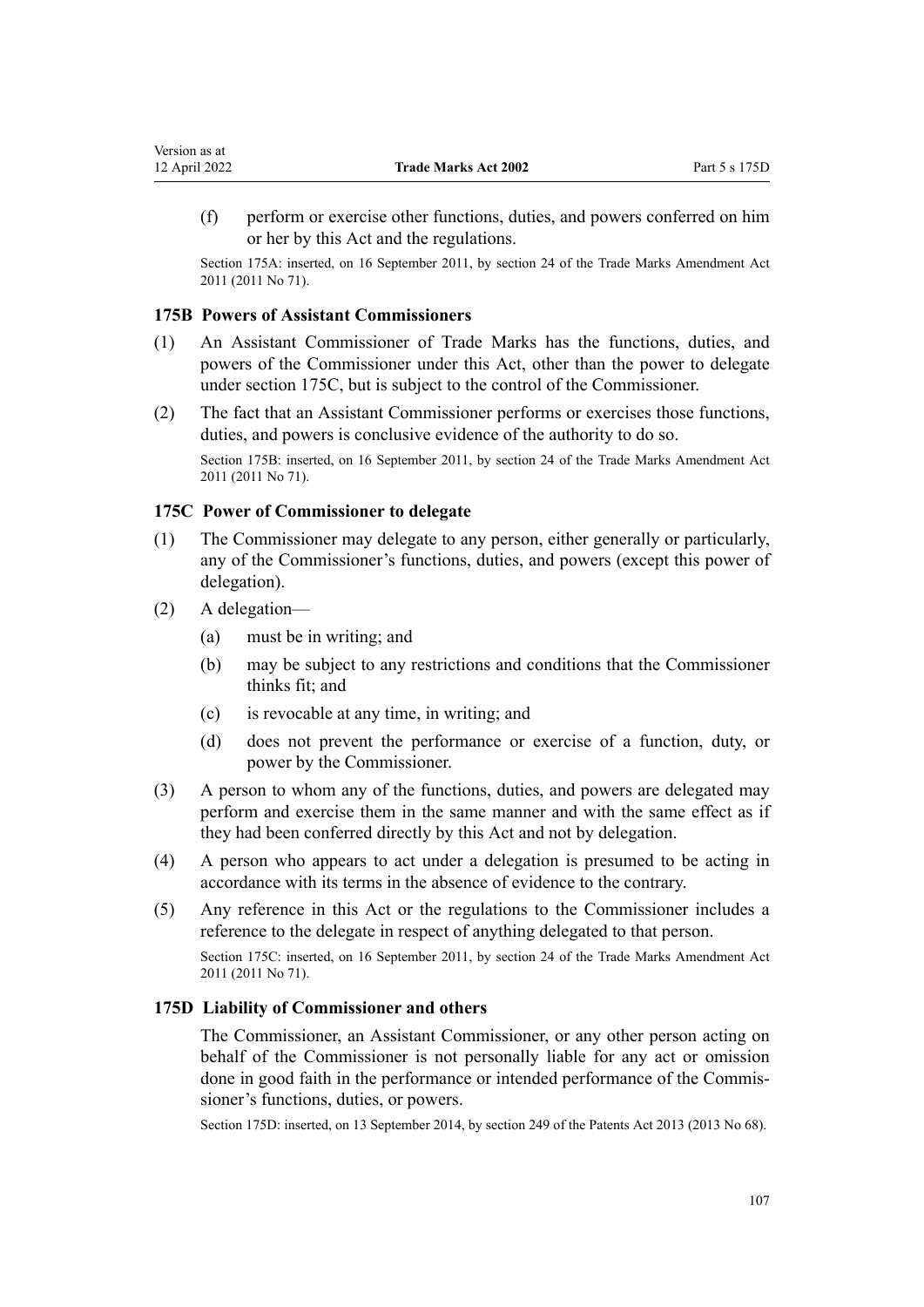## <span id="page-107-0"></span>**176 Hearing before exercise of Commissioner's discretion**

The Commissioner must not exercise any of the Commissioner's discretionary or other powers under this Act or any regulations made under this Act adversely to any person without (if required to do so within the prescribed time) giving the person an opportunity of being heard.

Compare: 1953 No 66 s 56

# Subpart 2—Advisory committee

#### **177 Advisory committee**

- (1) The Commissioner must appoint an advisory committee.
- (2) The Commissioner may alter the advisory committee.

# **178 Function of advisory committee**

The function of the advisory committee is to advise the Commissioner whether the proposed use or registration of a trade mark that is, or appears to be, derivative of a Māori sign, including text and imagery, is, or is likely to be, offensive to Māori.

## **179 Membership of advisory committee**

- (1) The Commissioner may, at any time, appoint or discharge a member of the advisory committee and, if the Commissioner thinks fit, appoint another mem‐ ber in a discharged member's place.
- (2) A person must not be appointed as a member of the advisory committee unless, in the opinion of the Commissioner, the person is qualified for appointment, having regard to that person's knowledge of te ao Māori (Māori worldview) and tikanga Māori (Māori protocol and culture).
- (3) A member of the advisory committee may resign office by notice in writing to the Commissioner.

## **180 Advisory committee may regulate own procedure**

Subject to any direction given by the Commissioner, the advisory committee may regulate its own procedure.

# Subpart 3—Register of trade marks

*General*

# **181 Register of trade marks**

- (1) The Commissioner must ensure that a register of trade marks registered in New Zealand is kept in New Zealand.
- (2) The register may be kept in any manner that the Commissioner thinks fit, including, either wholly or partly, by means of a device or facility—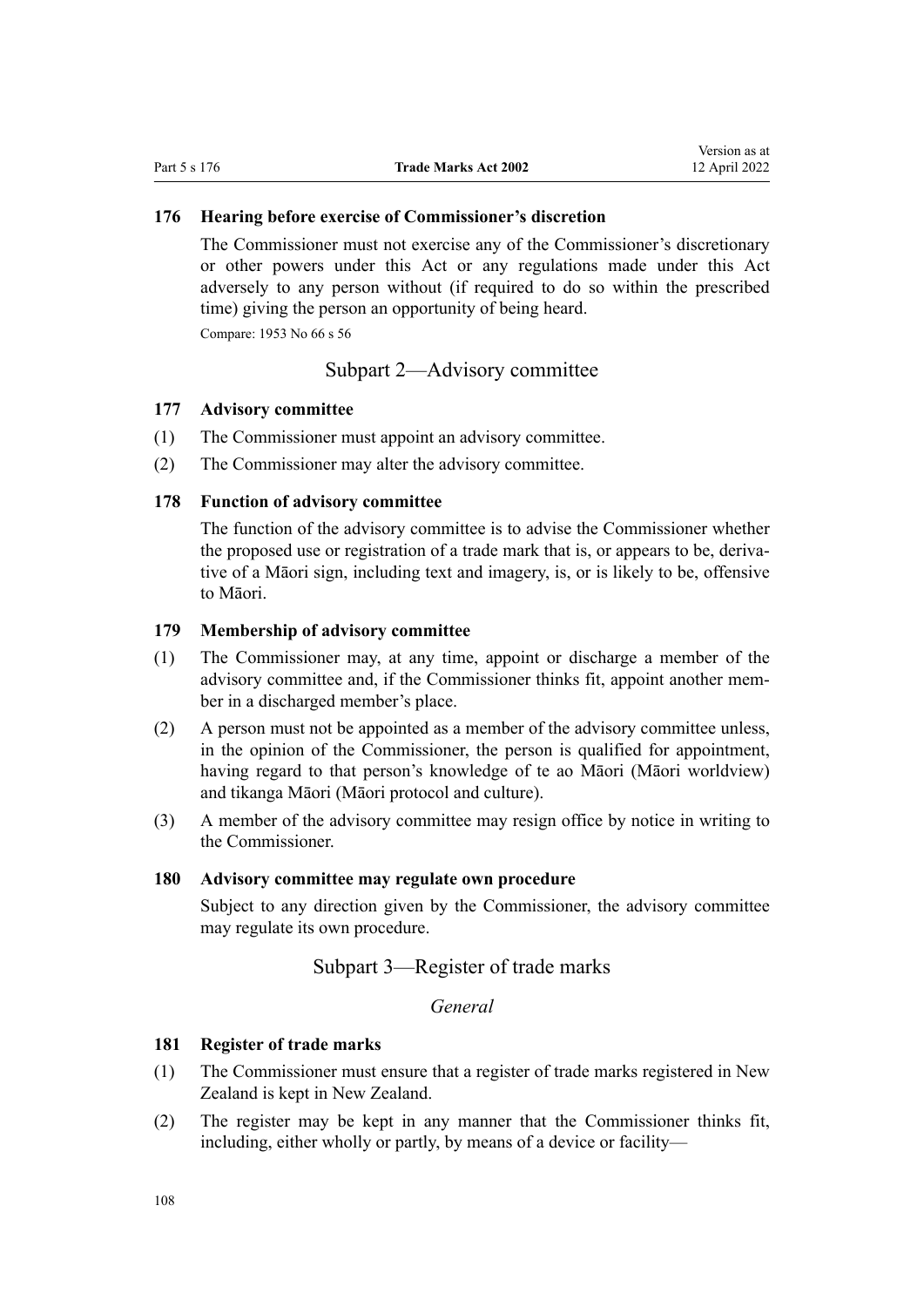- (a) that records or stores information electronically or by other means; and
- (b) that permits the information so recorded or stored to be readily inspected or reproduced in usable form.
- (3) The register is prima facie evidence of any matters required or authorised by or under this Act to be entered in it.

Compare: 1953 No 66 s 5

## **182 Contents of register**

The register must contain the following:

- (a) all registered trade marks with the names and addresses of their owners:
- (b) the actual date of registration, the deemed date of registration, and the date of application in New Zealand:
- (ba) if the trade mark's status is registered-past expiry date (as defined in sec[tion 60](#page-39-0)), a statement to that effect:
- (c) assignments and transmissions:
- (d) memoranda referred to in [section 78\(c\):](#page-44-0)
- (e) disclaimers:
- (f) conditions:
- (g) any other prescribed matters relating to registered trade marks.

Compare: 1953 No 66 s 5(1)

Section 182(b): replaced, on 15 December 2005, by [section 15](http://legislation.govt.nz/pdflink.aspx?id=DLM362649) of the Trade Marks Amendment Act 2005 (2005 No 116).

Section 182(ba): inserted, on 13 January 2020, by [section 133](http://legislation.govt.nz/pdflink.aspx?id=LMS85766) of the Regulatory Systems (Economic Development) Amendment Act 2019 (2019 No 62).

Section 182(d): replaced, on 16 September 2011, by [section 25](http://legislation.govt.nz/pdflink.aspx?id=DLM2290126) of the Trade Marks Amendment Act 2011 (2011 No 71).

## **183 No notices of trusts may be entered in register**

No notice of any trust may be entered in the register, and the Commissioner is not affected by any such notice.

Compare: 1953 No 66 s 80(2)

## *Search of register*

### **184 Search of register**

- (1) A person may, on payment of any prescribed fees, search the register—
	- (a) during the hours when the office of the Commissioner is open to the public for the transaction of business on a working day; and
	- (b) at any other time that the Commissioner allows.
- (2) A certified copy of an entry in the register must, on payment of any prescribed fee, be given to any person who requires the certified copy.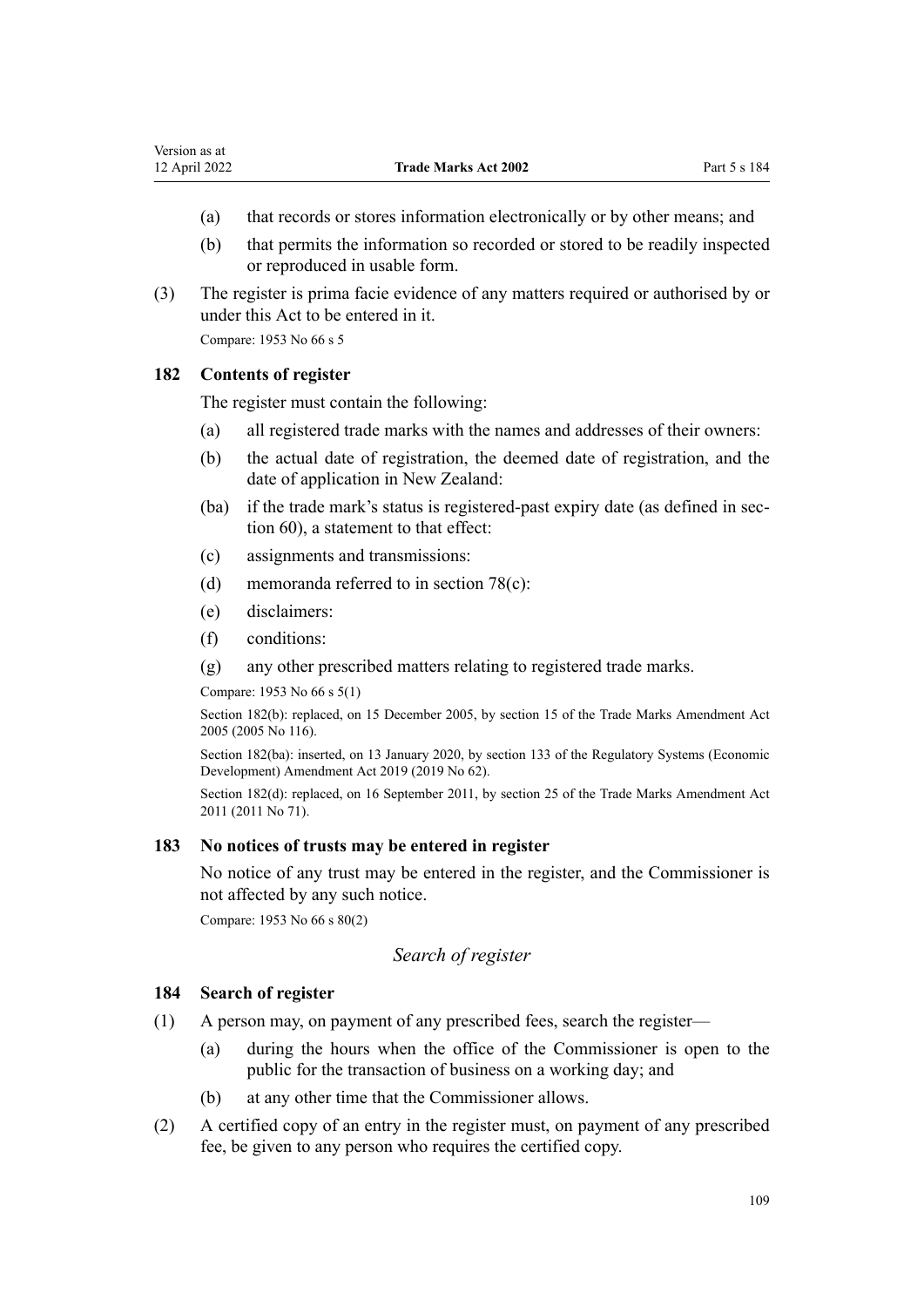Section 184(2): amended, on 13 September 2014, by [section 249](http://legislation.govt.nz/pdflink.aspx?id=DLM1419624) of the Patents Act 2013 (2013 No 68).

## *Offences relating to register*

#### **185 Offence to make false entry in register**

- (1) Every person commits an offence who—
	- (a) makes or causes to be made a false entry in the register or a writing falsely purporting to be a copy of an entry in the register knowing the entry or writing to be false; or
	- (b) produces or tenders or causes to be produced or tendered in evidence any such writing, knowing the entry or writing to be false.
- (2) Every person who is convicted of an offence against subsection (1) is liable on conviction to imprisonment for a term not exceeding 2 years. Compare: 1953 No 66 s 70

#### **186 Offences relating to false representation of trade mark**

- (1) Every person commits an offence who represents that—
	- (a) a sign, or the whole or a part of a trade mark, is a registered trade mark when it is not:
	- (b) a registered trade mark is registered in respect of any goods or services when it is not:
	- (c) the registration of a trade mark gives an exclusive right to its use when it does not.
- (2) Every person who is convicted of an offence against subsection (1) is liable on conviction to a fine not exceeding \$1,000.
- (3) For the purposes of this section, a reference to—
	- (a) registered is to be read as a reference to registered under this Act:
	- (b) registration is to be read as a reference to registration in the register.
- (4) Subsection (3) does not apply if the relevant reference relates to the registration of a trade mark under the law in force in a country outside New Zealand. Compare: 1953 No 66 s 71

## Subpart 4—Miscellaneous

### *No compensation*

#### **187 No compensation for diminution in rights attaching to trade mark**

No person is entitled to compensation from the Crown in respect of any dimin‐ ution in the rights that attach to a trade mark that may arise by virtue of the enactment of this Act (for example, the removal of the trade mark from the register).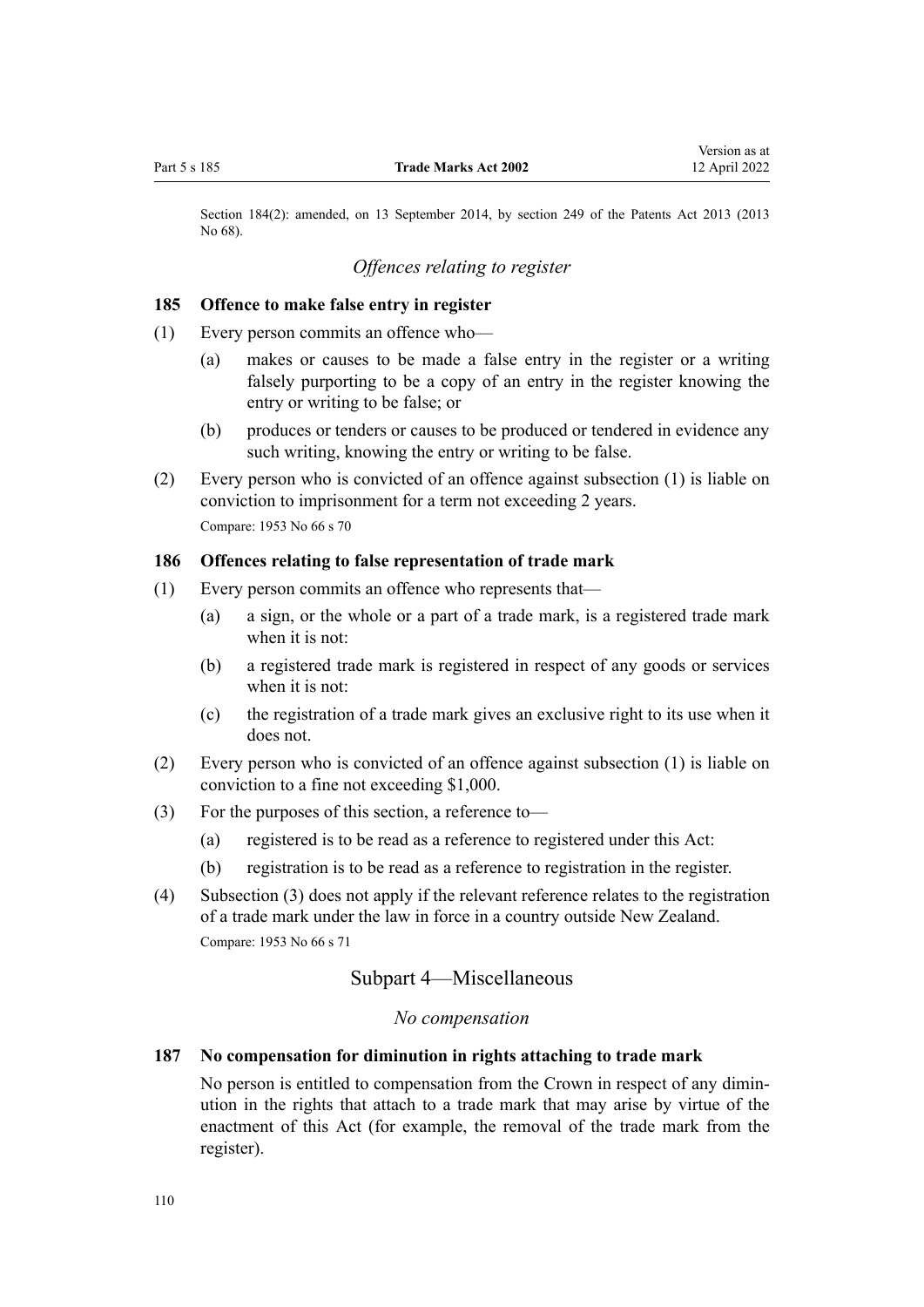## *Intellectual Property Office of New Zealand*

Heading: replaced, on 13 September 2014, by [section 249](http://legislation.govt.nz/pdflink.aspx?id=DLM1419624) of the Patents Act 2013 (2013 No 68).

### **188 Opening hours of Intellectual Property Office of New Zealand**

- (1) The Commissioner may—
	- (a) fix the opening hours for the Intellectual Property Office of New Zealand; and
	- (b) declare the Intellectual Property Office of New Zealand closed on any day.
- (2) The Commissioner must publicly notify those opening hours, and (before clos‐ ing the Intellectual Property Office of New Zealand) any closure, in accordance with [section 5\(3\)](http://legislation.govt.nz/pdflink.aspx?id=DLM1419053) of the Patents Act 2013.
- (3) A thing that must or may be done on a particular day or within a limited period of time may, if that day or the last day of that period is not an opening day of the Intellectual Property Office of New Zealand, be done on the next opening day (and is then still in time).

Section 188: replaced, on 13 September 2014, by [section 249](http://legislation.govt.nz/pdflink.aspx?id=DLM1419624) of the Patents Act 2013 (2013 No 68).

#### **189 Closing of Intellectual Property Office of New Zealand at short notice**

- (1) The Commissioner may declare the Intellectual Property Office of New Zealand closed without giving publication of the closure under section 188 if—
	- (a) he or she thinks it necessary or desirable because of an emergency or other temporary circumstances; and
	- (b) it is not practicable to make that prior publication.
- (2) The Commissioner must, as soon as practicable after closing the Intellectual Property Office of New Zealand, publicly notify the closure in accordance with [section 5\(3\)](http://legislation.govt.nz/pdflink.aspx?id=DLM1419053) of the Patents Act 2013.

Section 189: replaced, on 13 September 2014, by [section 249](http://legislation.govt.nz/pdflink.aspx?id=DLM1419624) of the Patents Act 2013 (2013 No 68).

#### *Personal representatives*

#### **190 Recognition of agents**

- (1) Anything that must be done by or to a person under this Act, in relation to a trade mark, may be done by or to the person's expressly authorised agent.
- (2) Subsection (1) applies only if the agent is not a prescribed class of person. Compare: 1953 No 66 s 81

#### **191 Declarations, etc, on behalf of certain persons**

#### *[Repealed]*

Section 191: repealed, on 13 January 2020, by [section 134](http://legislation.govt.nz/pdflink.aspx?id=LMS85767) of the Regulatory Systems (Economic Development) Amendment Act 2019 (2019 No 62).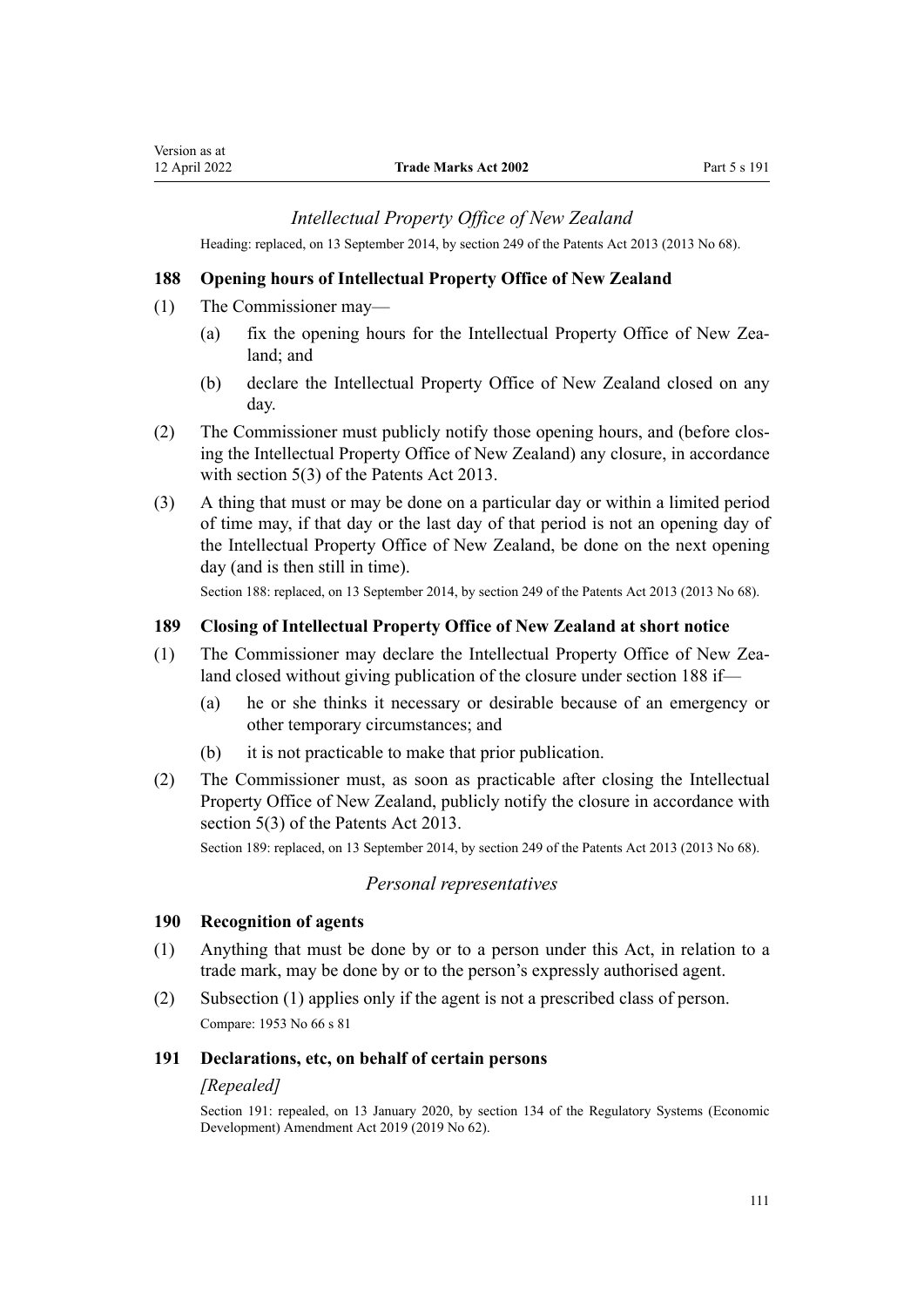#### *Substitution*

#### **192 Substitution of person other than applicant generally**

- (1) This section applies to the following applications:
	- (a) application for cancellation or alteration under [section 62:](#page-39-0)
	- (b) application for revocation under [section 65:](#page-40-0)
	- (c) application for a declaration of invalidity under [section 73:](#page-43-0)
	- (d) application for rectification of register under [section 76.](#page-44-0)
- (2) An application referred to in subsection (1) may proceed in the name of any person other than the applicant if,—
	- (a) after the applicant has filed the application, the right or interest on which the applicant relied to file the application becomes vested in another per‐ son; and
	- (b) the other person—
		- (i) notifies the Commissioner in writing that the right or interest is vested in him or her; and
		- (ii) does not withdraw the application.

#### **193 Substitution of person other than opponent on notice of opposition**

A notice of opposition to an application under [section 47](#page-34-0) may proceed in the name of any other person if,—

- (a) after the person has given notice, the right or interest on which that per‐ son relied to give notice becomes vested in another person; and
- (b) that other person—
	- (i) notifies the Commissioner, in writing, that the right or interest is vested in him or her; and
	- (ii) does not withdraw the opposition.

Section 193 heading: amended, on 15 December 2005, by [section 16](http://legislation.govt.nz/pdflink.aspx?id=DLM362650) of the Trade Marks Amendment Act 2005 (2005 No 116).

#### *Amendment of other documents*

#### **194 Amendment of documents other than application**

The Commissioner may, at the written request of the person who has made an application (other than an application for the registration of a trade mark), or filed a notice or other document for the purposes of this Act, or, at the written request of the person's agent, amend the application, notice or document,—

- (a) to correct a clerical error or an obvious mistake; or
- (b) if the Commissioner is of the opinion that it is fair and reasonable in all the circumstances of the case to do so.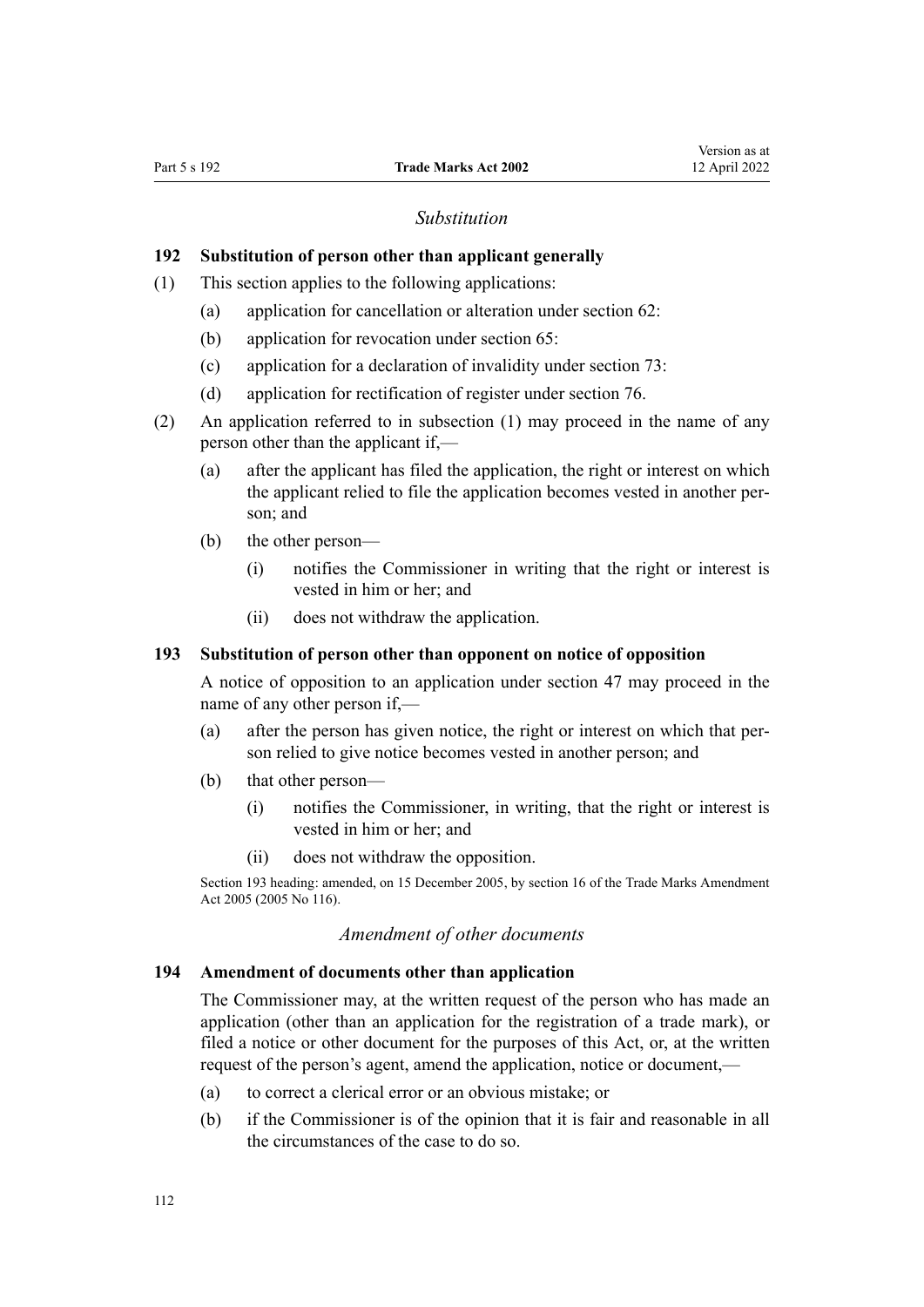### *Fees*

## **195 Fees**

- (1) Any sum paid to the Commissioner by mistake, or any sum the payment of which is not required by this Act, may be refunded by the Commissioner.
- (2) All money that is so refunded must be paid out of public money without further appropriation than this Act.

Compare: 1953 No 66 s 82(2)

## *Service of notices*

#### **196 Application of section 197**

Section 197 does not apply to—

- (a) notices or other documents served or given in any proceedings in a court:
- (b) notices or other documents served or given in accordance with another procedure specified in this Act.

#### **197 Method of service of notices**

- (1) A notice or any other document that is required or authorised by this Act to be served on or given to a person may be served or given by—
	- (a) delivering it to the person or the person's agent; or
	- (b) leaving it at the person's or the person's agent's usual or last known residence or business; or
	- (c) posting it in a letter addressed to the person or the person's agent by name at that residence or business address; or
	- (d) emailing it to the person or the person's agent at an email address that is used by the person or the person's agent.
- (2) If the person is deceased, a notice or other document may be served on or given to the person's personal representative.
- (3) A notice or any other document that is sent to a person by post must be treated as received by the person when it would have been delivered in the ordinary course of post, and, in proving the delivery, it is sufficient to prove that the letter was properly addressed and posted.
- (4) In the absence of proof to the contrary, a notice or any other document that is emailed to a person must be treated as received by the person on the second working day after the date on which it is emailed, and, in proving that the document was emailed, it is sufficient to prove that the document was properly addressed and sent to the email address.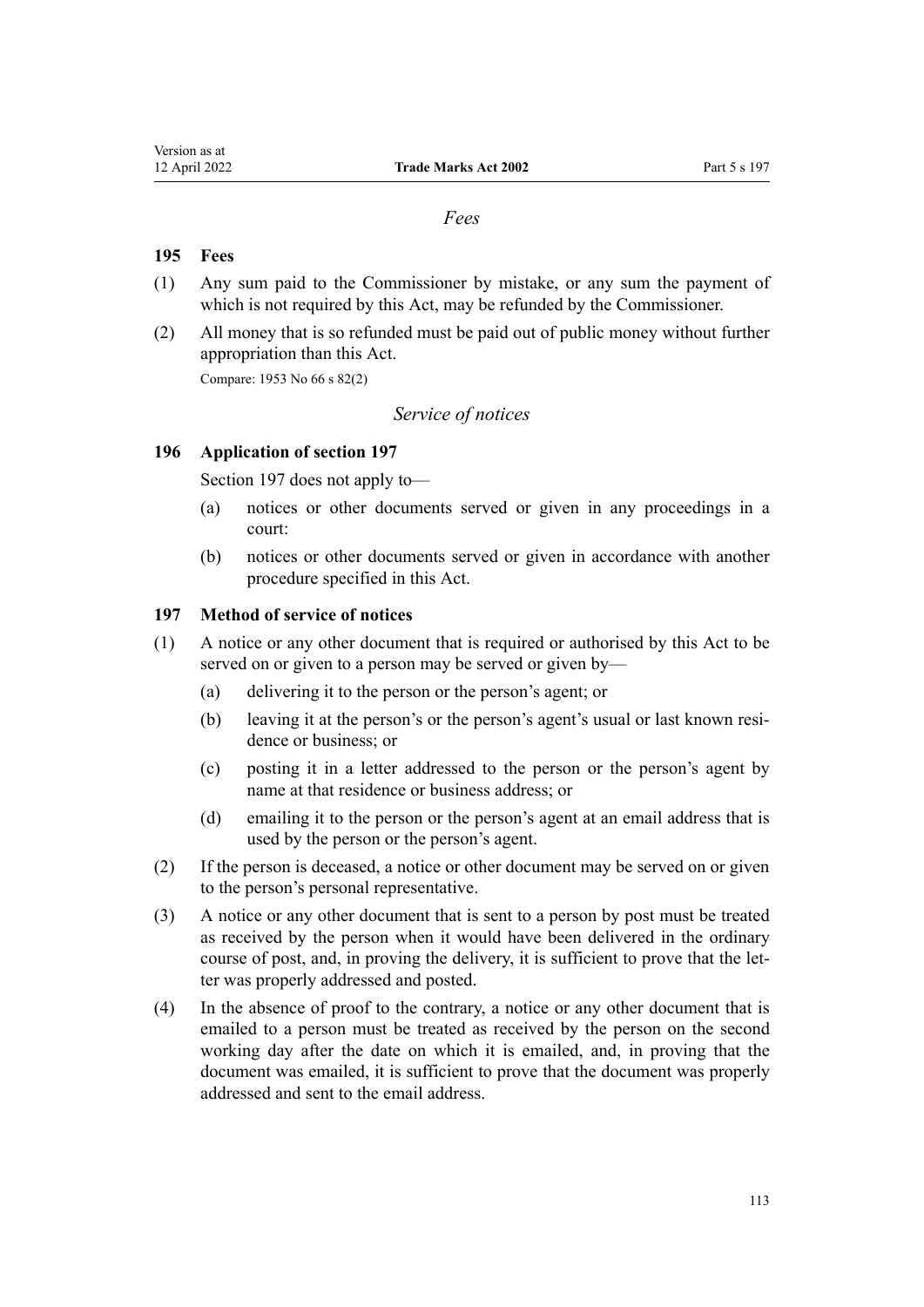Section 197(1)(c): amended, on 16 December 2017, by [section 81\(1\)](http://legislation.govt.nz/pdflink.aspx?id=DLM6962244) of the Electronic Interactions Reform Act 2017 (2017 No 50).

Section 197(1)(d): inserted, on 16 December 2017, by [section 81\(2\)](http://legislation.govt.nz/pdflink.aspx?id=DLM6962244) of the Electronic Interactions Reform Act 2017 (2017 No 50).

Section 197(3): amended, on 16 December 2017, by [section 81\(3\)](http://legislation.govt.nz/pdflink.aspx?id=DLM6962244) of the Electronic Interactions Reform Act 2017 (2017 No 50).

Section 197(4): inserted, on 16 December 2017, by [section 81\(4\)](http://legislation.govt.nz/pdflink.aspx?id=DLM6962244) of the Electronic Interactions Reform Act 2017 (2017 No 50).

#### *Annual report*

## *[Repealed]*

Heading: repealed, on 13 September 2014, pursuant to [section 249](http://legislation.govt.nz/pdflink.aspx?id=DLM1419624) of the Patents Act 2013 (2013 No 68).

#### **198 Annual report by Commissioner of Patents**

#### *[Repealed]*

Section 198: repealed, on 13 September 2014, by [section 249](http://legislation.govt.nz/pdflink.aspx?id=DLM1419624) of the Patents Act 2013 (2013 No 68).

#### *Regulation-making powers*

#### **199 Regulations**

(1) The Governor-General may, by Order in Council, make regulations for all or any of the following purposes:

*Classification of goods or services*

(a) prescribing procedures, requirements, and other matters, not inconsistent with this Act, in respect of the amended or substituted classification of goods or services for the purposes of the registration of trade marks under this Act:

*Registration of trade marks*

- (b) prescribing procedures, requirements, and other matters, not inconsistent with this Act, in respect of the registration, or renewal or alteration or cancellation, of trade marks under this Act, including—
	- (i) providing for the division of an application for the registration of a trade mark into several applications:
	- (ia) providing for the division of a registration of a trade mark into several registrations:
	- (ii) providing for the merging of separate applications or registrations:
	- (iii) providing for the registration of a series of trade marks:

*Licensees*

#### *[Repealed]*

(c) *[Repealed]*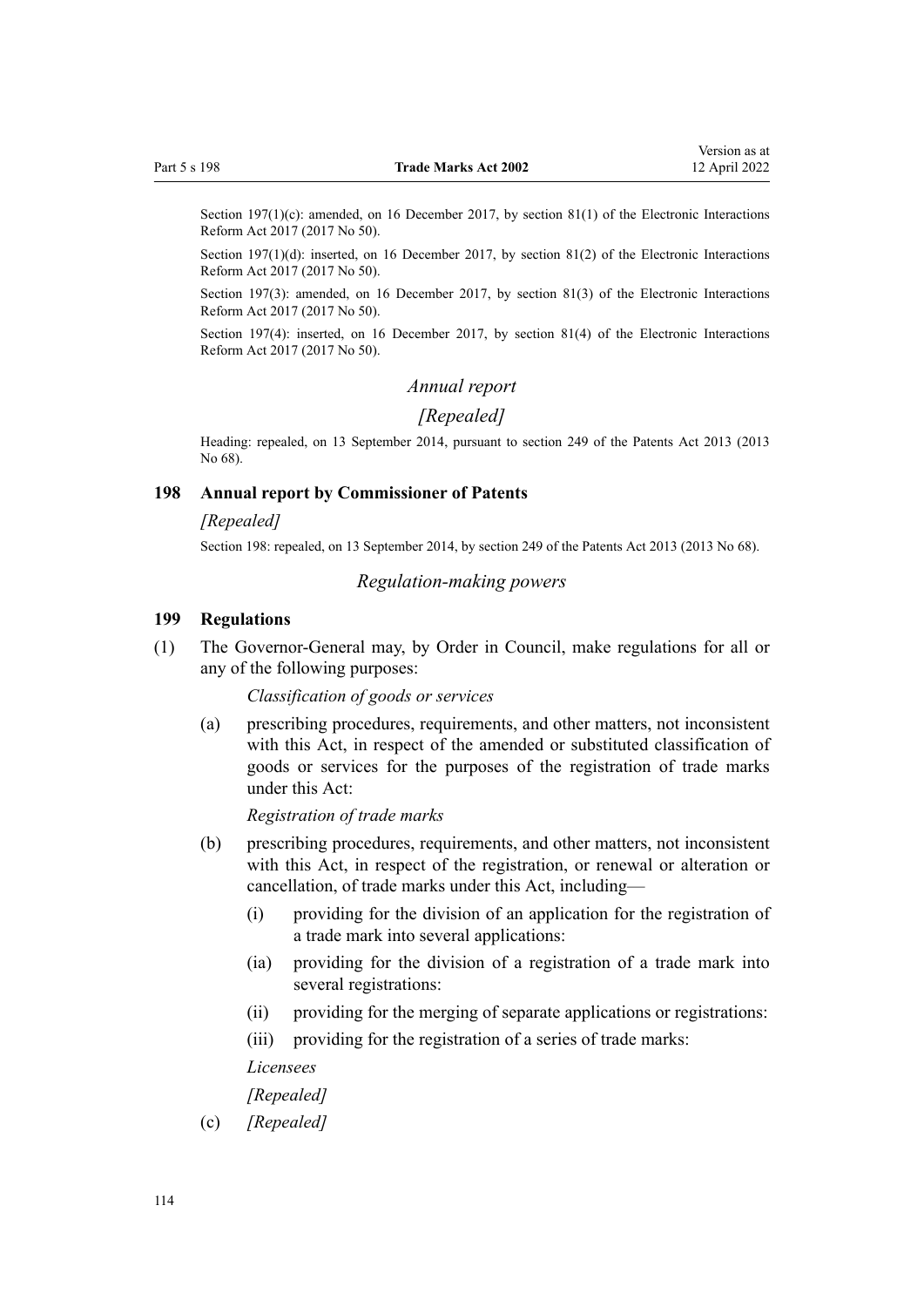#### *Agents*

(d) prescribing classes of persons whom the Commissioner may refuse to recognise as agents in respect of proceedings:

*Importation of infringing goods*

- (e) prescribing procedures, requirements, and other matters, not inconsistent with this Act, in respect of the importation of infringing goods under this Act, including—
	- (i) requiring a person to give security or an indemnity or both, sub‐ ject to any conditions determined by the chief executive of the New Zealand Customs Service, for any costs incurred by the New Zealand Customs Service in relation to any 1 or more of the detention of goods, the disposal of goods, or the recovery of sums owed:
	- (ii) providing for exceptions to any requirement to give security or an indemnity imposed by any regulations made under subparagraph (i):
	- (iii) providing for the disposition of any security given under any regulations made under subparagraph (i):
	- (iv) prescribing how goods that are forfeited to the Crown under sec[tion 151](#page-90-0) or [section 154](#page-91-0) are to be disposed of:

#### *Proceedings*

- (f) prescribing procedures, requirements, and other matters, not inconsistent with this Act, in respect of proceedings under this Act, including—
	- (i) providing for the payment of witnesses' expenses:
	- (ii) imposing fines not exceeding \$1,000 for the failure or refusal of a person to attend and give evidence:

## *Register*

- (g) prescribing procedures, requirements, and other matters, not inconsistent with this Act, in respect of the register and its operation, including matters relating to—
	- (i) access to the register:
	- (ii) the location of and hours of access to the register:
- (ga) prescribing the manner in which the Commissioner may alter the register under [section 78A,](#page-45-0) including prescribing procedures, requirements, and other matters in respect of an alteration:

*Fees*

(h) prescribing matters in respect of which fees are payable under this Act and the amounts of those fees: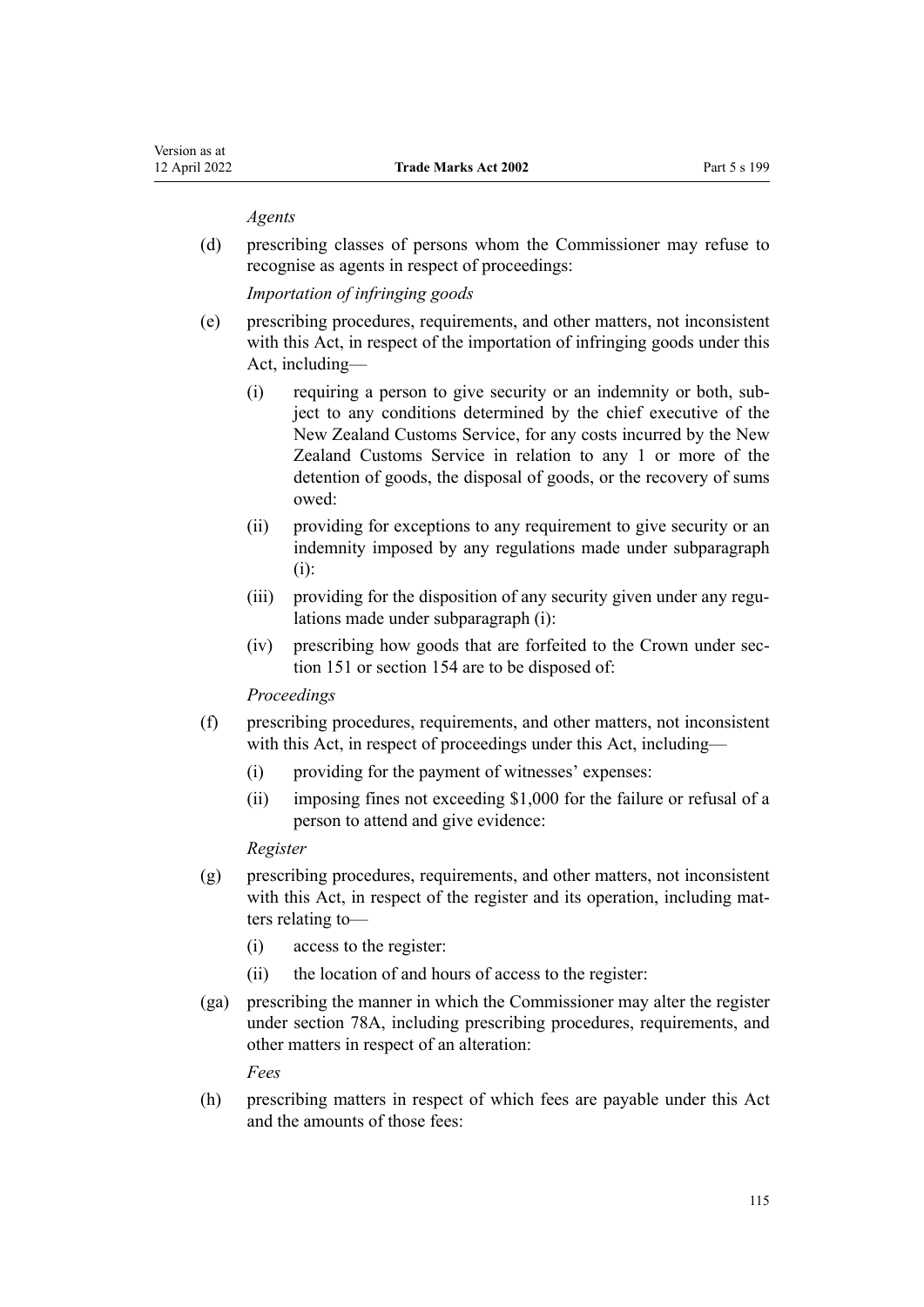*Extensions of time*

(i) prescribing time and extensions of time in respect of any matters under this Act:

*Forms*

- (j) prescribing forms for the purposes of this Act; and those regulations may require—
	- (i) the inclusion in, or attachment to, forms of specified information or documents:
	- (ii) forms to be signed by specified persons:

*Notices*

(k) prescribing procedures, requirements, and other matters, not inconsistent with this Act, in respect of notices under this Act, including prescribing the matters in respect of which notices are required under this Act:

*Intellectual Property Office of New Zealand*

(l) regulating, in a manner not inconsistent with this Act, the business of the Intellectual Property Office of New Zealand in relation to trade marks and all things that are under the direction or control of the Commissioner:

*General*

- (m) providing for any other matters contemplated by this Act, necessary for its administration, or necessary for giving it full effect.
- (2) The structure of the fee system under this Act prescribed by regulations under subsection (1) may be such that any renewal fees—
	- (a) recover a share of the costs incurred by the Commissioner in performing his or her functions under this Act; and
	- (b) recover those costs at a level that provides an appropriate incentive for persons to let registrations of trade marks lapse if they do not receive sufficient benefit from having the registration.
- (3) Regulations under this section are secondary legislation (*see* [Part 3](http://legislation.govt.nz/pdflink.aspx?id=DLM7298343) of the Legislation Act 2019 for publication requirements).

| Legislation Act 2019 requirements for secondary legislation made under this section |                                                                                                  |                                    |  |  |
|-------------------------------------------------------------------------------------|--------------------------------------------------------------------------------------------------|------------------------------------|--|--|
| <b>Publication</b>                                                                  | PCO must publish it on the legislation website and notify LA19 s $69(1)(c)$<br>it in the Gazette |                                    |  |  |
| <b>Presentation</b>                                                                 | The Minister must present it to the House of<br>Representatives                                  | LA19 s 114, Sch 1<br>cl $32(1)(a)$ |  |  |
| <b>Disallowance</b>                                                                 | It may be disallowed by the House of Representatives                                             | LA19 ss 115, 116                   |  |  |
| This note is not part of the Act.                                                   |                                                                                                  |                                    |  |  |

Section 199(1)(b)(ia): inserted, on 16 September 2011, by [section 26\(1\)](http://legislation.govt.nz/pdflink.aspx?id=DLM2290127) of the Trade Marks Amendment Act 2011 (2011 No 71).

Section 199(1)(c) heading: repealed, on 16 September 2011, by [section 26\(2\)](http://legislation.govt.nz/pdflink.aspx?id=DLM2290127) of the Trade Marks Amendment Act 2011 (2011 No 71).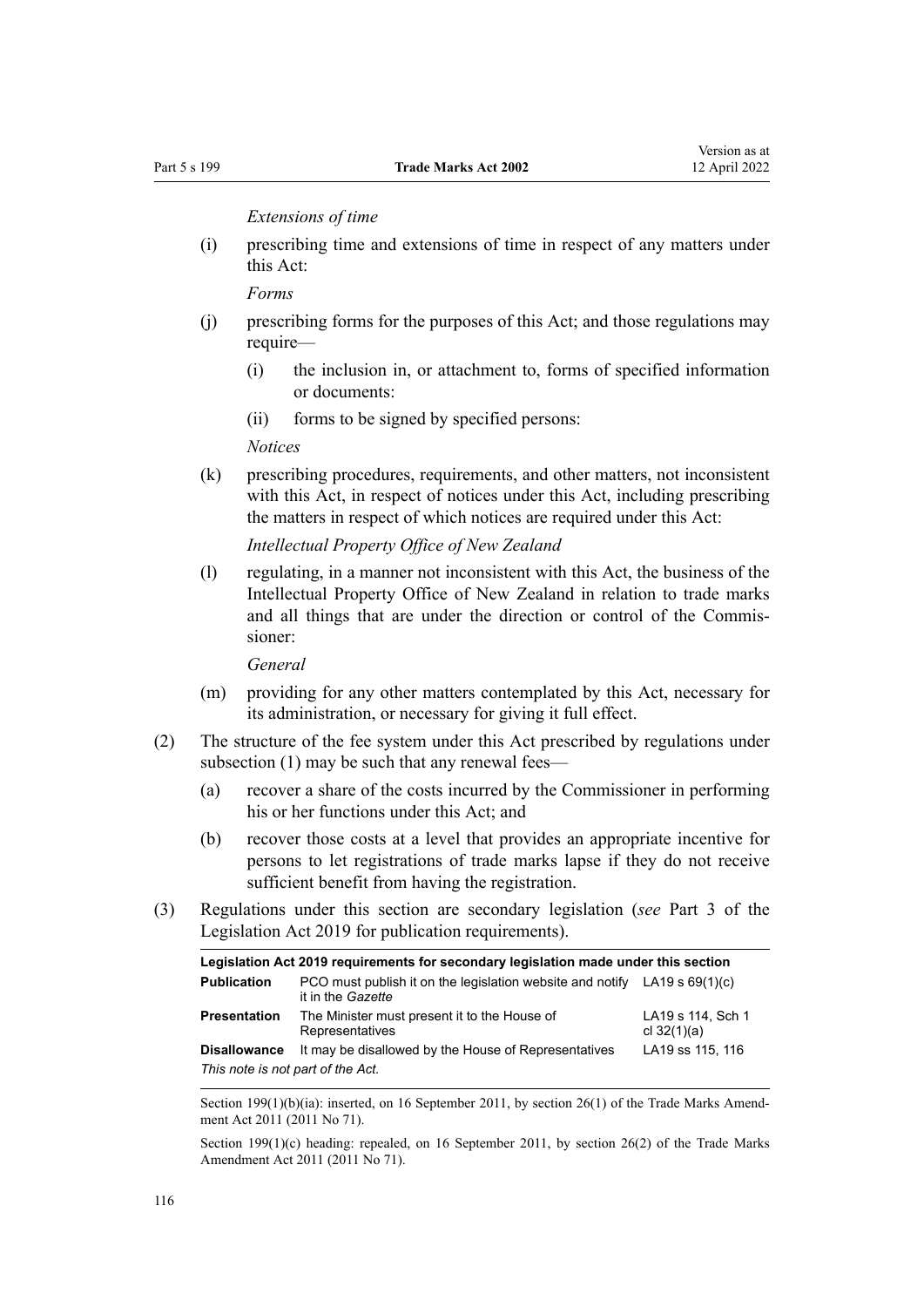Section 199(1)(c): repealed, on 16 September 2011, by [section 26\(2\)](http://legislation.govt.nz/pdflink.aspx?id=DLM2290127) of the Trade Marks Amendment Act 2011 (2011 No 71).

Section 199(1)(e)(i): replaced, on 16 September 2011, by [section 26\(3\)](http://legislation.govt.nz/pdflink.aspx?id=DLM2290127) of the Trade Marks Amendment Act 2011 (2011 No 71).

Section 199(1)(ga): inserted, on 13 May 2016, by [section 41](http://legislation.govt.nz/pdflink.aspx?id=DLM6431601) of the New Zealand Business Number Act 2016 (2016 No 16).

Section 199(1)(j): replaced, on 16 September 2011, by [section 26\(4\)](http://legislation.govt.nz/pdflink.aspx?id=DLM2290127) of the Trade Marks Amendment Act 2011 (2011 No 71).

Section 199(1)(l) heading: replaced, on 13 September 2014, by [section 249](http://legislation.govt.nz/pdflink.aspx?id=DLM1419624) of the Patents Act 2013 (2013 No 68).

Section 199(1)(l): amended, on 13 September 2014, by [section 249](http://legislation.govt.nz/pdflink.aspx?id=DLM1419624) of the Patents Act 2013 (2013 No 68).

Section 199(2): inserted, on 13 September 2014, by [section 249](http://legislation.govt.nz/pdflink.aspx?id=DLM1419624) of the Patents Act 2013 (2013 No 68).

Section 199(3): inserted, on 28 October 2021, by [section 3](http://legislation.govt.nz/pdflink.aspx?id=LMS268932) of the Secondary Legislation Act 2021 (2021 No 7).

#### **199A Regulations: Madrid Protocol**

- (1) The Governor-General may, by Order in Council, make regulations for the pur‐ pose of giving effect in New Zealand to the Madrid Protocol, including provid‐ ing for any of the following:
	- (a) making applications for international registration by way of the Intellec‐ tual Property Office of New Zealand as office of origin:
	- (b) procedures to be followed where the basic New Zealand application for registration ceases to be in force:
	- (c) procedures to be followed where the Intellectual Property Office of New Zealand receives from the International Bureau, or any body specified in the regulations, a request for extension of protection to New Zealand:
	- (d) the effects of a successful request for extension of protection to New Zealand:
	- (e) transforming an application for an international registration, or an inter‐ national registration, into a national application for registration:
	- (f) communicating information to the International Bureau:
	- (g) requiring fees to be paid in respect of applications for international regis‐ trations, extensions of protection, and renewals, and prescribing the amounts of those fees:
	- (h) the application of the following provisions to a protected international trade mark (New Zealand):
		- (i) [section 105](#page-54-0) (unjustified proceedings):
		- (ii) [subpart 2](#page-58-0) of Part 4 (criminal proceedings):
		- (iii) [subpart 3](#page-81-0) of Part 4 (border protection measures).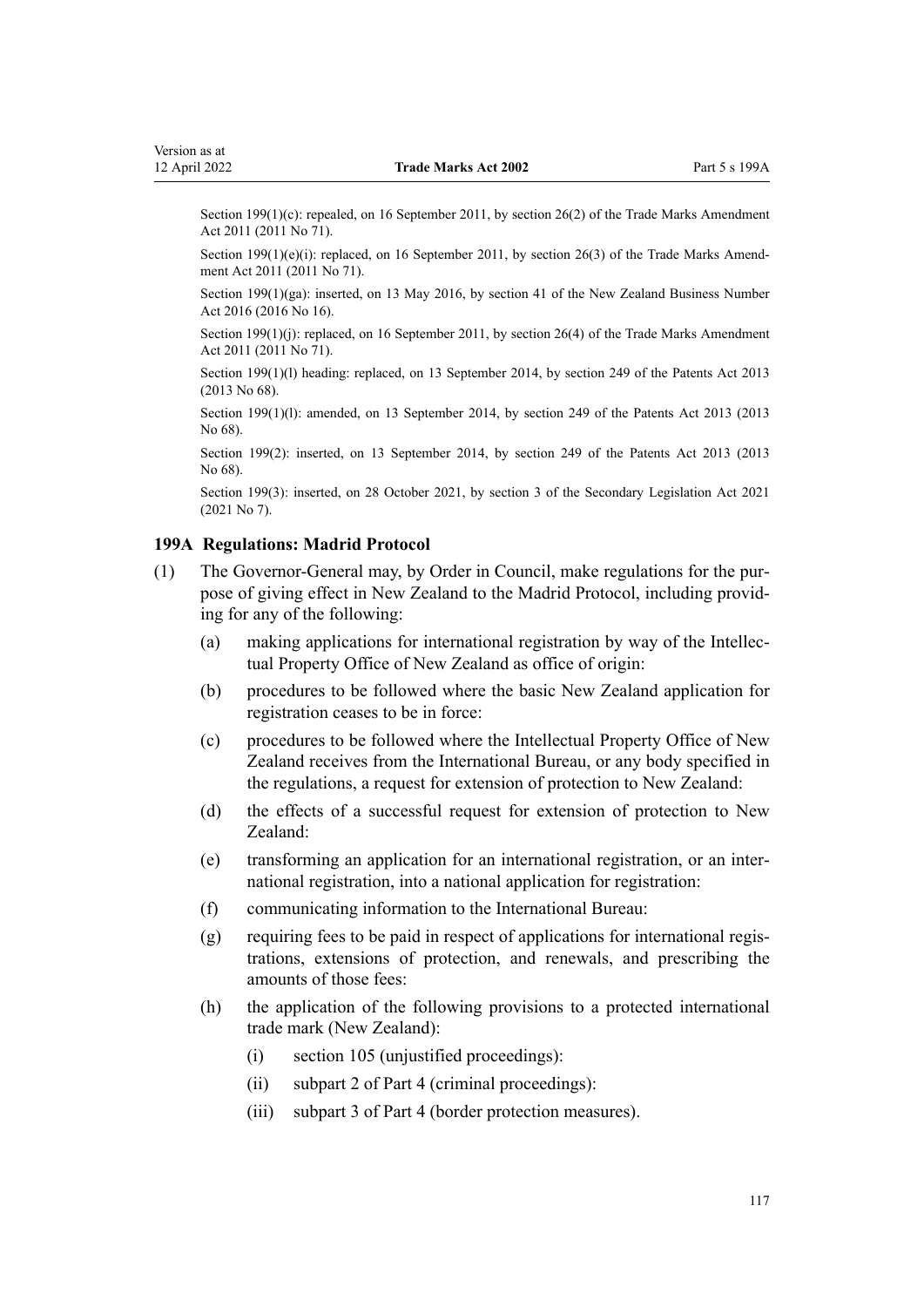<span id="page-117-0"></span>(2) Regulations under this section are secondary legislation (*see* [Part 3](http://legislation.govt.nz/pdflink.aspx?id=DLM7298343) of the Legislation Act 2019 for publication requirements).

| Legislation Act 2019 requirements for secondary legislation made under this section |                                                                                                                  |                                    |  |  |
|-------------------------------------------------------------------------------------|------------------------------------------------------------------------------------------------------------------|------------------------------------|--|--|
| <b>Publication</b>                                                                  | PCO must publish it on the legislation website and notify $LA19 \text{ s } 69(1)(c)$<br>it in the <i>Gazette</i> |                                    |  |  |
| <b>Presentation</b>                                                                 | The Minister must present it to the House of<br>Representatives                                                  | LA19 s 114, Sch 1<br>cl $32(1)(a)$ |  |  |
| <b>Disallowance</b>                                                                 | It may be disallowed by the House of Representatives                                                             | LA19 ss 115, 116                   |  |  |
| This note is not part of the Act.                                                   |                                                                                                                  |                                    |  |  |

Section 199A: inserted, on 16 September 2011, by [section 27](http://legislation.govt.nz/pdflink.aspx?id=DLM2290128) of the Trade Marks Amendment Act 2011 (2011 No 71).

Section 199A(1)(a): amended, on 13 September 2014, by [section 249](http://legislation.govt.nz/pdflink.aspx?id=DLM1419624) of the Patents Act 2013 (2013 No 68).

Section 199A(1)(c): amended, on 13 September 2014, by [section 249](http://legislation.govt.nz/pdflink.aspx?id=DLM1419624) of the Patents Act 2013 (2013) No 68).

Section 199A(2): inserted, on 28 October 2021, by [section 3](http://legislation.govt.nz/pdflink.aspx?id=LMS268932) of the Secondary Legislation Act 2021 (2021 No 7).

#### **200 Orders in Council relating to convention countries**

- (1) For the purpose of giving effect to an international agreement or arrangement to which New Zealand is a party or that applies to New Zealand, the Governor-General may, by Order in Council, declare that an entity specified in the order that is a party to the agreement or arrangement or to which the agreement or arrangement applies is, for the purposes of all or any of the provisions of this Act, a convention country.
- (2) An order under this section is secondary legislation (*see* [Part 3](http://legislation.govt.nz/pdflink.aspx?id=DLM7298343) of the Legis‐ lation Act 2019 for publication requirements).

Compare: 1953 No 66 s 72

| Legislation Act 2019 reguirements for secondary legislation made under this section |                                                                                                  |                                    |  |  |
|-------------------------------------------------------------------------------------|--------------------------------------------------------------------------------------------------|------------------------------------|--|--|
| <b>Publication</b>                                                                  | PCO must publish it on the legislation website and notify LA19 s $69(1)(c)$<br>it in the Gazette |                                    |  |  |
| Presentation                                                                        | The Minister must present it to the House of<br>Representatives                                  | LA19 s 114, Sch 1<br>cl $32(1)(a)$ |  |  |
| <b>Disallowance</b>                                                                 | It may be disallowed by the House of Representatives                                             | LA19 ss 115, 116                   |  |  |
| This note is not part of the Act.                                                   |                                                                                                  |                                    |  |  |

Section 200(2): inserted, on 28 October 2021, by [section 3](http://legislation.govt.nz/pdflink.aspx?id=LMS268932) of the Secondary Legislation Act 2021 (2021 No 7).

*Amendments*

#### **201 Acts amended**

The Acts specified in [Schedule 1](#page-122-0) are amended in the manner indicated in that schedule.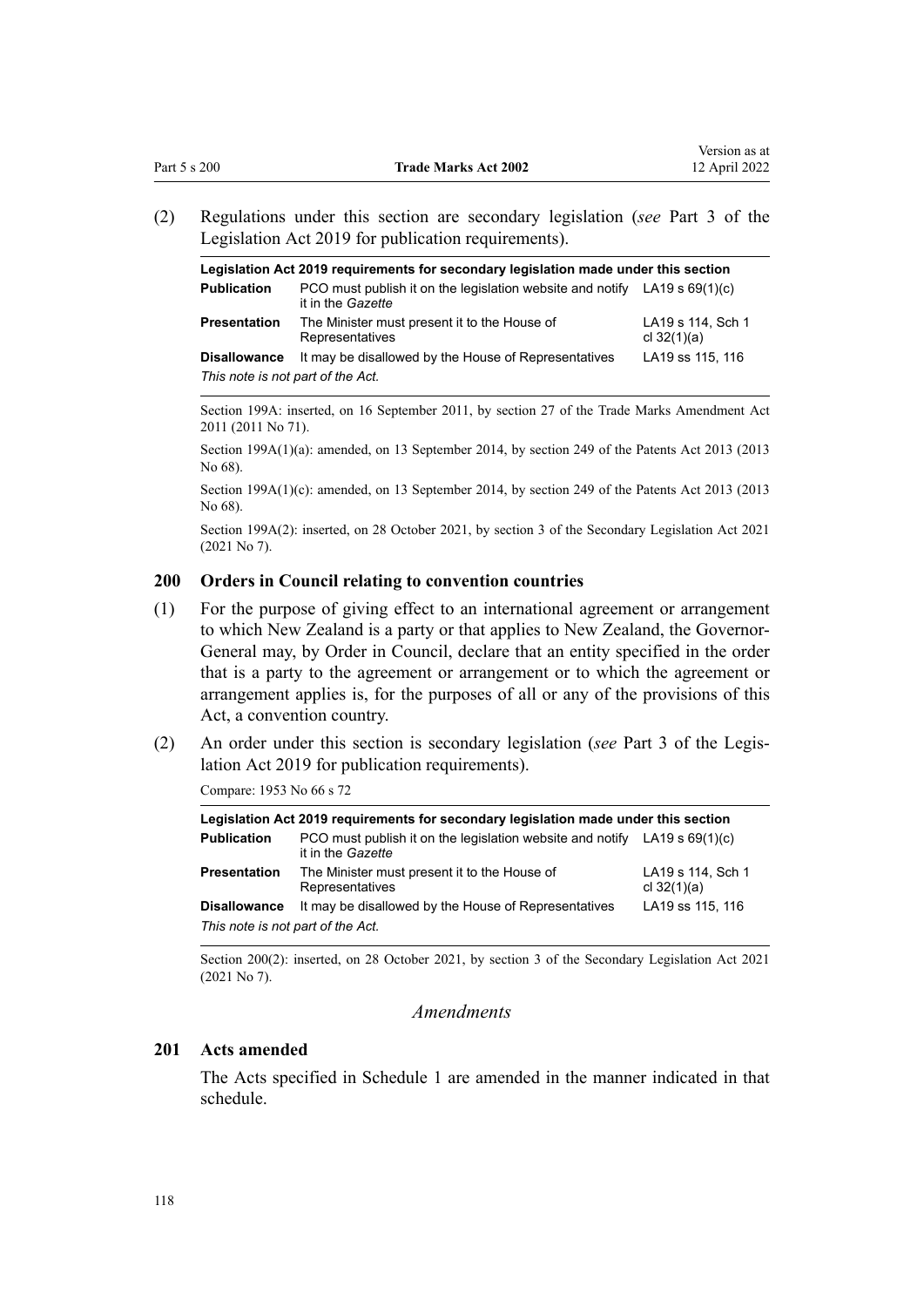### *Transitional and savings provisions*

## **202 Repeal of Trade Marks Act 1953**

- (1) The Trade Marks Act 1953 (1953 No 66) is repealed.
- (2) Despite the repeal of the Trade Marks Act 1953 by subsection (1), the [Prohibi‐](http://legislation.govt.nz/pdflink.aspx?id=DLM15734) [ted Marks Order 1961](http://legislation.govt.nz/pdflink.aspx?id=DLM15734) (SR 1961/120) and the [Prohibited Marks Order 1982](http://legislation.govt.nz/pdflink.aspx?id=DLM82309) (SR 1982/127)—
	- (a) continue in force as if that Act had not been repealed; and
	- (b) may be amended or revoked in the same manner in which they could have been amended or revoked under that Act.

## **203 Transitional provision for certain applications and proceedings**

- (1) Despite its repeal, the Trade Marks Act 1953 continues in force and applies in respect of—
	- (a) an application for the registration of a trade mark that was received by the Commissioner before the commencement of this Act until the trade mark is registered and any proceedings related to that application, whether or not the proceedings were commenced before the commencement of this Act:
	- (b) an application for the alteration, renewal, assignment, expunction, or cancellation of a registered trade mark that was received by the Commis‐ sioner before the commencement of this Act:
	- (c) any proceedings that were commenced under that Act before the com‐ mencement of this Act.
- (2) This section does not apply to applications in respect of defensive trade marks.
- (3) Subsection (1)(a) does not apply in respect of an assignment or transmission of an application for the registration of a trade mark under [section 12](#page-22-0).

## **204 Transitional provision for notices given under section 54B of Trade Marks Act 1953**

If, before the commencement of this Act, an owner of a registered trade mark gave a notice to the chief executive under section 54B of the Trade Marks Act  $1953$ , $-$ 

- (a) that notice is to be treated as if it were a notice given under [section 137](#page-84-0) of this Act; and
- (b) subpart 3 of [Part 4](#page-48-0) of this Act applies accordingly in respect of that notice.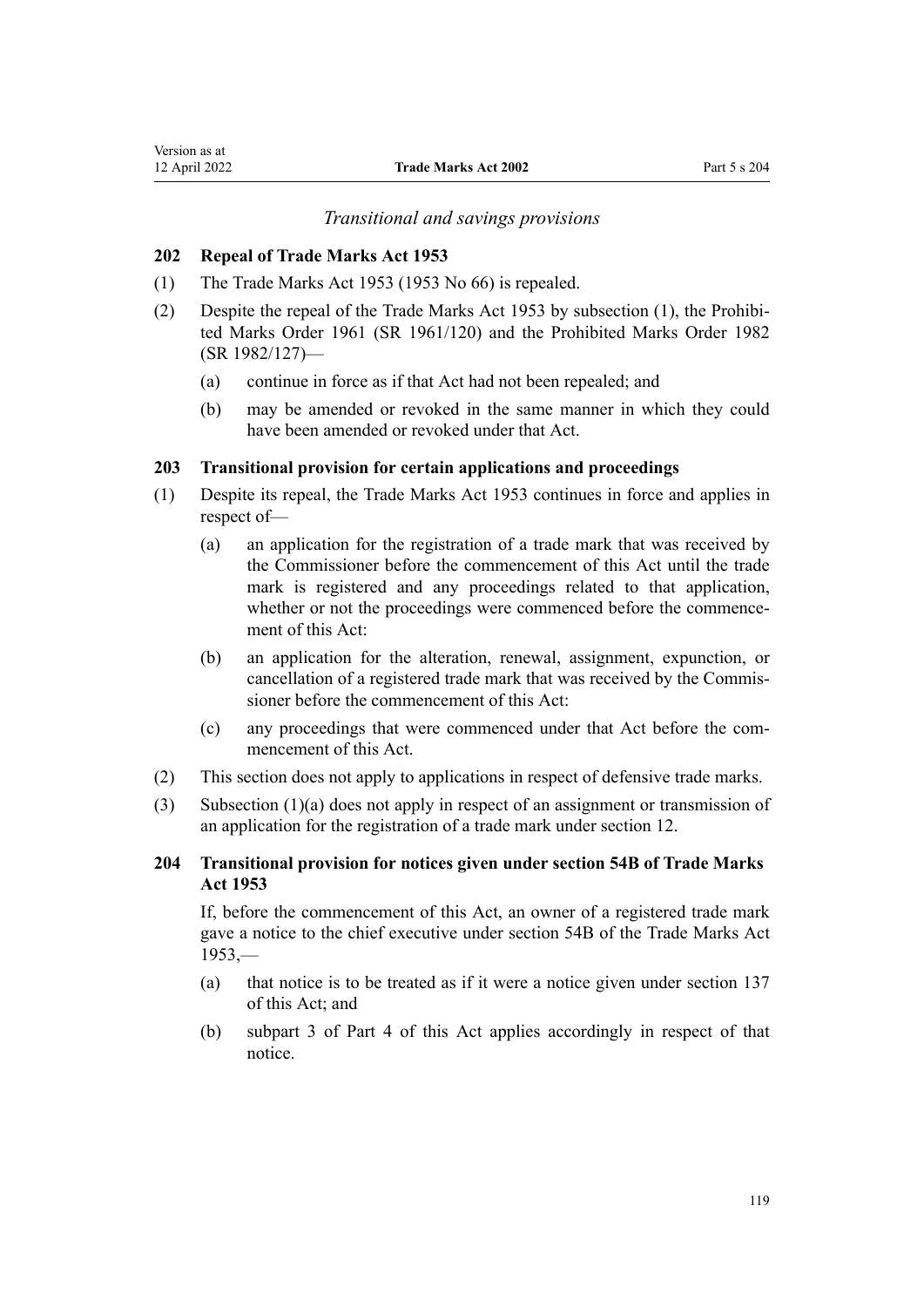#### **205 Transitional provision for fees for defensive trade marks**

The Commissioner must refund any fee paid in respect of a pending application for a defensive trade mark that was received by the Commissioner before the commencement of this Act.

#### **206 Certificate of validity of contested registration**

A certificate of validity of registration given under section 61 of the Trade Marks Act 1953 has effect as if given under [section 165\(1\)](#page-102-0) of this Act.

Section 206: amended, on 15 December 2005, by [section 17](http://legislation.govt.nz/pdflink.aspx?id=DLM362651) of the Trade Marks Amendment Act 2005 (2005 No 116).

## **207 Orders in Council relating to convention countries under Trade Marks Act 1953**

An Order in Council made under section 72 of the Trade Marks Act 1953 has effect as if it had been made under [section 200](#page-117-0) of this Act.

## **208 Status of trade marks registered before commencement of Act**

- (1) Except as provided in subsection (2), nothing in this Act invalidates the ori‐ ginal registration of a trade mark that, immediately before the commencement of this Act, was valid.
- (2) However, subsection (1) does not apply to the extent that a registered trade mark referred to in that subsection is declared to be invalid under [section 73.](#page-43-0)
- (3) A trade mark that was registered under the Trade Marks Act 1953, including a defensive trade mark, and that, immediately before the commencement of this Act, was valid—
	- (a) is deemed to be registered under this Act as a trade mark, whether regis‐ tered in Part A or Part B of the register; and
	- (b) retains its original date of registration; and
	- (c) retains its existing registration period, under the Trade Marks Act 1953, of 7 or 14 years, as the case may be, but, at the expiration of that regis‐ tration period, [section 58](#page-38-0) applies.
- (4) A trade mark that was registered under the Trade Marks Act 1953, other than a defensive trade mark, within the period of 5 years before the coming into force of this Act, cannot be revoked under section  $66(1)(a)$  until 5 years after its actual date of registration.
- (5) For the purposes of section  $66(1)(b)$ , the uninterrupted period of suspension of use is 5 years (not 3) if all the following apply:
	- (a) the trade mark was registered under the Trade Marks Act 1953; and
	- (b) the trade mark is not a defensive trade mark; and
	- (c) the uninterrupted period of suspension of use began within the period of 5 years before this Act came into force.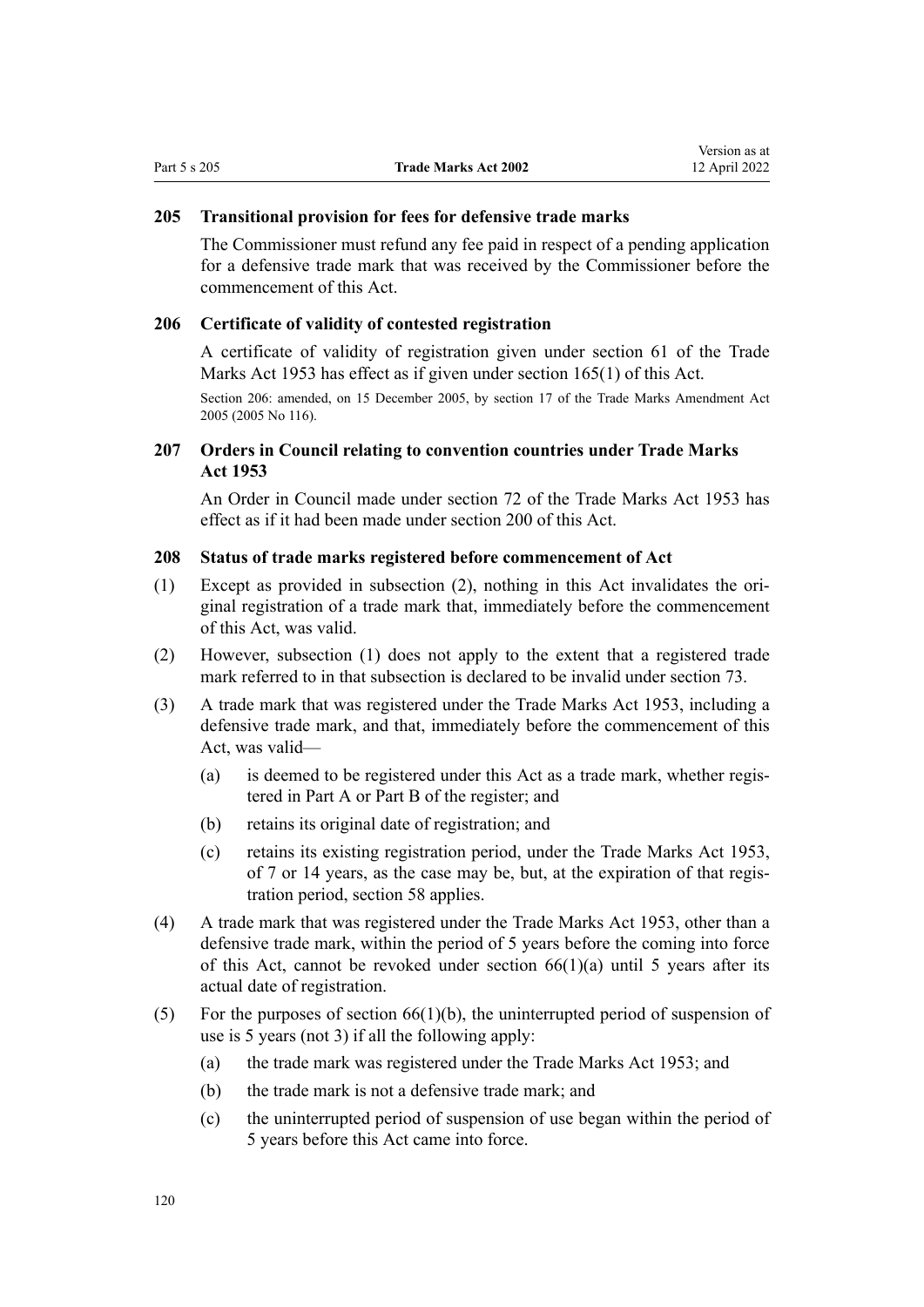| Version as at |                             |              |
|---------------|-----------------------------|--------------|
| 12 April 2022 | <b>Trade Marks Act 2002</b> | Part 5 s 209 |

- (6) A trade mark that was registered under the Trade Marks Act 1953, other than a defensive trade mark, may be revoked under [section 66\(1\)\(a\) or \(b\)](#page-40-0) after the periods specified in subsections (4) and (5) have elapsed.
- (7) A trade mark that was registered as a defensive trade mark under the Trade Marks Act 1953 cannot be revoked under section  $66(1)(a)$  or (b) until 3 years after the coming into force of this Act.

Section 208(2): amended, on 22 October 2003, by [section 3](http://legislation.govt.nz/pdflink.aspx?id=DLM218849) of the Trade Marks Amendment Act 2003 (2003 No 100).

Section 208(5): replaced, on 15 December 2005, by [section 18](http://legislation.govt.nz/pdflink.aspx?id=DLM362652) of the Trade Marks Amendment Act 2005 (2005 No 116).

### **209 Status of notes, etc, on register before commencement of Act**

- (1) Notes on the register that indicate that a trade mark is associated with another trade mark cease to have effect on the commencement of this Act.
- (2) Any other note, disclaimer, or condition entered on the register in relation to a trade mark registered under the Trade Marks Act 1953 is deemed to be entered on the register under this Act.

Compare: 1953 No 66 s 84(1), (3)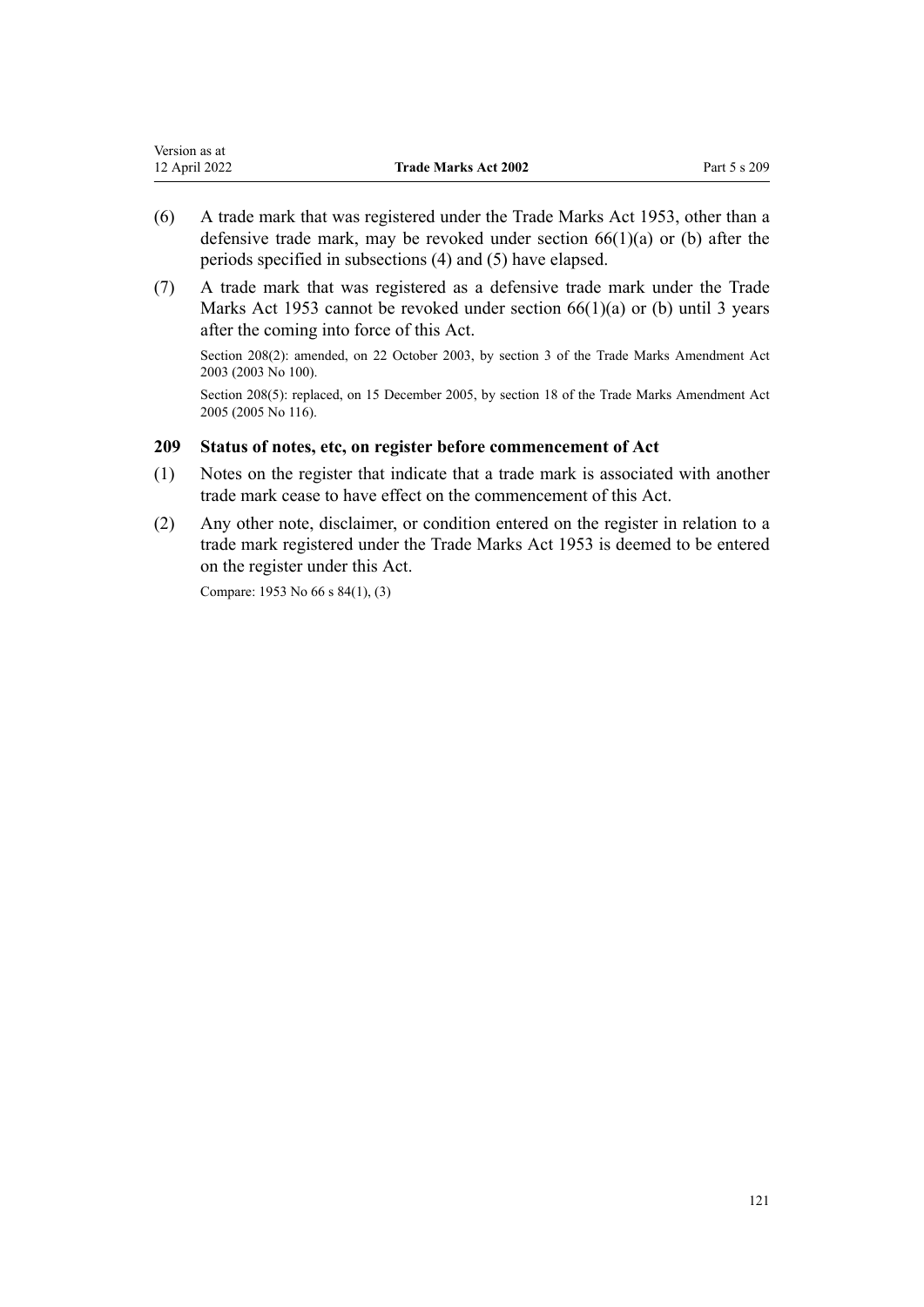## <span id="page-121-0"></span>**Schedule 1AA Transitional, savings, and related provisions**

[s 7A](#page-21-0)

Schedule 1AA: inserted, on 13 January 2020, by [section 135](http://legislation.govt.nz/pdflink.aspx?id=LMS85768) of the Regulatory Systems (Economic Development) Amendment Act 2019 (2019 No 62).

## **Part 1**

# **Provision relating to Regulatory Systems (Economic Development) Amendment Act 2019**

*[Repealed]*

Schedule 1AA Part 1: repealed, on the close of 13 January 2021, pursuant to clause 1(2).

## **1 Restoration provisions continued for trade marks removed before commencement date**

*[Repealed]*

Schedule 1AA clause 1: repealed, on the close of 13 January 2021, by clause 1(2).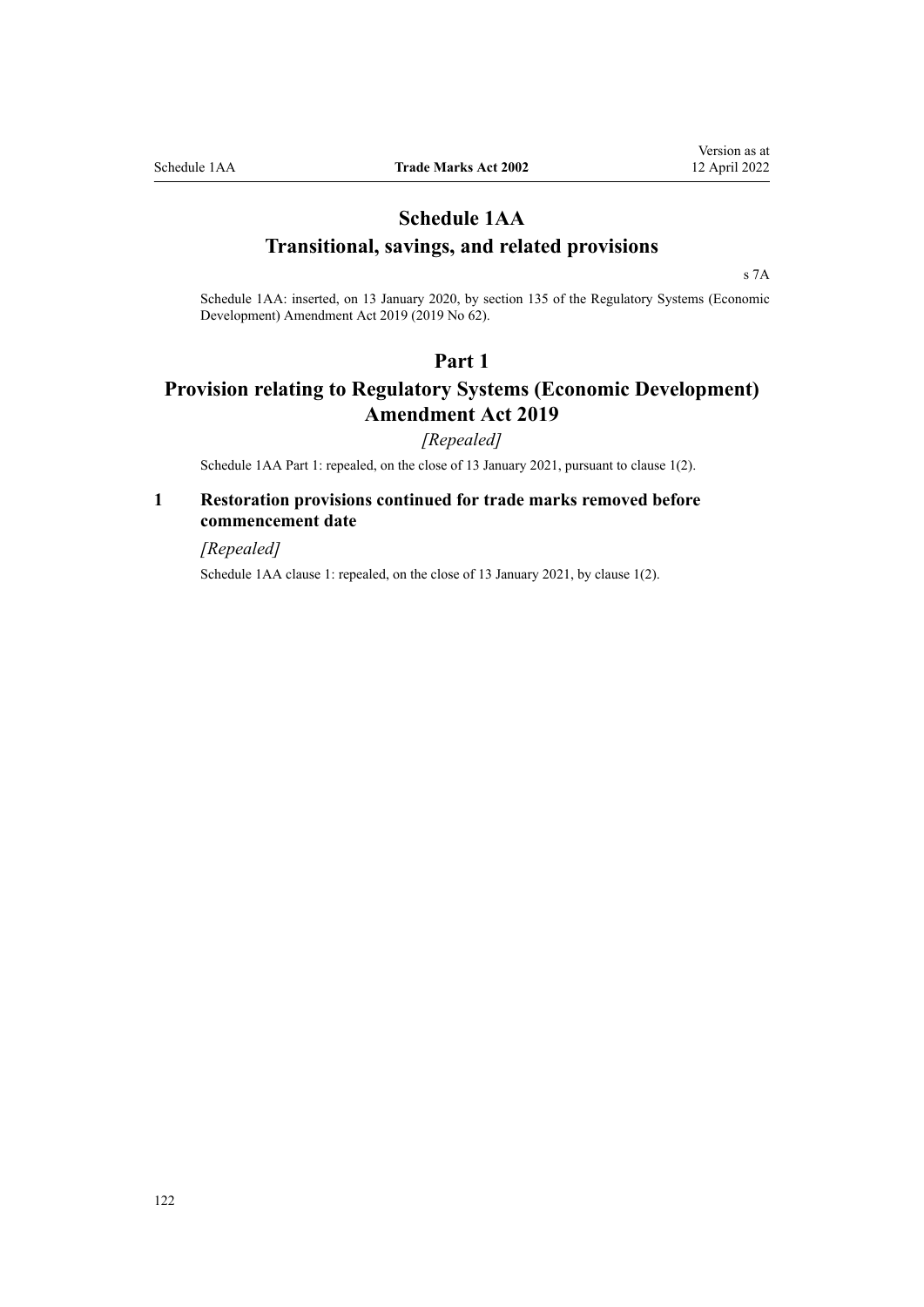# **Schedule 1 Acts amended**

<span id="page-122-0"></span>**Administration Act 1969 (1969 No 52)**

*Amendment(s) incorporated in the [Act\(s\).](http://legislation.govt.nz/pdflink.aspx?id=DLM392629)*

**Animal Remedies Act 1967 (1967 No 51)**

*Amendment(s) incorporated in the Act(s).*

## **Commerce Act 1986 (1986 No 5)**

*Amendment(s) incorporated in the [Act\(s\).](http://legislation.govt.nz/pdflink.aspx?id=DLM88410)*

## **Copyright Act 1994 (1994 No 143)**

*Amendment(s) incorporated in the [Act\(s\).](http://legislation.govt.nz/pdflink.aspx?id=DLM346602)*

**Crown Proceedings Act 1950 (1950 No 54)** *Amendment(s) incorporated in the [Act\(s\).](http://legislation.govt.nz/pdflink.aspx?id=DLM261925)*

**Disputes Tribunals Act 1988 (1988 No 110)** *Amendment(s) incorporated in the [Act\(s\).](http://legislation.govt.nz/pdflink.aspx?id=DLM133292)*

**Fair Trading Act 1986 (1986 No 121)** *Amendment(s) incorporated in the [Act\(s\).](http://legislation.govt.nz/pdflink.aspx?id=DLM96923)*

## **Flags, Emblems, and Names Protection Act 1981 (1981 No 47)**

*Amendment(s) incorporated in the [Act\(s\).](http://legislation.govt.nz/pdflink.aspx?id=DLM51363)*

## **Geographical Indications Act 1994 (1994 No 125)**

*Amendment(s) incorporated in the [Act\(s\).](http://legislation.govt.nz/pdflink.aspx?id=DLM345232)*

**Pesticides Act 1979 (1979 No 26)** *Amendment(s) incorporated in the Act(s).*

## **Privacy Act 1993 (1993 No 28)** *Amendment(s) incorporated in the [Act\(s\).](http://legislation.govt.nz/pdflink.aspx?id=DLM298477)*

**Public Works Act 1981 (1981 No 35)** *Amendment(s) incorporated in the [Act\(s\).](http://legislation.govt.nz/pdflink.aspx?id=DLM45426)*

# **Smoke-free Environment Act 1990 (1990 No 108)**

*Amendment(s) incorporated in the [Act\(s\).](http://legislation.govt.nz/pdflink.aspx?id=DLM223905)*

[s 201](#page-117-0)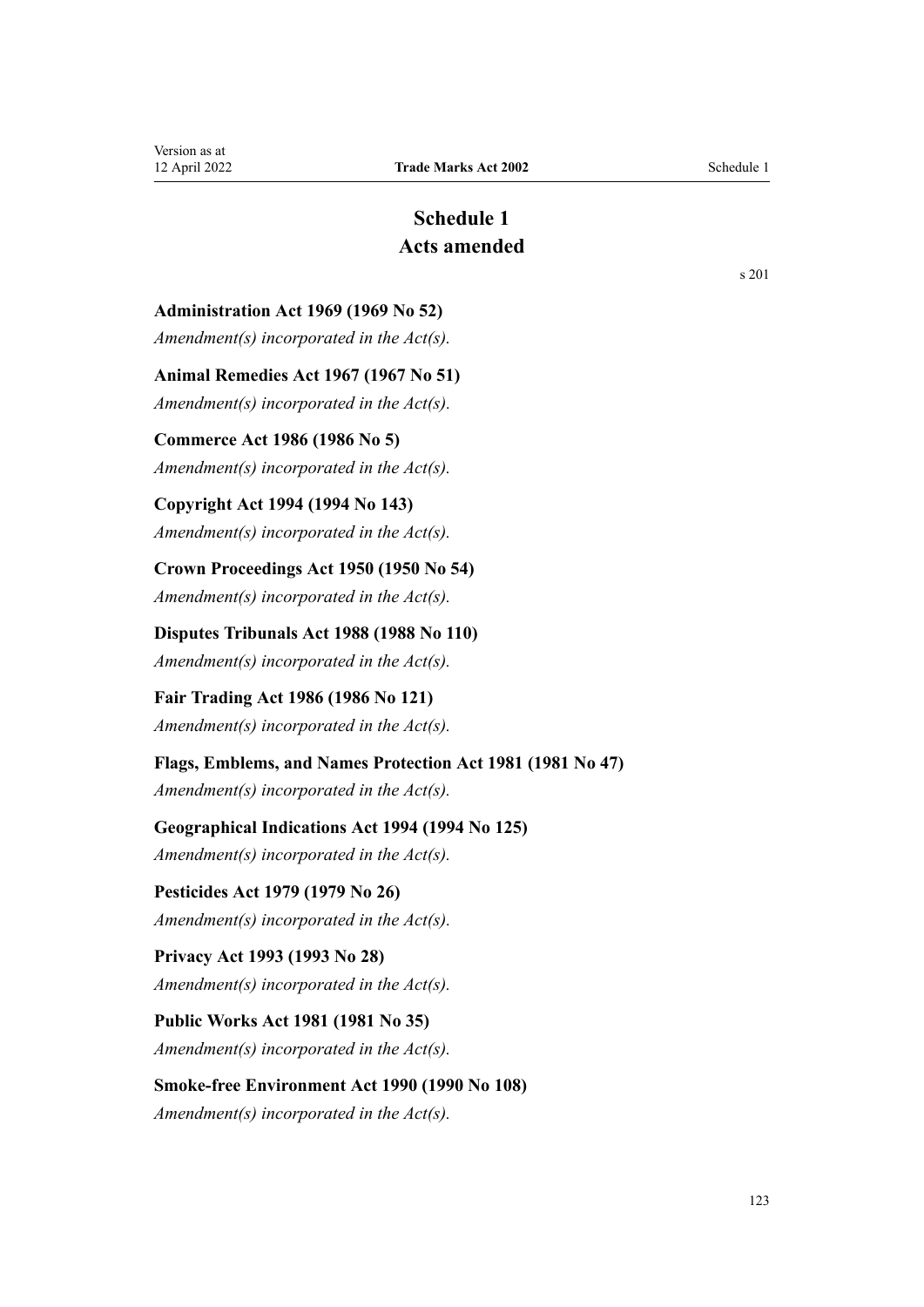## **Standards Act 1988 (1988 No 5)**

*Amendment(s) incorporated in the [Act\(s\).](http://legislation.govt.nz/pdflink.aspx?id=DLM128701)*

## **Summary Proceedings Act 1957 (1957 No 87)**

*Amendment(s) incorporated in the [Act\(s\).](http://legislation.govt.nz/pdflink.aspx?id=DLM310742)*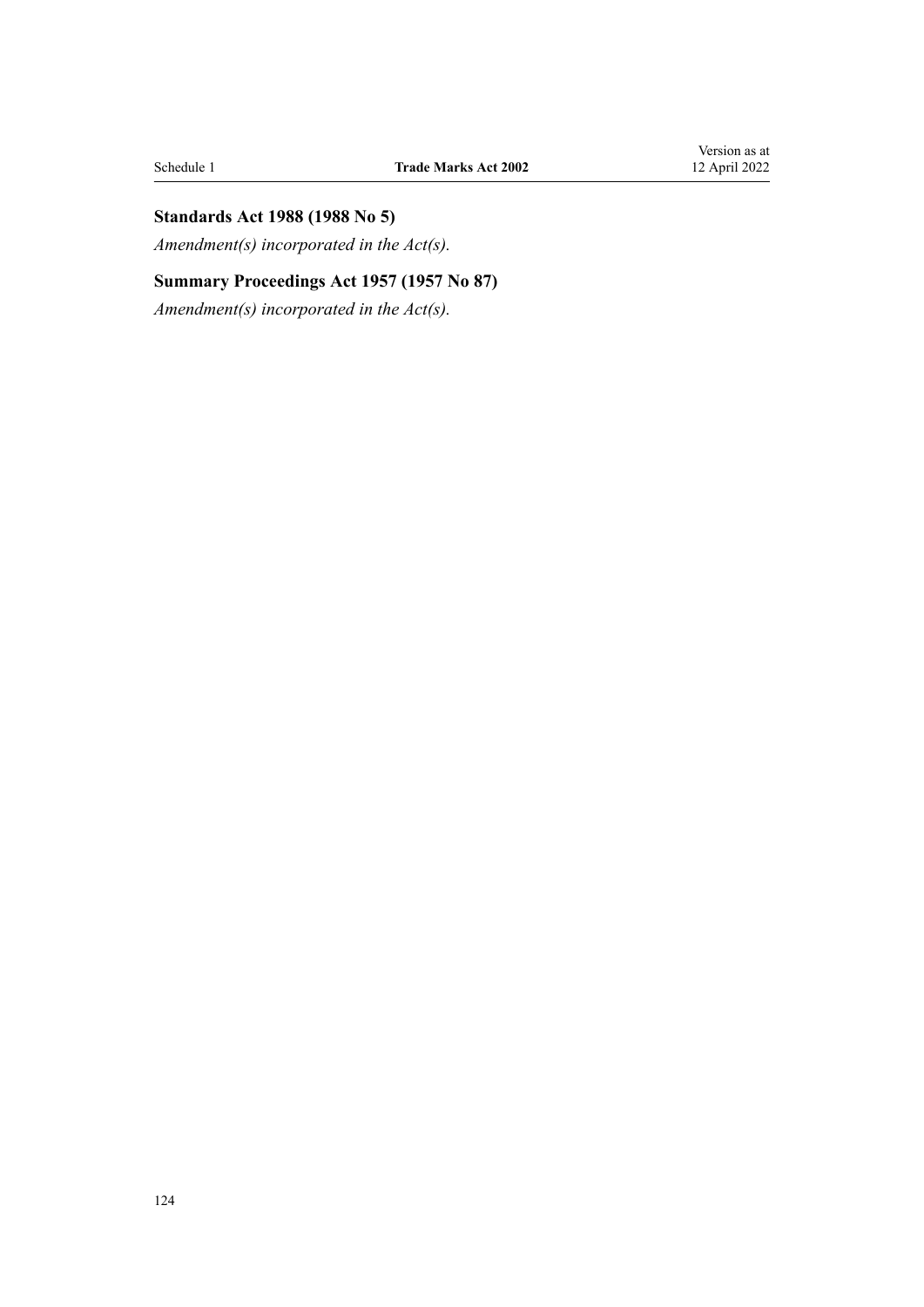#### **Notes**

### *1 General*

This is a consolidation of the Trade Marks Act 2002 that incorporates the amendments made to the legislation so that it shows the law as at its stated date.

### *2 Legal status*

A consolidation is taken to correctly state, as at its stated date, the law enacted or made by the legislation consolidated and by the amendments. This presump‐ tion applies unless the contrary is shown.

[Section 78](http://legislation.govt.nz/pdflink.aspx?id=DLM7298365) of the Legislation Act 2019 provides that this consolidation, published as an electronic version, is an official version. A printed version of legis‐ lation that is produced directly from this official electronic version is also an official version.

### *3 Editorial and format changes*

The Parliamentary Counsel Office makes editorial and format changes to consolidations using the powers under [subpart 2](http://legislation.govt.nz/pdflink.aspx?id=DLM7298371) of Part 3 of the Legislation Act 2019. See also [PCO editorial conventions for consolidations](http://www.pco.govt.nz/editorial-conventions/).

### *4 Amendments incorporated in this consolidation*

Te Ture mō te Hararei Tūmatanui o te Kāhui o Matariki 2022/Te Kāhui o Matariki Public Holiday Act 2022 (2022 No 14): [wehenga 7/](http://legislation.govt.nz/pdflink.aspx?id=LMS557838)[section 7](http://legislation.govt.nz/pdflink.aspx?id=LMS557848)

Secondary Legislation Act 2021 (2021 No 7): [section 3](http://legislation.govt.nz/pdflink.aspx?id=LMS268932)

Smokefree Environments and Regulated Products (Vaping) Amendment Act 2020 (2020 No 62): [sec‐](http://legislation.govt.nz/pdflink.aspx?id=LMS314081) [tion 30](http://legislation.govt.nz/pdflink.aspx?id=LMS314081)

Public Service Act 2020 (2020 No 40): [section 135](http://legislation.govt.nz/pdflink.aspx?id=LMS176959)

Regulatory Systems (Economic Development) Amendment Act 2019 (2019 No 62): [Part 13](http://legislation.govt.nz/pdflink.aspx?id=LMS85770)

Customs and Excise Act 2018 (2018 No 4): [section 443\(3\)](http://legislation.govt.nz/pdflink.aspx?id=DLM7039957)

Electronic Interactions Reform Act 2017 (2017 No 50): Part 3 [subpart 11](http://legislation.govt.nz/pdflink.aspx?id=DLM6962237)

Comprehensive and Progressive Agreement for Trans-Pacific Partnership Amendment Act 2018 (2016 No 90): [Part 10](http://legislation.govt.nz/pdflink.aspx?id=DLM6838425)

District Court Act 2016 (2016 No 49): [section 261](http://legislation.govt.nz/pdflink.aspx?id=DLM6942680)

New Zealand Business Number Act 2016 (2016 No 16): [section 41](http://legislation.govt.nz/pdflink.aspx?id=DLM6431601)

Criminal Procedure (Consequential Amendments) Regulations 2013 (SR 2013/409): [regulation 3\(1\)](http://legislation.govt.nz/pdflink.aspx?id=DLM5642106)

Patents Act 2013 (2013 No 68): [section 249](http://legislation.govt.nz/pdflink.aspx?id=DLM1419624)

Holidays (Full Recognition of Waitangi Day and ANZAC Day) Amendment Act 2013 (2013 No 19): [section 8](http://legislation.govt.nz/pdflink.aspx?id=DLM4929207)

[Trade Marks Amendment Act 2012](http://legislation.govt.nz/pdflink.aspx?id=DLM4015202) (2012 No 20)

Criminal Procedure Act 2011 (2011 No 81): [section 413](http://legislation.govt.nz/pdflink.aspx?id=DLM3360714)

[Trade Marks Amendment Act 2011](http://legislation.govt.nz/pdflink.aspx?id=DLM2290000) (2011 No 71)

Geographical Indications (Wine and Spirits) Registration Act 2006 (2006 No 60): [section 63](http://legislation.govt.nz/pdflink.aspx?id=DLM390893)